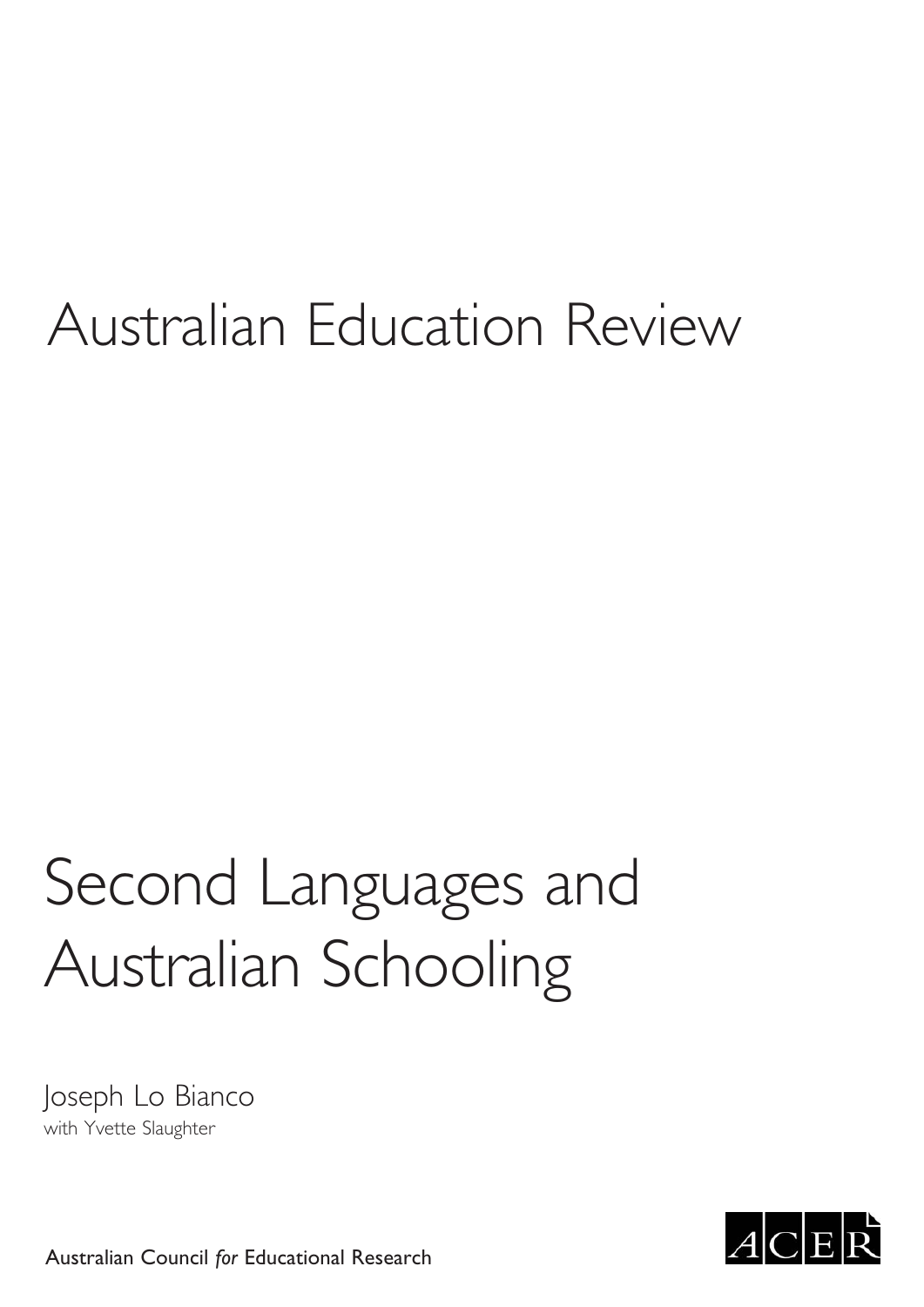First published 2009 by ACER Press Australian Council *for* Educational Research 19 Prospect Hill Road, Camberwell, Victoria, 3124

Copyright © 2009 Australian Council *for* Educational Research

All rights reserved. Except under the conditions described in the *Copyright Act 1968* of Australia and subsequent amendments, no part of this publication may be reproduced, stored in a retrieval system or transmitted in any form or by any means, electronic, mechanical, photocopying, recording or otherwise, without the written permission of the publishers.

Edited by Carolyn Glascodine Cover illustration by ACER Project Publishing Typeset by ACER Project Publishing Printed by BPA Print Group

#### *National Library of Australia Cataloguing-in-Publication entry*

| Author:                     | Lo Bianco, Joseph.                                                                                                                                         |
|-----------------------------|------------------------------------------------------------------------------------------------------------------------------------------------------------|
| Title:                      | Second languages and Australian schooling / Joseph Lo Bianco; Yvette Slaughter.                                                                            |
| ISBN:                       | 9780864318374 (pbk)                                                                                                                                        |
| Series:                     | Australian education review; 54.                                                                                                                           |
| Notes:                      | Bibliography.                                                                                                                                              |
| Subjects:                   | Language and languages--Study and teaching--Australia.<br>Language and languages--Study and teaching—Bilingual method.<br>Education, Bilingual--Australia. |
| Other Authors/Contributors: | Slaughter, Yvette.<br>Australian Council for Educational Research.                                                                                         |
|                             |                                                                                                                                                            |

Dewey Number: 370.11750994

Visit our website: www.acer.edu.au

#### Acknowledgment

The Author and Series Editor wish to acknowledge the contribution of Dr Yvette Slaughter, Senior Research Fellow, School of Languages and Linguistics, Univerity of Melbourne. Section 4 built upon her earlier text and work, where she assembled the data and developed the tables. She assisted in the negotiations with MCEETYA and also provided invaluable commentary in her reviewing of drafts.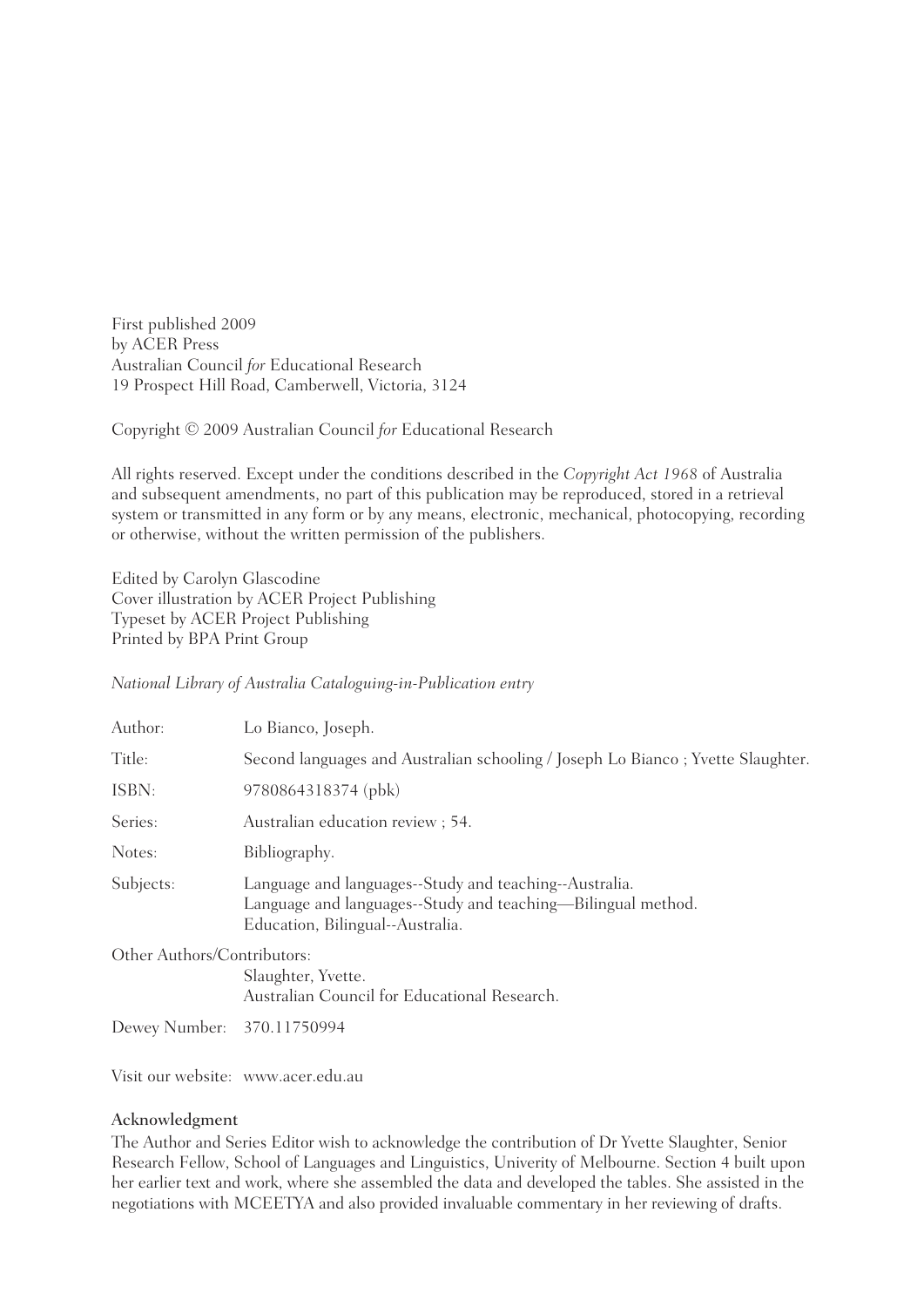

### Foreword

Children born into the world on any given day arrive already equipped with a universal potential for acquiring language, any language(s) to which they are exposed and with which they interact. In the case of these same children, within 2–3 years, this potential will have transformed itself into over 5000 different languages being spoken. This suggests that a life lived monolingually misses out on something that is essentially human. Yet, as a result of global and other forces, many of the 5000 or more languages are heading for extinction. Many of them are the first languages of their speakers who, as Professor Lo Bianco confirms, are often relatively few in number. The world's multilingualism is further compromised by serious attrition from the learning provision of additional languages in the educational system. In Section 1 of his review Lo Bianco shows how the odds are stacked against the successful teaching of additional languages in an English-dominated world. He vividly illustrates the many differences between most contexts for a child's successful acquisition of their first language in the home and local community and their often much less successful acquisition of an additional language in a more formal educational setting.

#### *The state of language learning in Australia*

It is not that Australia has lacked policy documents for languages, and in Section 2 Lo Bianco discusses five major policy-related reports published in recent years. He also discusses what he considers to be the four main voices in Australia's languages debate: language professionals, immigrant community organisations, Indigenous community organisations, and those working in diplomacy, trade and security. Despite there being an erosion of public confidence, it is not claimed that the policies which have been put in place have been a complete failure (though the large number of reports and programs suggests too much chopping and changing, p18) and due recognition is given to the 'multicultural language ideology in which Australia was an undisputed world leader' (p. 19), exemplified by provisions such as telephone interpreting and an accreditation system for community interpreters. I came to fully recognise this world-leading position, when reviewing the translation, interpretation and communication-support provision in my home country of Scotland, as part of the government's strategy of inclusion with regard to minority groups. As a well-disposed outsider looking in on Australia, I was impressed to see how advanced Australia was in this important area.

In his discussion of policy issues, Lo Bianco draws attention to three main areas of possible tension. One tension is that between conceiving of additional language provision as serving economic and employment ends, and conceiving of it as serving the ends of social justice,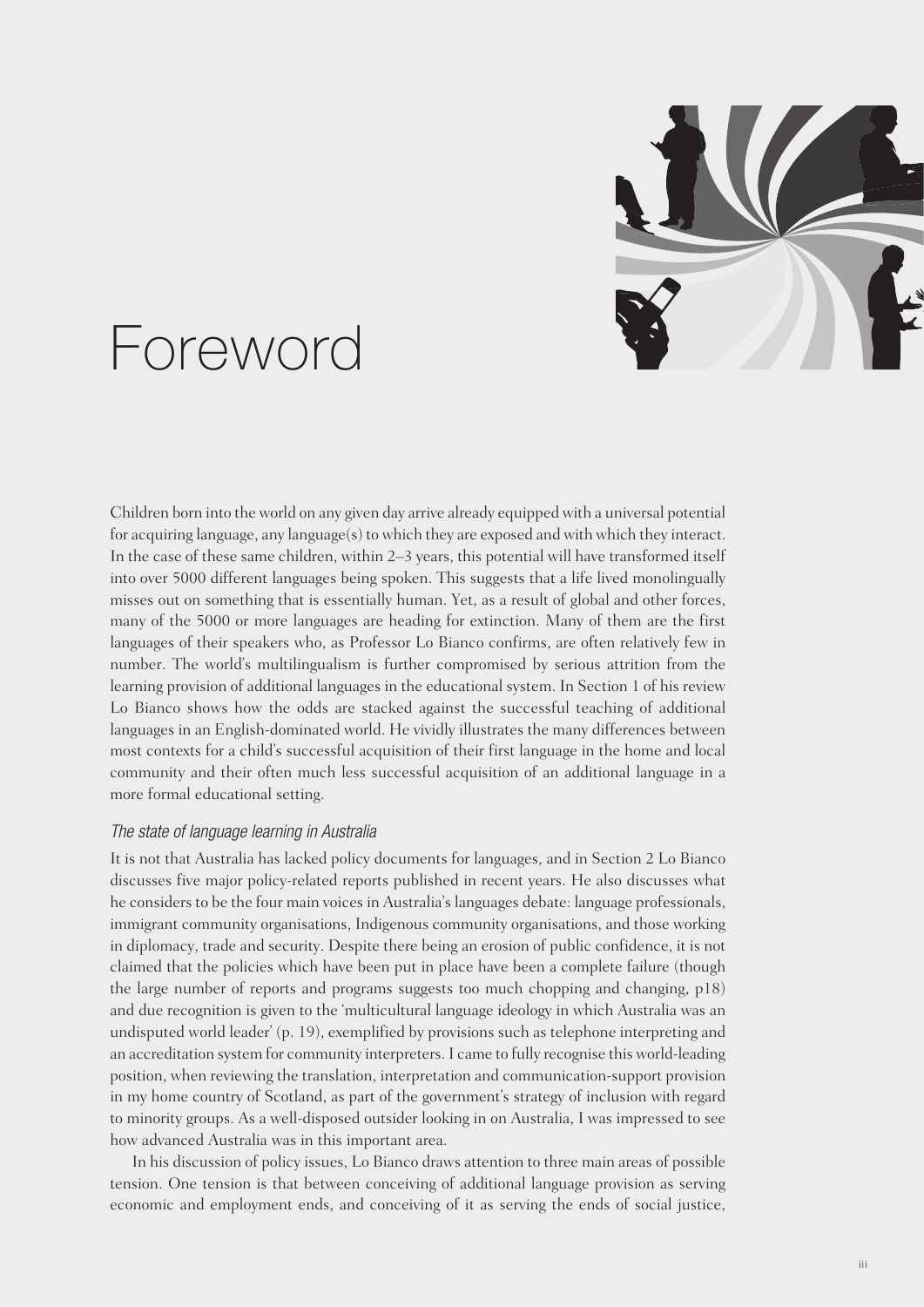educational access and personal satisfaction. Another tension is between increasing provision for English, given a widespread perception that English language literacy is in a state of national crisis, and increasing provision for languages other than English. Yet a third tension is between the respective claims of regional languages such as Indonesian, Japanese and Chinese and languages belonging to other categories such as European and Indigenous. I believe Lo Bianco is entirely right when he argues that in a modern, highly multicultural country such as Australia, one should be cautious about applying fixed labels to particular languages. For some people, for example, Italian may be a foreign language, but for others it may be a heritage or community language. Whatever category a language may belong to, there are 350 of them in regular use in Australian homes and in particular Australia possesses a 'largely untapped resource of community bilingualism' (p. 4), so the starting point for moving forward in a planned and principled way is by no means 'Square One'.

#### *The value of intensity and quality in language provision*

A successful policy for languages will of course take due account of societal factors, as exemplified above, but it will also address provision and process factors. In Section 3 of the review, Lo Bianco takes us into this area, with a particular and welcome focus on the classroom teacher, when he affirms that 'Good teaching is the single most important controllable variable in successful language learning …' (p. 28). In Section 4 he addresses the provision and planning which seem most likely to support good teaching; with teacher supply and teacher education (both initial and continuing) being viewed as central to achieving improved outcomes.

Two other key provision factors are 'time' and 'intensity'. Without high-quality teaching, these may not amount to much, but with high-quality teaching they can make a big difference. Lo Bianco identifies immersion models (whether early total, early partial or more delayed total or partial forms) as holding promise, in that they provide a substantial increase in time and also in intensity (with students challenged not only to learn the language but also to learn important aspects of subject matter through the medium of the language). The review discusses immersion education in some detail and sets out a range of benefits which research suggests can arise if it is well-implemented. Among these benefits may be a significant increase in target-language proficiency but also gains in cognitive flexibility, creativity and intercultural awareness. I have drawn similar conclusions as a result of my mainly European research perspective, and feel compelled to question seriously whether the conventional model of what we term MLPS (modern language at primary school) can deliver what society would like it to do. The failure of the conventional MLPS model is not surprising, given it is based on a 'drip-feed' approach of only a few minutes per day, amounting to a relatively limited number of hours overall across the whole of primary school education – Lo Bianco's data indicates a total of only 200 hours for the learning of an additional language is common in Australia. It is not clear what level of proficiency in the additional language could be expected of such provision.

In a review of research on modern languages in pre-primary and primary education across the European Union (Blondin et al., 1998), almost all of it reflecting the MLPS model, my colleagues and I certainly found that children enthused about learning a modern language, but that the gains in proficiency were relatively modest and did not necessarily transfer all that well into secondary education. Large numbers of children were able to reproduce fixed phrases, but were not able to make use of an internalised rule system in order to create their own utterances. That is one of the reasons why immersion holds promise, provided, as Lo Bianco rightly points out, the process of instruction includes a focus on form as well as on meaning; a lesson which has been well-learnt in Canada which for many years has led the world in immersion research and development.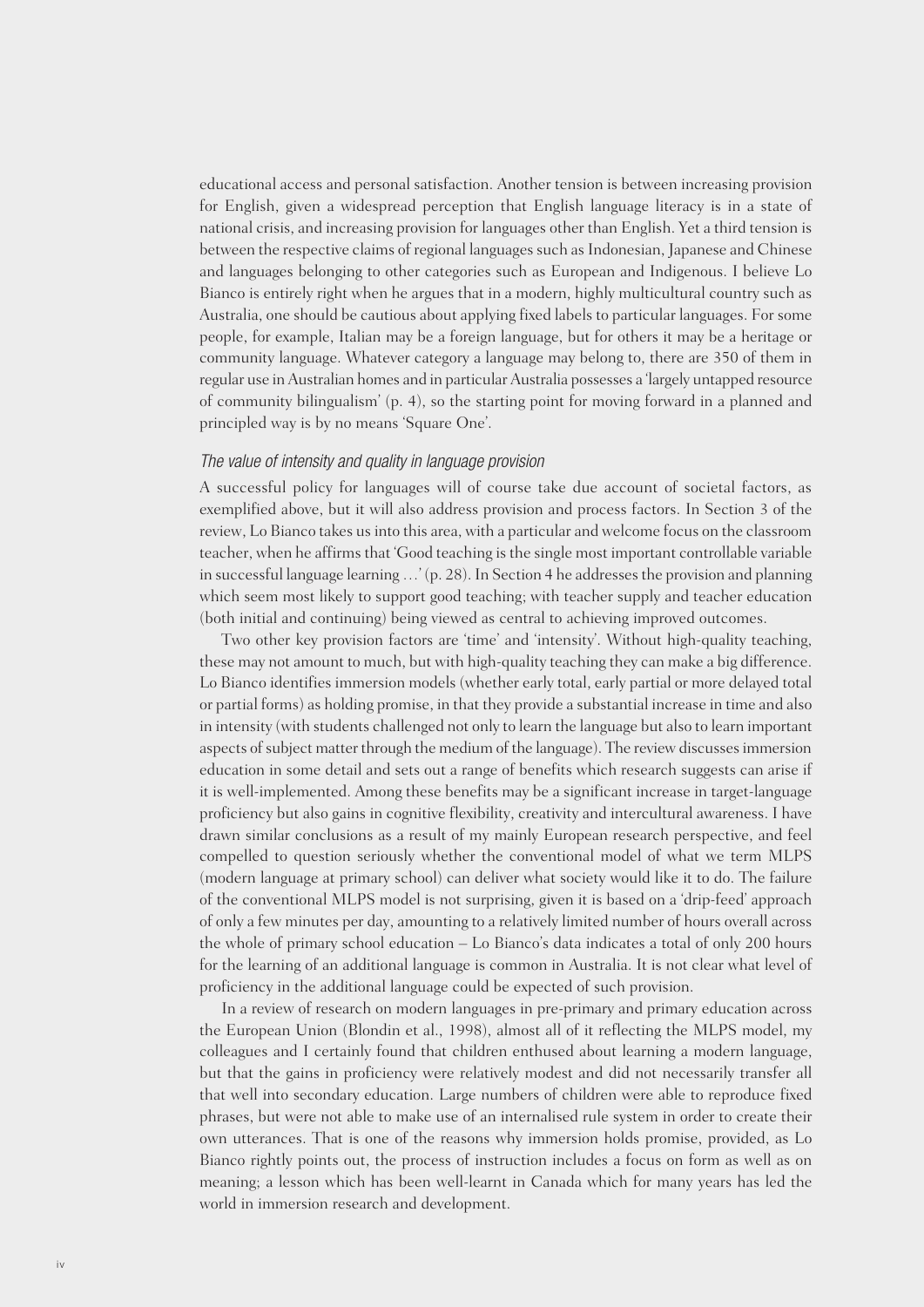My experience of directing large-scale immersion evaluation research in Spain leads me to share Lo Bianco's view that immersion deserves serious consideration. Spain is rapidly becoming a leading country in the world for early bilingual education (EBE) – well-known for several years for its first-language maintenance and second-language immersion programs in Basque and Catalan, but in recent years accompanied by an increase in EBE for English that is breathtaking in its scope and its speed of implementation, and laudably intended for ordinary children in state schools rather than restricted to privileged elites. The innovation in policy and provision has national and regional community drivers, with neither decision-makers nor parents being satisfied with what MLPS has delivered.

#### *Issues associated with moving forward*

It is worth noting that the nationwide implementation of even a limited provision such as MLPS has cost several nations substantial sums of money and can take several years to put in place. Therefore, it would not be possible to envisage immersion models as completely replacing MLPS. Lo Bianco is right to focus the main thrust of his argument on teacher supply and teacher education, in order to ensure that teachers who are teaching in any valid model of language education (immersion, MLPS or other) are able to sustain a high level of quality.

In addressing possible ways forward, Section 5 sets out a number of key assumptions, which if accepted, further developed and implemented, might lead to a more successful and sustainable future for languages in Australia. Perhaps the most central assumption is the importance of asserting cultural, intellectual and humanistic reasons for learning additional languages 'with the practical application of language proficiency an accrued benefit' (p. 59). In other words, learning and using an additional language at school should provide a rich educational and practical experience, rather than be limited to a utilitarian preparation for using languages for business or other instrumental purposes post-school.

Australia's excellent language education effort may have been held back by 'a proliferation of programs of questionable value, and limited duration and effect' (p. 63). The needs, interests and good ideas, not only of teachers but also of students, should be taken into account. Lo Bianco argues this is all the more important because 'students, both at primary and secondary levels, show an acute sensitivity as to the level of seriousness of what is offered to them' (p. 7). The word 'seriousness' deserves particular attention, and I am reminded of a large-scale research project, designed to ascertain why so many students were dropping out of languages when they became optional, which colleagues and I undertook in Scotland (McPake et al., 1999). Those dropping out included substantial numbers of students who were gaining the highest grades in the national languages examinations at age 16. The education system was implicitly telling these students that they were excellent languages students, but we found that the students were not deceived. They did not greatly value the high grades they were receiving, because they knew perfectly well that they were still not able to use their foreign language at a level which they considered to be sufficiently challenging or useful. They considered their languages curriculum as failing to challenge their intellectual powers. Since then, a major policy effort has been made to raise the intellectual challenge of languages for students, resulting in benefits to uptake, attainment and motivation, along with new perceptions of identity.

This review's broad strategy for moving forward has four main components:

- cultivating existing language competencies
- learning how to learn languages (that is, a universal apprenticeship in pre-school, infants and upper primary years)
- articulated learning and teaching of languages (linking the primary and secondary sectors and also secondary school to Higher Education)
- language training for commercial purposes.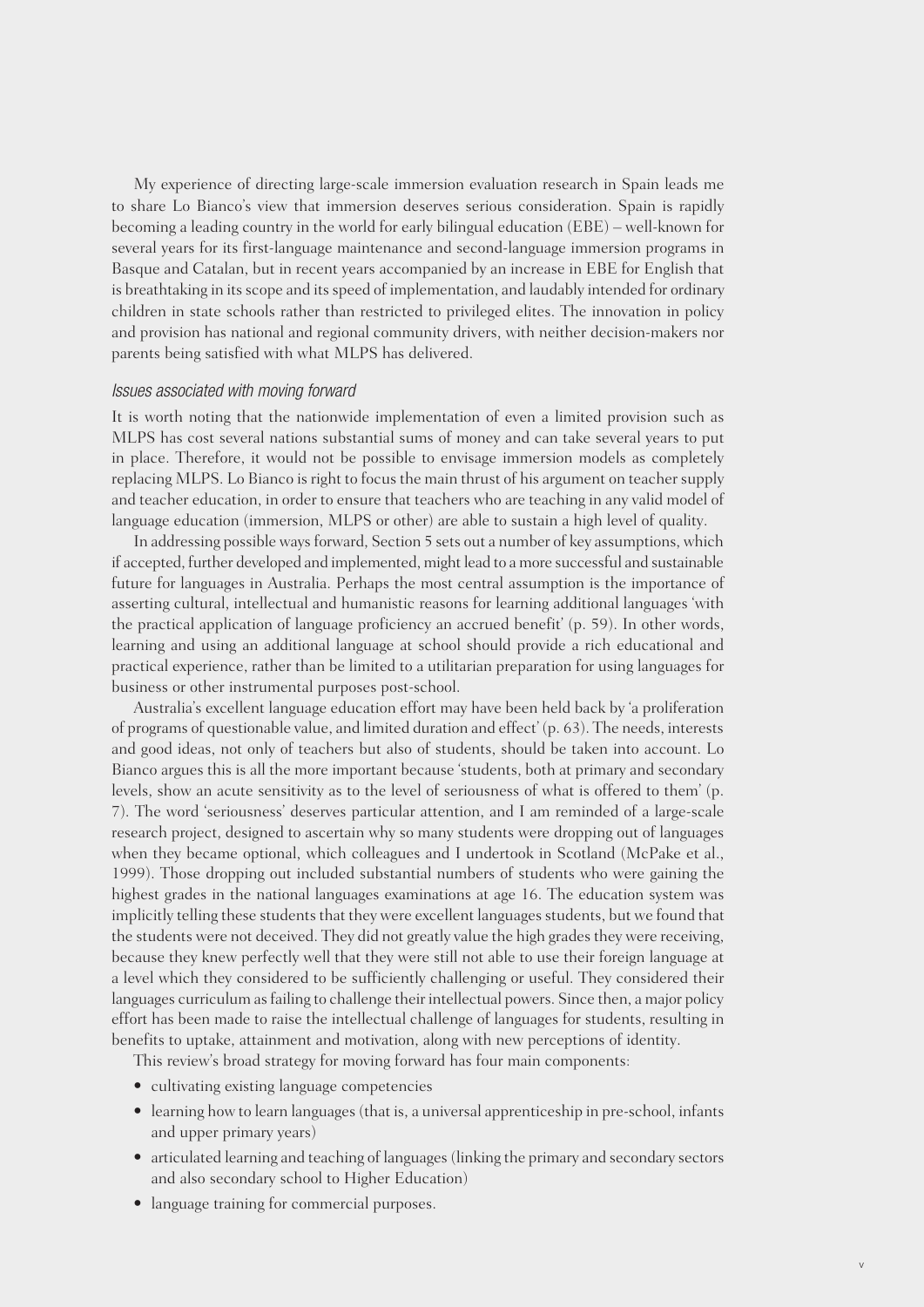In addition, Lo Bianco proposes a three-stage implementation timescale over seven years. In order to move forward effectively, hard decisions would have to be taken such as discontinuing programs which do not meet minimum needs; providing a significant national investment in the preparation of teachers; and deciding which languages should be prioritised and at which levels.

Lo Bianco offers cogent arguments in setting out his proposed way forward. No doubt, questions may be asked of what he is proposing, especially the cost of such an endeavour (though he reports on some recent work done on this aspect). In addition, there will be much research work to be done by researchers in ascertaining what constitutes highly effective teaching in relation to the different models (MLPS, immersion etc) that are being implemented, and also the minimum conditions to be met if a particular model is to prove highly effective.

However, the review rightly does not attempt to provide all the answers, but instead it sets out to offer 'pointers towards securing a permanent place for continuous, high-quality and representative second language education in Australian schooling' (p. 1). It achieves this objective in a way which merits serious consideration.

> *Professor Richard Johnstone, OBE, is Emeritus Professor, University of Stirling. He is Director of the research initiative for languages SCOTLANG. He was the Director of Scottish CILT from 1991 to 2006 and since 1993 has authored the annual Cambridge University Press review of international research on the teaching and learning of languages. Currently, he is Lead Adviser to the British Council international Bilingual Schools programme, and Director of the independent evaluation of the National Early Bilingual Education Programme in Spain.*

#### **References**

- Blondin, C., Candelier, M., Edelenbos, P., Johnstone, R., Kubanek-German, A., & Taeschner, T. (1998). *Foreign languages in primary and pre-school education. A review of recent research within the European Union*. London: CILT
- McPake, J., Johnstone, R., Low, L., & Lyall, L. (1999). *Foreign Languages in the Upper Secondary School: A Study of the Causes of Decline*. Interchange 59. Edinburgh: The Scottish Office.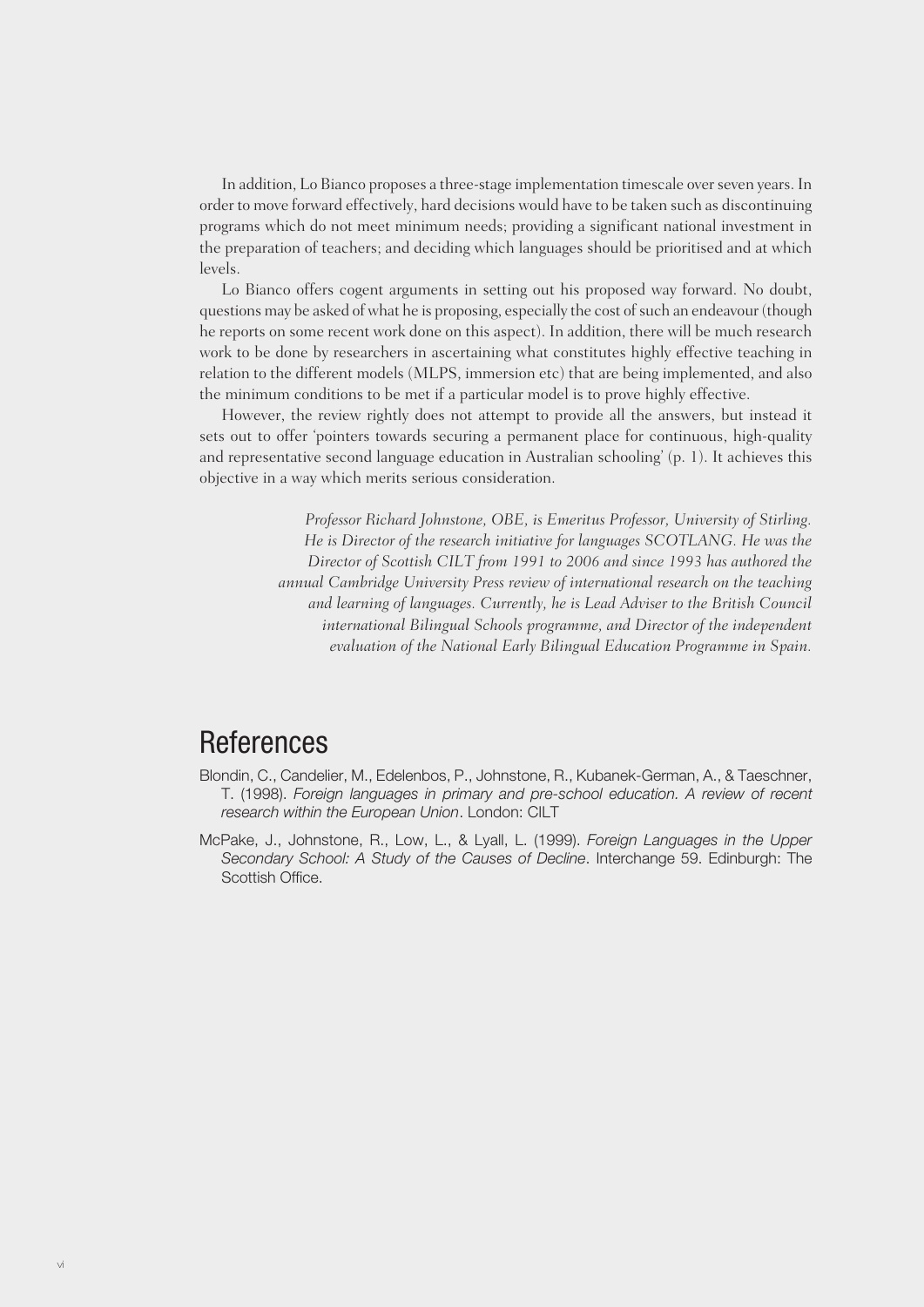## **Contents**

|           | Foreword                                                  | Ϊij                       |
|-----------|-----------------------------------------------------------|---------------------------|
| Section 1 | Society and education                                     | 1                         |
|           | Context and scope                                         | $\mathbf{1}$              |
|           | First and second languages                                | $\mathbf{2}$              |
|           | Compulsory schooling                                      | $\ensuremath{\mathsf{3}}$ |
|           | Language competency of Australians and its sources        | $\sqrt{4}$                |
|           | Community and foreign                                     | 5                         |
|           | Policy energy in second language learning                 | 6                         |
|           | Policy effects                                            | $\,6$                     |
|           | General social effects of existing second language policy | $\overline{7}$            |
|           | Human capital and rankings                                | $\,8\,$                   |
|           | School and post-school effects                            | 8                         |
|           | The problem of the dominance of English                   | $\overline{9}$            |
|           | English as first-choice foreign language                  | 10                        |
|           | Bilingualism in other societies                           | 11                        |
|           | Our region                                                | 12                        |
|           | Concluding comments                                       | 12                        |
| Section 2 | Policy and programming                                    | 14                        |
|           | Language ideologies                                       | 14                        |
|           | Comfortably British                                       | 15                        |
|           | Assertively Australian                                    | 15                        |
|           | Ambitiously multicultural                                 | 16                        |
|           | <b>Energetically Asian</b>                                | 16                        |
|           | Fundamentally economic                                    | 16                        |
|           | The policy parade                                         | 17                        |
|           | Languages 'available' for policy attention                | 17                        |
|           | Policy as text, discourse and practice                    | 18                        |
|           | Community languages                                       | 19                        |
|           | In the schools and universities                           | 20                        |
|           | Whitlam-Fraser-Hawke                                      | 20                        |
|           | National curriculum moves                                 | 21                        |
|           | <b>Hobart Declaration</b>                                 | 21                        |
|           | Adelaide Declaration                                      | 21                        |
|           | Language planning declarations                            | 22                        |
|           | Melbourne Declaration                                     | 23                        |
|           | Comments on recent developments                           | 24                        |
|           | Policy voices and policy interests                        | 24                        |
|           | Concluding comments                                       | 25                        |
|           |                                                           |                           |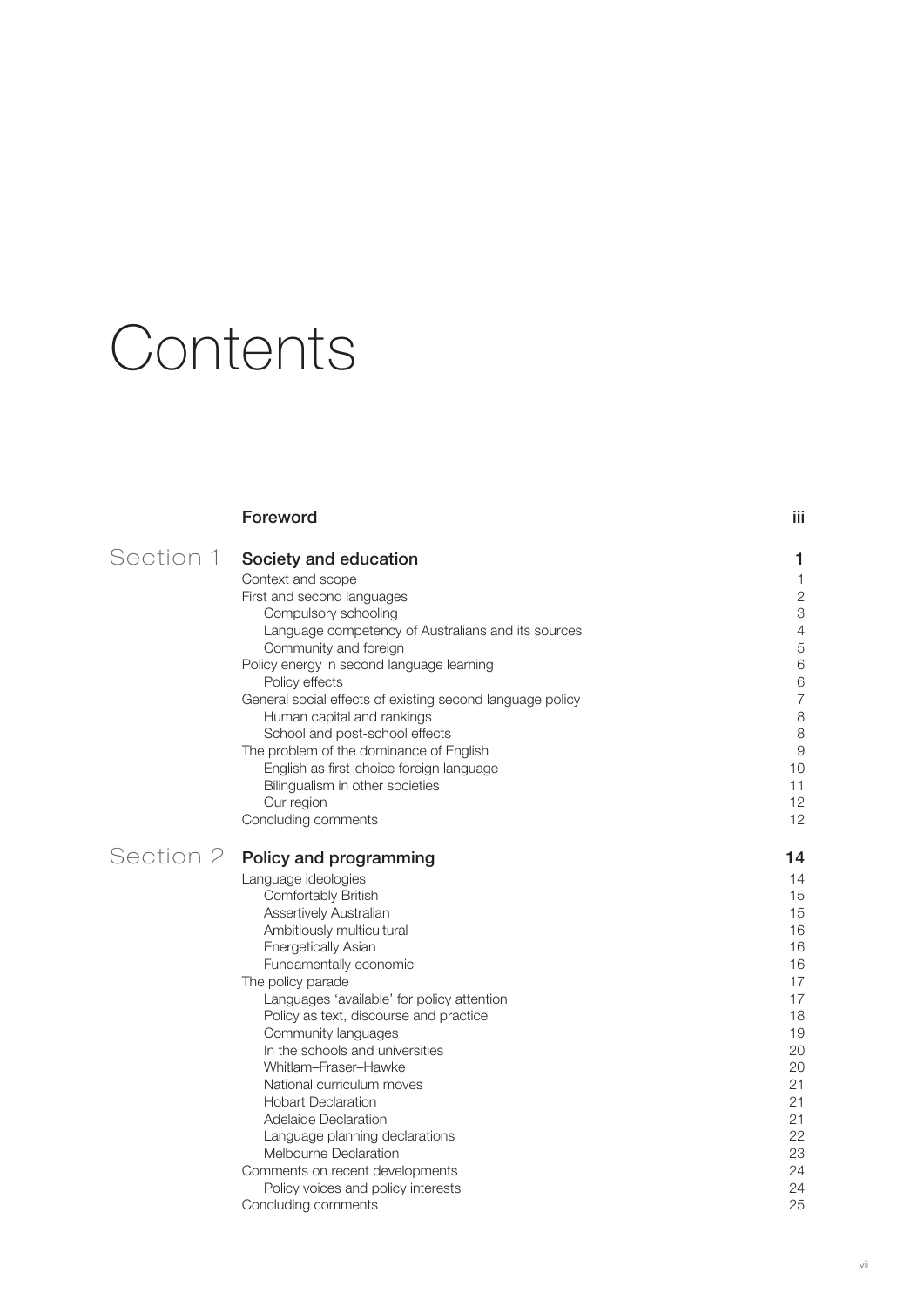|           | Section 3 Teaching and learning: Choice, pedagogy, rationale and goals<br>Effecting change<br>Languages provision |          |  |
|-----------|-------------------------------------------------------------------------------------------------------------------|----------|--|
|           | Ecology of policy influences                                                                                      | 27<br>27 |  |
|           | Pedagogy                                                                                                          | 28       |  |
|           | The teacher as the ultimate resting point                                                                         | 28       |  |
|           | Progress in pedagogy and program design                                                                           | 29       |  |
|           | Audiolingualism<br>Second language acquisition (SLA)                                                              | 29<br>29 |  |
|           | Communicative language teaching (CLT)                                                                             | 30       |  |
|           | Content and language integrated learning (CLIL)                                                                   | 30       |  |
|           | Intercultural language teaching and learning (ILT)                                                                | 30       |  |
|           | Immersion                                                                                                         | 31       |  |
|           | Research into immersion                                                                                           | 31       |  |
|           | Two-Way Immersion<br>Immersion, explicit teaching and out-of-school use                                           | 33<br>33 |  |
|           | Conclusion to immersion research                                                                                  | 34       |  |
|           | Rationale and goals in teaching and learning                                                                      | 34       |  |
|           | Cultural and intellectual benefits of bilingualism                                                                | 36       |  |
|           | Concluding comments                                                                                               | 37       |  |
| Section 4 | Data, provision issues and planning                                                                               | 38       |  |
|           | Data difficulties                                                                                                 | 38       |  |
|           | Second language provision<br>Teachers and lecturers                                                               | 39       |  |
|           | Teacher supply                                                                                                    | 41<br>42 |  |
|           | Language study in primary schools: Problems and prospects                                                         | 43       |  |
|           | Teacher supply in primary schools                                                                                 | 43       |  |
|           | Sociology of language enrolments                                                                                  | 45       |  |
|           | Primary programs                                                                                                  | 46       |  |
|           | <b>Materials</b>                                                                                                  | 47       |  |
|           | The crowded curriculum?<br>Transition and articulation                                                            | 47<br>48 |  |
|           | Language study in secondary schools: Student enrolments                                                           | 48       |  |
|           | <b>Background learners</b>                                                                                        | 51       |  |
|           | Complementary providers                                                                                           | 53       |  |
|           | Government-run specialist schools                                                                                 | 53       |  |
|           | Ethnic schools                                                                                                    | 54       |  |
|           | Distance education provision<br>Tertiary sector                                                                   | 55<br>55 |  |
|           | Concluding comments                                                                                               | 56       |  |
| Section 5 | <b>Ways forward</b>                                                                                               | 57       |  |
|           | What do students say?                                                                                             | 57       |  |
|           | What stakeholders and policy makers say                                                                           | 58       |  |
|           | Planning a changed approach to second language provision                                                          | 58       |  |
|           | Four components of a broad strategy                                                                               | 59       |  |
|           | 1: Cultivating existing language competencies<br>2: Learning how to learn languages                               | 59<br>60 |  |
|           | 3: Articulated learning and teaching of languages                                                                 | 60       |  |
|           | 4: Language training for commercial purposes                                                                      | 61       |  |
|           | For the leap to quality, some hard decisions                                                                      | 61       |  |
|           | Hard decision 1                                                                                                   | 62       |  |
|           | Hard decision 2                                                                                                   | 62       |  |
|           | Hard decision 3                                                                                                   | 62<br>63 |  |
|           | Implementation of this strategy<br>Staging of implementation                                                      | 63       |  |
|           | Conclusion                                                                                                        | 63       |  |
|           | <b>References</b>                                                                                                 | 65       |  |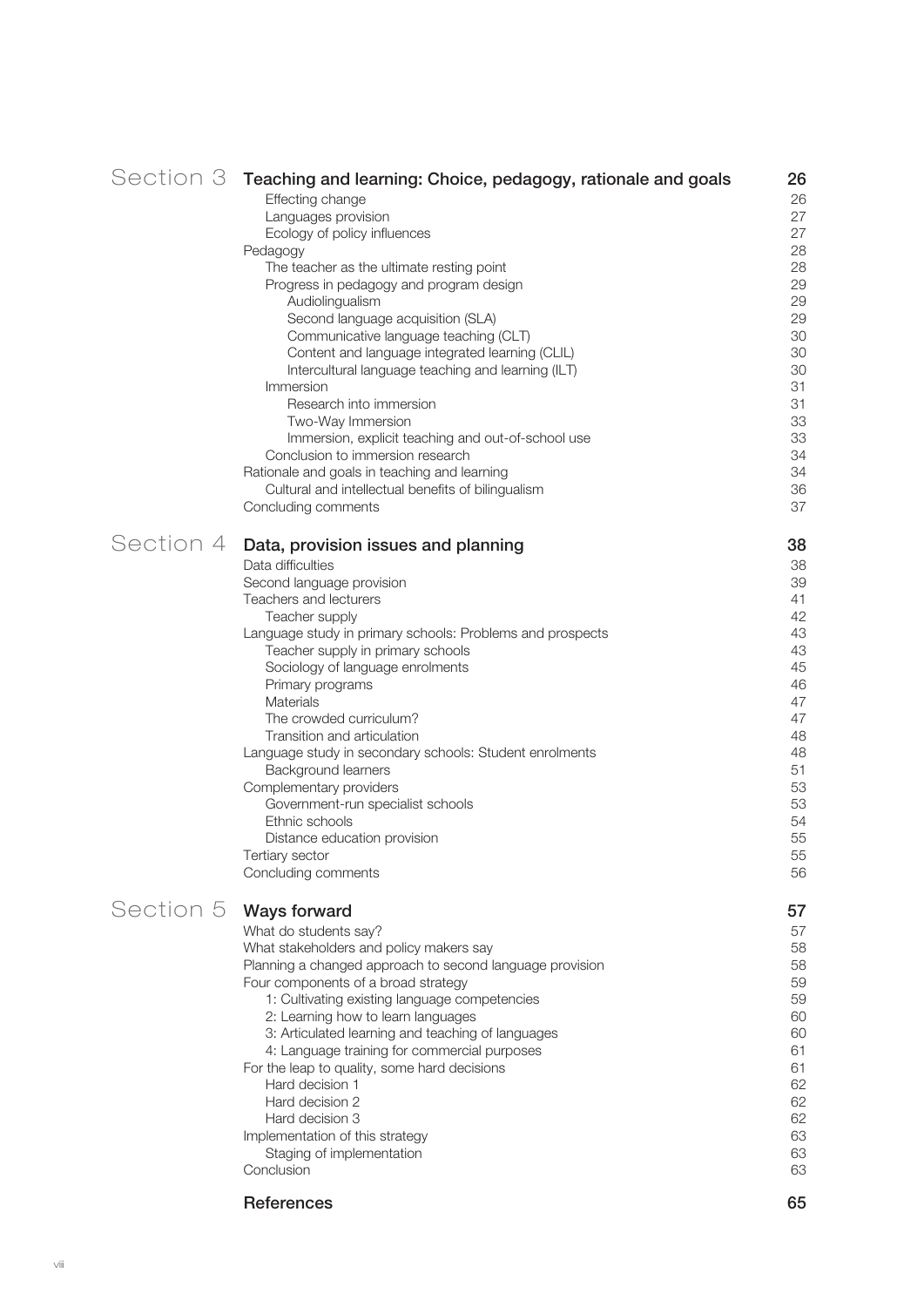# Society and<br>education s e ction

## Society and

Second language education is a subject of continual public debate in Australia, reflecting a widespread perception that the cultivation of bilingual skills among young Australians serves economic, cultural and intellectual needs. However, this positive appreciation of the importance of language learning translates to low school completion rates in second languages, high rates of attrition from university language programs and a decline in the number of languages taught, their duration, spread and level of seriousness. A deep and persistent malaise afflicts language education in Australia, regrettably shared with other English-speaking nations, and the expressions of concern, even frustration, at the fragility of languages suggests a public refusal to accept this state of affairs.

During 2009 there has been an ongoing debate in the pages of newspapers and through the electronic and digital media, but in the past energetic policy development, media commentary, political promise and public agitation have only partially redressed the language learning problem. It is in this context that the present Australian Education Review has been produced, to reflect on the wider purposes for language study, and some of the deeper issues involved in forging a stable solution for their place in Australian schooling. As a result, the review addresses the state of the national language teaching effort, reflects on the guiding purposes and offers pointers towards securing a permanent place for continuous, high-quality and representative second language education in Australian schooling.

Section 1 discusses the widest context for second language learning in Australia, that of society and education. The critical distinction between niche or specialised learning and mass learning of languages, influenced by the obligations that arise from compulsory schooling, comprises the first part of this section. On the basis of this, there is a description of the current distribution of language competence throughout Australian society. This leads to a discussion about languages within and outside Australia, our national relationship with Asia and Europe and other parts of the world, and some discussion about the role of languages in this context. The role and, indeed, the problem of English is discussed in the final part of the section, which contains a comparison with the language learning efforts in the United Kingdom and the United States of America.

#### Context and scope

The Australian context is one of the more complex linguistic demographies in the world, made up of three internally complex groupings: (i) the Indigenous category, highly differentiated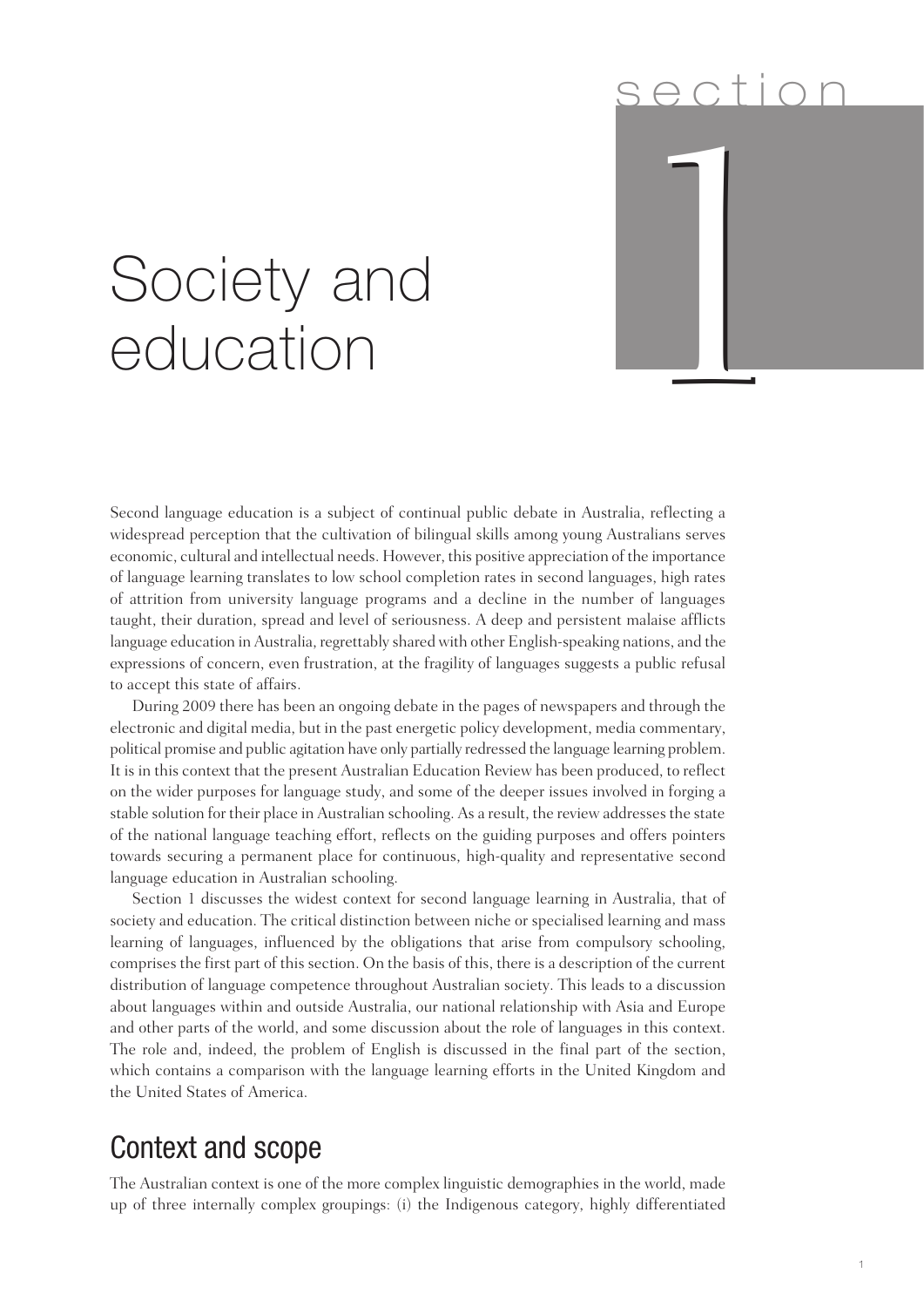with several English varieties, pigeons, creoles and its (vastly eroded) original languages; (ii) the settler group with the transplanted southern forms of British English, the interaction of these with other languages, mostly Irish, leading to the emergence of a relatively homogenous English across the country and; (iii) the immigration group of the second half of the 20th century, introducing more than 350 languages according to the 2006 Census, into the homes of Australians, each subject to modification reflecting the new landscape, new communicative ecologies and new statuses.

Public debates about language in Australia, however, make recourse to a simplified set of categorisations. For the most part, debates rely on simple groupings of Asian, European and Aboriginal, or foreign and community, and are premised on the teaching of foreign languages to the mainstream section of the population, which is predominantly monolingual.

#### First and second languages

The field of language learning should be informed by the most basic of possible comparisons: between the overwhelming success of virtually all first language acquisition (the 'mother' tongue, MT) and the comparative failure of most second language learning (the 'foreign' language, FL). With first language learning we have the ideal conditions for progressive mastery over a communicative code; so much so that its very success changes the nature of what is later possible. The prior existence of this first code, the MT, makes second language learning a radically different process. The MT is usually, though not always, the dominant and primary language, and not simply the first to be acquired chronologically, meaning that it becomes the code for most intimate identities and earliest memory. As such, it becomes the psychological grounding for the individual person and the cognitive vehicle through which a subsequent alternative language is constructed. The process of learning the MT is never completely focused on itself; that is, it is never a completely *linguistic* process. MT acquisition involves becoming a social and socially participating person, gaining knowledge of the world, control over the immediate environment, fashioning behaviour, uncovering how society is organised and devising a personal identity. The learning of a second language is shaped, constrained or influenced by the possibilities afforded by mastery of the first, but it too is deeply involved with issues of identity as much as cognitive development, and achievements with third languages are influenced by relative success with second languages.

While not everyone supports the idea that cognitive and linguistic constraints influence patterns of language acquisition, these do offer a useful way to explore second language learning processes. This can be discussed in relation to 'stages of acquisition' as proposed in *Processability Theory* (Pienemann, 1998). Essentially these stages operate like 'stepping stones', making possible, but also constraining what is learnable at any given point of language knowledge and cognitive maturity. Processability Theory is influenced by Levelt's model of human cognition (Levelt, 1989) for speech production. Pienemann's theory predicts which structures of a language are acquired at each stage, depending on their 'grammatical' complexity.

Different cognitive-linguistic processing requirements are needed to produce different language structures. At Stage 1, learners can produce 'memorised' words or sentences but cannot 'change' them in any way. At Stage 2, learners are able to change 'parts' of words to express grammatical relations; for instance, learners of English as a second language, can produce plural forms of nouns by adding the suffix 's'. At Stage 3, learners are able to 'match' grammatical information within a phrase (noun phrase or verb phrase). At Stage 4, learners are also able to 'match' grammatical information between phrases. At Stage 5, learners can process grammatical information between main and subordinate clauses. The process is cumulative, so that no stage can be reached except on the basis of the previous stage. These processes occur 'unconsciously' and do not result directly from grammar teaching. They differ radically from currently more popular social constructivist thinking about language acquisition which instead places emphasis on dialogue, activity and interaction rather than cognitive processes.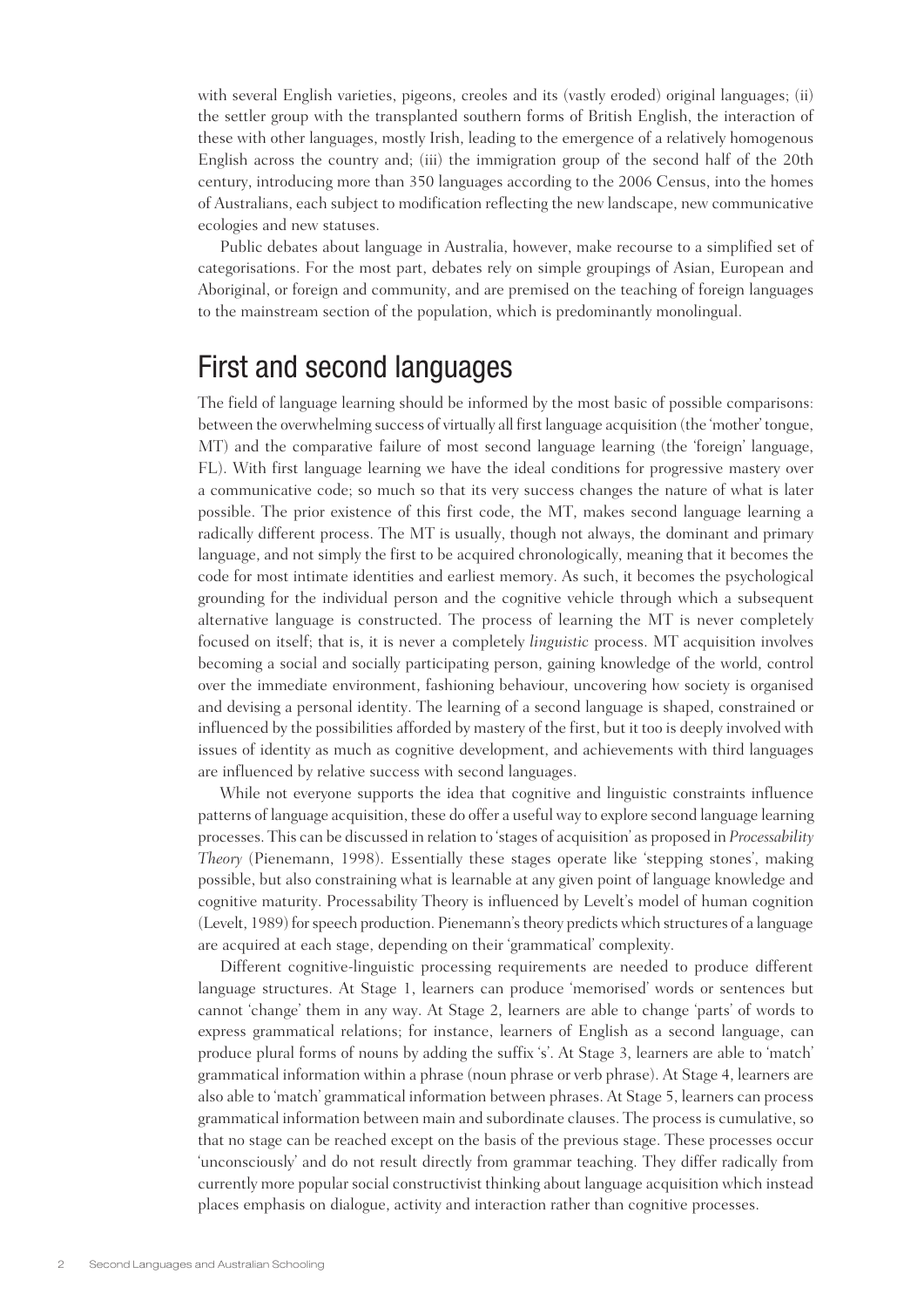These mental 'constraints', however, do connect with the social settings in which language input is provided to learners, a key focus for social constructivist approaches. These qualities of linguistic input are a critical determinant in effective learning, and so the sociological setting and the psychological domain intersect. Linguistic input for learners is what FL teaching, that is the curriculum, is designed to provide, and it varies in quantity, intensity, frequency, regularity, quality and significance. One key variation of the FL input is its relation to the MT. (For example: Does the teacher code-switch and offer translation when learners are struggling to grasp certain messages? Can the learner utilise the written channel of communication to increase and diversify the input he or she gains in the second language?) The quality of linguistic input is structured by the biggest change between first and second language learning; that is, the formal context of the latter. Input is provided in time-bound lessons, in age- or ability-based class groups, and through activities and tasks organised by an individual who is not intimate with the learner, a professional teacher. Importantly, the teacher–learner ratio is reversed from the intimate setting of infancy. With first language acquisition there is a one to many ratio (one learner and many 'teachers'), while for second language learning a many to one ratio prevails, with many learners and a single source of target language input. For first language acquirers everyone who is encountered in a vertical social arrangement provides input: parents, other caregivers, siblings, visitors and others, even strangers. This input is targeted at the specific and immediate meaning needs of the child, and made comprehensible to the child, often with great effort from all involved. For second language learners, in a horizontal social arrangement, formality replaces intimacy. Each individual competes for small units of linguistic input, often generalised rather than targeted at them specifically. Moreover, the linguistic input usually involves non-significant communication and often opaque meaning.

It might seem redundant to make such a fundamental distinction, but it is necessary when we reflect on the rather startling but usually overlooked fact that while every child learns his or her MT, achieving fluency, accuracy and culturally appropriate norms of use, only a minority, probably a small minority, of those who study a FL in school achieve even modest fluency or accuracy and have only patchy control over culturally appropriate norms.

This inverse success ratio serves to remind us of the inherently difficult task of second language teaching. The odds are stacked against it. While research has shown that a child's primary caregivers tutor, coach, encourage and elicit correct and fluent language from the child, this doesn't constitute formal instruction in anything like the way in which school teaching is ordinarily understood. The move from home to school carries with it a series of reversals which transform both the psychological and the sociological reality, and dramatically affect outcomes: from primary socialisation and purposeful communication to secondary socialisation and non-naturalistic communication.

#### Compulsory schooling

It is as well to keep in mind that our society compels children to be schooled. Since the mid-1880s in the British colonies of Australia, and reiterated in subsequent education legislation after Federation in 1901, schooling is premised on non-voluntary attendance. There is practically no dissent from the idea that society ought to deprive small children and young people of their liberty and require them to be schooled. It follows that we have a moral and an intellectual obligation to ensure that the experiences offered to learners assists them to acquire the knowledge, attitudes and skills to function as mature, independent, capable and productive citizens of a democratic state.

Though the parallels ultimately dissolve, it is sobering to reflect that only law-breakers and individuals legally deemed incapable of independence are similarly deprived of liberty. In neither of these cases is the deprivation for an 'unappealable' fixed term. Since both imprisoned wrongdoers and schooled children are deprived of their freedom, the public community of adults and citizens is obligated to ensure this deprivation serves high purposes. Of course, for criminals deprivation is punishment or rehabilitation, while for children it is a deferral of freedom in a societal compact with the future. This arrangement transfers responsibility from parents to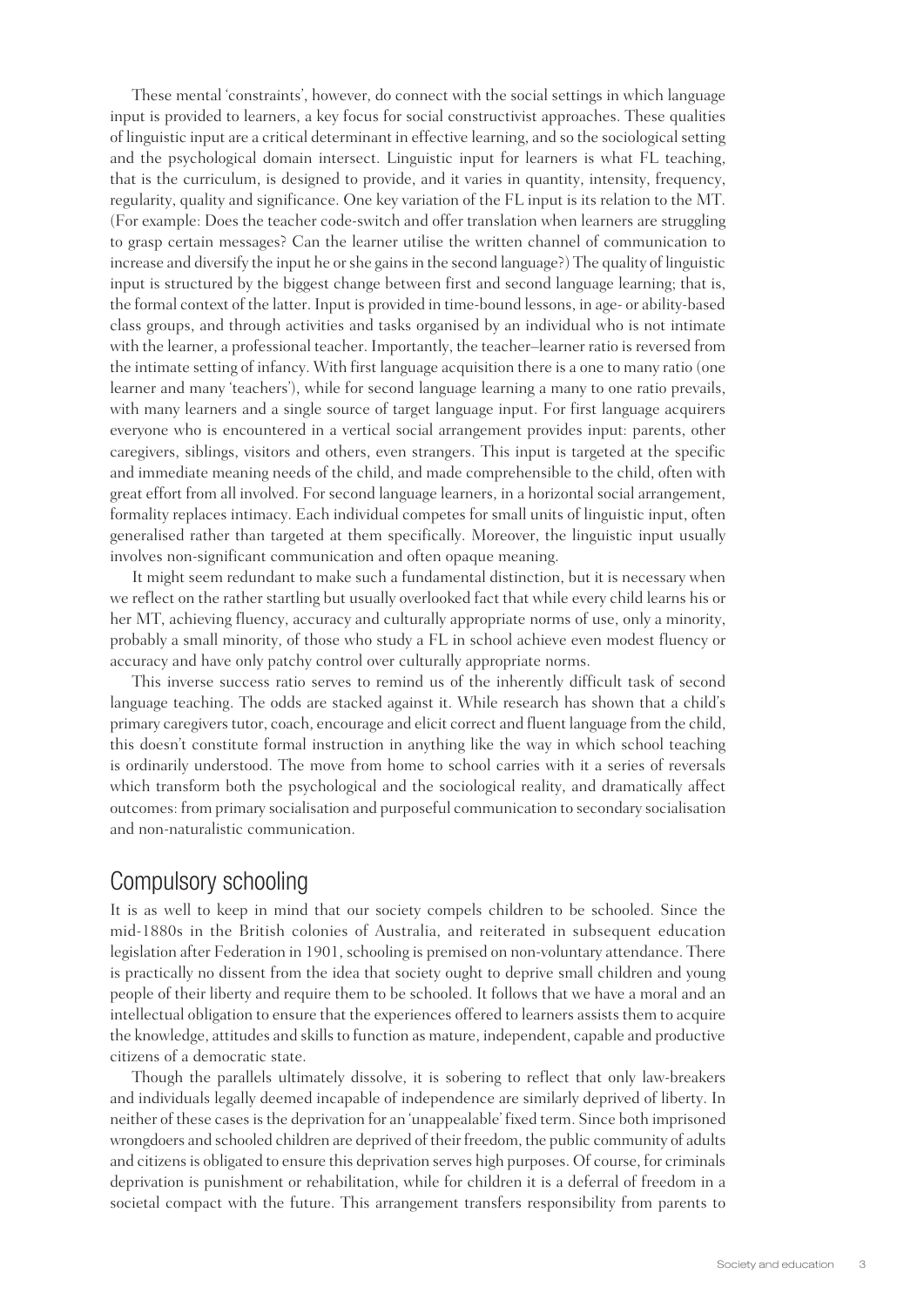the state, to privately or publicly managed schools with teachers *in loco parentis*, undertaking society's most crucial task of social reproduction and citizenship preparation. The curriculum represents society's conclusion about which stocks of knowledge and skills, which attitudes and ethical orientations, will be selected for imparting to the young, based on personal attributes which public debate generates and imagines for the future citizen. At a time of rapid and deep globalisation, acute competition for prosperity and influence, highly literate communication ability, bilingualism and intercultural knowledge and skill assume great importance both within our enduringly pluralistic society, and in a 'shrinking' multilingual world.

#### Language competency of Australians and its sources

How has Australia generated its present stocks of second language knowledge? Bilingual skills, as opposed to bilingualism, which this review takes to mean high levels of proficiency in both languages, can be generated *ab initio* in institutions or transmitted via the intimacy networks of child-raising within families and communities. These two sources of second language effort, public and private, should be combined in a 'joined-up' process of national language planning. If Australia were able to articulate the public 'donation' of bilingualism offered by minority communities with the focused and instructed language skills produced in public institutions, the nation could generate a widespread, effective and less wasteful distribution of bilingual human capital. Combining the largely untapped resource of community bilingualism with the expertise of education institutions would refine, extend and apply latent bilingual skills to the national repository. Such an approach is both possible and necessary, and is increasingly the focus of language policy in the United States of America through the heritage languages movement (Brinton, Kagan, & Bauckus, 2006) and in Europe through initiatives of the Council of Europe to 'value all languages equally' (McPake, 2008).

If we trace the sources of the nation's bilingual capability today, it is clear that Australia relies principally on the language maintenance activities of its immigrant communities. This is the first of three sources of Australia's present language competencies; the others are those Indigenous communities able to pass on language skills through the family to new generations and Anglophone individuals who have learnt (foreign) languages. While education and training and especially universities are indispensible for generating high-literate and discipline-based knowledge of language, and along with diverse private providers generate most of the new language competencies in society, overall they contribute relatively little of the total stocks of national bilingual capability.

The two other repositories of national bilingual skill, Indigenous populations and individuals interested in bilingualism, are far smaller than the bilingual competence encompassed by immigrant Australians. The question arises whether these three population categories, immigrant Australians, Indigenous Australians and individual bilingual Australians, are sufficiently resilient in their language transmission efforts to ensure intergenerational transfer of their language skills. The evidence is generally not favourable.

The largest of the three bilingualism-generating groups is recently arrived immigrants, and some communities of longer standing who have successfully managed to transfer their internal language resources to later generations. However, while some immigrant Australians have low rates of language shift (Clyne & Kipp, 1997, 2002; RUMACCC, 2007), all are experiencing language shift away from first languages, through a transitional stage of bilingualism, to English only. This process of subtractive bilingualism is the universal experience of immigrant populations. Whether more or less rapidly, new Australian communities are all experiencing language loss of their ancestral, heritage or community language. Such communities are located somewhere along a four stage sequence: (i) first language dominance (or monolingualism) in the language other than English; (ii) bilingualism in the community language plus English; (iii) English language dominance with diminished first language competence and use; (iv) English monolingualism. In a perfect model of wastefulness some children, having lost knowledge of the home language, available to the society at no cost to the public purse, are then offered the same language in schools as beginner learners of a taught foreign language. This pattern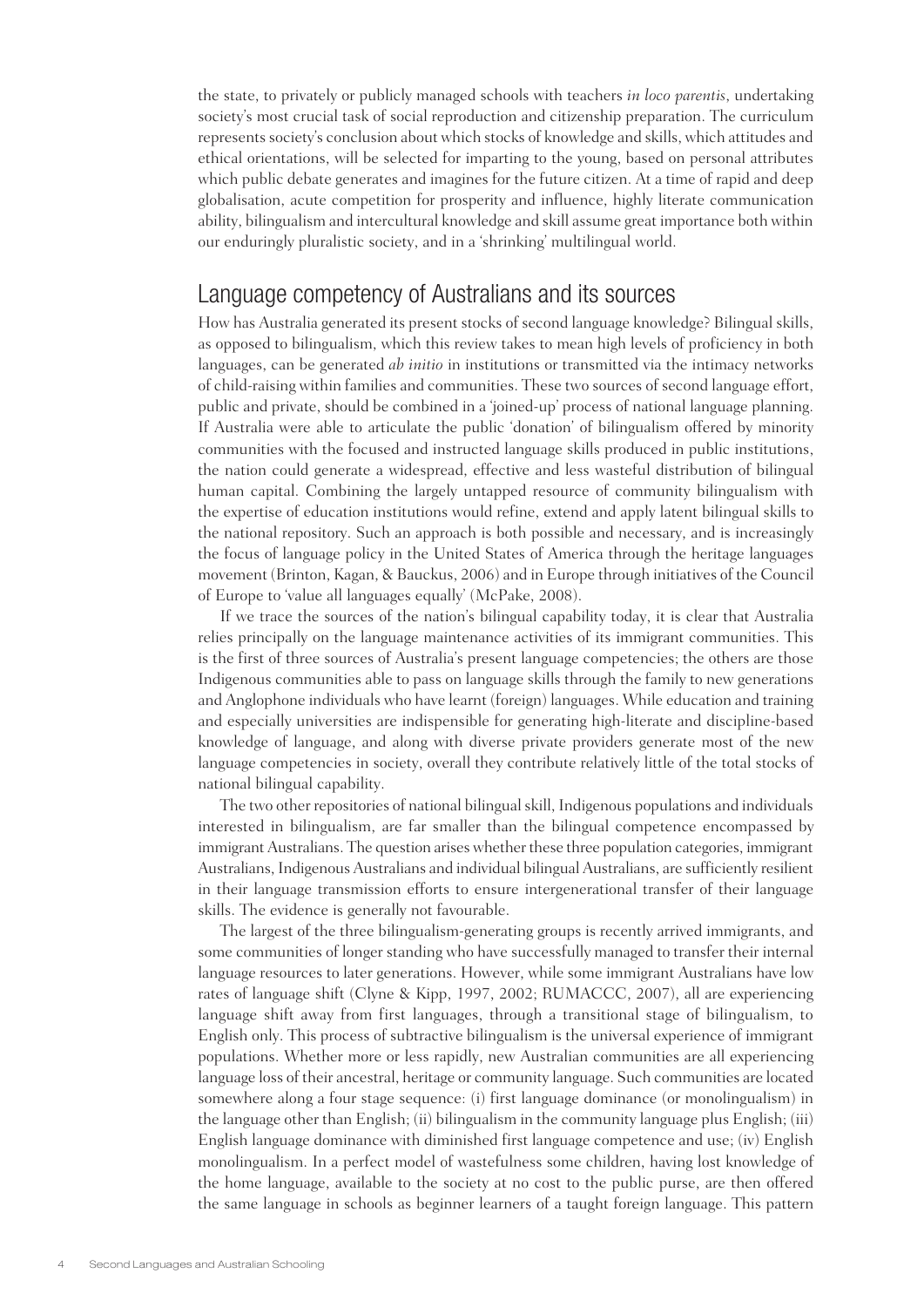of language attrition is slower in Australia than in other immigrant receiving countries (Clyne, Hajek, & Kipp, 2008; Fishman, 2001), but appears inexorable.

The second bilingualism-generating social category, Indigenous Australians, is perhaps even more heterogeneous than immigrant communities. For Indigenous communities language shift often means language death. This is because local speaker communities are the world's only speaker communities of the languages concerned. The home transmission system for Australian languages is massively disrupted (Schmidt, 1990; Lo Bianco & Rhydwen, 2001; Walsh, 2005) so that today there is heavy reliance on the public sphere of schools and community services to support any prospects of language retention across generations. The original repertoire of Australian Indigenous languages, some 250–260 containing a dialect range of 600, has been heavily depleted (Dixon, 1980). Despite this, and the clear evidence that first language maintenance reinforces and supports English acquisition, bilingual education in Australian languages is continually subject to challenge and contest (Nakata, 1999; Nicholls, 2001; Simpson, Caffery, & McConvell, 2009).

The third bilingualism-generating social category is the least specifiable. It comprises mainstream, English-speaking Australians, usually individual enthusiasts, language professionals, who through residence abroad, personal motivation or professional occupation have acquired effective competence in non-English languages. While enthusiasm and commitment often accompanies the language skill gained by such individuals, their language capability is often a personal rather than a family accomplishment, diminishing the chances of its effective transmission to their offspring. In any case, these people comprise a numerically small percentage of the population.

These three groups are the repositories of second language capability in the population. A far-sighted and pragmatic national language cultivation approach would facilitate interaction among these groups, and connections between home language skills with schools and universities to develop latent bilingualism. This approach should constitute one major strand of the ambitious language education plan that Australia needs in order to enhance its effective interactions with the world, the immediate Asian region and the European-sourced formative cultural traditions of Australian society. The other strand should address the majority of the population, monolingual English speakers. The overriding language planning question here should be how to efficiently stimulate usable second language proficiency in school and university beginner programs.

This dual approach seeks to conserve and develop the latent bilingual capabilities existing in the population, and to generate new language knowledge among English-only speakers through formal education.

#### Community and foreign

There are no languages that could realistically be imagined as subjects on the school curriculum which are not present in the Australian population. Despite this the term 'foreign language' remains dominant in discussions about language policy. This is because language policy is often based on the idea of teaching monolingual learners languages spoken in 'foreign places'. This is an old-fashioned assumption for an overwhelmingly multicultural country, and while this is clearly not true for many learners and many languages, even the presence of the taught language somewhere in the community doesn't automatically make that language available to learners for interaction and practice. Overcoming this limitation should be a major objective of a pragmatic language policy, given the clear findings from research (e.g., Baetens Beardsmore, 1993) documenting how using a local social context productively in formal teaching programs greatly accelerates both the pace of learning and ultimate proficiency.

The 'community' presence of a language is therefore important for language pedagogy. Community languages are typically supported by 'owned' schools, local clubs and societies, religious and cultural centres. In effect, a community language is one which is available to learners in a setting through its presence in a range of institutional structures that aim to teach, reinforce or transmit the language. This supplies a potential and naturalistic context for the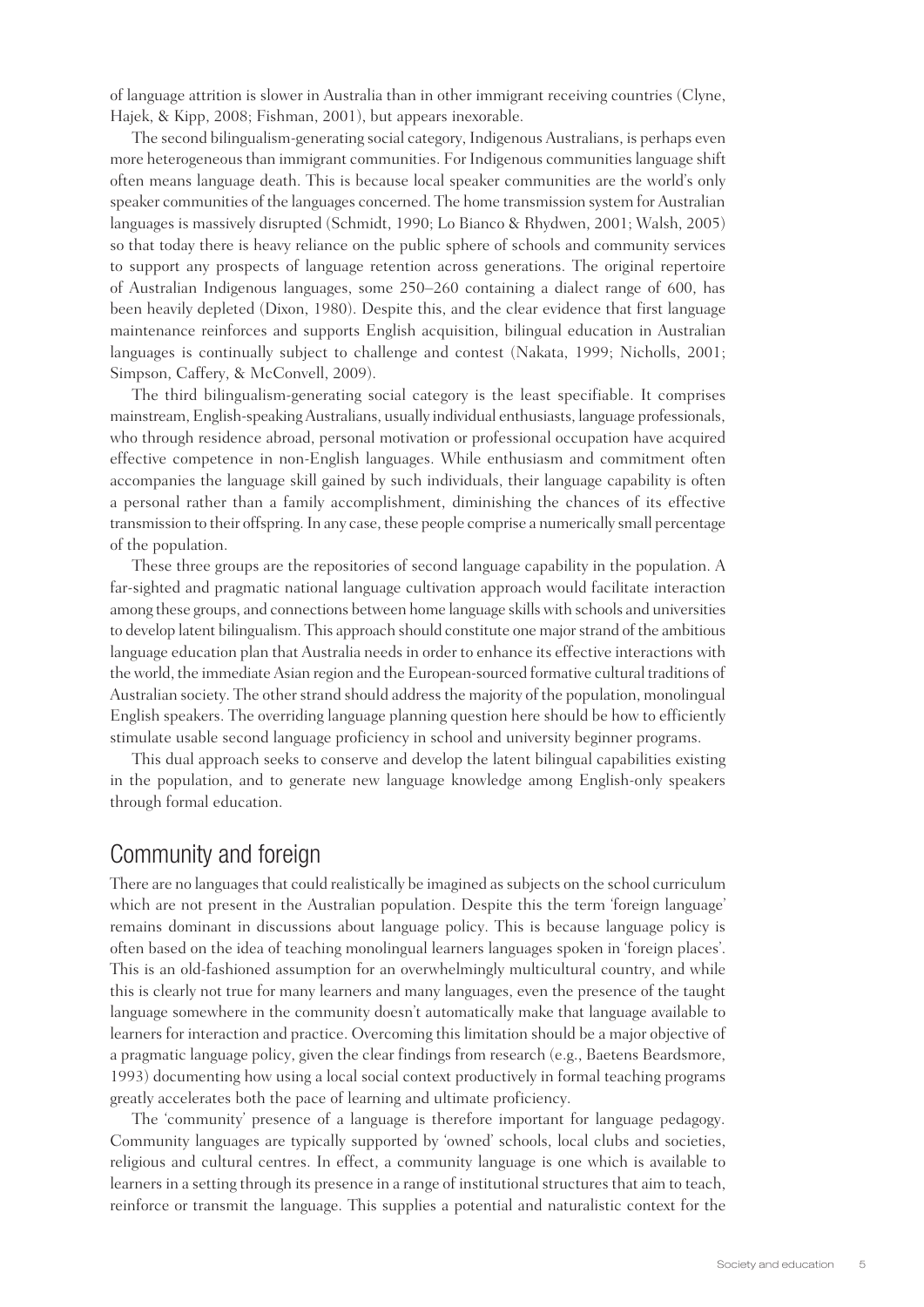language bringing with it local occupational opportunities, local media in various genres, and local activities of recreational, economic, civic and religious life.

These contexts mean that a community language is associated with a diaspora culture, so that local experiences and expressive norms arise in local settings in which the community language is the exclusive or main linguistic code. By contrast, a foreign language taught in mainstream schools relies overwhelmingly on teacher input and occasional foreign immersion. There are important pedagogical and sociological repercussions arising from these differences which are taken up throughout this review.

#### Policy energy in second language learning

Australia has an impressive record of policy development and program innovation in second language education, but a relatively poor record for consistency of application and maintenance of effort. A large number of reports, enquiries, official policies and implementation programs is testimony to a lively concern for improvement, unfortunately undermined by lack of consensus about priorities and failure to devise an enduring rationale for what is ultimately needed: high standard, articulated, compulsory language education. While there appears to be public appreciation of the importance of second languages, there is less appreciation of the degree of institutional commitment, levels of funding and provider change required to achieve effective language knowledge through formal education.

Influencing choices of second language are demography, geography, tradition and national interest. Australia is a cosmopolitan society with western culture traditions and institutions and a predominantly English monolingual inheritance; a middle-sized, trading- and services-based economy located at the edge of the Asian landmass and rapidly integrating into the dynamic regional context. Asian integration imposes several demanding adjustments to language education planning, as does connecting with the new transnational Europe and embracing emergent areas in Latin America. All these 'foreign' considerations pose a heavy challenge for policy makers and educators alike, to which they have responded with remarkable energy.

A recent study surveyed the language policy history of 40 years from 1970 (Lo Bianco & Gvozdenko, 2006) and identified at least 67 policy-related reports, investigations or substantial enquiries into the problem and challenge of instituting an effective language education experience for Australian learners. Commencing with the 1970 Auchmuty Report on Asian Languages and Studies, this impressive list of reports, studies, advisory committees and investigations has paid far lower practical dividends than it is reasonable to expect and represents disappointing failure for language advocates. The most recent example is a claim that the present shortfall in Asian language capability requires an urgent \$11.3 billion investment to 'quadruple' within a generation the number of Australians studying an Asian language, also aiming to achieve two-thirds of the population under 40 speaking a second language (Asia Institute, Griffith University, 2009).

#### Policy effects

Unfortunately the large number of reports and programs represents too much chopping and changing and has served to weaken the place of languages due to continual shifting of priorities and ineffective interventions. Some of the interventions have been driven by crisis-mode responses to short-term needs, imposing on schools and universities timelines and expectations they are ill-equipped to meet. Occasionally such reports do not make a sufficient analysis of either the distinctive needs and role of schools or the constraints they face. Of course energetic debate, pressure group lobbying and public participation are inevitable and desirable features of public life in an open and vigorous democracy, and they ensure that diverse interests are heard and represented. However, policy interventions should be sensitive to the practical demands and limitations on schools and the nature of language learning and teaching, and should be informed by evidence and principles relevant to language education planning.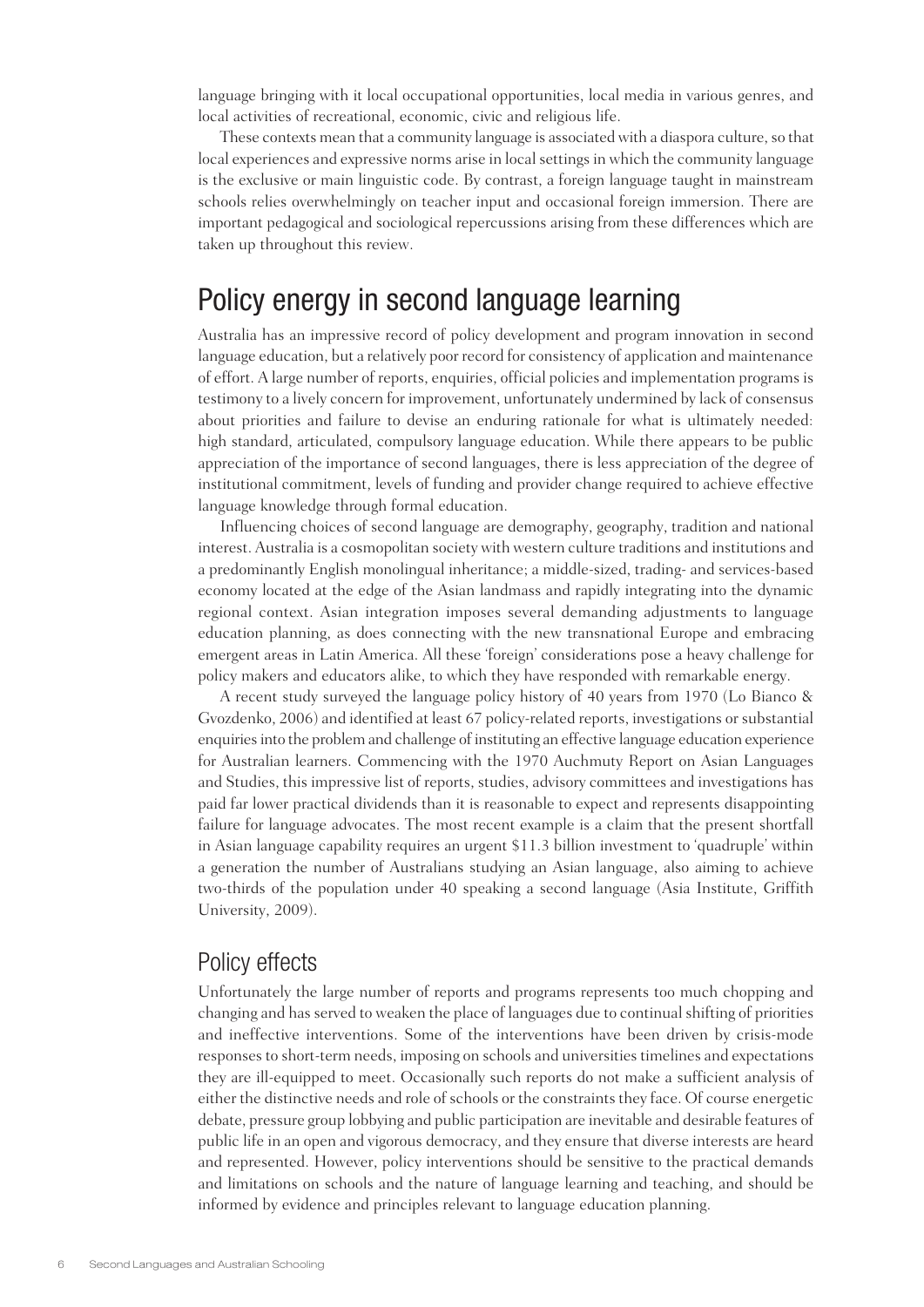Perhaps this policy instability also suggests lack of a widespread appreciation of the deep change required at school, policy maker, university and provider levels to secure for languages a prominent and permanent place in mainstream education. As a result, a certain erosion in public confidence about the sustainability of the Australian language learning enterprise can be detected. Redressing systemic language deficiencies today requires co-ordinated policy action, expert guidance and consultative processes of debate and public engagement and, as noted earlier, articulation between the latent and largely untutored bilingualism of the Australian population and its more monolingual public institutions.

While this challenge seems onerous, it is eminently achievable with appropriate planning and especially with collaboration between community-based effort and public institutions. It is a planning objective that other English-speaking nations are also beginning to embark on, as evidenced by the large heritage languages movement in the United States of America, linking the language resources 'naturally' available in the community more closely with the language needs of the society (Peyton, Ranard, & McGinnis, 2001).

The most recent large-scale survey looking into the 'state and nature' of Australian language teaching, undertaken by the University of South Australia, has made precisely this observation. Observing that in many countries compulsory second language study is an unproblematical, taken-for-granted part of secondary schooling, and increasingly of primary schooling, the report notes:

*The countries in which compulsory language learning is least well established are English-speaking countries in which only one language is used for official purposes. It is also in these countries that concern for participation in language learning is most commonly expressed*

(Liddicoat et al., 2007, p. 29)

Unfortunately this is the Australian pattern too: repeated public affirmations that 'something must be done' married to underperformance in policy delivery. As will be shown in Section 3, there has been a decline in the number of languages taught at school and university level, the result of promising more than is delivered. It is a pity that researchers have often overlooked the views and experiences of students. When consulted about language education as they experience it students, both at primary and secondary level, show an acute sensitivity as to the level of seriousness of what is offered to them. In research undertaken between 2005 and 2008 in Melbourne with students taking Italian and Japanese (Lo Bianco & Aliani, 2008), a considerable number expressed clear preferences for more academically serious programs, for more evidence of school and system commitment and for a more diverse curriculum linked to 'actually using the language'. The most committed students wanted disruptive peers removed to alternative classes and many called for more public display of school and system support of the importance of language study.

#### General social effects of existing second language policy

The shrinkage of effort noted in the 'state and nature' report (Liddicoat et al., 2007) applies to both policy and delivery of languages, to reduction in the number of languages offered, and to weaker links between community-based language offerings and public institutions. The overall effect is a diminution of ultimate effectiveness in both schools and universities. The cumulative effect is damaging for high-quality research and teaching, narrowing the intellectual range on which academics, and through them the wider community, draw ideas about the world, past and present. These effects include limitations to our direct knowledge about the world and its traditions and experiences which have been generated through languages other than English. Research and study are often the conduit for making available this knowledge to inform public decision making in politics, economics, society, culture, media and the recreational pursuits.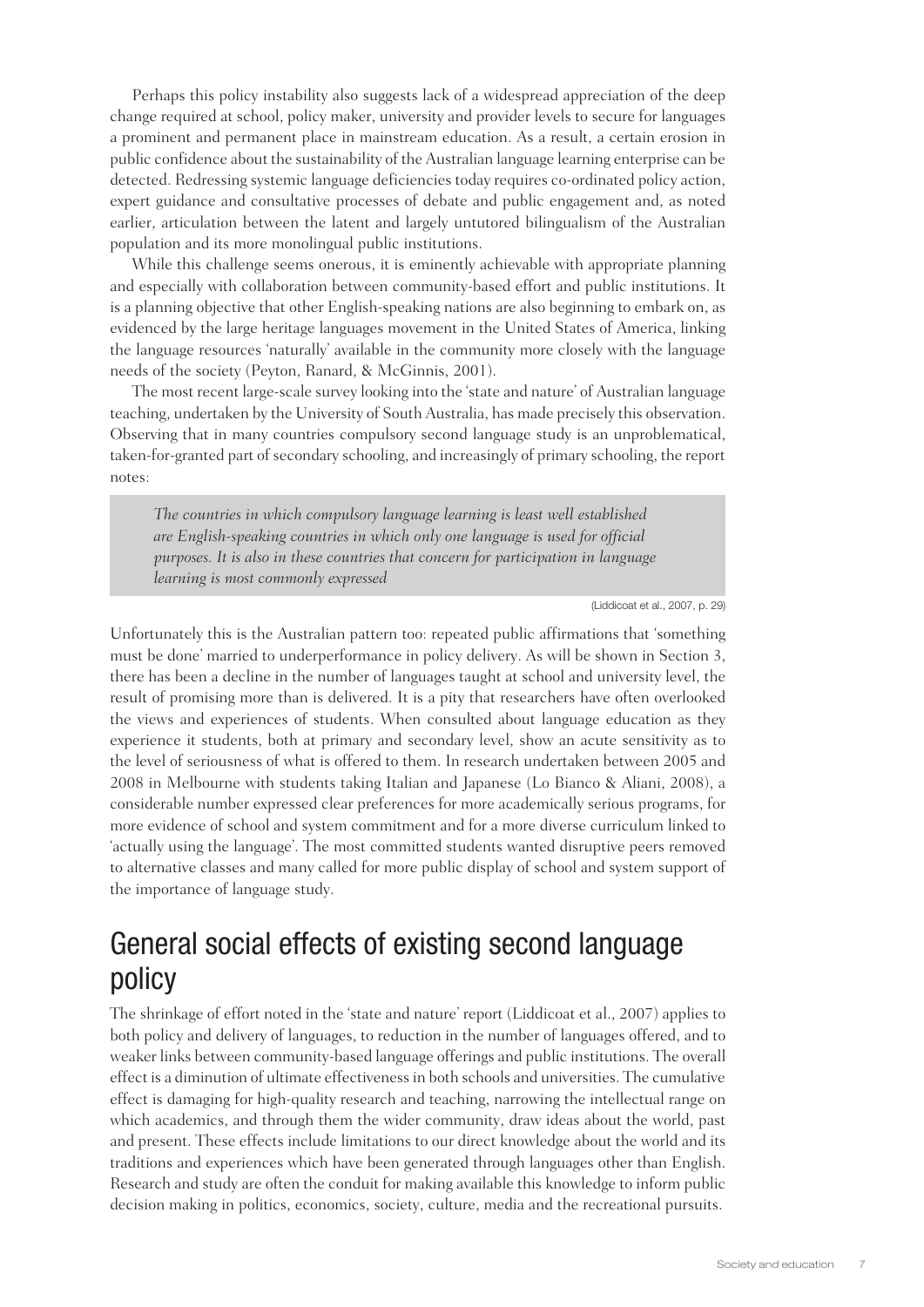Although the impact of such a loss of cultural sophistication is generally slow, long-term and indirect, it is potentially devastating. Incapacity with the languages that the vast majority of the world's population use to conduct their economic and social lives produces two kinds of self-imposed dependency. The first is to limit oneself only to what is translated, and the second is to become reliant, even dependent, on mediators, rather than encountering other societies and their intellectual and cultural traditions directly. Encountering important others only through English-knowing mediators and through English translations involves being limited to the quality and scope of what is translated and also to rendering oneself vulnerable to the autonomous interests of mediators.

#### Human capital and rankings

Education policies the world over are often premised on human capital theory, and specifically the connection between study, credentialing and the labour market. English-delivered instruction reflects and helps to strengthen a distinctive marketplace for competence, certification and exchange. Internationally compared degrees, international universities and student mobility are not exclusive to English, but it is the most consistent element in such arrangements. Representing English as a post-identity language, or a 'basic' and foundational skill (Graddol, 2006) is part of the way English is talked of in education planning the world over, marking it as a commodity (Lo Bianco, 2005; Lo Bianco, 2007a; Tan & Rubdy, 2008).

#### School and post-school effects

It is instructive to apply a comparative lens to the Australian language policy effort, and its effects, through reference to other English-speaking nations. The two closest comparisons are the United Kingdom and the United States of America with whom Australia appears to share an Anglophonic reluctance to become bilingual.

The British Academy has long expressed concern about the malaise facing foreign languages in UK education. Documenting the decline in language study at the General Certificate of Secondary Education, the academic qualification awarded to 15–16-year-olds in England, Northern Ireland and Wales, a current British Academy report, *Language Matters*, notes that '[By] 2008, the proportion of pupils taking no language at GCSE in England had more than doubled, rising to 56%' (BA, 2009). This fall has occurred since 2001 when language study was made optional for students aged 14 and over. The report notes that this large deterioration over a seven-year period considerably shrinks the base from which higher education is able to recruit students to language study.

The erosion of languages at university and school level, however, has other subtle and less subtle deleterious effects. One of these is evident in the connections between high school language study and indicators of academic potential and persistence. Languages are one of the few subjects in schooling that are based on obvious sequences of cumulative learning of taught material. Unlike some other learning areas, progress in languages is highly sequenced, so that conceptual and academic progress is dependent on mastery of specifiable prior knowledge essential for each subsequent phase of education. In this way, languages contribute substance, cohesiveness and perceptible continuity to curricula. It is possibly for this reason that research increasingly identifies success in school languages study as a predictor of persistence in the independent learning required in higher education, making school language study a kind of high school apprenticeship for university study.

Ongoing results from the Scholastic Aptitude Test, the SAT, in the United States of America shows that students who study a foreign language in serious programs, usually four or more years, regularly outscore other students on the verbal and mathematics portions of the test (Eddy, 1981; Cooper, 1987; Olsen & Brown, 1992; Cooper et al., 2008). A link between school study of languages and university persistence and completion rates was directly assessed by the US National Center for Education Statistics (Horn & Kojaku, 2001). In this study curricula were divided into three levels of rigour; the findings clearly demonstrated that students in the most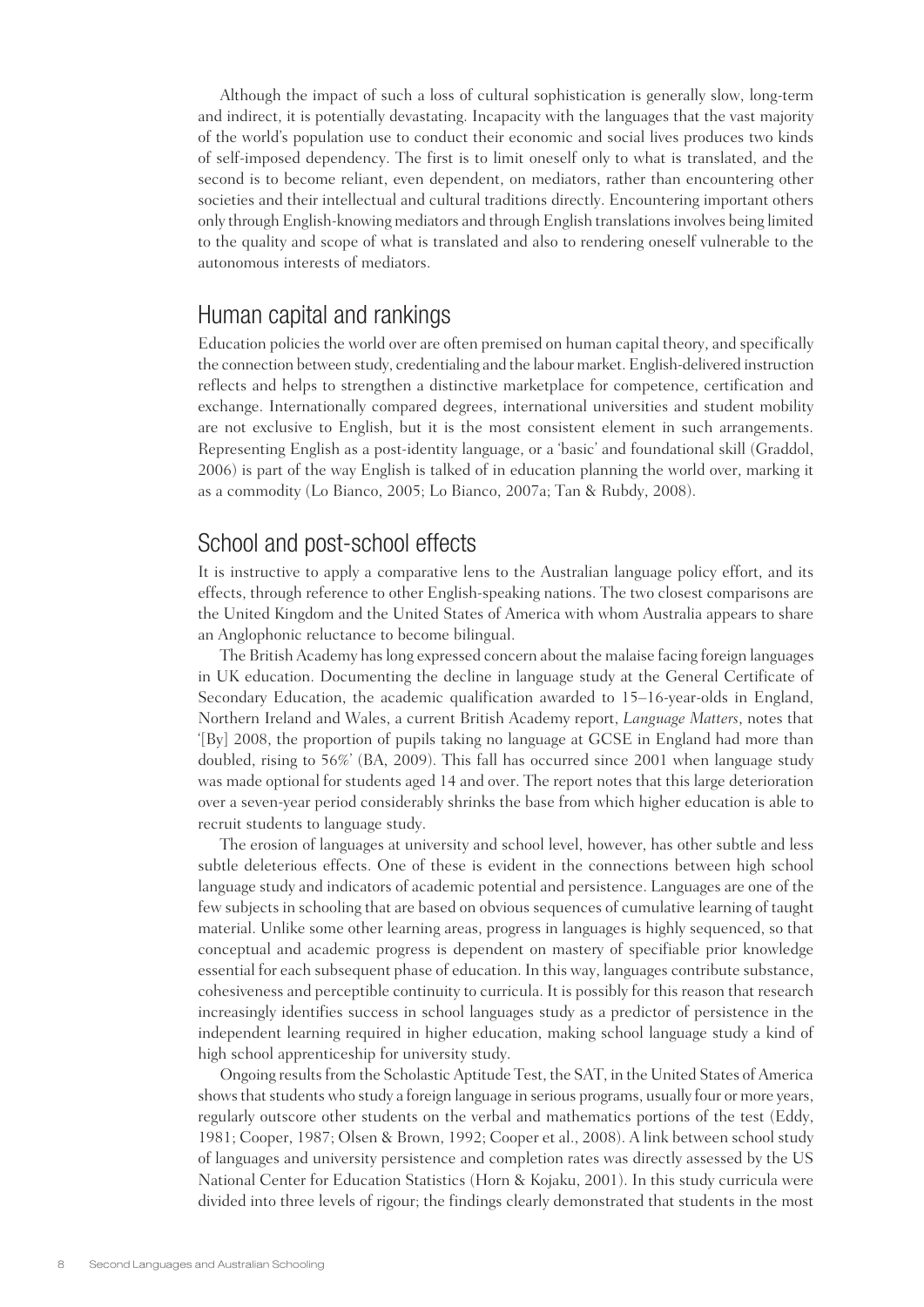'rigorous' high school programs (which included three years of foreign language study) were likely to earn better grades in college and were more likely to complete their tertiary program. A rigorous curriculum is also associated with substantial increases in total college enrolments and more students opting for four-year rather than two-year college enrolment programs.

Some of these relations might not be causal, and the extent or direction of causation is not always clear. Nevertheless, the correlations between academic performance and serious study of foreign languages are multifaceted, and persisting. Apparently confident that the indicators are significant, many US universities conduct independent research of relations between high school subject choices and university persistence and completion rates, and increasingly specify minimum years of foreign language study for admission, with four years at high school strongly recommended.

#### The problem of the dominance of English

The British Academy report (2008) cites 'the perceived global dominance of English' (p. 3) as a key reason for foreign language weakness in UK education. For non-English speakers the simple experience of travel, including in other non-English-speaking countries, navigating airports, highways, hotels and meetings reinforces the auxiliary function of English and the substantial return on investment that English provides. Even if intellectually convinced of the importance of second language knowledge, English speakers are denied this continual pragmatic demonstration of the practical utility of bilingualism.

In study and in commerce the 'advantages' of English multiply. Altbach (2004) has conducted studies of academic life identifying the many ways in which English constitutes a material advantage for individuals and institutions. These include being freed of the additional purchase cost of English-language databases, products and resources which non-English institutions must acquire, the intimacy English 'native speakers' have with editing and housing scholarly journals and the many procedural advantages in peer review and academic writing they enjoy.

Formal university rankings are an overt manifestation of the prestige hierarchy that attaches to languages in the integrated global marketplace, linked to the operation of education markets and student mobility. One of the most cited rankings is the *SJTI*, the *Shanghai Jiao Tong Index*. Commenting on the 2006 edition, Marginson points out that rankings:

 *... favour universities … from English language nations because English is the language of research (non English language work is published less and cited less); and universities from the large US system as Americans tend to cite Americans.*

(Marginson, 2007 p. 133)

In the 2006 edition of the *SJTI*, (cited in Marginson, 2007)19 of the 20 top-ranked universities were American or British and 66 of the top 100 were located in English language settings. A recent assessment of the global role of English (Graddol, 2006) found that up to 2 billion people, about one-third of humanity, could know or be learning English by 2015, rising rapidly to about half of the world's current population at some future point, making English less like a foreign language and more like an international 'basic skill'.

In this context native speaker institutions and industries gain considerable financial and intellectual advantages. This is evident in the extensive scientific publication industries attached to UK and US universities, and in the revenues which English-medium education attracts to Australia. However, English has many varieties and forms, and not all provide the same advantages to 'old' native speaker countries. Some varieties of English in the world (Jenkins, 2007), especially in South Asia (Kachru, 1986) where indigenous norms are long-established, and increasingly in China (Chang, 2006; Feng, 2007), are more equitable.

This view of English as a 'pluri-centric' global code, what many scholars call World Englishes (Bhatt, 2001), has given rise to debate about who owns English. The past distinction between foreign and second language English 'privileged' the original old native speaker varieties from America and Britain, unrealistic and inappropriate in South Asia where English has many local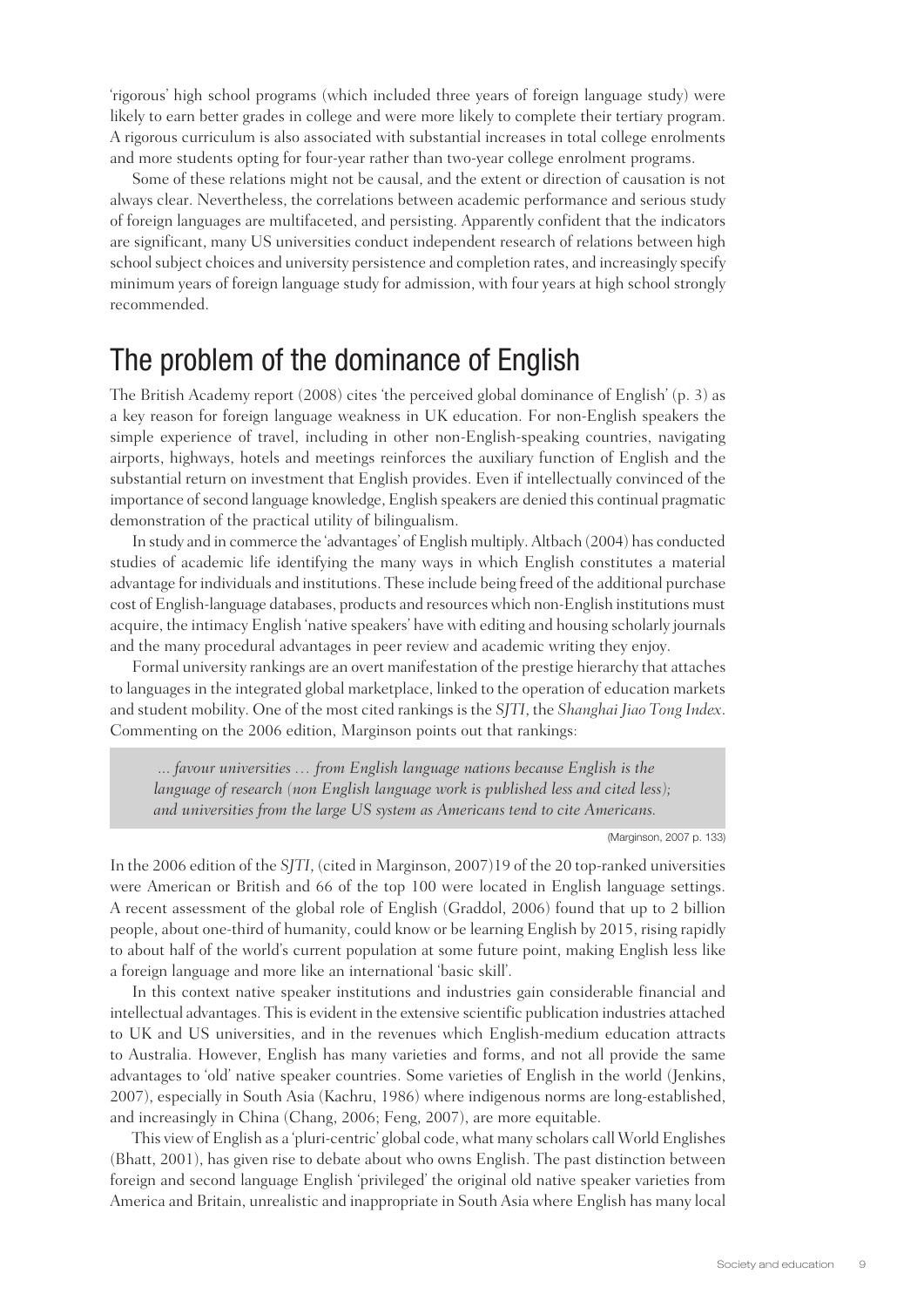native speakers and vibrant standard forms. Critical writing on Asian Englishes (Canagarajah, 1999; Rajapopalan, 1999; Ramanathan, 2002, 2005; Holliday, 2005; Pennycook, 2006) has labelled this 'linguistic imperialism', and proposed ways to resist it, all the while acknowledging the pragmatic presence and multiple functions of English in many parts of Asia, advocating acceptance of Asian Englishes as legitimate varieties of the world code, and English as an Asian language.

Research, curriculum writing, theorising and reflection on the pedagogy and linguistics, as well as the politics, of English as a *lingua franca* (Seidlhofer, Breitender, & Pitzl, 2006; Jenkins, 2007) in many parts of the world and across Asia (Tollefson & Tsui, 2004; Tan & Rubdy, 2008) continually grapple with the educational consequences of localised versions of English and are a counter image to the debates in English-speaking settings about the place of languages other than English. These important ideas about negotiation and variety in English and its pluri-centric forms actually strengthen the pragmatic and intellectual case for bilingualism in English-speaking countries. Globally today so called 'non-native' users of English have outstripped the numbers of so called 'native' users and possibly the majority of conversations in English are conducted between non-native speakers. Significantly, in 1997 Graddol estimated that the 375 million native speakers of English were exceeded almost fourfold by the 1120 million second or foreign language speakers (Graddol, 1997, p. 10). This would make a total number of users of English even a decade ago close to 1.5 billion people. It is apparent, as Crystal (2006) documents, that Internet usage, and especially the resources of the World Wide Web extend familiarity with English, though in both cases its proportional representation is declining relative to other languages (Danet & Herring, 2007). Nothing comparable is occurring with regard to scientific publishing (Coulmas, 2007) and academic publishing in general, in which English domination has recently intensified.

Some scholars (Cha & Ham, 2008) believe a 'single global society' is prefigured in these developments, especially because of mass basic education through English. However, Wierzbicka (2006) exposes persisting layers of culture and ideology in the grammar, semantics and communication structures of English, which render problematic assumptions that English can be considered a mere tool of international communication without imprint of its history and culture. This represents a strong argument for treating foreign language education seriously among English speakers, for the traditional reasons of providing access to intellectual and cultural systems forged outside the English semantic mainstream.

#### English as first-choice foreign language

Links between language teaching and major world events, economic developments and geopolitical power are highlighted in the analysis by Cha and Ham (2008) who compare the choice of first foreign language (FFL) in the curricula of primary and secondary schools across the world over the past 155 years. Their data reveal dramatic and rapid redistribution of the languages learned for communicating beyond national frontiers. Dividing the period 1850–2005 into seven phases, they compare five languages – English, French, German, Russian and Spanish – as FFL in education systems, in a number of countries (initially 15 and 12 for the primary and secondary levels 1850–1874, to 151 and 154 for primary and secondary respectively in 1990–2005).

In Asia, English was represented in only 33 per cent of primary curricula during 1945–1969; growing to 83 per cent in primary and 100 per cent for secondary by 2005. By 2006 practically all instances in which foreign languages were employed to teach mainstream subject matter in Asian universities involved English. In the latter two periods Russian had achieved a presence of up to 5 per cent in curricula as first foreign language; it was the preferred foreign language in many Soviet Bloc states in Eastern Europe and among the ideological allies of the then USSR in central Asia, plus China, Vietnam, and other states. However, after the fall of the Berlin Wall in 1989 and the collapse of communism in Eastern Europe, the bulk of Russian's enrolment numbers transferred, not to German in Eastern Europe, a traditional zone of strong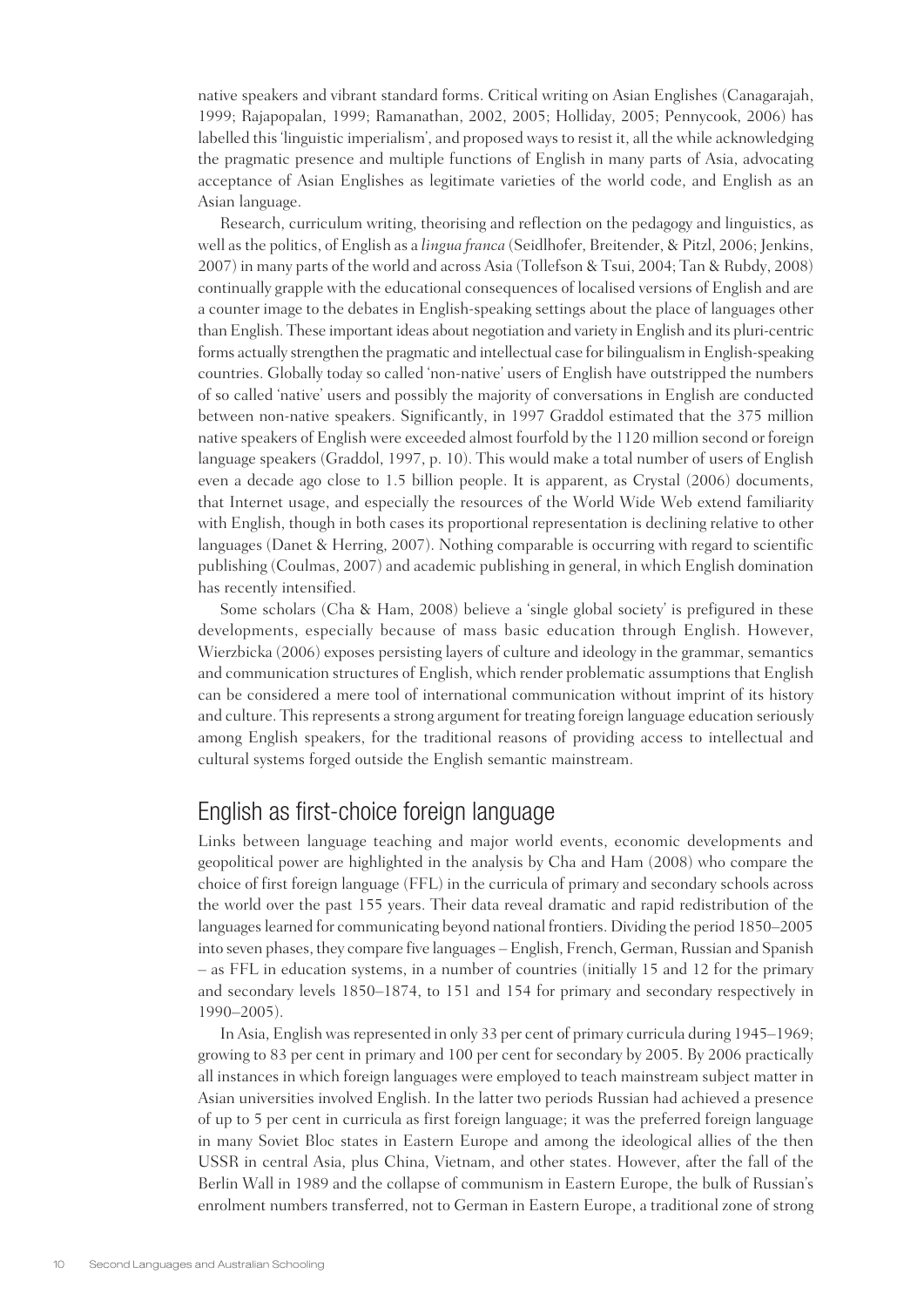German language and culture presence, but to English, and progressively in Asia English has consolidated its position.

| <b>Period</b> | % German | % French | % English |
|---------------|----------|----------|-----------|
| 1850-1874     | 50.0     | 33.3     | 8.3       |
| 1875-1899     | 44.4     | 38.9     | 5.6       |
| 1890-1919     | 24.3     | 45.9     | 27.0      |
| 1920-1944     | 14.8     | 35.2     | 33.3      |
| 1945-1969     | 00.0     | 28.1     | 59.4      |
| 1970-1989     | 00.0     | 17.0     | 67.4      |
| 1990-2005     | 00.7     | 13.6     | 82.1      |

**Table 1:** First foreign language, world survey

(adapted from Cha & Ham, 2008)

There is ample research, both Australian (Bradshaw, Deumert, & Burridge, 2008) and British (CiLT, 2005) which verifies the limitation that is imposed on trading economies by the self-inflicted handicap of dependence on the English of others. It is a truism, but still true, that to buy, one doesn't need to know other languages, but to sell, well that's a different story (CiLT, 2005). There is documentary evidence that a lack of German language skills has prevented Australian wine exporters from making effective inroads into German wine consumption markets (Go8, 2007a). The forging of sustainable relationships on which to build business partnerships and trusting relationships over long periods of time has been found to be strongly affected by language skills, attested to by nearly 2000 export businesses in Europe (ELAN, 2006). Export planners emphasise the crucial importance of relationship building, allowing individuals to go beyond simple transactional relationships. In highly competitive business practice, market sensitive information, product differentiation and personal or direct acquaintance with customers and their purchasing trends, taste and disposable income levels are all language connected advantages. As Graddol (2006) has predicted the practical universal advantage represented by knowing English, is reversed when it 'becomes a near-universal basic skill' (p. 15).

#### Bilingualism in other societies

The Eurobarometer is a regular data collection exercise 'taking the pulse' of various aspects of social life in the European Union, affording a rare insight into the social distribution of bilingualism (EC, 2006). The overall policy is for all EU citizens to speak two languages in addition to their MT, for lifelong learning, an early start along with portability of recognition, qualifications and support across borders and jurisdictions. A strong overall conclusion of the surveys is that bilingualism is stronger in small countries than in big countries and more prevalent among non-native English speakers than among English natives. This is a picture of power differences and their alignment with languages. However, among individuals the data show a strong association of bilingualism with occupation rewards, education, social mobility, professional seniority and cultural interests. These categories are more bilingual, in more languages and with higher levels of proficiency than at previous periods and compared to other groups. In effect, the predictors of mass population bilingualism appear to be related to influence and power. The most bilingual categories are the more educated, well remunerated, mobile and future oriented.

By contrast, in the Anglosphere bilingualism is confined to minority communities adjusting to English, or, as argued earlier, to isolated or privileged individuals or language professionals. To some extent, Europeans have overcome a historic tendency of nation states towards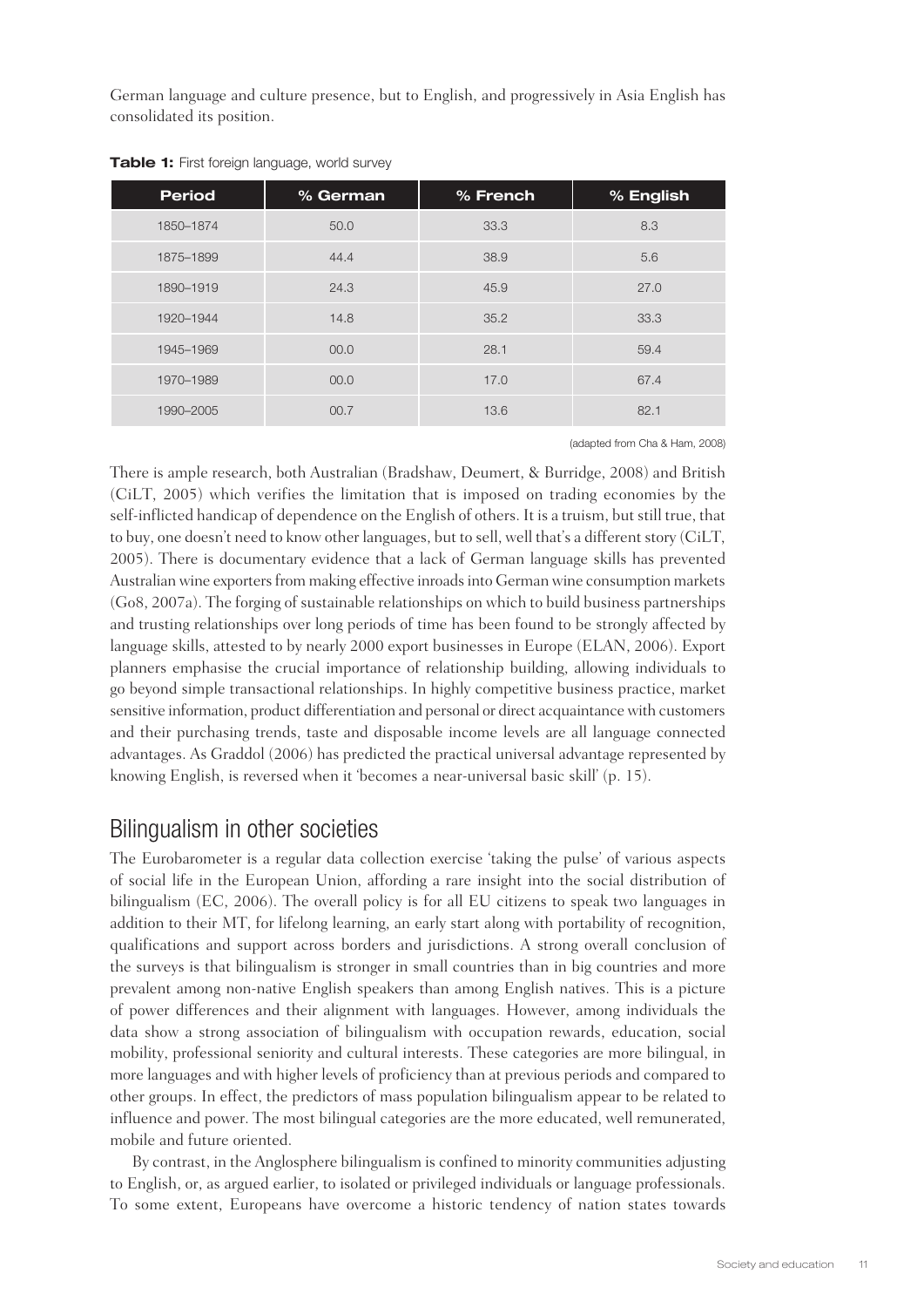monolingualism; however, there are also pressures towards English-only efficiency thinking in the European Union (Phillipson, 2003).

#### Our region

The terms 'the region' or 'our region' have been added to the Australian socio-political lexicon in the past 15 years and now function as recurring tropes to mark future national directions and key relationships. What is essentially a vast geographic zone, not naturally linked in particular ways, is increasingly used to mean a geopolitical structure for economic organisation, military security and interpersonal relations. These are important for Australia's emergent identity (Milner, 2002) as much as for immediate interests gradually replacing decades-long anxiety and perceived threat or cultural dissonance. Today, regional integration enjoys a broadly bipartisan acceptance, ultimately a subset of a global process through which the world is galvanising into gigantic geographic zones, 'the regions'.

In Australia teaching 'regional' languages, once the preserve of small numbers of individual enthusiasts or area specialists is at least rhetorically now perceived as a project of widely endorsed national importance. The prevalence of English in Asia should neither negate nor minimise the case for Asian languages if those arguments are premised on educational, cultural and civilisational grounds, with the bulk of pragmatic communication training allocated to flexible and rapid delivery niche providers.

In her thorough examination of the policy effects of Asian language teaching in recent years in Australia Yvette Slaughter (2009) has argued that exclusive promotion of Asian languages premised purely on volume of trade figures has the effect of 'devaluing' other languages, not only European languages but non-included Asian languages (Hindi, Vietnamese, Filipino and even Indonesian), which in turn 'devalues' languages education itself. The education jurisdiction which has most strongly pursued a regionally focused languages policy is Queensland; which today has the lowest proportion of students studying languages, even Asian languages, to school completion in any state (Fotheringham, 2009).

The present argument is in accord with Slaughter's observations and builds on a previously made case (Lo Bianco, 2005) for a comprehensive and co-ordinated response to Australia's language needs. The argument is a response to multiple language interests and motivations, explicitly promoting community (immigrant and Indigenous) and foreign (Asian and European) languages, recognising that it does so in the face of global English and utilitarian tendencies in educational debates. Languages have more in common with each other than their internal category differences suggest. Being classified as 'Asian' or 'European' actually obscures needs and issues that are particular to individual languages, rather than shared by languages belonging to the same classification. For example, both Greek and Italian share with Chinese the quality of having large numbers of background speakers among their learners, while in most states Japanese has fewer; the obstacles facing a more secure future for Indonesian are unique to that language and are partly influenced by aspects of its relationship with Australia and issues such as travel restrictions on school groups planning to visit, a circumstance not shared by other Asian or European languages. A strong presence of Asian languages in Australian schools also makes Australian education distinctive, interesting and worldly.

#### Concluding comments

Section 1 has provided a wide-ranging framework for thinking about the role, challenges and possible improvements to language education in contemporary Australia. It has discussed the relationship of languages to formal education and to the home, the presence of English in the world and in the immediate region and some of the consequences of this rapid institutionalisation of English as the world's auxiliary tongue. Section 1 has also discussed how bilingualism skills are being cultivated in the unique setting of contemporary Australia compared to other countries. Initial ideas of the scope of language study have been sketched out as a preamble to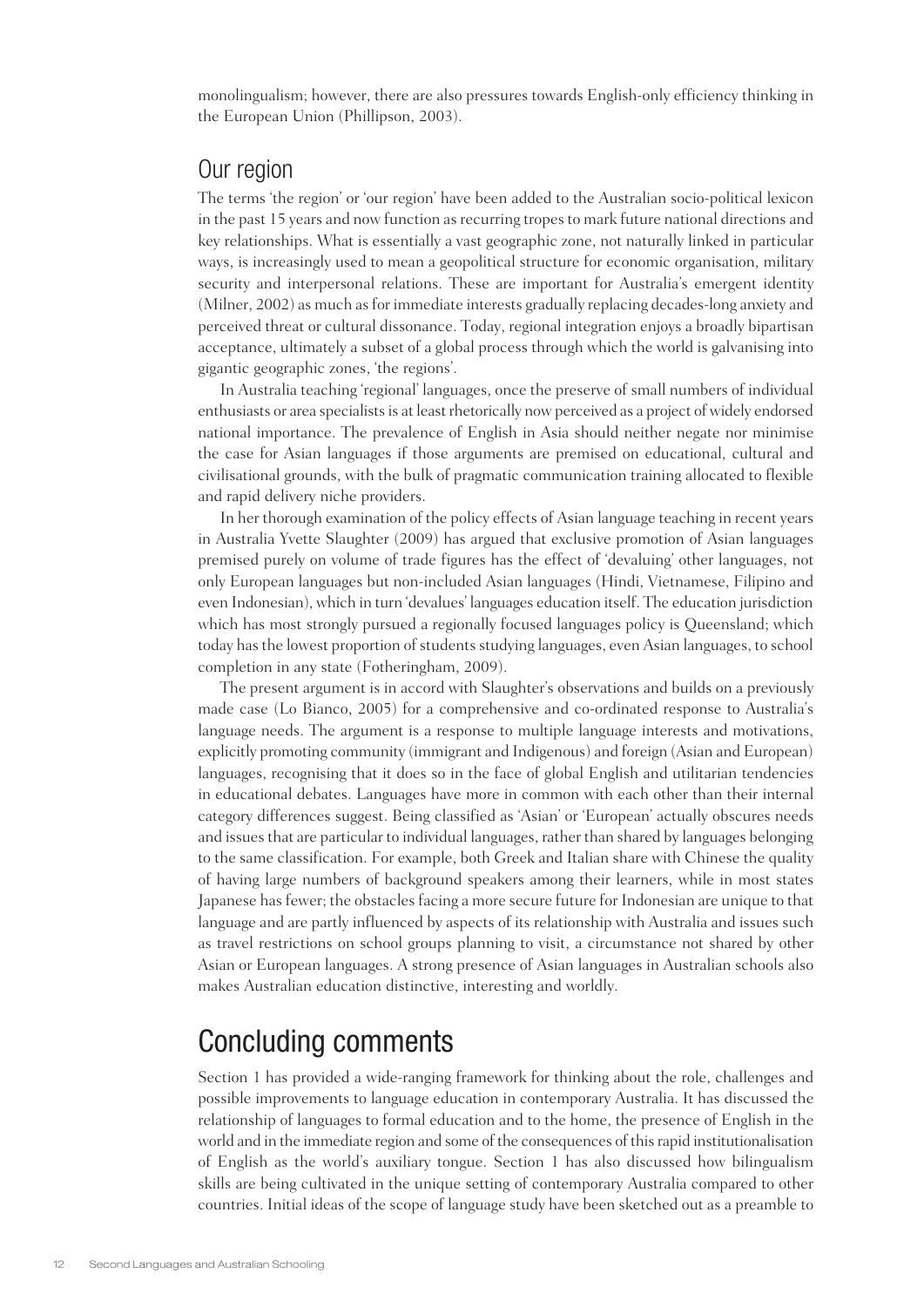Section 2 which will discuss the history of Australian language education planning, including the ideologies, social interests and voices that have influenced policy making.

The central argument made in this review, culminating in Section 5, is for major improvement in the quality of language teaching across the nation. This qualitative improvement will require investment in specialised and more substantial preparation for language teachers, considerably more time devoted to second language teaching in schools, significant increases in the number of bilingual and immersion programs, and co-ordination of effort across school and post-school sectors.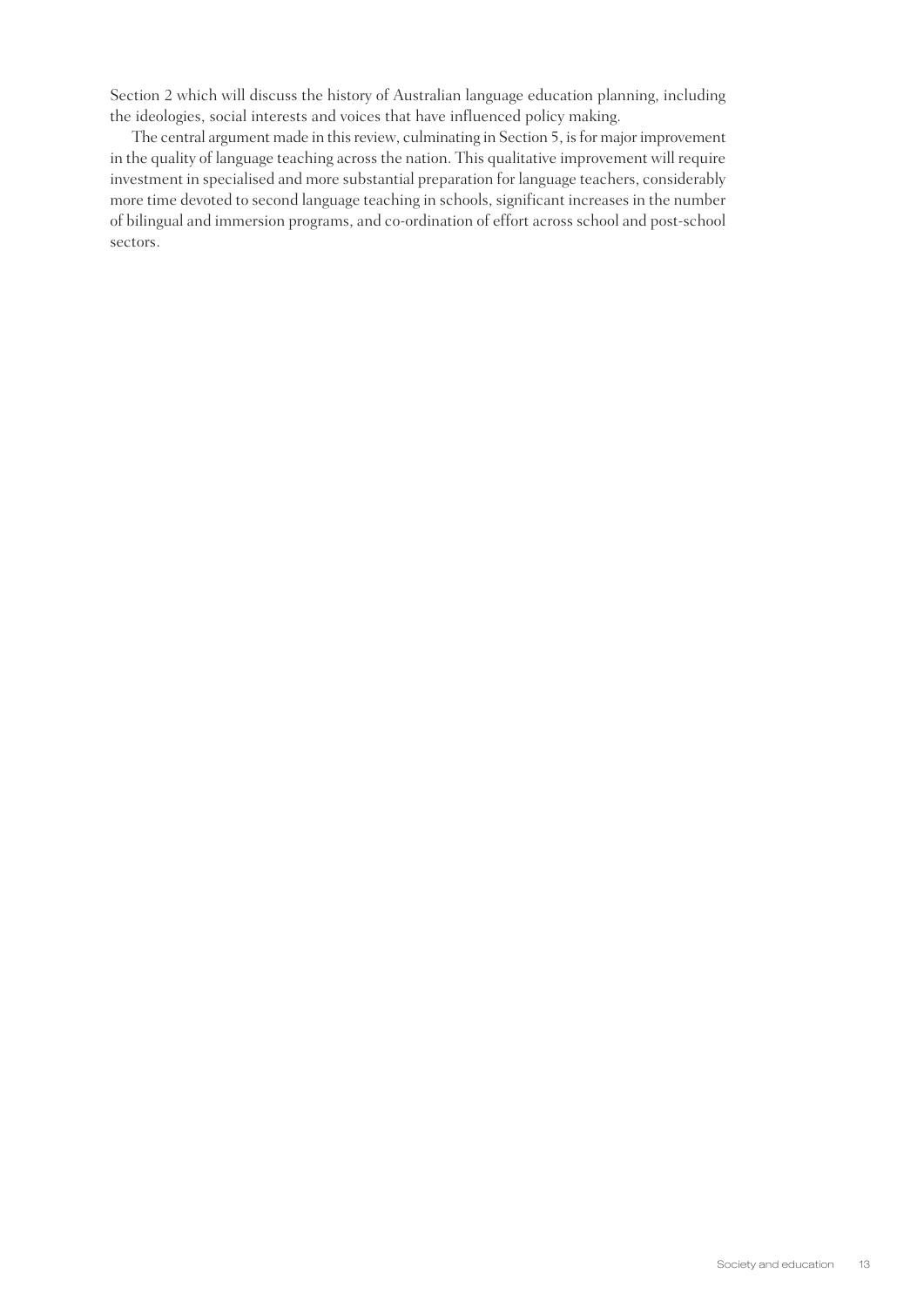## s e ction 2 2

## Policy and programming

Australia is one of the most multicultural and multilingual societies in the world. Results from the 2006 Census (Clyne, Hajek, & Kipp, 2008) document the extent of this multilingualism. More than 350 languages are in regular use in Australian homes and workplaces to organise the lives of children, arrange functions, convey reports about the health and well being of others and to transact all the personal, familial and commercial activities of mundane daily life. The calculations about the proportion of these languages which are Indigenous to Australia vary from 150 to 155 and while this is a large number most are deeply eroded and few are spoken by children.

No language is 'pure' in the company it keeps, English being a prime example having integrated into its grammatical and lexical stock the influences of its primary Germanic system, with an immense secondary Latin (and Greek) based vocabulary, especially for higher order reasoning functions (directly from Latin, but also through French and other Romance languages). English utilises the Roman orthography, making alphabetic writing the semantic basis of information and communications technologies. Borrowing words and expressions from a vast number of languages gives the already rich literature of English, now a vehicle for creative and academic writing from a myriad different national cultures, unprecedented expressive power .

Australian languages, uniquely expressive of the Indigenous experience and interpretation of Australian life, are also creative and flexible. Since there are many creolised, mixed, and hybrid varieties of communication, alongside traditional languages, it is more accurate to speak of Indigenous communication systems (Dixon, 1980; Schmidt, 1990; Walsh, 2005).

Overall about 17 per cent of Australians reported to the 2006 Census takers that their dominant home language is not English, so the number involved in regular and occasional use of a language other than English is much higher. This home use is co-extensive with many domains in the wider community, well beyond the internal networks, clubs, religious and social gatherings of minority-language using Australians.

#### Language ideologies

In his discussion of the potential to connect this vast and mostly untutored language resource for the national benefit, Clyne (2005) has contrasted the multilingual demographic reality with a 'monolingual mindset' at the level of institutions and public policy. This disjuncture between the celebratory media clichés of linguistic diversity and the regular lamentations in the same media about Australian unpreparedness for the communicative demands of a shrinking world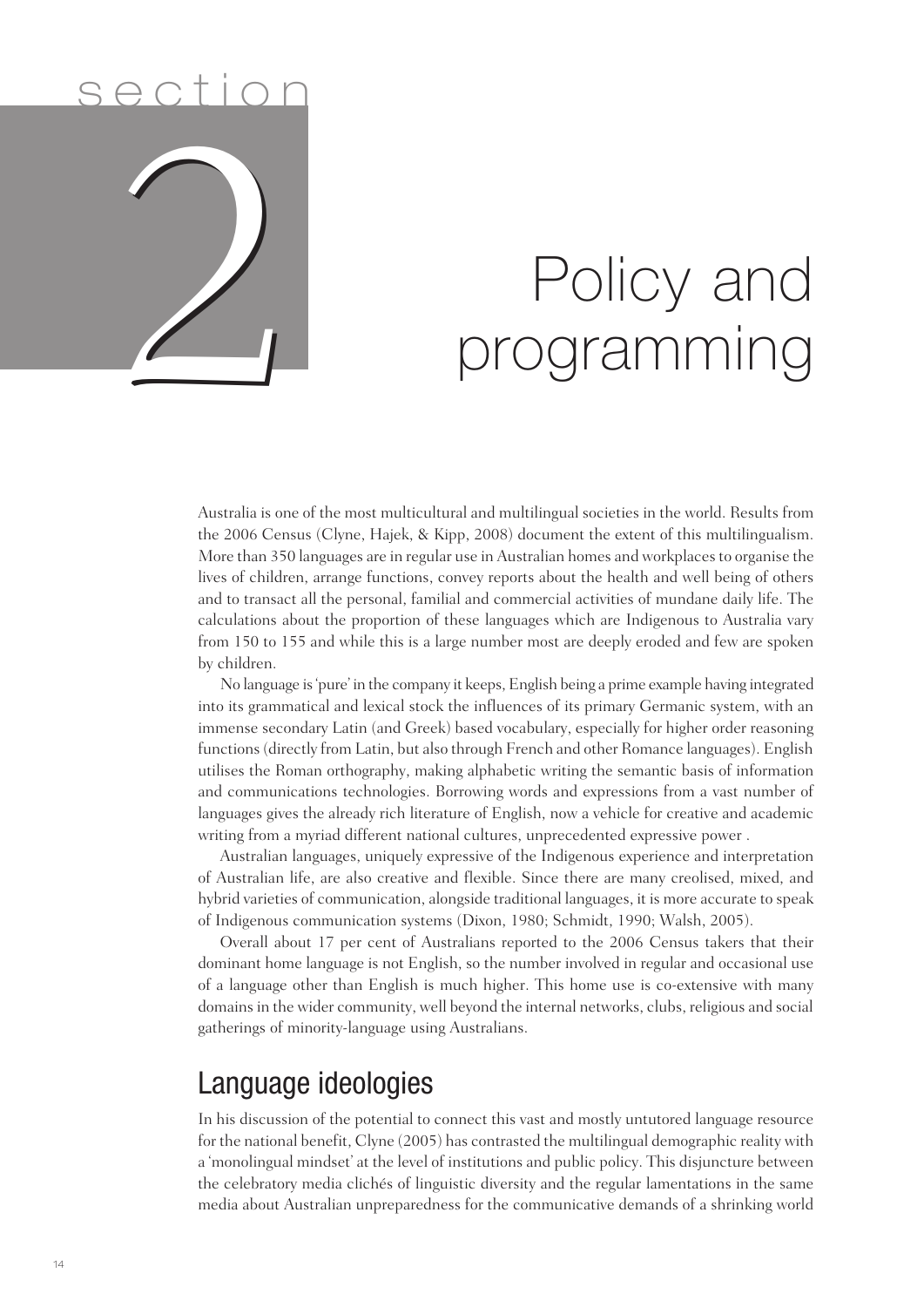are stark and instructive. During 2009 alone newspapers have regularly reported a string of stories about language problems with the adjective 'crisis' regularly a feature of these accounts (*The Australian*, 2009a; 2009b; Taylor, 2009).

Clyne (2005) points to periods in the national historical past in which the prevailing climate of public attitudes, if not always in formal policy, was of tolerance and openness towards languages other than English. In the middle to late 19th century, with much of Australian society being first generation immigrant, there were vibrant community language schools in both rural and urban Australia, flourishing non-English media and vibrant community institutions creating domains of natural use of a large number of languages. These periods of relative and occasionally extensive tolerance of multilingualism were followed by closure and opposition. One prominent example was during the First World War when, as Clyne describes, forcible closure of mainly German language bilingual schools was the nationalist response to conflicts waged in Europe in which Australian soldiers served.

As we have seen with the evidence of Cha and Ham (2008), attitudes to languages are subject to change due to world events, or new possibilities emerge that had not been anticipated. In 1918, education laws in several Australian states banned instruction in and through languages other than English (Ozolins, 1993), encountering little overt opposition because the affected minorities were small, dispersed and relatively powerless. By the 1970s local decision making was common and teaching choices were influenced by local needs leading to a vast expansion of community language teaching in primary schools, the first since the 1918 closures. This was despite the provisions banning bilingual education remaining on the statute books, which were ultimately removed.

Informed by this history, the author of this review has previously described (Lo Bianco, 2003) the phases of Australia's language planning as a sequence consisting of overlapping periods of Britishism, Australianism, Multiculturalism, Asianism and Economism.

#### Comfortably British

Safely ensconced within the political and economic certainties of British imperial loyalty, Australian language norms and styles of English expression, and the choices and purposes of foreign language teaching reflected essential British prestige choices. The overarching goal was the pursuit of English monolingualism, based on Southern British norms of pronunciation and usage. Challenged by the social and environmental reality of the new continent in which convict, free settler, Indigenous inhabitant and new immigrant negotiated new social realities far from the western European originating source, both English and languages other than English evolved and were adapted. The teaching of second languages favoured choices and methods of instruction dictated by attachment to the western canon of literary prestige, principally for reading and cultivation rather than active use. Indigenous and immigrant languages and the languages of Australia's immediate location were either neglected or repressed.

#### Assertively Australian

A 'demotic' movement of asserting local perspectives and understandings arose, at different times with different intensity and varying according to regional circumstances, but ultimately effective in its effort to contest the dominance of British forms of speech and replace these with, or add to them, Australian norms. Reflecting both a strong Irish influence (O'Farrell, 1986) in the wider Australian speech community and the new environment, Australianism began as speech and extended into literary activity. It included both efforts to document and record local usage and promotion of its acceptance. While less focused on languages other than English, Australianism did occasionally align itself with a preference for the languages of the geographic region and occasionally with community languages. Australianist approaches to understanding language and communication issues, and their link with national identity emerged in the documenting of local forms of expression and their literary forms, but they have also been used as a bolster for assimilation of immigrants and Aborigines. In 1947, after the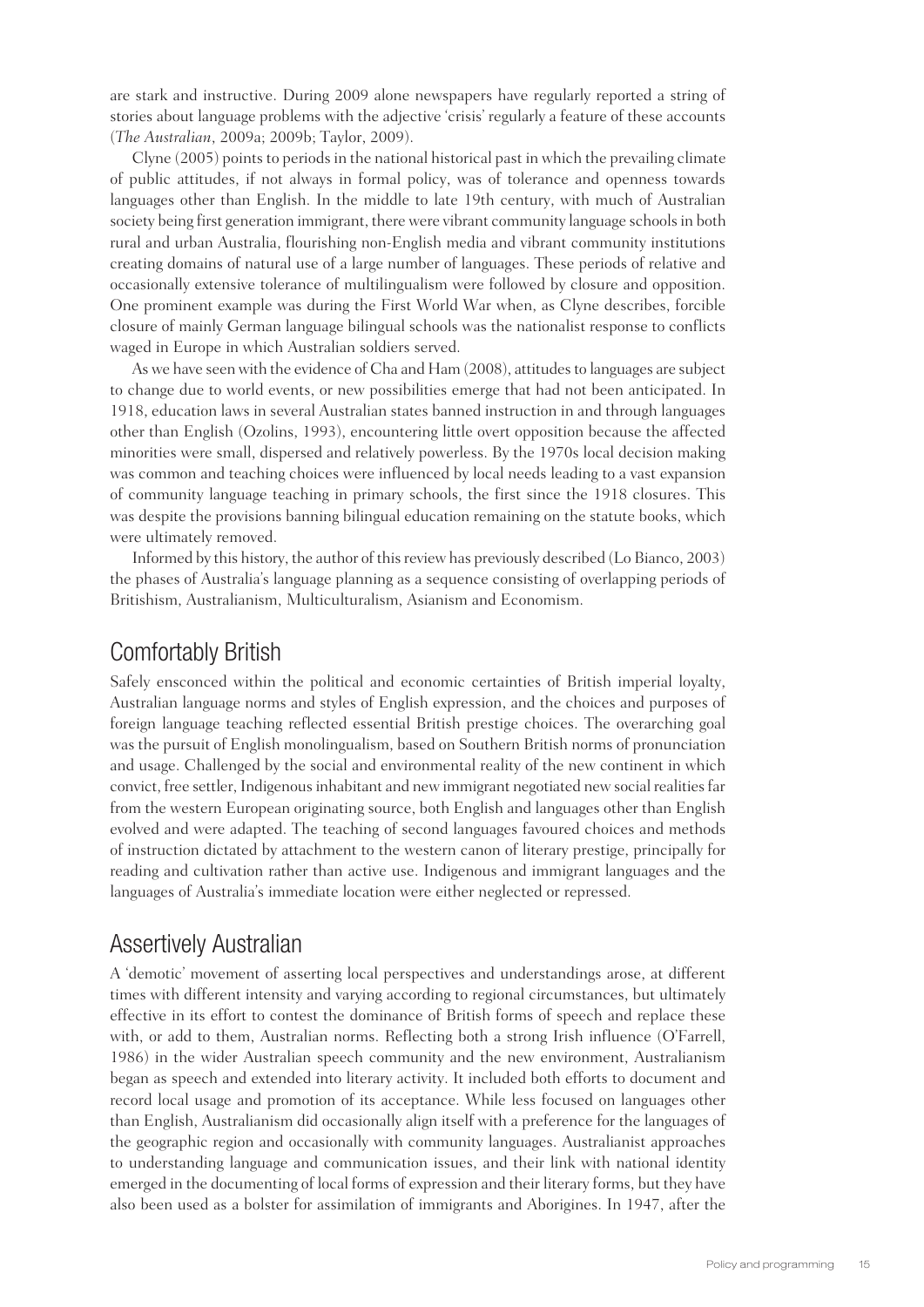trauma of the Japanese incursions over Sydney and the bombing of Darwin, Australia initiated its transformative experiment with recruited immigration and linked admission to English instruction. From humble beginnings in shipboard instruction of English emerged the Adult Migrant Education Program, Australia's largest language policy action, and in some ways the nation's most successful language policy initiative. It was not until the 1969, however, with the adoption of the Child Migrant Education Act that the effort to teach the national language was systematically extended to children.

#### Ambitiously multicultural

A new ideology undergirding language choices commenced during the early 1970s. The public rhetoric of forging a new Australian identity, fusing contributions from all parties drastically changed the emphasis in language policy from the eradication of problems to the assertion of rights. For the first time in Australian history languages other than English became the object of positive and direct attention. This shift was caused largely by the active engagement of second generation 'new' Australians in policy making. More secure in their knowledge of English, using the instruments of compulsory voting and secure citizenship, a new discourse of treating the community languages of the nation as a resource and seeking intergenerational multilingualism took hold.

The important outcome was agitation for comprehensive language planning for both schools and other institutions, culminating in the adoption in 1987 of the National Policy on Languages as the first explicit language policy in Australia and the first multilingual language policy in an English-speaking country.

#### Energetically Asian

There had long been voices calling for Australian accommodation to its Asian geographic and security context. However, during the 1980s an increasingly economic character to such regionalism took hold after Britain's accession to the Common European Market in the mid-1970s. This had the effect of transforming previously marginal voices into the dominant language policy interest. The main claim was that curricula were forged in a Eurocentric prism and that Australia should make the teaching of Asian languages and studies national priorities in a program of urgently pursued 'Asia literacy'. Initially uncompromising, Asianism aimed to reverse the historical preference for European languages as well as the more recent preference for community languages, with a strong advocacy of selected Asian foreign languages.

During the 1980s and 1990s, federal governments adopted several reports on Asian languages and Asian studies, the main beneficiary of which has been the teaching of Japanese which in 1990 replaced French as the most prominent language in secondary schools. By the early 2000s this prominence of Japanese was under challenge from the buoyant interest in Chinese (Liu & Lo Bianco, 2007).

#### Fundamentally economic

During the 1990s, a new approach to public policy has become the 'backdoor' mode of making language policy. Belief in the virtues of small and non-directive government replaced the confident immersion of government in making language policy, favouring market-based choices over public policy, and substituting commercial principles of efficiency and return on investment for ethnic advocacy or regional integration. This approach dominated until the current global financial crisis and has transformed language policy into a series of responses to concerns about international economic competitiveness.

The focus of competitiveness has been threefold, with a concentration on :

- English literacy standards
- the vast expansion of the teaching of commercial English
- commodification of English education as an export industry.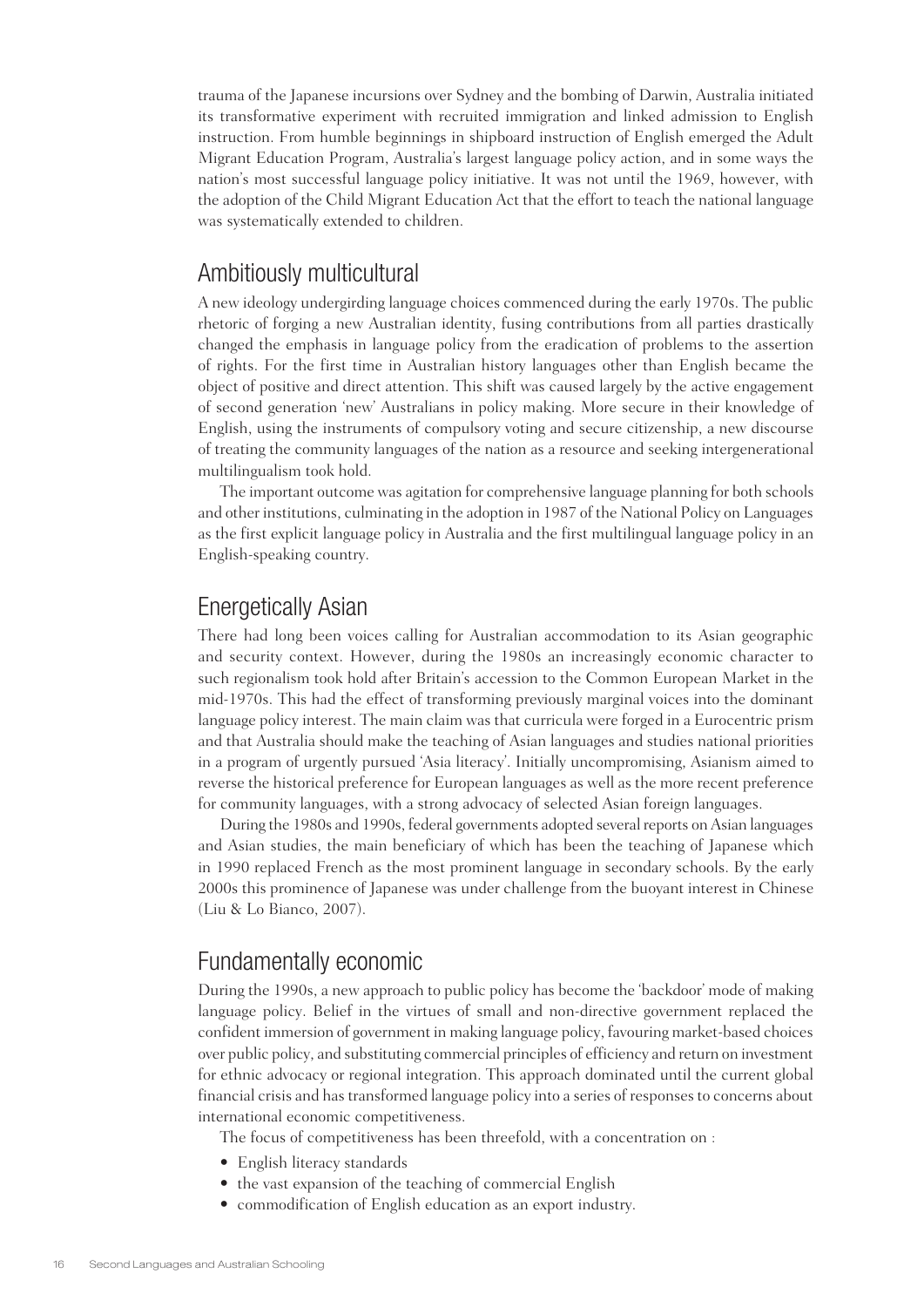During the late 1980s and throughout the 1990s, the ideas of micro-economic reform and the unique contribution education could make to the upgrading of national skills had a direct bearing on language policy.

These moves were supportive of a nationally co-ordinated curriculum, with key learning areas specified and a strong focus on skills. The Finn report (1991) and the Mayer report (1992) directed attention to the intersection between secondary education and the labour market. The Finn report proposed national targets for participation and levels of attainment in post-compulsory education and training, reform of entry-level training arrangements, and identified six key areas of competence essential for all young people in preparation for employment. These were developed in the Mayer report as key competencies for education and training. Two of these were collecting, analysing and organising information, and communicating ideas and information. Some version of these, which became incorporated as part of the outcomes based education movement have persisted since the 1990s. In all iterations, literacy and English communication skills featured, but languages other than English often struggled for inclusion. The school version of this process specified Key Learning Areas (KLAs) with languages nominated as the eighth KLA. Accompanying statements and profiles for these KLAs were intended to act as guides to national curriculum provision.

Language professionals often criticised the KLAs, and the statements and profiles as reductionist, or simplistic, or overly functional. The whole outcomes based education movement of the 1990s, with its focus on specifying the skills, competencies and various qualities of these skills and competencies, was directed into state-based curriculum formulations. But the economistic logic, which governed the process in its most active period of the early 1990s to the mid-2000s, remains committed to associating school educational practices closely with labour market needs.

#### The policy parade

The term 'policy' is not as straightforward as the word implies and contemporary policy analysts accept a wide definition of what constitutes an actual policy. Ball (1993, 1994) argues that policy is both 'textual'; that is, a document that announces an authoritative position and allocates resources in a given area, and also 'discourse'; that is, the debates and discussion that surround decision making about what is to be done in a particular area. Using these terms, Lo Bianco (2008) has added 'performance' or 'practice' as an essential element in how we understand what policy can be taken to be.

The parade of policies outlined concentrates on formal texts, or declarations, of intent, and it needs to be read in conjunction with the language ideologies previously outlined. These account for much of what language education policy has been for decades, and indeed as later sections of this review will discuss, what current language education policy actually is in practice. An additional useful distinction is also made by Davis (1994), who talks of language planning existing at three levels, the intended, the enacted and the experienced. While these focus on different elements of the policy process from those highlighted by Ball, they are also important to our overall understanding of the fact that policy making has inside and outside actors, and those who are 'on the receiving end' of policy, those who 'experience' it, are able to respond to its intentions, occasionally transforming or even subverting it altogether.

#### Languages 'available' for policy attention

Linguists have calculated that prior to the establishment of the British colonies of Australia about 250 or 260, distinct Australian languages, representing a range of some 600 dialects, (Dixon, 1980; Walsh, 2005) were spoken across the continent. The majority of people were multilingual, knowing languages of proximal groups as well as their own and the languages of linked clans. While the first British settlers and the convicts were almost exclusively monolingual speakers of English (Clyne, 1991), the colonies did not long remain monolingual. The immense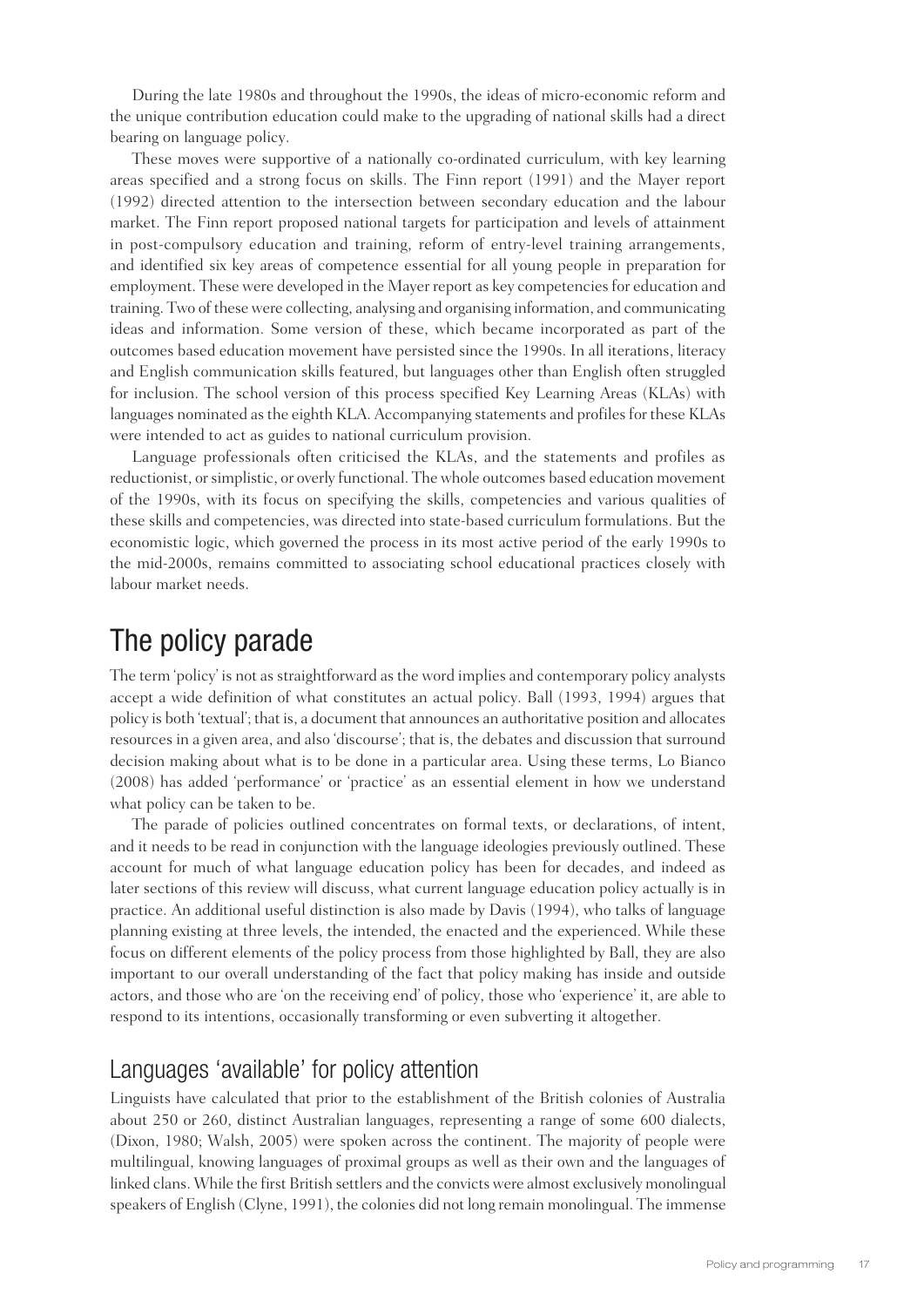Indigenous diversity of languages was supplemented and extended by immigration with large numbers of early language speakers using Chinese, French, German, Irish and Scottish Gaelic, Italian and Welsh. Broome's (1984) estimate is that in 1861 Victoria had a total population of about 600,000, of which some 60,000 were made up of non-British and non-Irish origins (O'Farrell, 1986), with Chinese and Germans being the largest two groupings.

#### Policy as text, discourse and practice

As in all colonial enterprises the British colonies of Australia endeavoured to replicate the society with which they were familiar, and so juridical, educational, political and social institutions of Britain and its wider European cultural inheritance were transferred to Australia. However, the European national states, particularly in the 19th century, famous as the century of the nation state asserting its pre-eminent interests, were not renowned for their linguistic toleration. Yet broad patterns of passive toleration of language pluralism emerged, and there were also instances of promotion of language diversity, evident for example in the existence of bilingual schools. Beginning in the 1850s and concentrated in South Australia and Victoria, many communities set up bilingual instruction and language specific schools. In Clyne's many writings (1988, 1991, 2005) on this period and its unique role in Australian language education history, he has identified more than 100 French, German, Hebrew and Gaelic bilingual programs, and numerous non-English newspapers and community publications of various kinds, primarily as language and religious maintenance activities within individual communities, but he also notes some examples of elite school programs using bilingual education methods. The mid-1870s is evidence of what Clyne calls the 'accepting but laissez-faire' mentality, in which colonial governments were broadly neutral but, as Clyne obverses: 'there were no explicit limitations' (Clyne, 1991, p. 24) on the use of languages other than English in key domains of the public life of communities.

For the most part this toleration was not extended to Indigenous languages, which were considered pejoratively as primitive dialects, not even called languages, and where active repression alternated with occasional periods of toleration or neglect, depending on the link between a language action and a wider policy objective. The policy as practice for Indigenous languages involved forcible relocation of people, aggregation of non-mutually communicating groups together, frontier conflict, and introduced disease, all of which had devastating effects and brought about massive language death in a short period (Schmidt, 1990).

A clear dividing line can be drawn with the formalised creation of state schooling from the 1870s onwards. Overwhelmingly, this introduced the policy as text model, and its aim of literate monolingualism became the norm as Education Acts of the various colonies prepared the population for possible political independence. The main features of the formal creation of education were compulsory attendance, secularism in religious orientation, and freedom from cost, with the creation of Ministries responsible for standardising teacher employment practices and curriculum. The more directed and directing pattern in Australian language planning which had been applied to Indigenous languages came now to apply to all languages.

The consolidation of the colonies into a federated Commonwealth in 1901 brought into sharp relief the interacting forces of population planning, issues of racial composition of the emergent nation, and geographic proximity to religiously, linguistically and skin colour different large populations. The labour markets of the gold fields, the ports, and the agricultural zones had already become highly diverse, with South Pacific, Asian and European adventurers and labourers. The presence of such free arrivals, indentured and recruited workers served to stoke sharp awareness of cultural difference, and racist sentiment towards Chinese (Jayasuriya, 1987). Britain's European context also involved tension with an emergent Germany and the 'British outpost' sentiment of Australians led to the adoption of the Immigration Restriction Act of 1901, the first legislation of the federated Commonwealth, which came over time to be called the White Australia Policy, lasting until its dismantling in the late 1960s.

One of the most notorious elements of the Immigration Restriction Act of 1901 was the Dictation Test. This was applied to applicants for entry, and consisted of a test which could be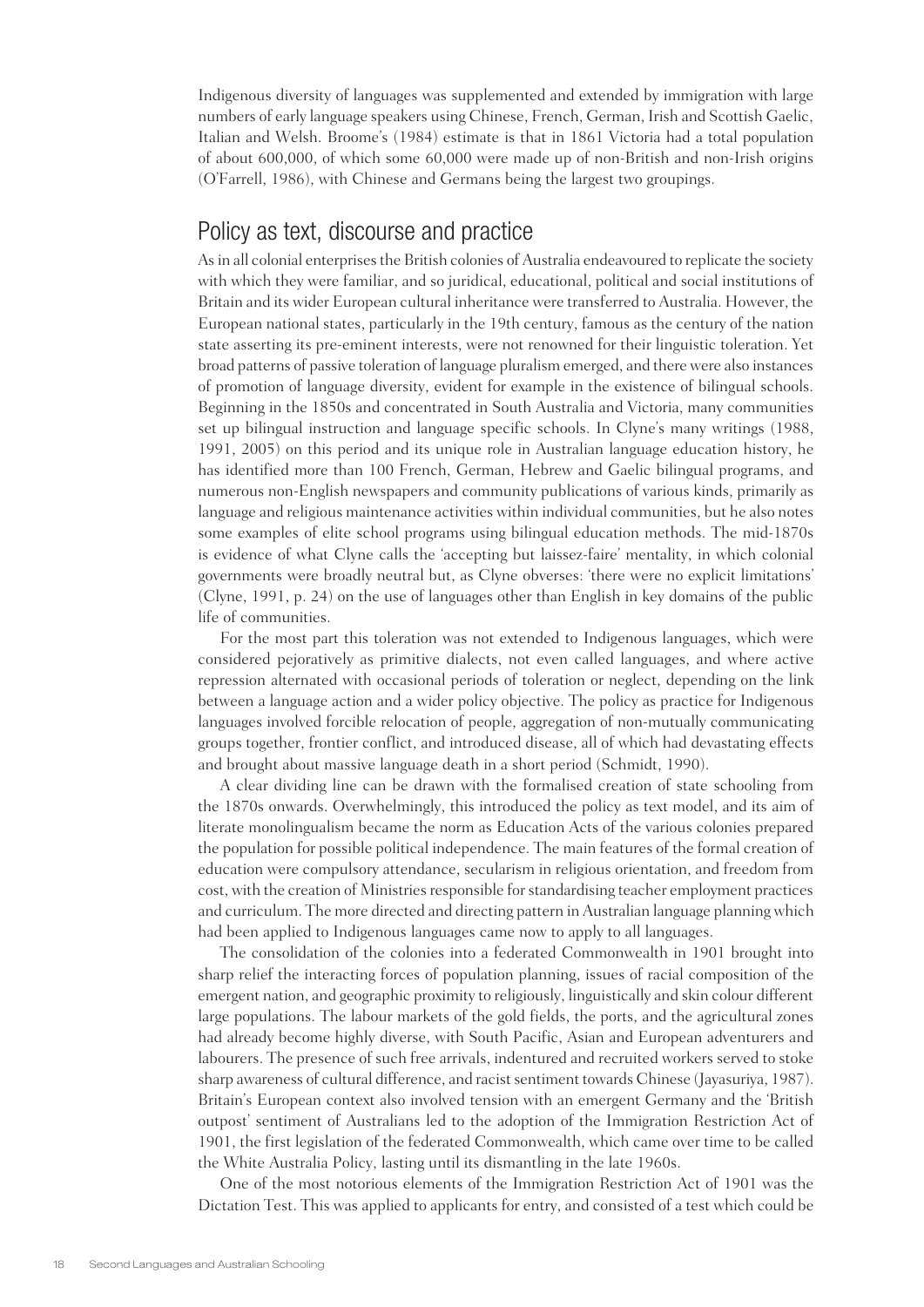given in any European language an applicant did not understand. The intrinsic unfairness of the procedure was provided with the 'cover' of it being simply a routine and 'objective' language assessment. As noted above, amendments to the Education Acts in several states during the 1916–1918 period effected a national language policy, a policy as text, whose message, unlike the excerpts read out in the Dictation Test, was entirely clear. English and only English was the language policy, and particularly undesirable was German, whose publications were banned and whose place names in many rural towns were forcibly anglicised.

The period between the world wars, until the transformative effects of the 1947 recruited immigration program, were the most aggressively monolingual in Australian history, with repressive policies applied uniformly to both immigrant and Indigenous minorities.

Post-war mass migration was accompanied immediately by a second language provision: the ship board English classes that laid the foundation for the Adult Migrant Education Program (AMEP). While ostensibly to allay concern of mainstream Australians that the recruitment of large numbers of immigrants would not produce enclaves of unassimilated strangers, the ultimate effects of the policy as practice was far more deeply changing. In effect the AMEP represents a commitment to make explicit policy on language issues and to declare the purposes for this. The mass national insecurity brought about during the conflict with Japan in the Pacific, and especially Britain's defeat and withdrawal from Singapore, had left Australians acutely aware that the nation required a larger population for the development of the domestic economy. The Post War Migration Program commenced in 1947 actively favoured British and northern European entrants. But eventually, when economic recovery in Europe meant that fewer British applicants were attracted, the Policy was expanded (Jayasuriya, 1987; Jupp, 2007) to include displaced persons from refugee camps in Europe, Mediterranean immigrants from southern Europe, the Levant, and eventually the Middle East.

#### Community languages

One of the clichés of language planning in Australia is the 'Greeks and Italians' phase, which is used in referring to the 1970s and 1980s. In truth this period was also Asian, and European other than Mediterranean, involving Indochinese and northern and eastern European languages as well. Greek and Italian Australians were merely the most numerous, and perhaps the best organised of the new citizens, many of whom were assisted by the AMEP to integrate into the wider society by acquiring English and citizenship. They reflected the settlement basis of the 1947 Immigration Program and they were encouraged by compulsory voting into active participation in public life.

The first manifesto of a multicultural lobby was a Statement on Immigrant Education, Cultures and Languages in 1973 (cited in Clyne, 2005, p. 146), initiated within the Melbourne Greek community and signed by representatives from a range of ethnic communities, teachers, academics and teacher organisations in four states.

The 1950s and 1960s were the period that produced the population whose descendants in the 1970s overturned assimilationist English-only language policy and produced the multicultural language ideology in which Australia was an undisputed world leader (Clyne, 1991; Ozolins, 1993; Ozolins, 2001) for its wide array of socially progressive innovations (e.g. the world's first Telephone Interpreting Service, the world's first national accreditation system for community interpreters). In this process, and because improved English and extending the AMEP to children were key aims of the multicultural phase of language policy, tension never arose between the claims for English compared to claims for language maintenance. This is not the case in the United States of America where the discourse of language rights had an uneasy relationship with English teaching policies (Huebner & Davis, 1999). In the Australian context the two were always seen to be in a complementary relation: English as the undisputed, convenient, common and national language, with the other languages as a source of both sentiment and investment in a skilled resource.

Today the AMEP is frequently celebrated (Martin, 1999). Even as its role has changed significantly from its earliest days, the AMEP has always served as a critical adjunct to the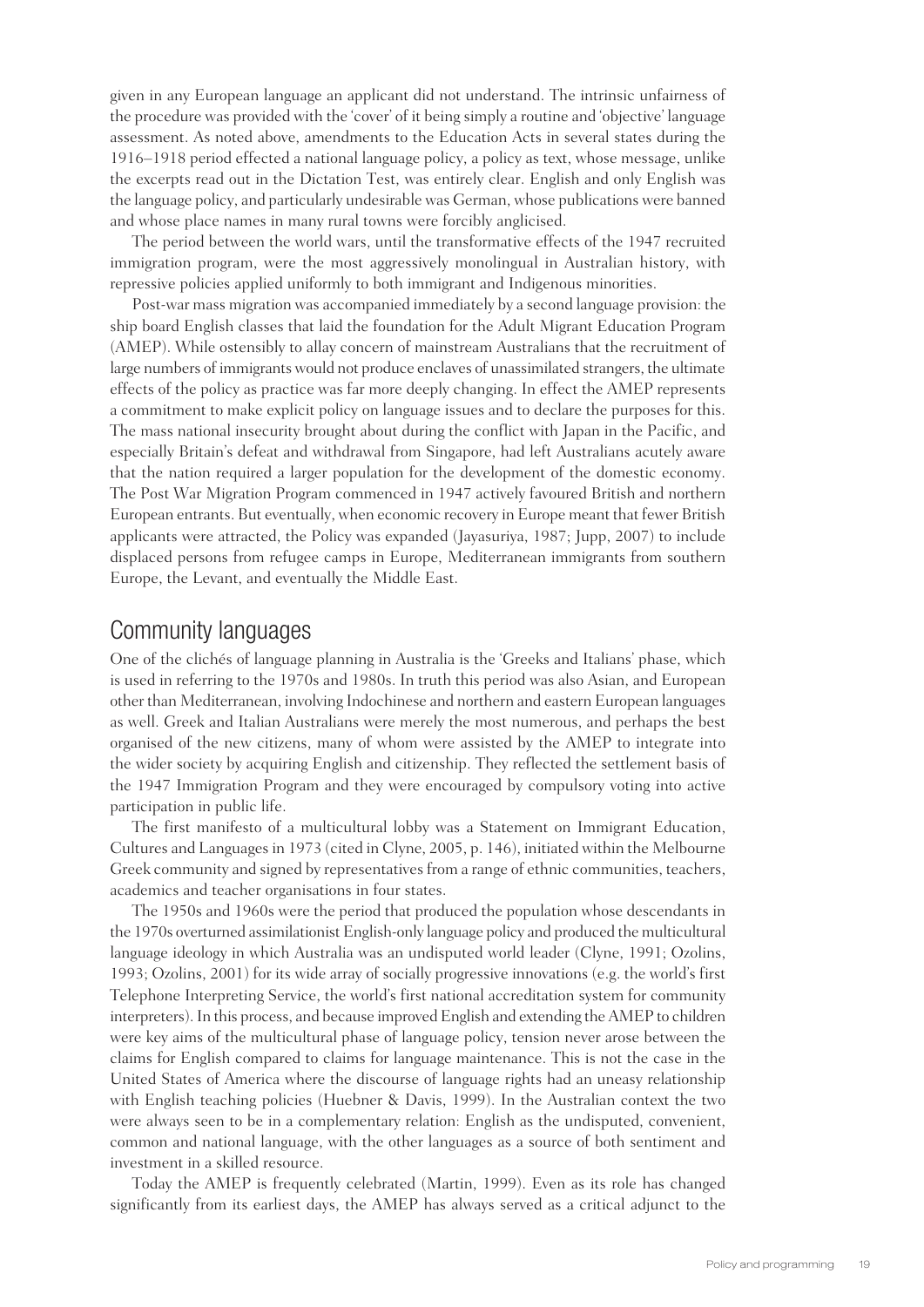overarching policy of immigrant recruitment and facilitated the creation of an articulate advocacy, which had the effect of reversing its own restrictive remit.

#### In the schools and universities

The year 1968 is often invoked as a key date in language education policy. It refers not to students ripping up pavement stones and rioting in Paris, but to the date, actually spread out over several years, in which universities removed the requirement for school language study as a criterion for entry to certain tertiary programs. While in 1986 the total number of matriculants taking a second languages was 44 per cent, Bonyhady (1965) calculates that in 1964, 75 per cent of secondary language students were studying French. Also present were German and Latin. This selection reflected both principles of intellectual cultivation, access to prestige literature and the privileged canon of western writing. The dominant mode of teaching was the classic 'grammar–translation' in which language analysis prevailed, conducted on literary texts, with a low expectation of spoken competence (Wykes & King, 1968, p. 3; Lo Bianco, 1987). The effect of this removal was immediate: language candidates in Year 12 dropped precipitously, to about 10 per cent.

From the commencement of compulsory schooling in the late 1880s, and in private education from the 1850s until the late 1950s, French had enjoyed a practical monopoly in Australian school language choices (Cryle, Freadman, & Hanna, 1992, p. 38). As in all foreign language education the speakers were presumed to be far away, with little likelihood of encountering the learner, though, occasionally, to be visited. By the mid-1970s the centre of attention in language education planning had moved away from elite languages taught for elite reasons at high school to community languages taught for community purposes in primary schools.

During this period a debate emerged advocating (Clyne, 1986) or questioning (Hill, Davies, Oldfield, & Watson, 1997) 'an early start'. The contours of the discussion related to the extra time an early start provides and advantages that young learners are seen to have in language acquisition compared to an 'establish English first' position, deployed according to different circumstances. There is no ultimate resolution since the configuration of languages involved, and programs proposed is vast, though general research is encouraging regarding early learning (Birdsong, 2004).

#### Whitlam–Fraser–Hawke

The Labor Government led by Gough Whitlam and elected in 1972, introduced many of the still prevailing policies of multiculturalism. But the abolition of the White Australia Policy and the extension of English as a second language (ESL) teaching to child immigrants were introduced by its predecessor Liberal Government. Short-lived, the Whitlam years were followed by the Liberal Government led by Malcolm Fraser, who came to power in 1975 and presided over the formalisation of multicultural policy. Robert Hawke returned Labor to government in 1983 and essentially continued the core multicultural accommodation which his predecessors had pioneered, though it was Hawke who introduced the National Policy on Languages. Practically the entire apparatus of Australia's response to linguistic pluralism was fashioned by these Prime Ministers.

In discussing this period, Clyne (1991) points out that in several countries there was an 'ethnic revival' movement during the 1970s, but what was unique about Australia was that both sides of politics produced responses based on permitting cultural diversity a role in shaping policy. Despite differences (the Australian left seeing cultural diversity as a subset of class issues, and conservatives directing attention towards celebratory aspects of culture), considerable consensus prevailed. Cultural diversity was to be the basis for language education policy choices until adoption of the 1994 Council of Australian Governments (COAG) report, in which four trade-connected Asian foreign languages (Japanese, Chinese (Mandarin), Indonesian and Korean) were made the exclusive priority of language policy funding. In either formulation,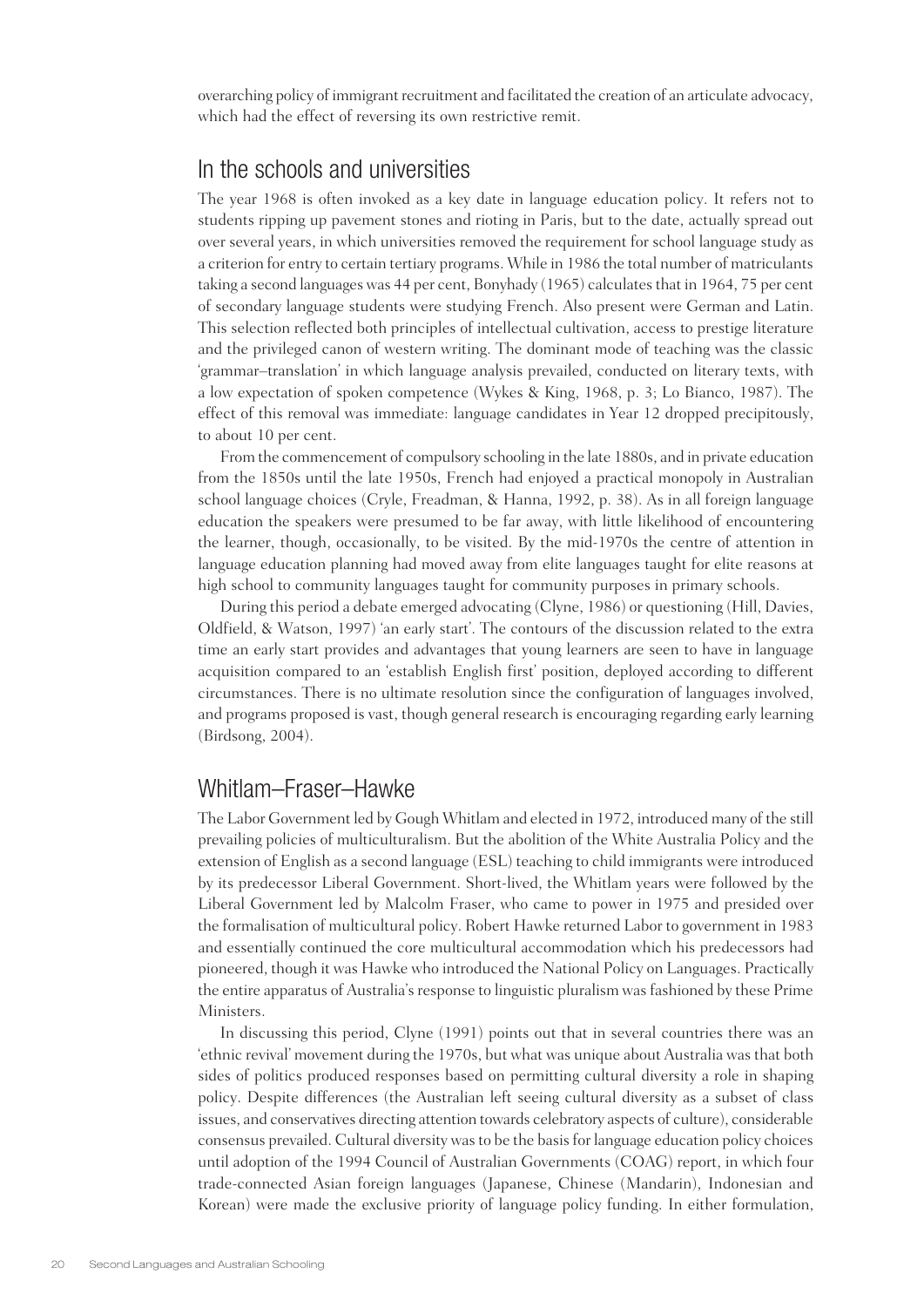connections with Britain were attenuated and domestic interests, whether for Asian engagement or multiculturalism, became the drivers in language policy determinations.

In fact Asian languages had garnered a minor presence in Australian education from the early 20th century. The University of Sydney introduced Japanese in 1907, and Japanese was first taught to Melbourne school students in 1936. During the 1960s there had been a significant push for the introduction of Indonesian to some high schools in major urban centres. Asian languages were part of the community languages movement of the 1970s, especially Cantonese, Vietnamese, Khmer and Indonesian, and the COAG languages were first declared languages of national priority in the 1987 National Policy on Languages.

Regardless of how or where languages were taught they could be assessed as matriculation subjects, and progressively over all these phases of policy the number of assessable languages grew substantially. Over time provision was made in Saturday, weekend and after-hours arrangements with complementary providers taking on associate roles in what became in some instances seamless delivery between community and public institutions.

#### National curriculum moves

The creation of the Commonwealth Schools Commission by the Whitlam Government dramatically extended the role of the Commonwealth Government in schooling. Concerned in its initial years mainly with alleviating economic disadvantage, it progressively expanded its consideration to look into issues around the purposes of schooling. During the 1980s and 1990s, this function came into great prominence through the Curriculum Development Commission, then the National Board on Employment Education and Training and various other permutations of a progressive federal claim to substantive involvement in the determination of what is taught in schools. Three 'declarations' mark key moments in this move towards greater specificity from the Commonwealth, ultimately reflecting a deep change in the distribution of power attached to education in Australia.

#### Hobart Declaration

In 1989 collaborative discussions between state, territory and Commonwealth Ministers of Education as the Australian Education Council (AEC) produced the Hobart Declaration, the first in a series of efforts to develop unifying statements of purpose for Australian schooling. The Hobart Declaration represented the first attempt at a consensus on national goals for schooling. It declared that in compulsory schooling Australian students would encounter, study and develop knowledge of languages other than English. Moves towards either a nationally co-ordinated approach to curriculum, or a full national curriculum, were motivated by the meta-policy identified earlier as 'economism'. In pursuit of national micro-economic reform, the critical role of education in fostering the skills needed by an increasingly exposed middle-size trading economy and has resulted in the introduction of economists into education planning discussions.

#### Adelaide Declaration

The1989 national goals were revised and issued as the Adelaide Declaration in 1999, with the retention of languages as a KLA. It states that all students should:

*… understand and acknowledge the value of cultural and linguistic diversity, and possess the knowledge, skills and understanding to contribute to, and benefit from, such diversity in the Australian community and internationally.*

(MCEETYA, 1999, p. 3)

However, in a continuation of what was identified in Section 1 as the 'chopping and changing' character of so much practice in Australian education policy, epitomised by language education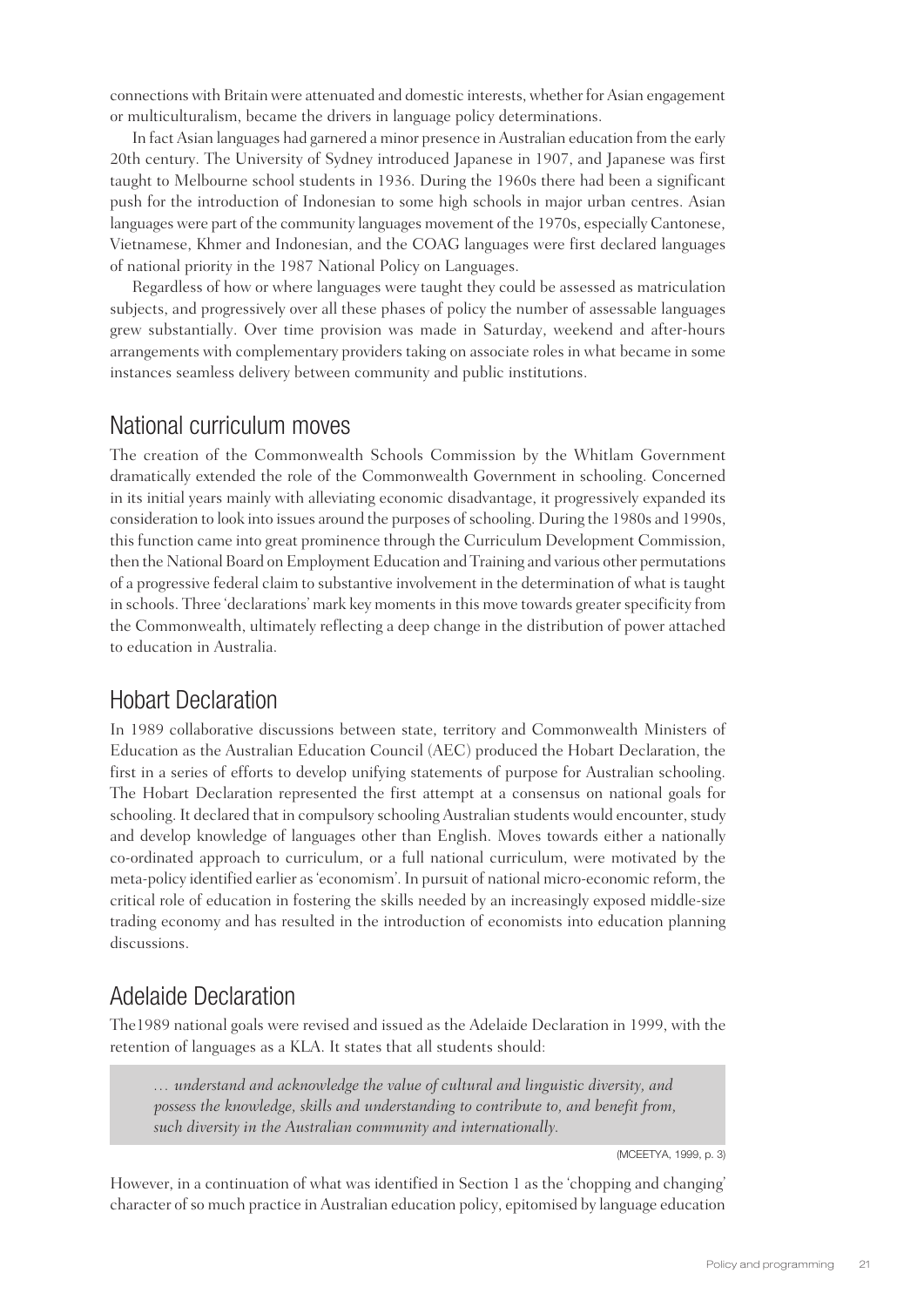policy, the Adelaide Declaration was superseded on 5 December 2008 by the Melbourne Declaration, with further innovations in tone and content.

#### Language planning declarations

Five policy reports have had a deep impact on language planning, though not all were conceived as formal language planning, these were formally adopted as policy texts making them official policy declarations. While many other documents have influenced thinking and action, the following shaped language planning as formally adopted policy positions. These have come about through either top-down imposition of priorities and funding, or have been the result of bottom-up lobbying directly influencing policy. At different times various interest groups have combined with academic research to shape what policy is implemented, a process especially clear in the case of the NPL of 1987. In chronological order, the five decisive reports are:

- 1 Report on Post-Arrival Programs and Services for Migrants (Galbally, 1978)
- 2 National Policy on Languages (Lo Bianco, 1987)
- 3 Australian Language and Literacy Policy (DEET, 1991)
- 4 National Asian Languages and Studies in Australian Schools (COAG, 1994)
- 5 Commonwealth Literacy Policy (embodied in various reports, media statements and funding programs since 1997).

These policies differ from each other in remit, scope and style, but through formal adoption and implementation they received government endorsement, disbursing public finances and shaping action.

1 The Galbally report, 1978 was the key multicultural text of the Fraser Government, commissioned to review services. It did not address Indigenous languages, nor mainstream English, literacy or foreign relations issues, but nevertheless had a substantial national impact on language education policy and practice. The *Report on Post-Arrival Programs and Services for Migrants* (the Galbally report) signalled the acceptance of multiculturalism by Australian conservative political forces and instituted public support for complementary language providers, the so-called ethnic schools. Under post-Galbally policy there were also extensive increases in funding for multilingual services.

2 The National Policy on Languages (NPL), 1987 was the first comprehensive national language policy. It was a bipartisan report receiving public endorsement from all political parties. The NPL was fully funded and produced the first programs ever in at least the following areas: deafness and sign language, Indigenous languages, community and Asian languages, cross-cultural and intercultural training in professions, extensions to translating and interpreting services, multilingual resources in public libraries, media, support for adult literacy and ESL. It provided for the co-ordination of research activity, including the creation of the National Languages and Literacy Institute of Australia and its 32 constituent research centres across Australia.

The NPL identified nine 'languages of wider teaching': Arabic, Chinese, French, German, Modern Greek, Indonesian, Italian, Japanese and Spanish, and attached these to a program of first language maintenance via complementary provision. The NPL was declared a watershed report, cited internationally as a model (Clyne, 2005) and was judged to be one of the events that changed Australia by the Macquarie Encyclopedia (1997), and to be unique among English-speaking settings (Romaine, 1991).

3 Australian Language and Literacy Policy (ALLP), 1992 positioned itself as a re-authorisation (claiming to 'build on' and 'maintain and develop' NPL), it was widely interpreted (House of Representatives, 1992; Moore, 1996; Nicholls, 2001; Singh, 2001) as restrictive of the scope in the NPL, changing the emphasis away from domestic pluralism towards a foreigner understanding of languages. The ALLP initiated a financial incentive scheme to stimulate language learning. Eight of fourteen priority languages were to be chosen by each state from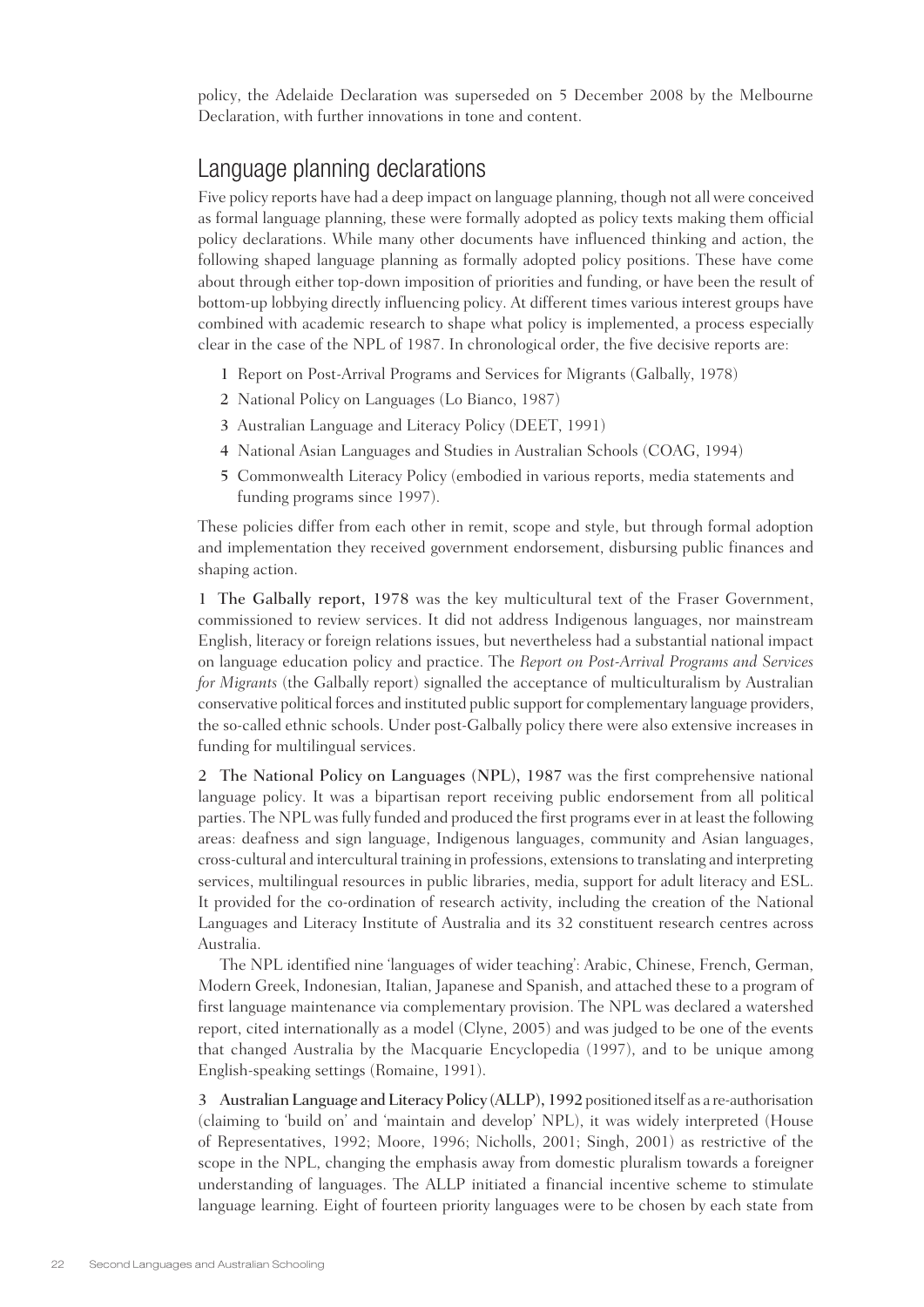this list of choices: Aboriginal languages, Arabic, Chinese, French, German, Indonesian, Italian, Japanese, Korean, Modern Greek, Russian, Spanish, Thai and Vietnamese.

The ALLP, however, continued funding many NPL programs, changing only titles and was more comprehensive than policies that followed.

According to Herriman, the key change was:

 *… in a narrowness of focus and a construing of the goals of a policy in terms of clear economic and employment ends rather than ends of social justice, educational access and personal satisfaction.*

(Herriman, 1996, p. 52)

4 The National Asian Languages and Studies in Australian Schools (NALSAS), 1994–2002 made available extensive federal outlays (well over \$200 million by the program's termination in 2002), but only for four languages: Chinese (Mandarin), Indonesian, Japanese and Korean. As a result, there was accelerated growth, mainly of Japanese, which continued its growth spurt of the 1980s and surpassed French enrolments. NALSAS was the culmination of the 1986 National Strategy for the Study of Asia in Australia, issued by a national advisory body, the Asian Studies Council (ASC, 1986). The National Strategy shifted ground from its previous arguments for Asian studies on civilisational and other grounds, to strongly base its claim on pragmatic, economic rationales, often using the rhetorical language of 'national survival', and both it and NALSAS conceived Asian languages in strictly foreign, rather than community, terms.

At the conclusion of NALSAS, enrolments in the four languages had expanded to 23.4 per cent of all school students, with the maximum at Years 5 to 7 levels. During its implementation, Japanese and Indonesian doubled and Chinese increased one and a half times, but there was little expansion for Korean (Wyatt, Manefield, Carbines, Moore & Robb, 2002). However, these successes were often in programs of short duration and often of low seriousness, and were in any case dissipated after the strategy's abolition in 2002. By 2006, total Australian enrolments returned to around 18 per cent (RUMACCC, 2007). Already, by its conclusion, the Asian Studies Association of Australia (ASAA) was expressing alarm at a crisis in Australia's Asian language capability (ASAA, 2002).

5 Commonwealth Literacy Policy, 1997, signalled a strong move away from a focus on languages towards making English literacy a priority for educational intervention. No single policy announced this change; it was policy as text and discourse. With the dramatic elevation in political discourse of concern about English literacy standards, a 'national crisis' of literacy was invoked (Freebody, 1998). Arising out of interpretation disputes of research data on children's assessed English literacy performance in 1996, the new literacy approach had the effect in many schools of diverting resources and energy away from second languages and ESL and towards literacy teaching.

#### Melbourne Declaration

State, territory and Commonwealth Ministers of Education meeting as the Ministerial Council on Education, Employment, Training and Youth Affairs (MCEETYA, 2008), released the *Melbourne Declaration of Educational Goals for Young Australians*, claiming to set the direction for national schooling for 'the next ten years', but, perhaps predictably, being in turn replaced by other developments.

In its distinctive and new kind of wording the Melbourne Declaration identifies priority learning areas and adds to the proliferation of ways to describe language choices by stating that among the learning areas are 'languages', inserting, in parentheses ('especially Asian languages').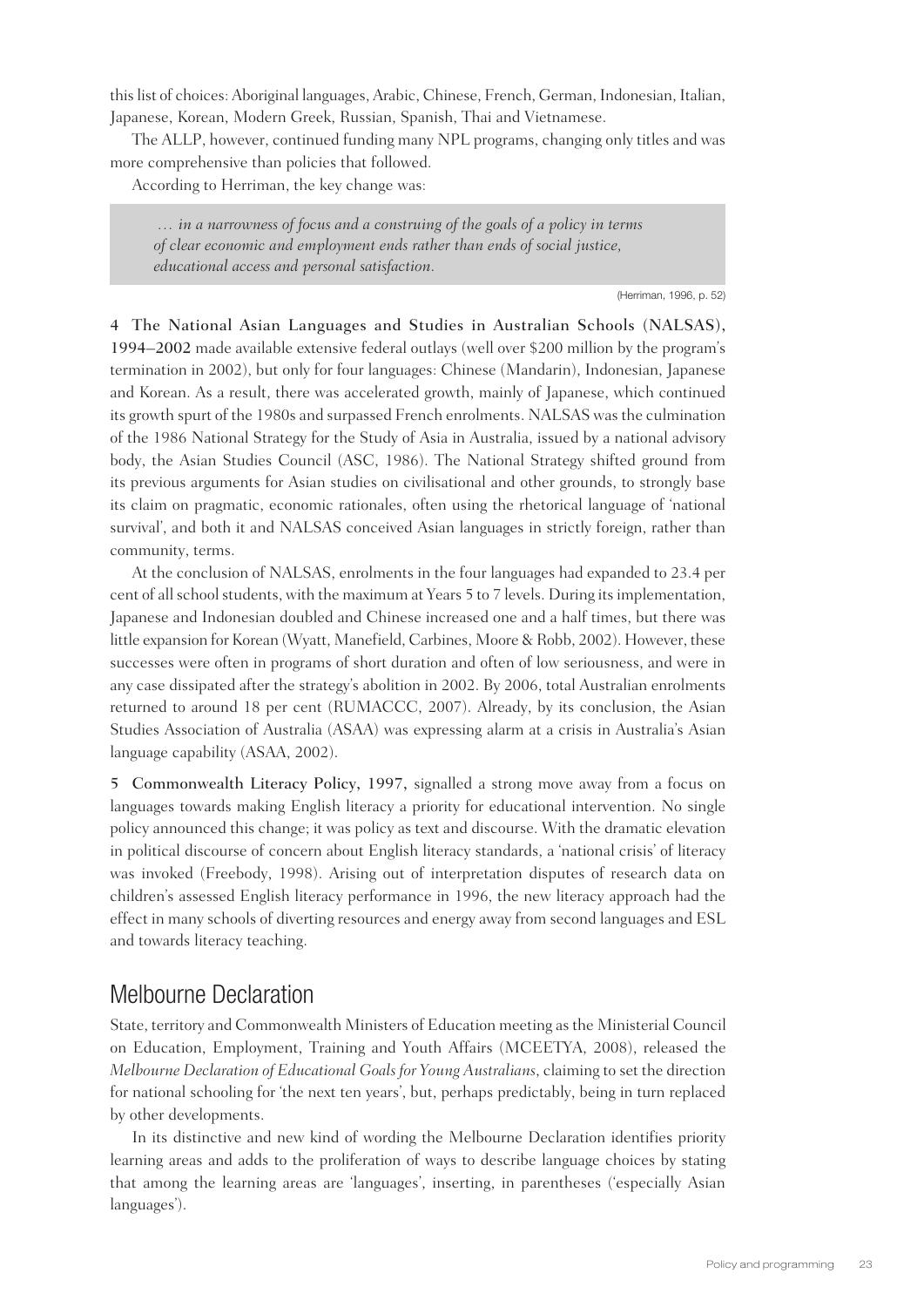#### Comments on recent developments

The five key reports cited above are distinguished from the Hobart, Adelaide and Melbourne Declarations and also from other compromise positions issued by various national meetings of Ministers which continued to direct attention and resources to languages. These documents and declarations cannot be considered 'policy' in the same sense as the five reports, because essentially they restate existing positions, or lacked determinative effect, administrative impact and provided little additional resourcing.

A 2005 program, for example, the National Statement for Languages Education in Australian Schools containing a 'National Plan for Languages Education' was issued from Adelaide, and guided Commonwealth and state collaboration in school languages education between 2005 and 2008. This was a commendable re-statement of the value of language study and affirmed in a positive way the efforts of schools and teachers. Though partly superseded by the Melbourne Declaration and the creation of the new NALSP (see below), the 2005 National Statement essentially only continued existing arrangements This, and several previous declarations, essentially retained funds for languages from the federal government which had been in place since the National Policy on Languages, often rewording commitments or understandings but asserting the importance of languages, asserting a priority for Asian languages associated with key trading partners, and calling for greater public awareness of the importance of languages in general. Most of the funding was given to the states and territories to support the teaching and learning of European, Asian and Indigenous languages and Auslan in schools, and government and non-government out-of-hours ethnic schools (MCEETYA, 2005).

At the time of writing, mid-2009, the federal government had already begun implementing a new program of language funding, specifically \$62.4 million over 2008–09 to 2010–11 for the National Asian Languages and Studies in Schools Program (NALSSP). Aiming to 'significantly increase' the number of Australian students 'becoming proficient' in the languages and 'understanding the cultures' of China, Indonesia, Japan and Korea, NALSSP is targeting (unspecified) increases in the number of Asian 'language classes' offered in schools, increases in the number of Asian language teachers and aims to develop a specialist curriculum for 'advanced' language students. A target described as 'aspirational' is attached to NALSSP, such that 'by 2020, at least 12 per cent of students will exit Year 12 with a fluency in one of the target languages' (DEEWR, 2009).

#### Policy voices and policy interests

Over this long and productive period of agitation for language education policy, some voices have been more prominent than others. Four protagonist voices have shaped the priorities and focus of language education policy, sometimes in concert, at other times antagonistically. These voices taking up speaking positions on issues of languages education have a persisting interest in the outcomes and focus of language education choices.

The four voices represent:

- • language professionals (language teacher organisations, learned academies, interpreters and translators, etc)
- immigrant community organisations
- Indigenous community organisations
- diplomatic, trade and security representatives.

Essentially these groups constitute the agitation around the national language decisions which in recent decades have debated, argued, disagreed and occasionally collaborated. The result has been a continuous policy conversation about how to manage the language resources of the nation and how to redress language competency deficiencies identified in various reports or advocated rhetorically.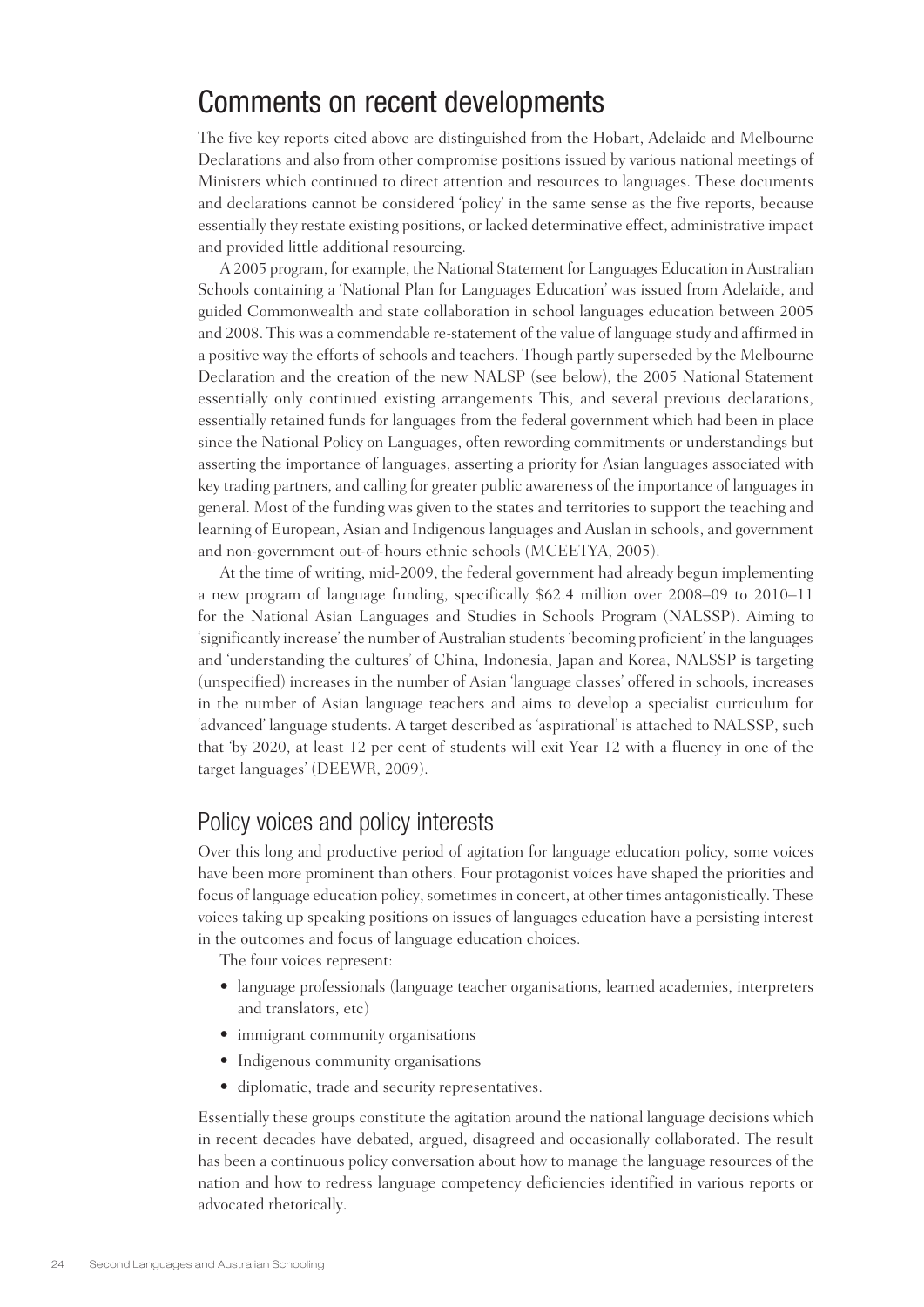That such a dynamic range of interests has engaged in the debate has meant that the issue itself has been a prominent part of general public policy in Australia for a considerable time. When the policy voices have collaborated the result has been remarkable success, producing explicit and comprehensive language policy leading to public investments for multilingualism beyond what is typically found in English-speaking countries.

Among the language professionals are teachers, academic linguists, translators and interpreters. While their specific interests differ slightly, they have mostly pushed for an enhanced second language learning effort for the whole country, calling for increased investments in research and public services around languages. By contrast, immigrant groups have mostly advocated for support for intergenerational maintenance of specific languages, for specialist English as a second language services and also for national planning on languages in general. Indigenous groups have been associated with questions of language recognition, survival, land claims based on language continuity, documentation of dying languages and various language revival efforts such as 'language hospitals'. Diplomatic and trade elites have tended to advocate in favour of a select group of prestige, trade and security linked Asian foreign languages.

#### Concluding comments

Section 2 has traced the major ideologies shaping thinking about the role and place of languages in Australia and discussed the main policies among the many which have been adopted over recent decades, as well as looking at the key social interests and voices that have influenced policy making. Section 3 will look at how these policies and voices are played out in schools, bearing in mind exigencies of theoretical and practical issues associated with teaching and learning.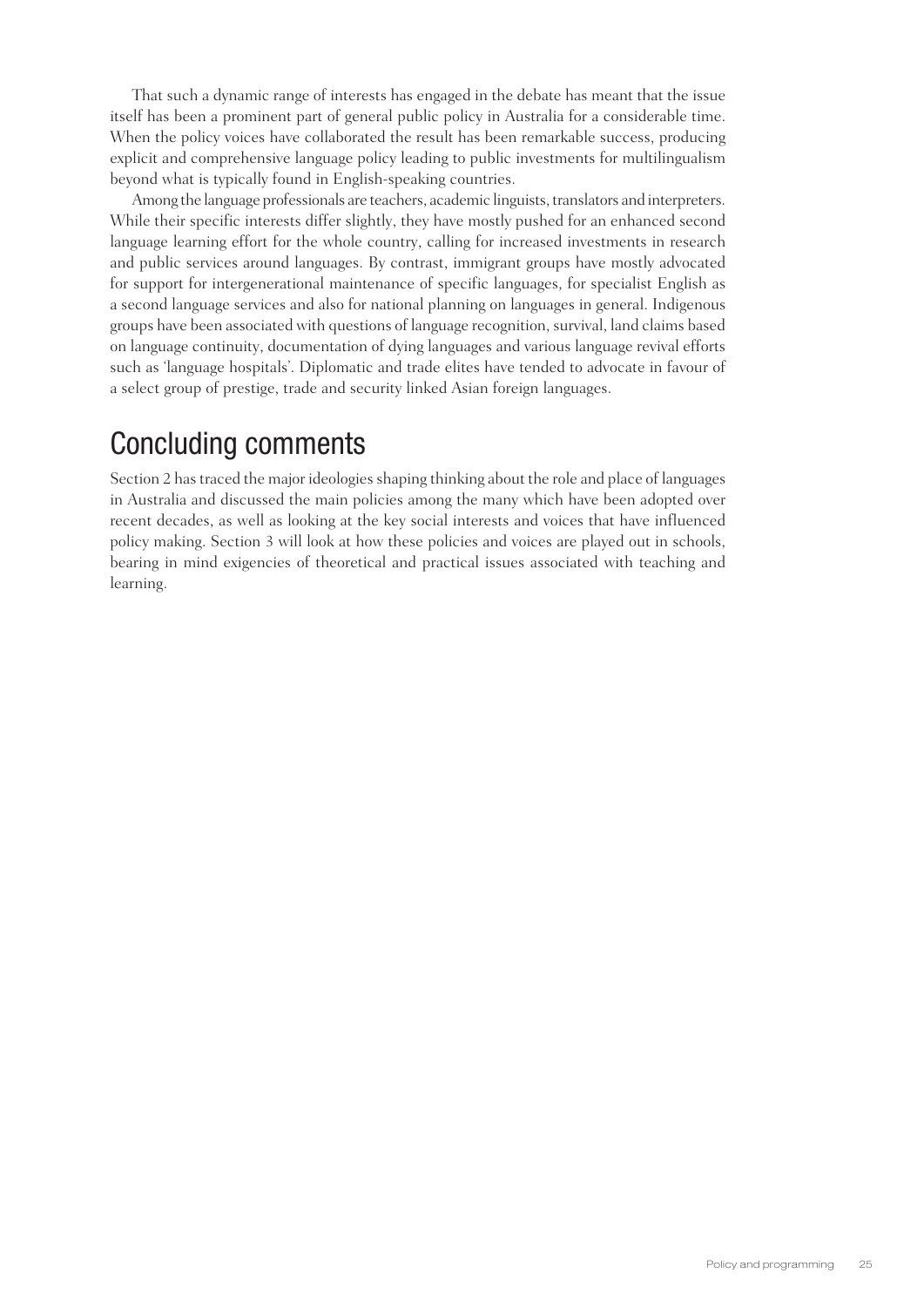

Section 3 will discuss issues related to the availability of choice in second language offerings. There is a discussion of some of the ways in which innovation and change can be effected in education systems and a description of the range and nature of provision in Australian language education today. It concludes with a discussion of key ideas about how to teach and learn languages, with particular analysis of the various kinds of immersion pedagogies. The section concludes with a consideration of the broad reasons and aims for language programs which determine the kinds of provision that are supported.

#### Effecting change

In his examination of successful innovation and change in education in many settings, Fullan (2001) identifies the three broad options for effecting change that public authorities have at their disposal. They can seek to bring about change through imposing accountability (system-wide or targeted), or through providing incentives (either 'negatively' as pressure or 'positively' as support), or they can direct their attention towards 'capacity-building' for key agents in the field being addressed, such as teachers, schools or universities.

*It is exceedingly difficult to combine accountability, incentives, and capacity-building, as evidenced by the fact that no government has ever done it effectively. It is complex and there are in-built tensions. It is easy to err in providing too much or too little control.* 

(Fullan, 2001, p. 232)

The review of Australian language policy shows that rarely has there been a consistent process of building on previous innovation and rarely are these three meta-strategies of accountability, incentives and capacity-building used in the judicious combination which is most likely to succeed. A central feature of education policy making is the critical, professional role of teachers and it would be to this that a capacity-building approach would be directed.

*Capacity-building at its heart is a system of guiding and directing people's work, which is carried out in a highly interactive professional learning setting.*

(Fullan, 2001, p. 236)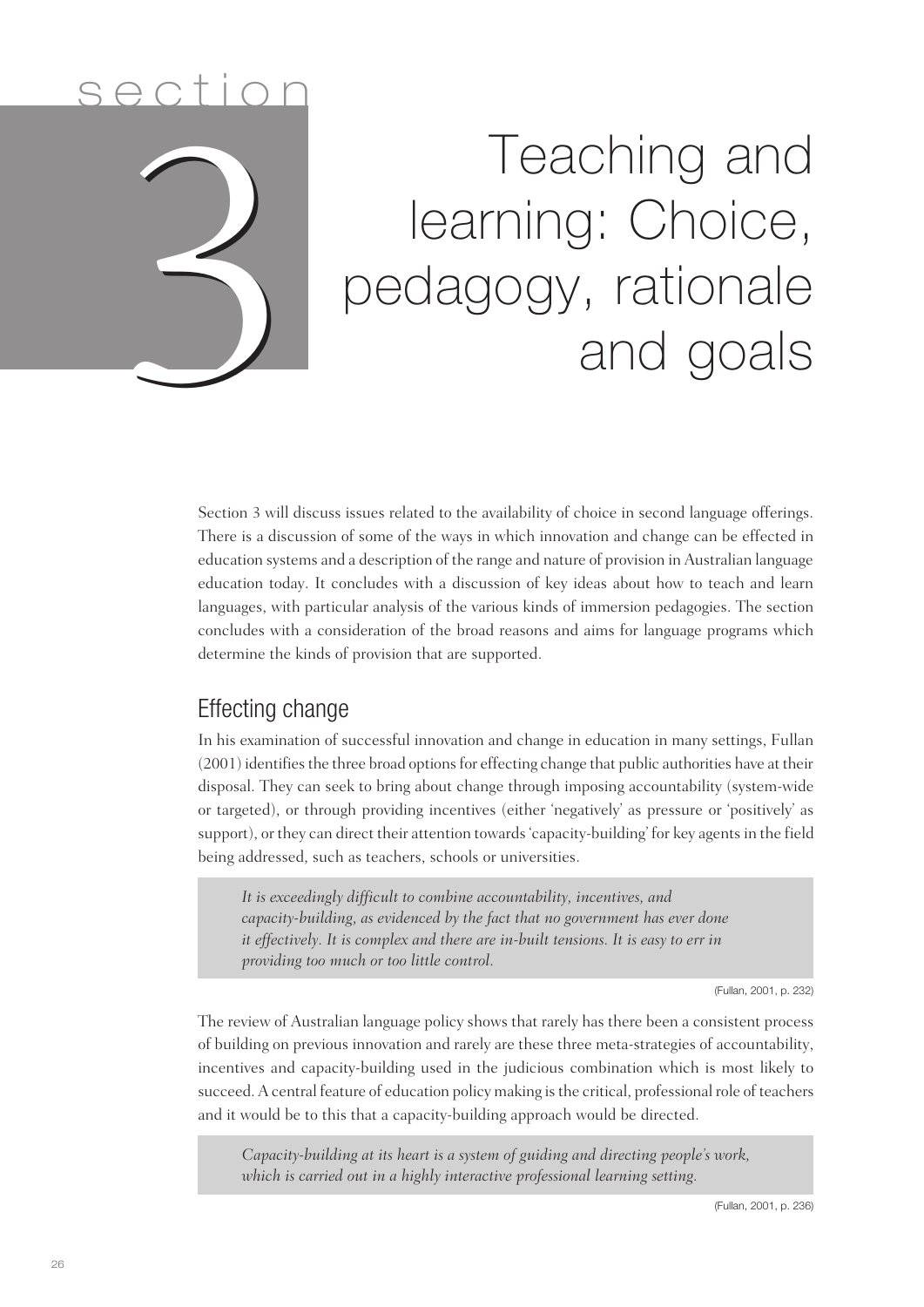#### Languages provision

The picture of which languages are provided, studied and learnt involves a complex interplay, an ecology, of interacting and therefore dynamic forces. There are top-down pressures and bottom-up pressures. There are constraints in availability of needed resources, such as suitably qualified teachers. There are the confounding effects of private decisions. There are the residue effects of past policy choices. There is an inescapable influence from prevailing attitudes, ideologies and biases.

Ultimately language learning is the preoccupation of individual students, in the same way as language teaching is the preoccupation of language teachers. In recent policies, written with the hand of diplomats, trade officials and other elites, there has been far less consideration of the practical issues involved in schooling, and therefore a tendency towards stressing accountability and imposition of numerical targets, with less focus on capacity-building, acknowledgment of the learner population, issues of motivation, resource constraints, personal aspirations, experiences and motivation, identity issues and family background. All too often it is assumed that the motivations learners have available to them are the prospects of employment and other material advantage that attach to language learning.

This outsider perspective on motivation is less tenable today in light of the powerful shifting of emphasis towards the internal perspective and experience of learners, and on the quality of micro-school experiences in influencing motivation, persistence and interest among language students (Dörnyei, 2001a, 2001b, 2005, 2009).

This research is important to language education planners because it shows that even in the face of negative attitudes students might inherit from the wider society, or from their parents, about languages being unimportant, or that 'everyone speaks English', micro-motivation effects (good teaching, concrete perceptible sense of achievement, success) can override negativity and sustain student interest. Here policy is practice, in the hands of individual teachers and schools.

#### Ecology of policy influences

Effective provision of a multilanguage education for Australian learners that is wise to the many problems of past implementation would pay close regard to close interaction between policy and attitudes. Commenting precisely on the many parties involved and their roles facilitating or obstructing effective language education (policy makers, schools, parents and students, etc.), Christ observed that:

*… attention must be paid to the question of whether and to what extent educational policy measures … serve to strengthen or even create attitudes towards language … language attitudes possess their own political dimensions – a fact of which educational policy needs to take productive cognisance.*

(Christ, 1997, pp. 9–10)

Bringing about congruent action from the diverse array of players who impact on language education policy is often elusive and sometimes impossible. In Britain, the term 'joined-up thinking' is used to call for coherence and articulation across government departments in policy areas that are spread across more than one jurisdiction. Australia's federal and highly devolved system of governance, and the extremely large number of players involved in the multi-subject reality that is simplified as 'language teaching', mean that language policy is in strong need of having its various parts 'joined up'.

Administratively there is a complex interaction between the federal government which, while it is prominent in language education policy, does not hire a single school language teacher, nor does it run a single school in which a language is or might be taught. In recent years federal government language education policy has tended to work through positive incentives; for example through provision of discretionary funding and capacity-building and through initiatives in teacher education or professional development. State-level policy decisions are fundamental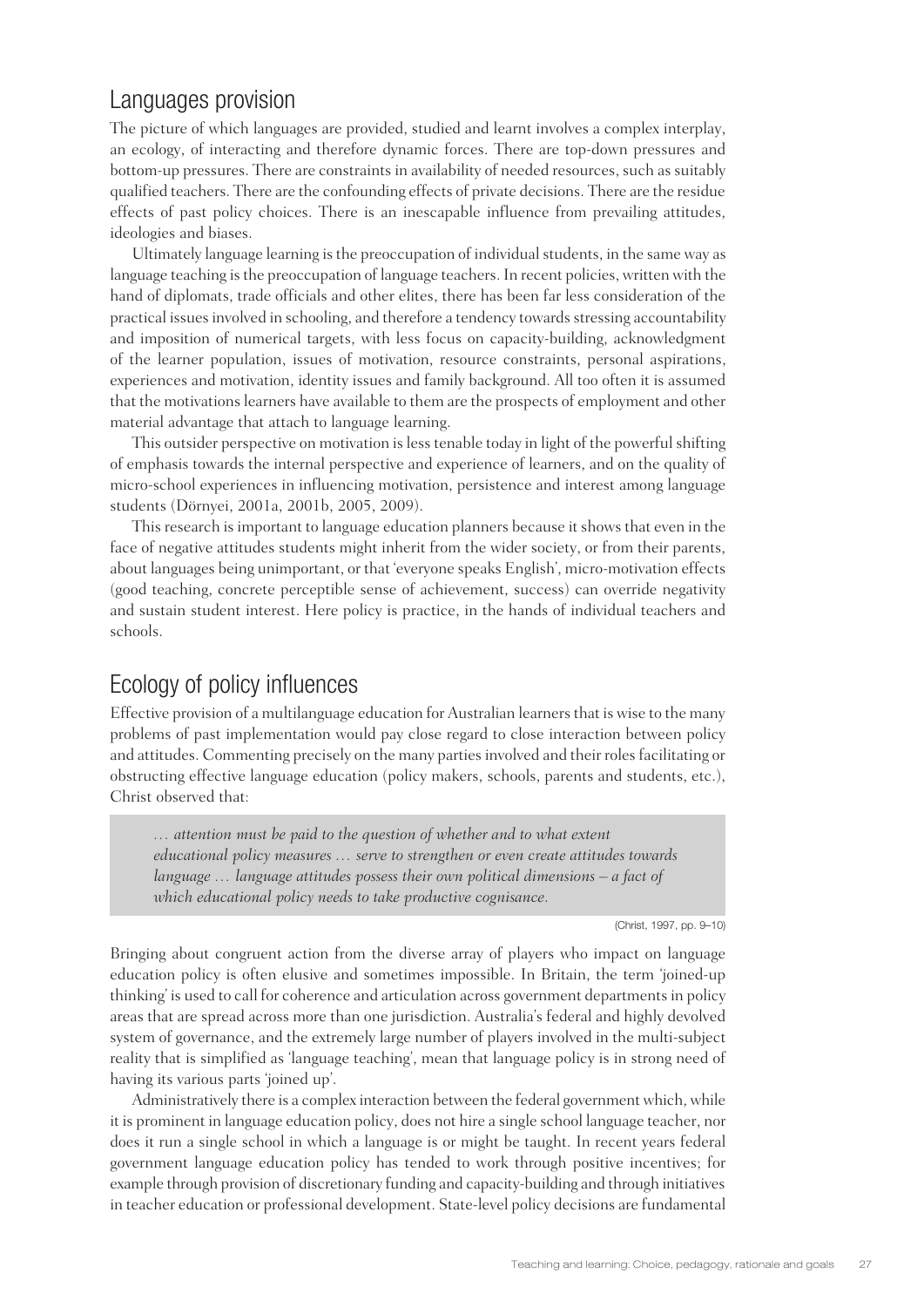to the effectiveness of the federal initiatives but are also independent and responsive to local conditions. School- and jurisdiction-based initiatives and priorities and their varying responses to federal and state initiatives further complicate this already complicated picture. In addition, there are complementary school systems conducted by ethnic minority communities whose priorities and practices are dictated by internal needs and ideas. There have been many attempts to co-ordinate and synchronise these administrative efforts with institutional ones and with the key policy voices identified above.

The most effective and celebrated case was the initiative of the Federation of Ethnic Communities Council of Australia during the early 1980s (Clyne, 1991; Ozolins, 1993; Scarino & Papademetre, 2001). It is worth recalling that this small community-based organisation, working under the multicultural remit of general policy at the time, commenced with state level agitation conferences demanding a national language policy. This culminated in a national level conference and led directly to the Senate Standing Committee on Education and Arts conducing Australia's first public inquiry into language needs. Reporting in 1984, the Senate recommended that a language policy be promulgated at the national level, but government interest had by this stage faltered, provoking bottom-up demands for change. Ultimately a new process of broad public consultation was embarked on in 1986 and this led to the formal adoption by Federal Cabinet in June 1987 of the National Policy on Languages. Subsequent policy was much more characterised by top-down approaches, and much more restricted in scope and remit of activity, concentrating not on broad whole-of-government language planning but specifically on the teaching of foreign languages in schools (Herriman, 1996).

#### Pedagogy

#### The teacher as the ultimate resting point

The ultimate target of all language education planning and policy work is the effectiveness of the teacher, such as the skills they are able to marshal and their persistence in their roles. Good teaching is the single most important controllable variable in successful language learning and this in turn depends crucially both on the receptiveness of schools hosting language programs and the quality of teacher education, ultimately determined by university and federal government support.

It is a frequently heard lament of the language teacher that they are not just teacher but also subject advocate, called upon continually to defend the integrity and presence of Indonesian or German in this or that school against complaints about the crowded curriculum, lack of student interest and a host of other pressures. Continuation of language programs is deeply dependent on replacement of departing teachers, attitudes towards language study in general and often to particular languages.

Languages are also hostage, as it were, to international relations. During the French nuclear testing at Muroroa Atoll in the South Pacific in 1994 protesting university students poured (presumably inexpensive) champagne into drains and refused to attend French classes. More insidiously, negative attitudes towards Indonesia, generated by Indonesian foreign policy, conviction of drug runners, extremist terrorist violence targeted at Australian tourists and other images, clichés and prejudices in the mass media have made Indonesian, certainly Australia's most important and only true regional language, subject to continual interruptions in its teaching. While Australia can boast a substantial effort in Indonesian language education, possibly the most extensive in the world, it is in truth fragile, continually endangered and disrupted, largely due to the vicissitudes of politics and conflict.

After the obliteration of many school language programs with the 1918 legislation banning bilingual programming, it was not until the mid-1970s that languages returned to the primary school. The 1970s policies resulted in one of the several school success stories of recent language planning. In some states very many students still experience second language study, and for many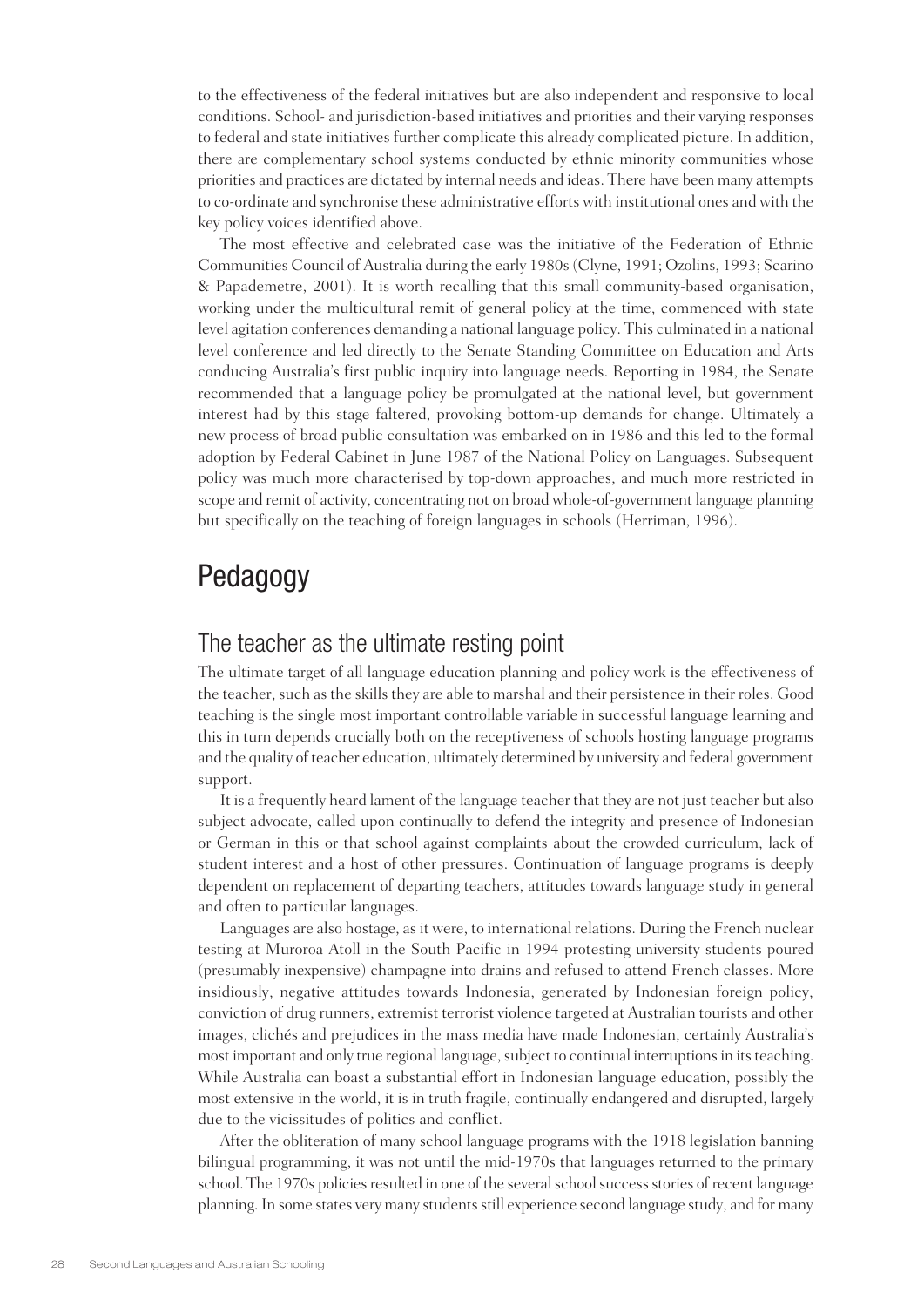of these it remains available throughout the years of formal education. Approximately half of primary students and one-third of their secondary school counterparts in the compulsory years engage in language studies. However, fewer than 10 per cent of tertiary students take up the option (Nettelbeck, Byron, Clyne, Hajek, Lo Bianco, & McLaren, 2007), leading these writers to conclude that 'Language teaching is beset by continual commissioning of new information that is hardly ever used to inform policy.'

#### Progress in pedagogy and program design

Over the 25 centuries of language teaching discussed by Kelly (1976) there have been major developments in methodology, understanding of language and confidence in the effectiveness of the enterprise. Here only some of the major phases of recent thinking and teaching in second languages are considered. For most of the 20th century the grammar–translation (GT) method prevailed in language teaching in Australia. Originating in the 1840s, the separate operations of grammatical analysis and translation practice constituted the bulk of activities in language learning and, while today the default position in discussions of method is to treat GT like 'the bad old days of yore', it had the virtues of being systematic, analytical, and many people learned languages quite effectively. GT is, however, oriented mostly towards accuracy rather than fluency, and to knowledge about language rather than competent use of it, and these are serious limitations when the goal is bilingual speaking skill.

The chief focus of GT was prestigious literary texts. Grammatical structures were introduced singly, and in an ordered sequence. Vocabulary was introduced and discussed, and then sentences were considered, employing the new grammatical structure and vocabulary, in patterned native speaker models. These were translated from the second into the first language, and vice versa. The main goal of GT was to read literature, the main cognitive justification was that mental discipline and intellectual rigour were associated with formal language study and the texts, prestige writings of the western literary canon, would connect a learner with his or her civilisation. Far less attention was devoted to verbal competency and in most cases little was acquired. As a learning method, GT is more strongly associated with classical languages, especially Latin.

#### Audiolingualism

From the 1950s to the 1970s a reaction against GT led to audiolingualism. This was informed by behaviourist psychology and emphasised learner responses to external stimuli. By patterned imitation, a learner was believed to emulate correct forms and master them. Audiolingualism coincided with the expansion of technology, specifically the introduction of the language laboratory and the dominant paradigm of the language sciences, structural linguistics, which viewed language as a finite set of patterns capable of generating an infinite number of correct utterances. Learners were expected to perform pattern drills and dialogues of accurate speech and through repetition they would form habits, which were essential to keep learner errors to a minimum. In 'language labs' students would listen to tapes, repeat and practise patterns and follow drills of substitution. The instructor would listen and correct errors.

Audiolingualism had a poor record of verbal fluency and was unpopular for its focus on rote-learning, which bore little resemblance to communicative situations in the real world.

#### Second language acquisition (SLA)

During the 1970s the field known today as SLA (second language acquisition) emerged (Hatch, 1978). This has grown to become a vast international discipline, relevant to the huge expansion of second language learning across the world in the decades since. Many social developments have stimulated major growth in SLA, especially the legislation of employment and residential mobility within the European Union, but also immigrant settlement policies in the United States of America and Australia, and Guest Worker schemes in Germany and northern Europe.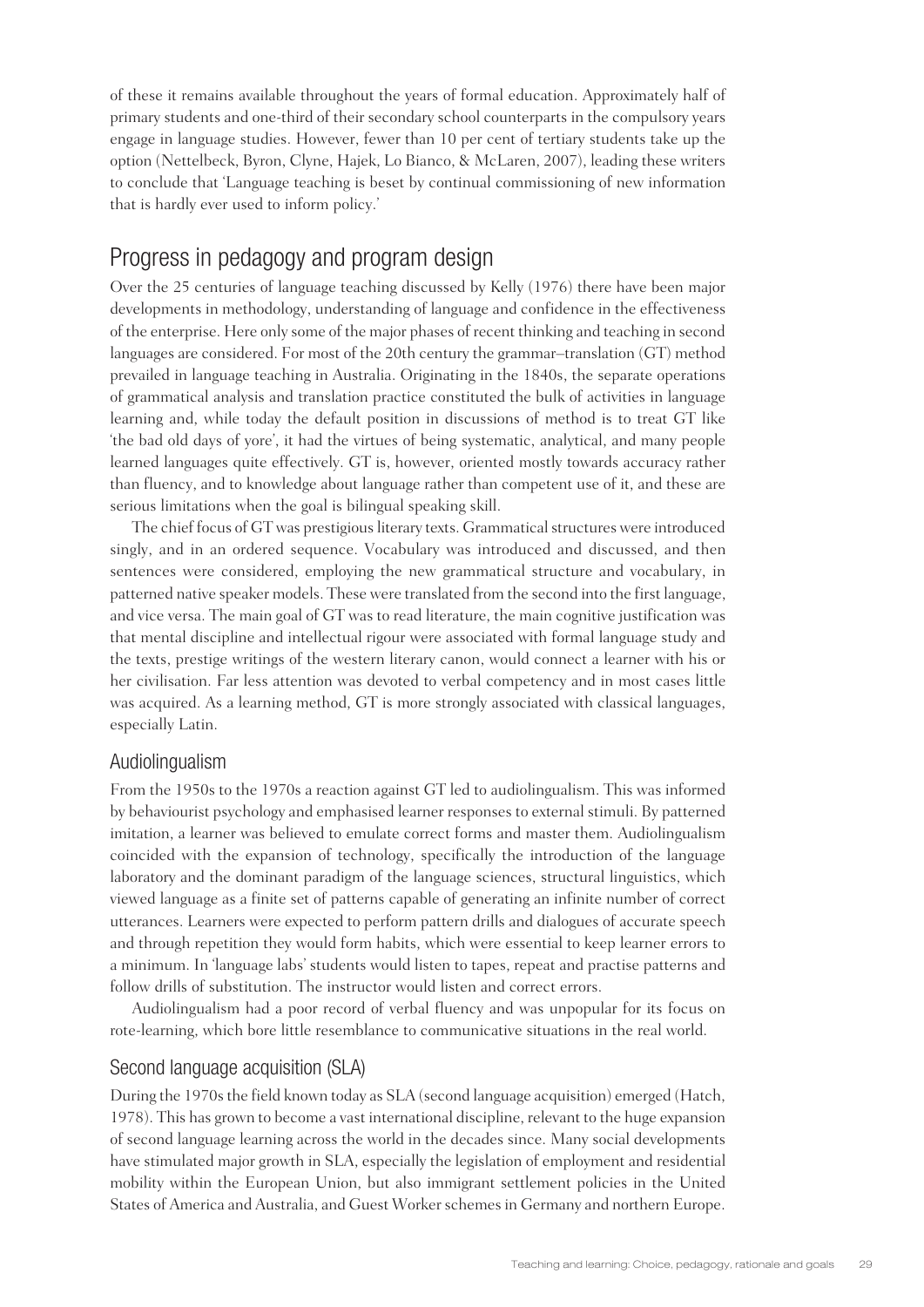#### Communicative language teaching (CLT)

Combining SLA research, social science and humanities work on natural communication processes, CLT is based on the idea that learners are capable of more than imitation and in fact that they generate and manage their own meanings, that fluency is as important as accuracy, that communication is often a negotiated and iterative process between the participants in an interaction (Richards & Rodgers, 2001; Hinkel & Fotos, 2002). These developments and points of principle have led to what is today the dominant meta-method in language teaching, the so-called communicative approach or communicative language teaching (CLT). In some ways CLT is a meta-method rather than a method, since in practice what is called CLT appears to encompass many subsidiary and optional practices.

Since there is no one definitive text or technique of CLT, it is best seen as a set of beliefs about how language operates, and of principles about how language is learned, all of which are premised on a view of language as essentially, or most characteristically, social in nature and dialogical in form. In CLT learners are encouraged to:

- take risks, as errors are considered integral to learning, exposing for the teacher the learner's internal hypothesis as to the rules of the target language
- express their own views and ideas rather than repeating drill patterns
- teachers are expected to offer learners direct method instruction, i.e. use the target language at all times and deal with substantive content and meaningful communication.

Authentic texts are preferred over drills or idealised patterns and communication involving integration of different language skills is preferred over isolation of individual skills or components (Richards & Rodgers, 2001). Other developments, or refinements such as task-based teaching, and more recently intercultural language teaching have refined and developed CLT. CLT is the now the dominant second language approach all over the world, though it is often not implemented systematically.

#### Content and language integrated learning (CLIL)

Originating in Europe is the new major methodological innovation of CLIL, content and language integrated learning (Coyle, 2008). CLIL uses regular school subject content, carefully selected and supported by appropriate materials, to be taught directly in the target language. It thereby displaces the focus of language teaching away from language itself and onto meaningful and significant communication around concepts and information drawn from regular school subjects.

#### Intercultural language teaching and learning (ILT)

Intercultural language teaching and learning (ILT) responds to the idea that culture teaching should not be left until learners have acquired language competence and then taught as a series of items, or units, of study, but that cultural differences are inherent in all communication, and that since learners notice these, culture should be taught immediately. ILT involves close research of the linguistic and communicative elements of different languages, making these explicit to learners. Culture is therefore not 'a fifth skill', or separate content, or an afterthought to the traditional skills of listening, speaking, reading and writing (Kramsch, 1993; Crozet & Liddicoat, 2000; Lo Bianco & Crozet, 2003; Liddicoat, Papademetre, Scarino, & Kohler, 2003). ILT distinguishes between simply knowing about another culture and knowing the culture from within through learning the language.

ILT, CLIL and a new US-based focus on heritage languages, linking languages and identity, are the major forces for innovation and change in contemporary second language education. These three innovations share some common ground, in that they are all based on practical communication grounded in real-world settings in which the identities and purposes of learners are given central importance in curriculum design and which reflect the sociological reality of multilingual and multicultural contemporary societies. This is in contrast to older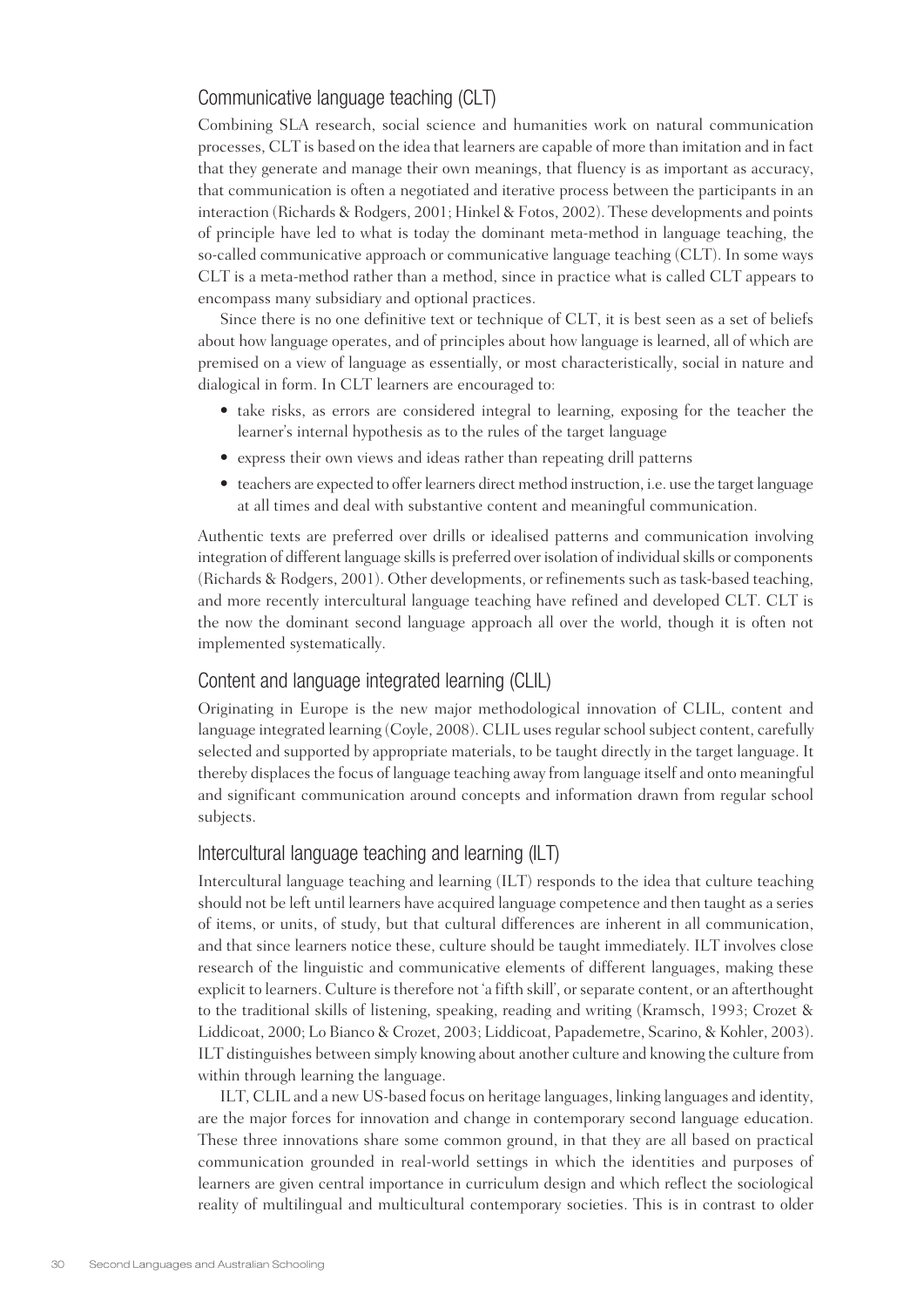conceptualisations in which the target language was assumed to be 'foreign', both physically distant from the lived world of the learner and culturally foreign as well.

#### Immersion

Immersion (Fortune & Tedick, 2008), bilingual education and CLIL all refer to the use of two languages in instruction. Students study particular subjects, or, as in CLIL, components of subjects, such as science or history (content-based teaching) or, typically, half the curriculum (partial immersion), or the entire curriculum, apart from first language literacy (total immersion), through the medium of a second language. Immersion education relies on the idea that children learn language by focusing on subject content; that is, they learn English via understanding, in the famous formulation of Stephen Krashen, 'comprehensible input'(Krashen, 1984). In this process the learner focuses on understanding messages, not on studying linguistic form, messages whose meaning is made more or less clear to the learner. The essential proposition of immersion education is that acquisition of structure (accuracy, or grammatical correctness) follows from the acquisition of meaningful input (i.e. immersion, communication and fluency).

#### Research into immersion

Consistently positive findings on key questions asked in immersion education evaluations have made increasing numbers of parents and education administrators the world over confident that it is a reliable method for teaching languages, for teaching content and for achieving success in these with no damage to the first language of learners. These three foci, second language teaching, academic success and first language maintenance, form the bulk of the research questions asked of immersion programs. The Australian experience with immersion is consistent with both the models and the findings from international research. De Courcy (2002) summarises the results of Australian immersion research in Chinese, German and French, confirming the international pattern. At the beginning of a new bilingual immersion program parents, administrators and teachers typically have concerns or ask questions about the likely effects on student learning in three areas:

- 1 What effect will studying through the second language have on the learner's mother tongue?
- 2 Will the learner be academically disadvantaged by learning subject content delivered in the second language?
- 3 What improvements will there be in the learner's acquisition of the second language?

Children who start early immersion and sustain it over the long term have been shown to gain additional advantages in general intellectual functioning. Australian research confirms and extends international findings into families, different scripts, and various aspects of learner reaction and experience as well as the academic functioning of Australian children in immersion programs (Eckstein, 1986; Döpke, McNamara, & Quinn, 1991; Rado, 1991; Berthold, 1995; Lotherington, 2001).

Eckstein (1986) found that Melbourne primary school children who studied science in German successfully transferred concepts learnt through their second language to their first, and demonstrated heightened cognitive flexibility and more divergent thinking than children who had learnt the same content through their first language. Australian schools typically offer only partial immersion, so that children are taught in the L2 for part of the day, or in particular subjects while the rest of their classes are in English (Truckenbrodt & De Courcy, 2002).

The three recurring questions are the main framework for addressing overall objectives in immersion teaching: second language, first language and subject mastery, with the majority of the evidence being consistent and reassuring on these questions. In broad terms, the research concludes that immersion methodology is a valid, effective and durable mode for second language learning as well as for imparting the general curriculum to young learners, while supporting their English development. Although the number of studies on immersion education is vast,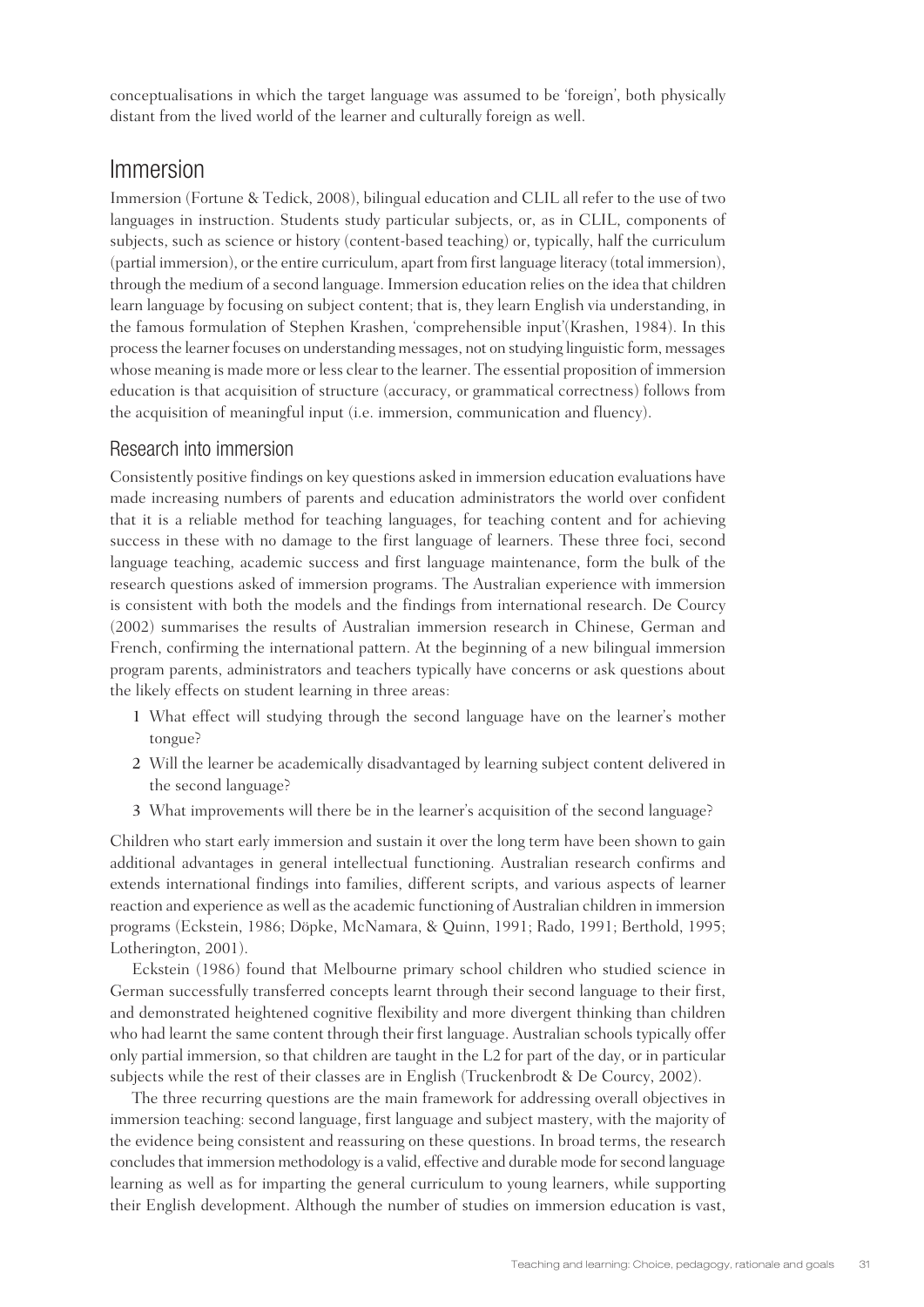the results do not vary greatly. Reviewing many research studies Krashen (1984) summarised the findings as:

- *• Immersion students' English language skills are more or less the same as the performance of students taught only in English.*
- *• Immersion students' mastery of academic subject matter is on a par with students taught that academic subject matter only in English.*
- *• Immersion students learn the second language well, outperforming students who study that language only as a subject. After several years immersion students' performance on some measures comes close to the score levels for native speakers. Immersion students tend to speak with an English 'accent', and make minor grammatical errors, but are by most measures competent second language speakers.*

(Krashen, 1984, p. 61)

Genesee's (1987) analysis finds that under standardised testing in English early full immersion students experience a lag in literacy-based language skills (reading, spelling and written vocabulary), but few problems with communication skills (speaking and listening comprehension). They overcome this lag usually within one year of receiving English Arts instruction.

As far as mathematics and science are concerned, standardised testing shows that both early and late Canadian immersion students who are also taught French throughout the primary grades do not encounter any lags in achievement as a result of being taught mathematics and science in French.

Writing specifically about Canada's huge 45-year experiment in French immersion education one of the world's foremost researchers in second language acquisition wrote:

*Canadian immersion is not simply another successful language teaching program – it may be the most successful program ever recorded in the professional language-teaching literature. No program has been as thoroughly studied and documented, and no program, to my knowledge, has done as well.*

(Krashen, 1984, p. 61)

Something like immersion style language teaching is in fact a very old practice in language and in fact has echoes of the naturalistic process of first language learning discussed in Section 1. Teaching languages through content has been done perhaps for hundreds of years (Kelly, 1969) – and is in fact more ancient than teaching language by focusing on language itself as the *object of teaching*. However, since Canada embarked on its vast program of immersion we have benefited from a massive database of research findings. The overall conclusion from this sustained research effort is that we can say with confidence that, properly implemented and sustained for a significant period of time, immersion education is a very effective method for achieving its three main goals: (i) learning a second language, (ii) learning subject matter effectively through the second language, and (iii) developing literacy and academic skills in the first language.

One reason why immersion works may be because it makes use of a key feature of language. It links *learning* (the principal activity of schooling) with *use* (out-of-school activation of what is learnt). In many societies today education is being reformed to give a much more prominent role to English in education. In 2002 Malaysia reverted to compulsory use of English to teach certain subjects, science, mathematics and technology in particular. In China, Korea, Japan, Thailand, and in many parts of Europe, there has been a growing emphasis on some kind of dual language education, often directed at enhancing the learning of English and recently this has been booming across China, including the use of English as a language of instruction from primary to tertiary levels (Feng, 2007). Conversely, in some English-speaking societies there is also a growth in two-language education, usually among elites keen to overcome the systemic failure of mass language education policy in English-speaking countries, through, first, immersion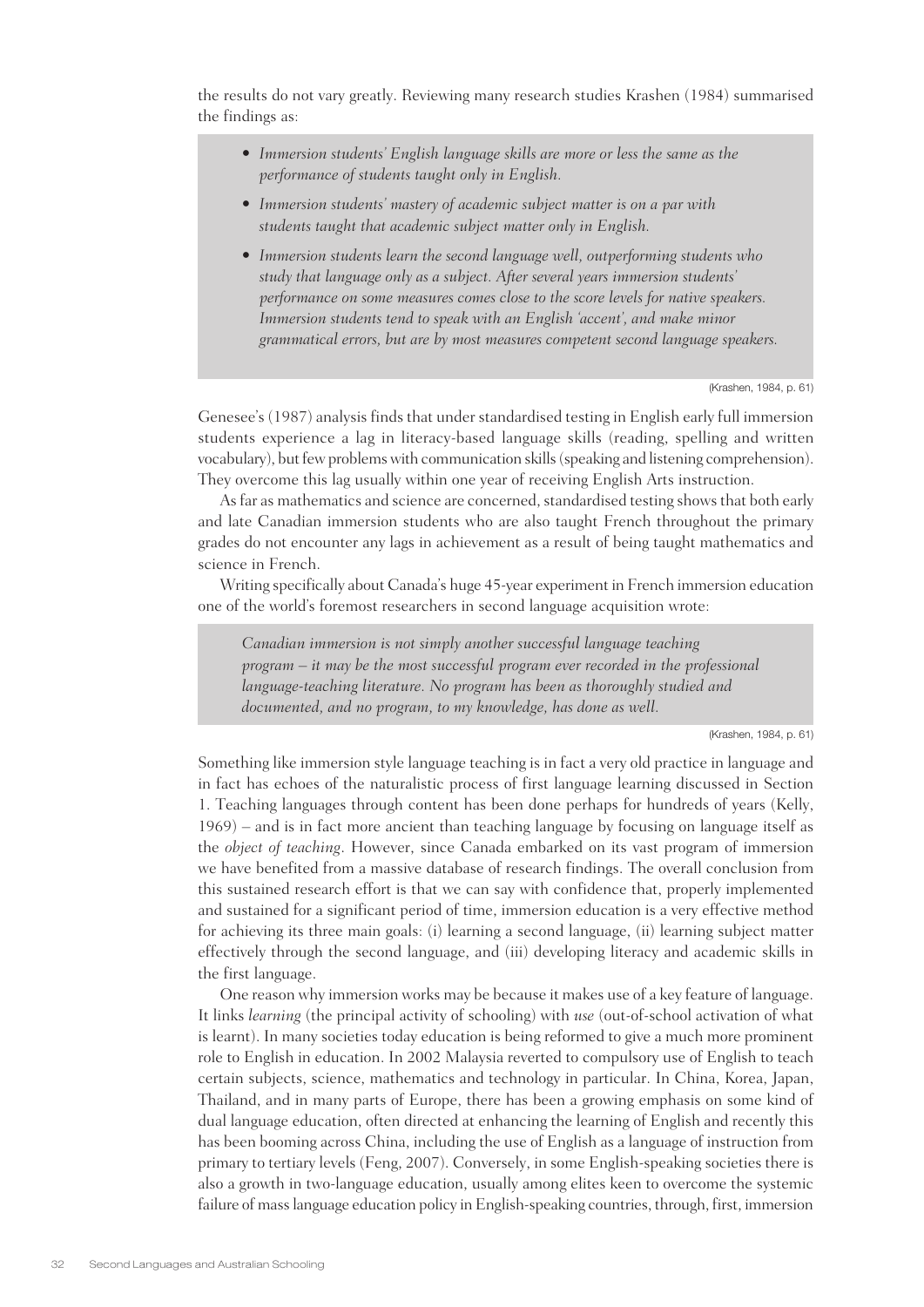education in key languages of global trade, often in elite schools, for English-speaking children; and second, bilingual education (mother tongue maintenance plus ESL) for immigrant and Indigenous children as a transition to English-only education or full maintenance bilingual education.

Immersion education aims to compensate for the absence of inductive learning of a second language; that is, picking up the language in ordinary life, by adding actual language use, in which the language that is being taught in school is used to do real communication.

Immersion education is also found in contexts of language revitalisation, such as in Ireland where the most successful language schools for the teaching of Irish (Gaelic) are the Gaelscoileanna; all-Irish immersion schools producing the highest levels of achievement in Irish, in general academic results and also very high in English (Harris, 2006). For many Irish students Irish is a foreign language, despite being the official and national language of the country, though in some parts of Ireland the language is used regularly. In the majority of cases where Irish is taught, either as a subject or in transitional bilingual programs, students achieve less well than in the full immersion all Irish schools.

#### Two-Way Immersion

Two-way bilingual education programs like the Irish Gaelscoileanna are growing in popularity in the United States of America and differ from the Australian and Canadian programs in that they involve approximately equal numbers of children from language minority (mostly Spanish) and language majority (English) backgrounds, usually in the same classroom. Both Spanish and English are used for instruction and assessment with the usual aims of immersion education; that is, bilingual proficiency and academic skills, along with multicultural harmony and integration. Lindholm-Leary (2001) analysed 18 schools conducting Two-Way Immersion programs looking at student linguistic and academic outcomes as well as socio-cultural and attitudinal variables. Her study compares the outcomes from various kinds of two language combinations typically found in the United States of America: transitional bilingual education (where the non-English home language is used for initial literacy but discontinued as soon as children have sufficient English to learn in it); English as a second language programs; and two models of Two-Way Immersion (90:10 Dual Language Model and 50:50 Dual Language Model). These figures refer to the proportions of Spanish to English. Lindholm-Leary concluded that:

- Reduced time in English did not negatively affect students' achievements in English compared to matched groups of learners in both ESL and 50:50 programs; students in both 90:10 and 50:50 programs were outperforming the California state average of English speakers who were taught only in English, by some 10 per cent on reading tests, and on several mathematics measures.
- • 90:10 learners of Spanish achieved considerably higher proficiency in both Spanish and English than those in 50:50 programs.
- English proficiency for Spanish background learners was approximately equal for both the models of Two-Way Immersion.
- Increases in bilingual proficiency were correlated with higher reading achievements.

#### Immersion, explicit teaching and out-of-school use

A highly productive variation of immersion has been extensively trialled in Europe, finding essentially that while immersion in the target language is important to promote second language learning without sacrificing first language skill or academic results, the second language acquisition can be accelerated if the immersion is supplemented by explicit teaching, and links to out-of-school use. With immersion only, students often continue to make grammatical errors in language use, but when explicit teaching is added to immersion, either before or alongside the use of the target language as a medium of instruction, significant improvements have been recorded (Baetens Beardsmore, 1993).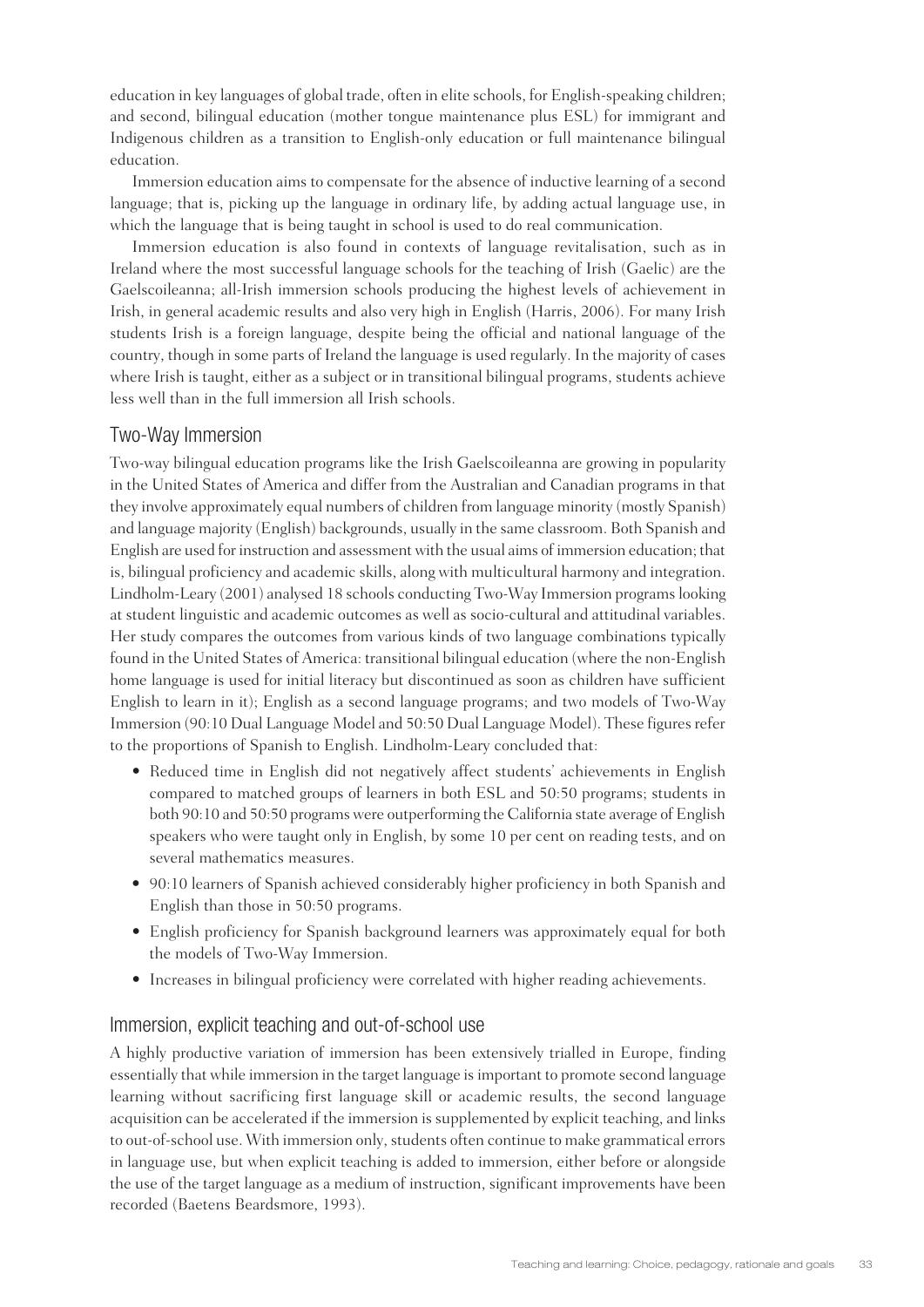The European School Model (ESM) is a Europe-wide network of schools located in Belgium, France, Germany, Italy and Norway with a strong reputation for academic achievement, equal linguistic treatment and high multilingual proficiency. In the early 1990s some 12,000 students were enrolled in this network of elite institutions, designed to provide a quality education for the children of civil servants working for EU institutions.

A key feature of the ESM is that the target language is taught formally as a subject, as the object of teaching, prior to being used as a medium of instruction (Walter, 2008). In this way students are given intensive target language instruction; that is, they learn *about* the language before they begin learning *in* the language. Even after the target language has become the medium of instruction, it continues to be taught separately as a subject. According to Baetens Beardsmore (1993, p. 123), this factor accounts for the high level of grammatical accuracy achieved by ESM students. The expectation of the ESM is that students will write and speak at levels comparable to native speakers.

Comparing the French skills of ESM students with Canadian immersion students' French, the research found that European children required 1300 classroom contact hours to achieve set scores, whereas Canadian immersion children required 4500 contact hours to get to the same point. This difference is also attributable to the different environments or settings in which the schools are located. French is the out-of-school language for the European learners but not for French immersion students in Canada. There is also likely to be a selective effect from the broader demographic represented in the Canadian case, but the difference is so great it cannot be ignored or discounted because of social origins of the two populations. This out-of-class role is a significant advantage for high-level academic work as well. Out-of-class use makes student language more varied and interactive, extending student's language skills beyond the academic register which classroom language requires.

#### Conclusion to immersion research

The broad generalisations that we can draw from this consideration of pedagogical developments and program design are crucial to what is advocated in Australian language education policy. The promising developments in second language teaching highlight that improvements are possible in the achievement of learning standards for ever greater numbers of learners. The program design developments, especially concerning immersion teaching (CLIL) and the practical importance of identity research and issues of out-of-school use of languages all point to the reasons and aims contained in language policy. The next section considers the reasons and aims in light of what is now a clearer set of understandings about what is involved in serious second language education.

# Rationale and goals in teaching and learning

In this section key values and aspirations for proficiency in languages other than English relevant to the Australian context are explored. In Australia's first explicit language policy, the National Policy on Languages, adopted by Federal Cabinet in June 1987, four overarching legitimations for explicit language planning were proposed. These broad aims, reproduced below, remain relevant today and can help formulate the national language effort. The broad reasons sit along a continuum from instrumental and pragmatic to cultural and intellectual. All are important, each has a place and importance and a domain in which it is distinctively relevant. The overarching goals were:

- 1 Enrichment: cultural and intellectual
- 2 Economics: trade, commerce and enterprise
- 3 Equality: opportunities for minorities to acquire English and maintain their other languages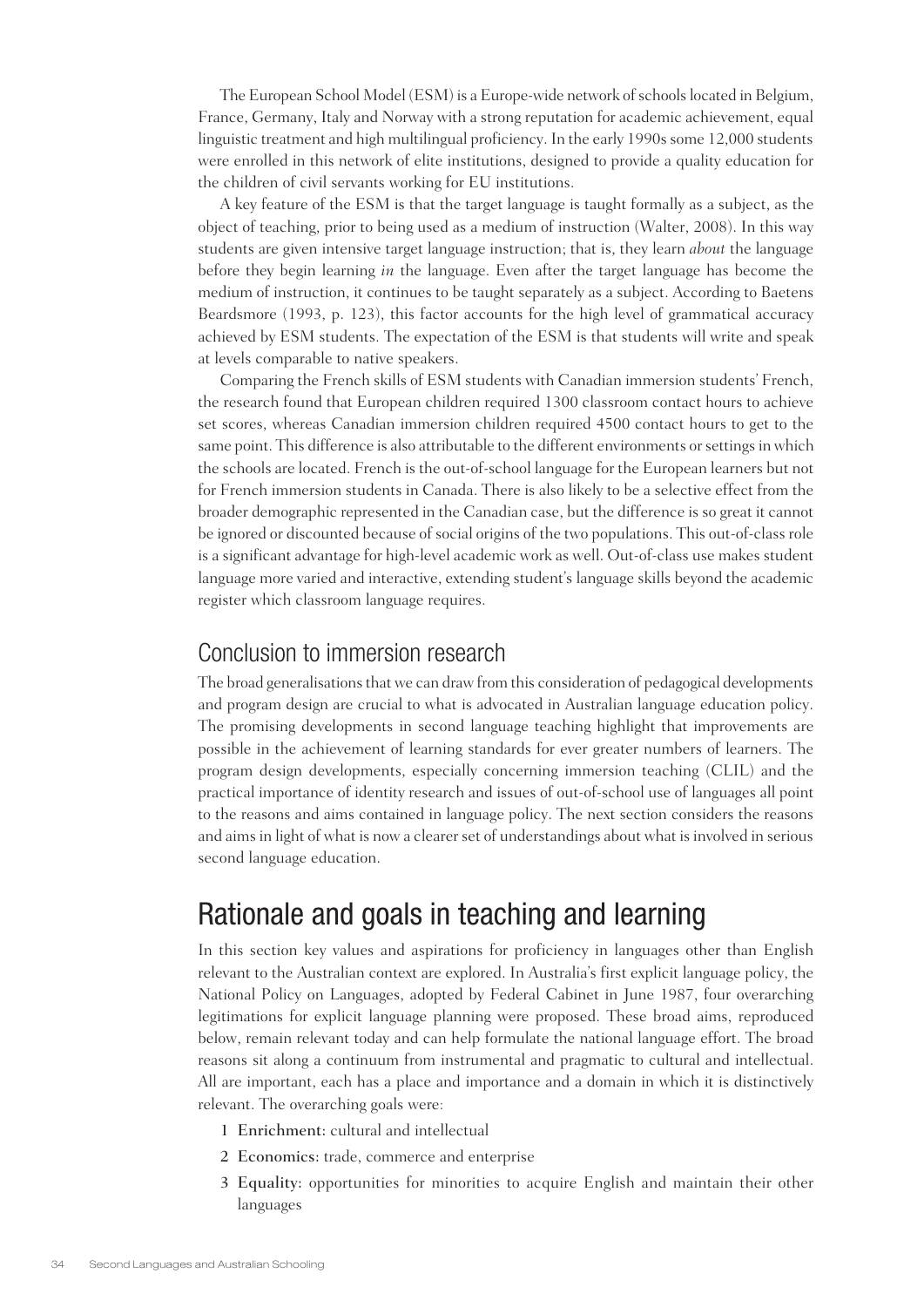4 External: facilitating Australia's integration into regional affairs and fostering and global connections.

These four aims of the NPL were then specified in the document as four broad statements/ principles of ultimate language planning goals:

- 1 Literate English: the aim of universal acquisition of standard Australian English supported by an array of programs for identified problem areas
- 2 Second Languages: the aim of all Australians knowing languages other than English, with opportunities and encouragement for speakers of other languages to retain those languages and transmit them to their children and that English speakers would acquire a second language through formal education
- 3 Indigenous Languages: the endangered state of Australian languages was signalled as a priority for maintenance and support, but also that all Australians would at least learn about the unique Australian languages
- 4 Language Services: the need for widespread and equitable language services such as interpreting and translating, and multilingual media, was identified.

These four aims and four principles were then elaborated into four interrelated strategies so that the bilingualism produced in the intimacy of families and communities can complement and extend the cultivation of language skills in institutions through deliberate planning. The four interrelated strategies were:

- 1 Conservation of Australia's existing linguistic resources
- 2 Development and expansion of these linguistic resources
- 3 Integration of Australian language teaching and language use efforts with national economic, social and cultural policies
- 4 Provision of services and information multilingually.

Language learning and use in Australia will always be a diverse and multifaceted activity. While individual interests cleave more to some purposes than others, and advocate often irreconcilable priorities, the realities of a diverse, democratic and participatory state inevitably mean that in practice we will always teach many languages and know and use them. However, from the review of progress in pedagogy, and especially the critical importance placed on the actual use of the studied language, the key message is that second language education policy should strongly target immersion teaching with active cultivation of out-of-class use. The latter will require connections between school language programs and community language providers, collapsing the rigid distinctions between providers and between the separation of foreign and community language education.

The real national effort in language education and use is always far more widespread than what occurs in formal systems and under the formal jurisdiction of policy. What goes on in school (*in vitro*) and what happens out of school (*in vivo*) though interconnected are also autonomous zones. While schooling increasingly tries to emulate the naturalistic patterns of use of language out of school, its primary function is instruction. As such, the primary aim of school language education, notably of instructed language, is to select from the vast range of uses and practices of communication only those elements which assist the acquisition of language accuracy. However, in the wider community, the *in vivo* context, the principal point about language is fluent usage. This is why the European School Model, able to combine instruction and usage in classrooms (i.e. grammar teaching and immersion) with out-of-school usage of the target language, and also support to learners on how to engage in strategic communication, produces such promising results in both accuracy and fluency.

In this way languages are like only a few other learning areas or subjects of formal education, in that they combine instruction with application, and become performance. In addition, since personal identity is negotiated and displayed in communication and must make use of the resources individual languages make available, a learner is required to take on the assumptions and cultural scripts the target language contains. These are special qualities that language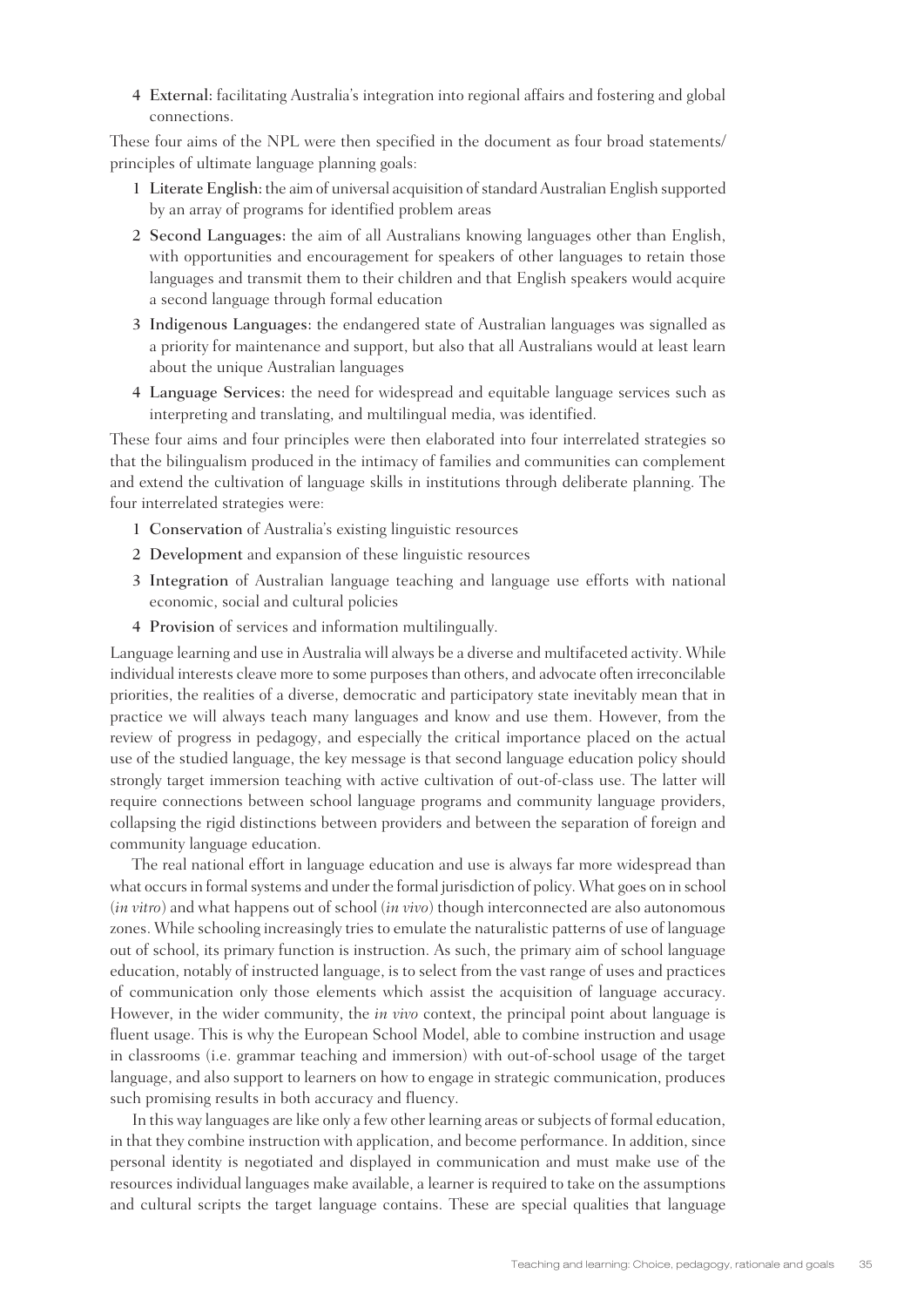learning contains, making them rare if not unique in the curricula of schools with respect to the extent that they potentially challenge and extend the sense of self of the student.

## Cultural and intellectual benefits of bilingualism

Many early views of bilingualism and cognition were either neutral or negative. A watershed in research, setting the pattern of more rigorous studies that repeatedly find bilingualism cognitively enriching, was Peal and Lambert's (1962) French–English Canadian study, notable for strictly controlling the socio-economic status and language backgrounds of its 364 bilingual and monolingual subjects. With careful control over sample selection, controlling for economic and social position, age and sex and language proficiency this work considerably raised standards of study design, finding that bilinguals outperformed the monolingual subjects on IQ. In the words of Hakuta and Diaz (1985, p. 322) this was 'the punctuation point in research' on the relation between bilingualism and intellectual functioning. The Peal and Lambert study was criticised for including potentially more intelligent subjects in their bilingual sample, leaving unresolved what distinctive contribution bilingualism itself makes to intellectual functioning. This possible oversight was addressed in the work of Hakuta and Diaz (1985), whose longitudinal approach isolated the independent contribution of bilingualism to cognitive functioning, in effect exposing a causal relationship between intelligence and bilingualism.

In educational settings a key hypothesis proposed to explain such results and the immersion education they have stimulated, is linguistic interdependence, most closely associated with Cummins (2000) for which substantial confirmatory evidence is now available. Linguistic interdependence builds on longstanding awareness of differences between mundane and academic language uses and a sense of implausibility that the two languages of a bilingual would be neurologically compartmentalised. The most common practical assumption encountered about second language learning is maximum exposure; that is, the more time spent studying the language, the greater will be the level of proficiency attained. By contrast, linguistic interdependence posits an 'additive bilingual enrichment principle' (Cummins, 2000, p. 175), meaning essentially that bilingual children's academic achievements are tied to the cognitive relations between first language skill and second language performance.

It has long been claimed that language learning enhances cognitive performance in unspecified ways; however, in recent decades a substantial body of empirical evidence has confirmed that this intuition is correct. The research has, moreover, identified the circumstances under which cognitive functioning is positively influenced by bilingualism. In the past 40 years more than 150 studies have confirmed some of the mutually reinforcing relationships between non-linguistic and linguistic intellectual functioning and bilingualism (Cummins, 2003, p. 61).

However, second language skill would not on its own necessarily nourish cognitive functioning, unless high levels of proficiency are gained. In some ways second language skill is like the process of becoming literate. Becoming literate involves a growing understanding that language is a system, governed by rules and patterns. Learning a second language leads to a similar, perhaps more intense, appreciation of this systematic character of language. This insight is called 'meta-linguistic awareness' and has been shown to have considerable academic benefit for children who are able to reflect on language in more careful ways, if they become aware that any one language is an arbitrary and not a natural system. Children who are exposed to two languages at home (Ng & Wigglesworth, 2007) can show enhanced cognitive flexibility and greater meta-linguistic awareness (Bialystok, 2001).

Meta-linguistic awareness is itself a precondition for becoming literate. Children need to learn to think about language as a systematically organised object, to analyse the continuous stream of sound into phonemes (which are then mapped onto graphemes), and understand that the relationship between word form and meaning is arbitrary (so that, for example, a small object need not be represented by a small word) (Garton & Pratt, 1998). Scientific hypothesising and functioning were also found to be favourably correlated with precocious bilingualism (Kessler & Quinn, 1982). Research has also isolated the way in which bilingualism itself directly contributes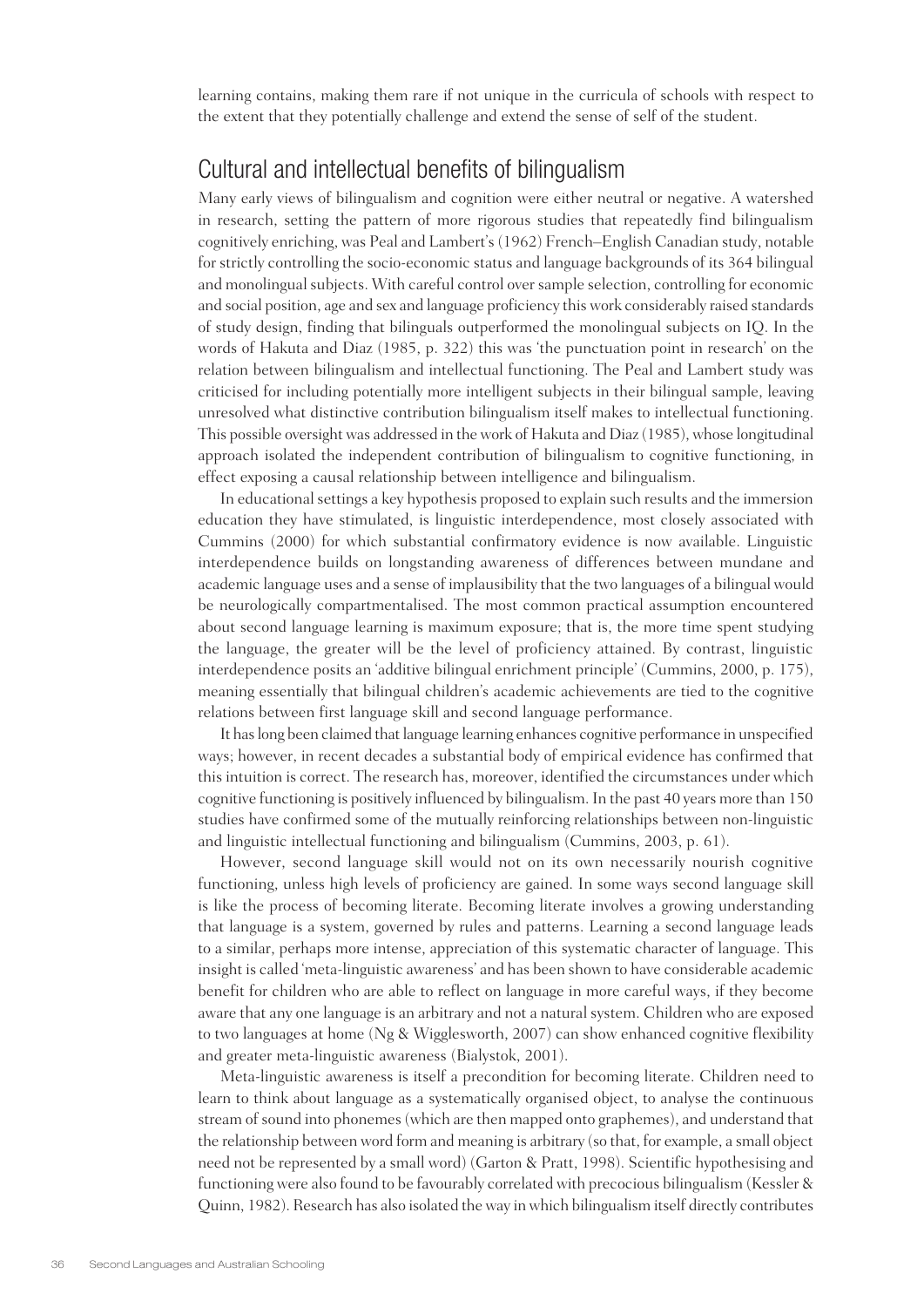to enhanced intellectual functioning and is not merely an artefact of flawed research designs, or a correlate (Ng & Wigglesworth, 2007).

However, despite the high level of proficiency condition, research has also shown how even limited contact with a second language (one hour of Italian instruction per week) can have a positive effect on the word awareness of Prep and Grade 1 students in Melbourne (Yelland, Pollard, & Mercuri, 1993). In several ways learning a second language supports and illuminates knowledge of the first, by permitting an objectification of the systematic character of the first language in comparison to features of the second. One of the key reasons why bilingual and immersion education succeed is because:

*… the linguistic and literacy-related knowledge and skills that an individual*  has learned in his or her L1 will be brought to bear on the learning of academic *knowledge and skills in L2.*

(Cummins, 2000, p. 190)

# Concluding comments

The conclusion we must draw from these considerations is that language education policy should aim only for high-quality programs. It is an unfortunate aspect of past policy that utilitarian rationales, and the often crisis-driven pressure to establish programs quickly, have resulted in a proliferation of rather superficial second language teaching endeavours. In recent research in a range of disadvantaged schools Lo Bianco and Aliani (2008) found that students themselves are all too aware of the disparity between what policies, politicians and often even schools claim and proclaim for their language learning efforts, and what is actually delivered.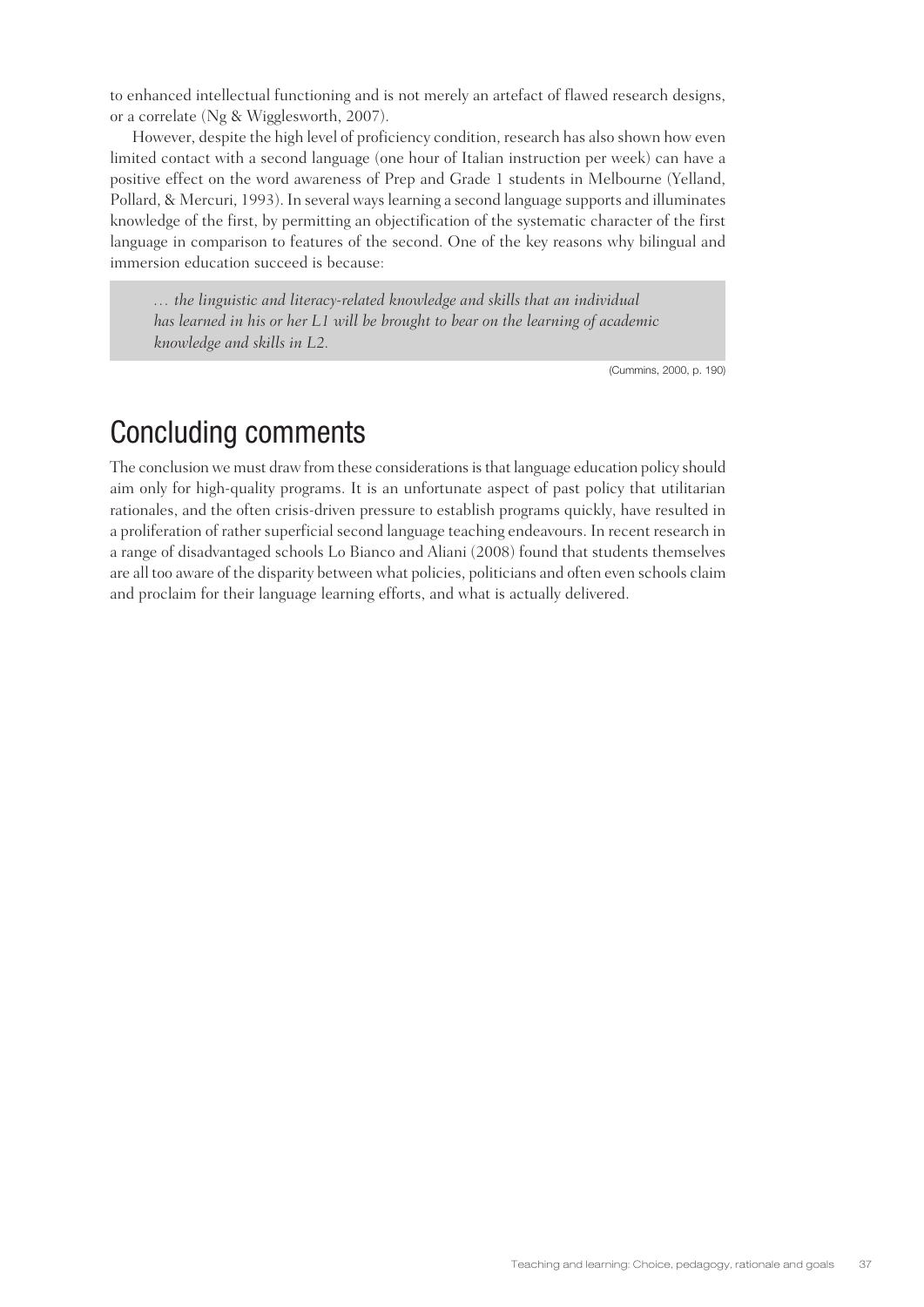# s e ction 4

# Data, provision issues and planning

Section 4 builds on the contextual ideas set out in Section 1, the policy history described in Section 2, the described specifics of teaching and learning, and the justifications set out in Section 3. This section provides a detailed picture of the state of play for languages from various recent research projects, and describes the overall pattern of provision and related information regarding language education planning and implementation in Australia today.

# Data difficulties

The first, unfortunately predictable, comment that needs to be made about the knowledge base of language education in Australia concerns the limited availability and comparability of even quite basic information about the provision of language learning. There is no systematic, comprehensive and reliable documentation and reporting of participation rates, teacher qualifications, program types and other critically important information regarding languages study. The result is that some kinds of analysis are rendered difficult, comparability is not always possible, and all reporting must be accompanied by professional cautions about the interpretation of apparent 'facts'. While this deficiency certainly hampers policy and programming it also makes properly understanding the complex web of activities that make up the language education effort in Australia very difficult.

A recent national inquiry undertaken for the Ministers of Employment, Education, Training and Youth Affairs (Liddicoat et al., 2007) comments on the limitations of gathering comparable, reliable and comprehensive data. They observe that data for enrolments across year levels was only available from six of 24 education jurisdictions. This review paper is in the more fortunate position of having access to participation figures for 2006, albeit retrospectively collected. These data were collected through a research project funded by the Australian Government and undertaken by the Research Unit for Multilingualism and Cross Cultural Communication (RUMACCC, 2007) located at the University of Melbourne. This data set represents 21 to 23 of the 24 providers and therefore provides the most comprehensive collection of languages participation data in Australia currently available. As some enrolment figures were not available by year level, but as aggregates, not all available data can be represented in the tables and figures following. Any variation is specified where appropriate. There remain considerable gaps and deficiencies in data, a persisting problem in Australia whose resolution is a critical and often underestimated component in the needed improvement in language education policy.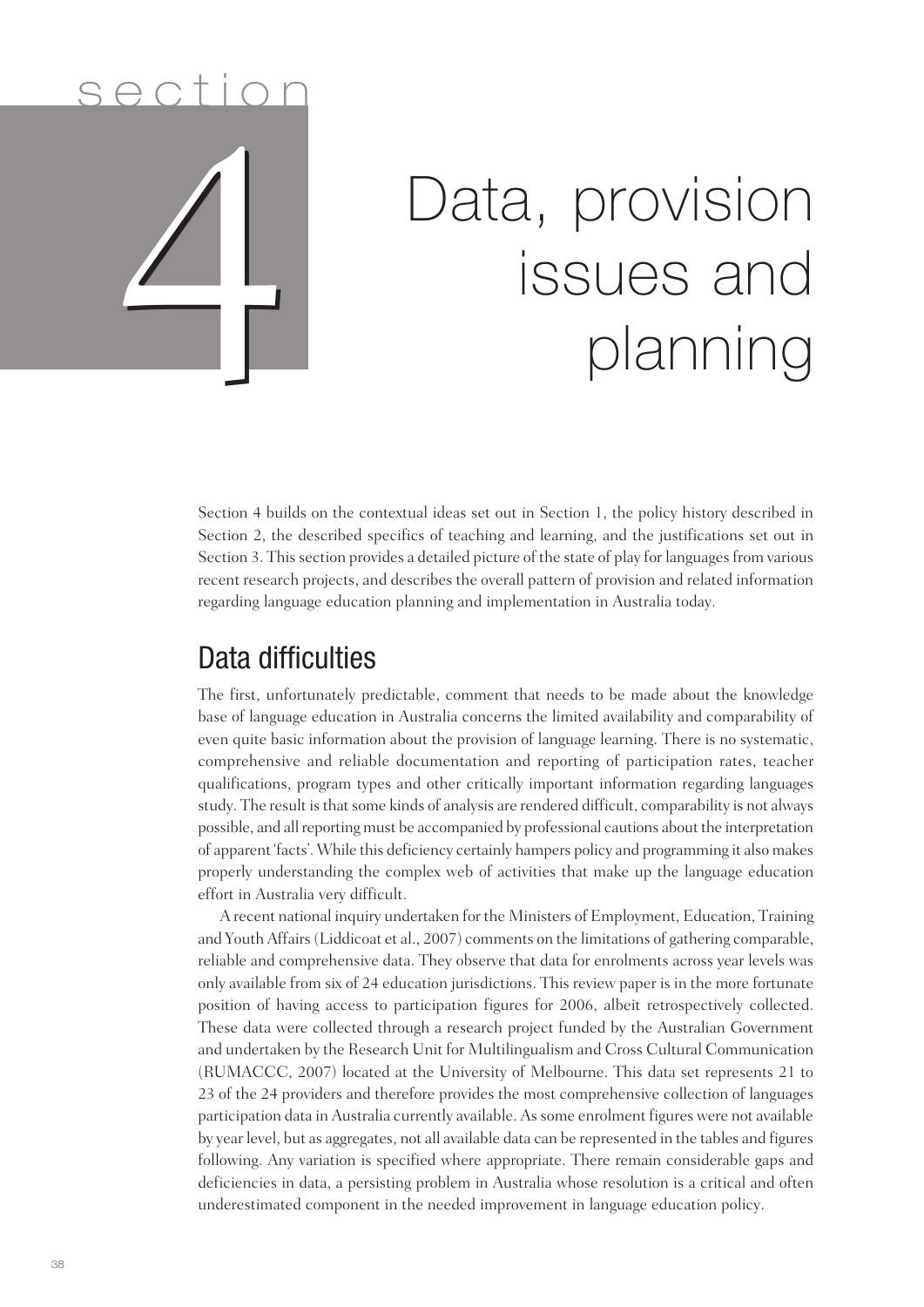The only comprehensive annual report on languages education by an education jurisdiction in Australia is produced by the Victorian Department of Education and Early Childhood Development, and as a result this review uses several Victorian examples, but these are supplemented with the addition of other information and commentary, where possible.

# Second language provision

The 2007 study by the University of Melbourne Research Unit for Multicultural and Cross Cultural Communication (RUMACCC) provides an overview of the range and number of languages taught in Australian educational institutions during 2006. Of Australia's estimated 350 spoken languages 133, including 50 Indigenous languages, were taught in some kind of formal education program in 2006 (Table 2). There are patterns of variation specific to the demography of different state and territory jurisdictions (e.g. the stronger representation of Indonesian in the Northern Territory, Italian in Melbourne, Arabic in Sydney, and Japanese in Brisbane), and to geographic proximity (e.g. the stronger representation of Indonesian in the Northern Territory). However, while it might be tempting to conclude that teaching 133 languages represents a vast dispersion of effort, it needs to be kept in mind that 97 per cent of students study only one of ten of these languages. This is like a mirror image of the distribution of the 6912 spoken languages in the world, the vast majority of which are spoken by communities of fewer than 10,000 people, and large numbers by communities of fewer than 1000 people, while a small minority is spoken by more than 10 million and only some 160 have official status of some kind (Gordon, 2005).

Together these locations, students and languages constitute the formal transmission system for second language knowledge in Australia, alongside the informal system of languages acquired through intimacy, that is in child rearing, which make up the remaining languages from the 350 total used daily by Australians. Table 2 provides the broad, undifferentiated list of the languages taught throughout Australia during 2006. Formal education here refers to providers within public education (government schools and TAFE colleges and universities, as well as state operated specialist language schools), independent schools whether systemic or individual, and complementary providers (mostly so-called 'ethnic schools' but also comprising foreign-operated, recreational private and commercial language schools).

**Table 2:** Languages taught in public, Catholic, independent and complementary provider schools across Australia, 2006

*Adynyamathanha*, Albanian, *Alywarre*, Amharic, *Anmatyerre*, *Arabana*, Arabic, Armenian, *Arrernte*, Assyrian, Auslan, Bangla, *Barhamah*, Bari, Bengali, Bosnian, Braille, Bulgarian, *Burrara*, *Butchulla*, *Central Arrente*, Chinese (Cantonese), Chinese (Mandarin), Classical Greek, Classical Hebrew, Colombian, Croatian, Czech, *Dalabon*, Danish, Dari, *Datiwuy*, Dinka, *Djabugay*, *Djambarrpuyngu*, *Djirrbal*, Dutch, Farsi, Fijian, Filipino/ Tagalog, Finnish, French, *Galpu*, *Ganalbingu*, German, *Golumala*, Greek, Gujarati, *Gumatj*, *Gungarri*, *Gupapuyngu*, *Guuge Yalanji*, *Guugu Yimithirr*, Harari, Hebrew, Hindi, Hungarian, *Indigenous (other)*, Indonesian, Italian, Japanese, *Kalaw Kawaw Ya*, *Kaurna*, Khmer/Cambodian, *Kija*, Korean, *Kriol*, *Kuku Yalanji*, Kune, Kurdish, *Kuuk Thaayorre*, Lao, Latin, Latvian, Lithuanian, *Liya-Dhalinymirr*, *Liya-Gawumirr*, *Luritja*, Macedonian, Madi, Malay, Maltese, Mandaean, *Mangarrai*, Maori, *Meriam*, *Mir*, Mon, *Murinh-Patha*, *Ndjebbana*, Nepalese, *Ngalakan*, *Ngandi-Mara*, *Ngarrindjeri*, *Ngaymil*, Nuer, Oromo, Persian, *Pitjantjatjara*, Polish, Portuguese, Punjabi, *Rembarunga*, *Ritharrngu*, Romanian, Russian, Samoan, Sanskrit, Serbian, Sinhala/Sinhalese, Slovak, Slovenian, Somali, Spanish, Swedish, Tamil, Tatar, Telugu, Thai, Tigrinia, *Tiwi*, Tok Pisin, Tongan, *Torres Strait Islander Languages*, Turkish, Uighur, Ukrainian, Vietnamese, *Wanguri*, *Warlpiri*, *Warramiri*, *Wik Mungkan*, *Wubuy*, *Wujul Wujul*, *Yankunyjatjara*, Yiddish, *Yolnu Matha*, Yoruba, *Yugambeh Djirrbal*

*Note:* Languages in italics are Indigenous, some of which are taught intermittently over the year.

Source: RUMACCC, 2007, p. 98.

The recent data reveal concentration within diversity: 97 per cent of all students are enrolled at mainstream schools, specialist public language schools or through distance education to study one (or more) of the following languages: Arabic, Chinese, French, German, (Modern) Greek, Indonesian, Italian, Japanese, Spanish (Table 3).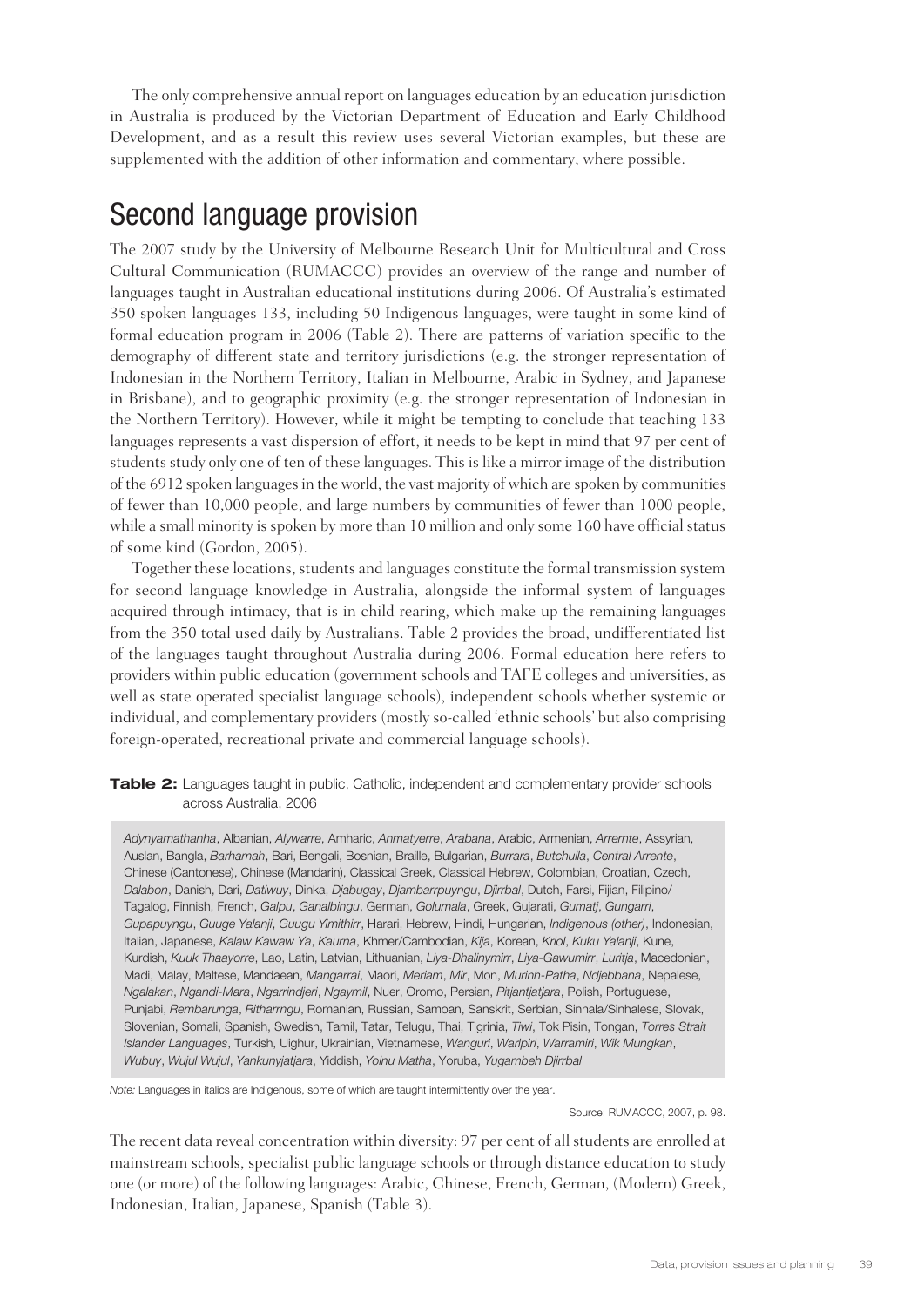Community Languages Australia (CLA, 2009) is the national co-ordinating agency for part-time schools of language and culture, previously called 'ethnic schools'. CLA has supplied unpublished data on students enrolled in the study of languages in its member organisations: 75 per cent were studying Arabic, (Mandarin) Chinese, (Modern) Greek or Vietnamese, with the remaining 25 per cent studying one of 65 other languages, with only one, Kija, being an Indigenous language.

A different kind of provision model, that of 'insertion classes', is commonly found in some education jurisdictions in Australia. In this approach a community organisation hires teachers and makes them available to mainstream government or independent schools to teach the language concerned, which is then 'inserted' into the regular school curriculum. The insertion model tends to involve a rather small time commitment and is mostly, but not exclusively, associated with Italian. It originated and remains most heavily concentrated in Victorian Catholic schools, but has been extended in a smaller way to New South Wales, South Australia and other jurisdictions. This method of community-school interaction is now prominent in Western Australia too where some 30,000 students have some encounter with Italian through insertion classes each year.

A dramatic counterweight to the spread of languages is revealed in Table 3 below. While this is often described as a group of ten languages, in reality there are very important discrete sub-groups. A more accurate interpretation of this is the group of six, in order Japanese, Italian, Indonesian, French, German and Chinese (Mandarin), which make up the vast bulk of the formal language teaching effort in Australia. An additional internal concentration is evident in that of the 1,401,550 language students in mainstream public education, Japanese and Italian comprise about 47 per cent; the addition of Indonesian and French brings this to 77 per cent, and the inclusion of German and Chinese students accounts for 91% of the total. The total of all enrolments below those for Chinese, including 'other', are fewer than the total for German.

| Language           | <b>Number of students</b> |
|--------------------|---------------------------|
| Japanese           | 332,943                   |
| Italian            | 322,023                   |
| Indonesian         | 209,939                   |
| French             | 207,235                   |
| German             | 126,920                   |
| Chinese (Mandarin) | 81,358                    |
| Arabic             | 25,449                    |
| Spanish            | 20,518                    |
| Greek              | 18,584                    |
| Vietnamese         | 11,014                    |
| Other              | 45,567                    |
| <b>Total</b>       | 1,401,550 (100%)          |

**Table 3:** Student enrolments by language, Australia, 2006

*Note:* Data are from 23 of the 24 education providers across the states and territories, and do not include Tasmanian Catholic schools. Source: RUMACCC, 2007: pp 6-9; plus aggregate figures throughout the report.

There is a great deal of variation in the status of language study across various education jurisdictions. These variations are examined in detail in Liddicoat et al. (2007, pp. 17–20) which is the main source of the discussion that follows (see Table 4). While some study of languages is mandated in New South Wales and Queensland, there is an 'implied mandate' or recommendation in the others, but neither the mandates nor their absence appears to be a good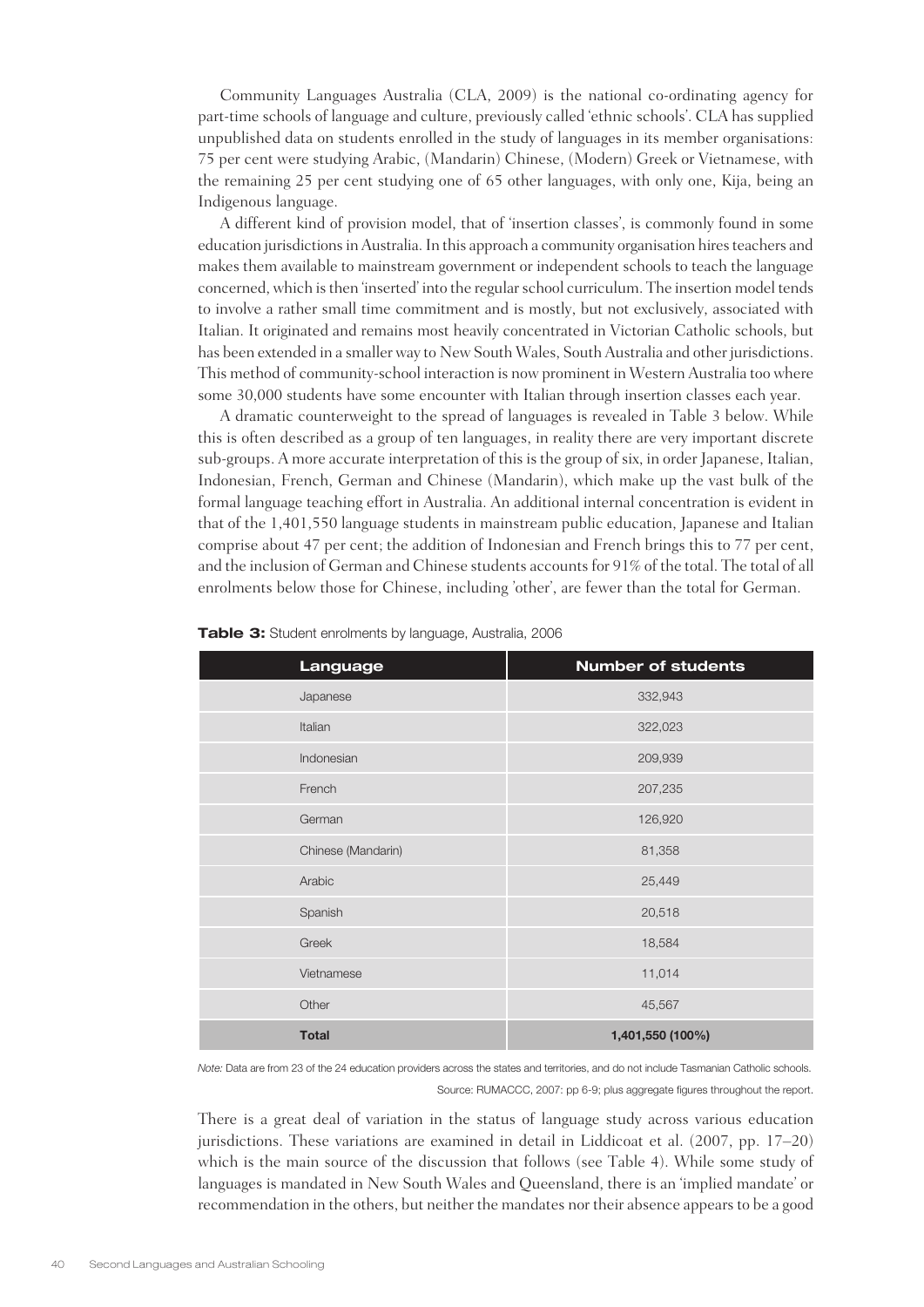predictor of either the duration, intensity or quality of language study. This is partly because when languages study is mandated, the expected requirements is not substantial. In New South Wales there has been a longstanding provision of mandated study, but the requirement is for a fixed 100 hours, concentrated in the junior secondary school years, widely recognised to be a very modest commitment. By contrast, the implied mandate or recommendation in some cases is associated with a broader or more intense expectation. The Western Australian recommendation is that languages be studied from Years 3 to 10, based on the requirement that students reach Level 3 in that state's course descriptors by Year 9. The advantage of this requirement is that it seeks to specify a qualitative outcome.

| <b>State/Territory</b> | <b>Status</b>            | <b>Extent of study</b> | <b>Comment</b>                                                                                                                                                                 |
|------------------------|--------------------------|------------------------|--------------------------------------------------------------------------------------------------------------------------------------------------------------------------------|
| <b>ACT</b>             | <b>Not</b><br>mandated   |                        |                                                                                                                                                                                |
| <b>NSW</b>             | Mandated                 | 100 hours              | Preferably in Years 7-8                                                                                                                                                        |
| <b>NT</b>              | <b>Not</b><br>mandated   |                        |                                                                                                                                                                                |
| QLD                    | Mandate<br>being revised | Years 4-7              | Under regional language plans the<br>level of mandating for individual<br>schools has been reduced.                                                                            |
| <b>SA</b>              | Implied<br>mandate       | $R-10$                 | Year levels not explicitly stated.                                                                                                                                             |
| <b>TAS</b>             | Not<br>mandated          |                        |                                                                                                                                                                                |
| <b>VIC</b>             | Implied<br>mandate       | $P - 10$               | Government schools are expected<br>to report student achievement in<br>language learning against the Victorian<br><b>Essential Learning Standards from</b><br>Level 4 onwards. |
| <b>WA</b>              | Implied<br>mandate       | Years 3-10             | Students expected to reach Level 3<br>by Year 9.                                                                                                                               |

**Table 4:** Language requirements in Australian states and territories

Source: Based on Liddicoat et al., 2007, p. 17.

Most, but not all, jurisdictions focus attention on an early start to language learning, believing it to be most beneficial. While younger learners are not necessarily faster acquirers of language than older learners (Birdsong, 2004), they tend to acquire more native-like accents, have a lower psychological closure to the kinds of activities that language learning requires and the early start provides more time in aggregate than a later start. Given the importance of primary language study, and the need for articulation of provision across all sectors of education, the rather modest requirements evident in Table 4, often result in limited participation at the primary level and high rates of attrition beyond Year 8. The diversity of mandates for languages is likely to be more streamlined in the near future as a result of moves towards the creation of a national curriculum. From late 2009 the staged preparation of subject areas for inclusion in a national curriculum will focus on languages other than English. The national focus which will result from these developments promises to overcome fragmentation evident in the patterns of provision across jurisdictions and should also lead to a more comparable set of data collection with standard definitions.

# Teachers and lecturers

While each sector of education, schooling (primary and secondary) and tertiary (TAFEs and universities) has its distinctive features, there are also common challenges.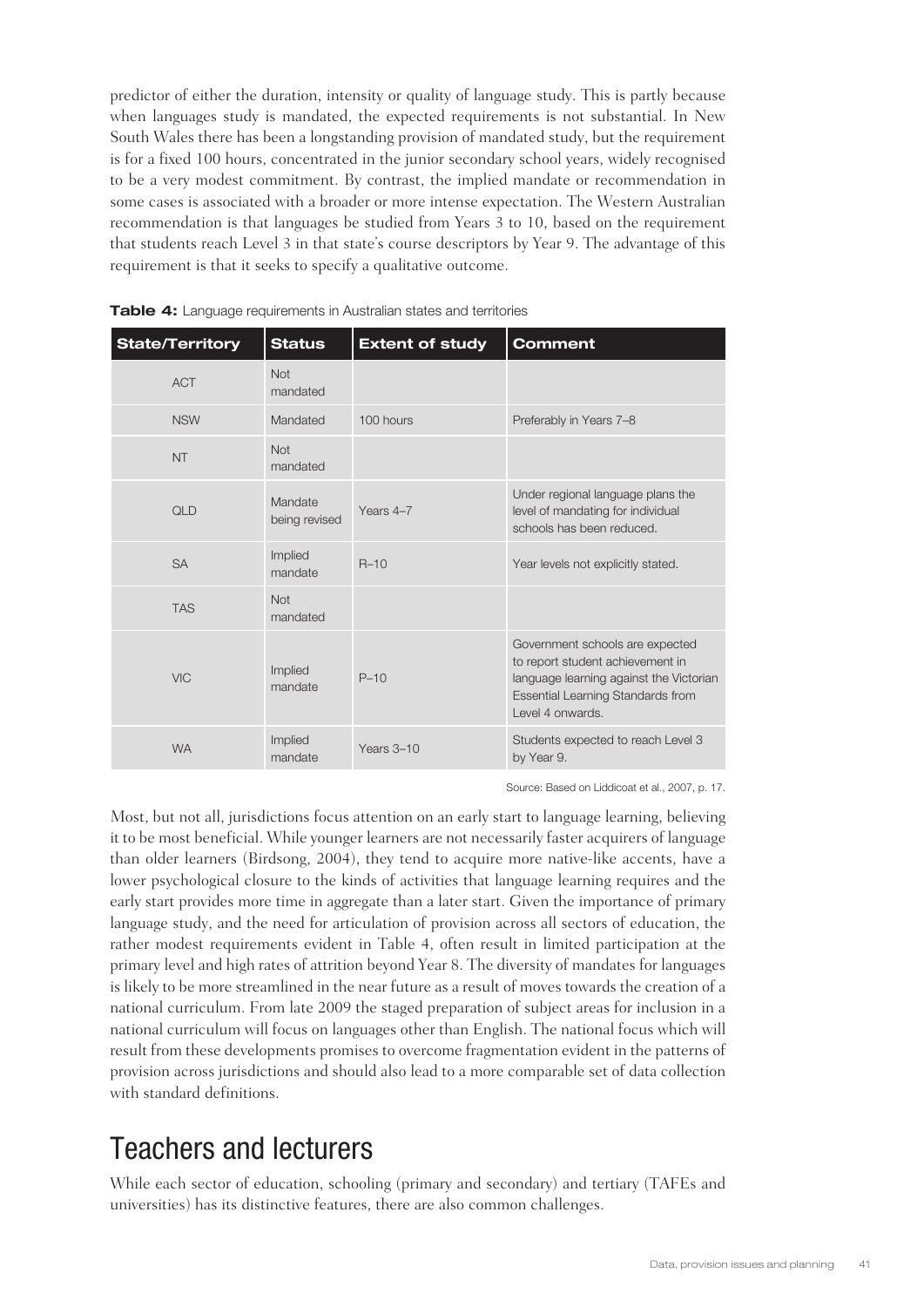The preparation and availability of teachers is one common challenge, arguably the one with the greatest traction to effect long-term improvements. While the federal government is far removed from delivery of languages programs and universities are autonomous institutions, patterns of funding and working relationships are such that it is by concentrating on university teacher preparation that the federal government could make its greatest impact on school language education. If teachers are competent speakers of both formal and informal registers of the target languages, and if they have a well-grounded knowledge of language pedagogies and programs, and ideally if they have been prepared to work with subject specialists (geography, history, science teachers) the kinds of programs that they can support in schools are greatly expanded. Such teachers would be able to teach the language as the object of their instruction but also to integrate content from other subjects and make classroom language use come closer to what applied linguistic research has long advocated as a critically important aspect of language acquisition. They would be able to implement CLIL immersion programs, one of the most successful language education models.

In this way the quality and quantity of teacher supply continue to strongly influence the possible outcomes for languages education in Australia. Teacher supply is arguably the most significant challenge facing languages education in Australia and the departure point for investigation of current provision and uptake.

#### Teacher supply

Research and documentation of teacher supply needs to meet the goals of language education policy has been continuous and extensive. Invariably these reports find shortfalls, deficiencies and inadequacies. Despite having different remits, and different areas of focus, the singular finding of these many investigations is of a yawning and never-breached gap between the announced aims of language policy and the paucity of planning effort to make available appropriately trained teachers in sufficient numbers.

One major report produced in 1996 by the Australian Language and Literacy Council and entitled *Language Teachers: The Pivot of Policy* (ALLC, 1996) estimated that a 500 per cent increase in language teachers would be needed to fulfil the aims of then current language policies in primary and secondary schools. A decade later, the 2006 teacher supply survey produced by the Australian Secondary Schools Association (ASPA, 2008), reported that languages face the most significant challenge of all subject areas in maintaining teacher supply and therefore the delivery of language programs within schools. This period coincided with the implementation of the NALSAS program and its expansion of the four prioritised Asian foreign languages.

Under such constraints schools scramble to cobble together the best programs limited resources allow and teachers scramble to implement the best teaching limited guidance and support will sustain. But despite valiant efforts, not all succeed even in offering limited programs and, as Figure 1 shows, more than 100 schools discontinued their languages program between 2003 and 2006, specifically due to a lack of qualified staff.

This loss is not evenly distributed, falling disproportionately in rural and remote areas where between 2005 and 2006, 12 per cent of surveyed schools were unable to continue language programs, while only 4 per cent of their urban counterparts did so.

The most recent review of teacher education for languages is by Kleinhenz, Wilkinson, Gearon, Fernandez and Ingvarson (2007). This study documents the complex picture of teacher education provision across Australia, stressing the contextual variation in provision and demand of language teachers. It finds both shortages and oversupply in geographic areas and across jurisdictions and sectors, which confirms the decades long shortage.

According to Kleinhenz et al., the principal explanation for the persisting shortfall in teacher numbers, despite all surface variation, is that disincentives to become a language teacher greatly outweigh the incentives. While personal motivations, some structural incentives and specific purpose funding do encourage many to enrol in teacher education programs, the positive effects of these attractors and motivators are outweighed by systemic disincentives related to poor career prospects and perceptions about the marginal status of languages.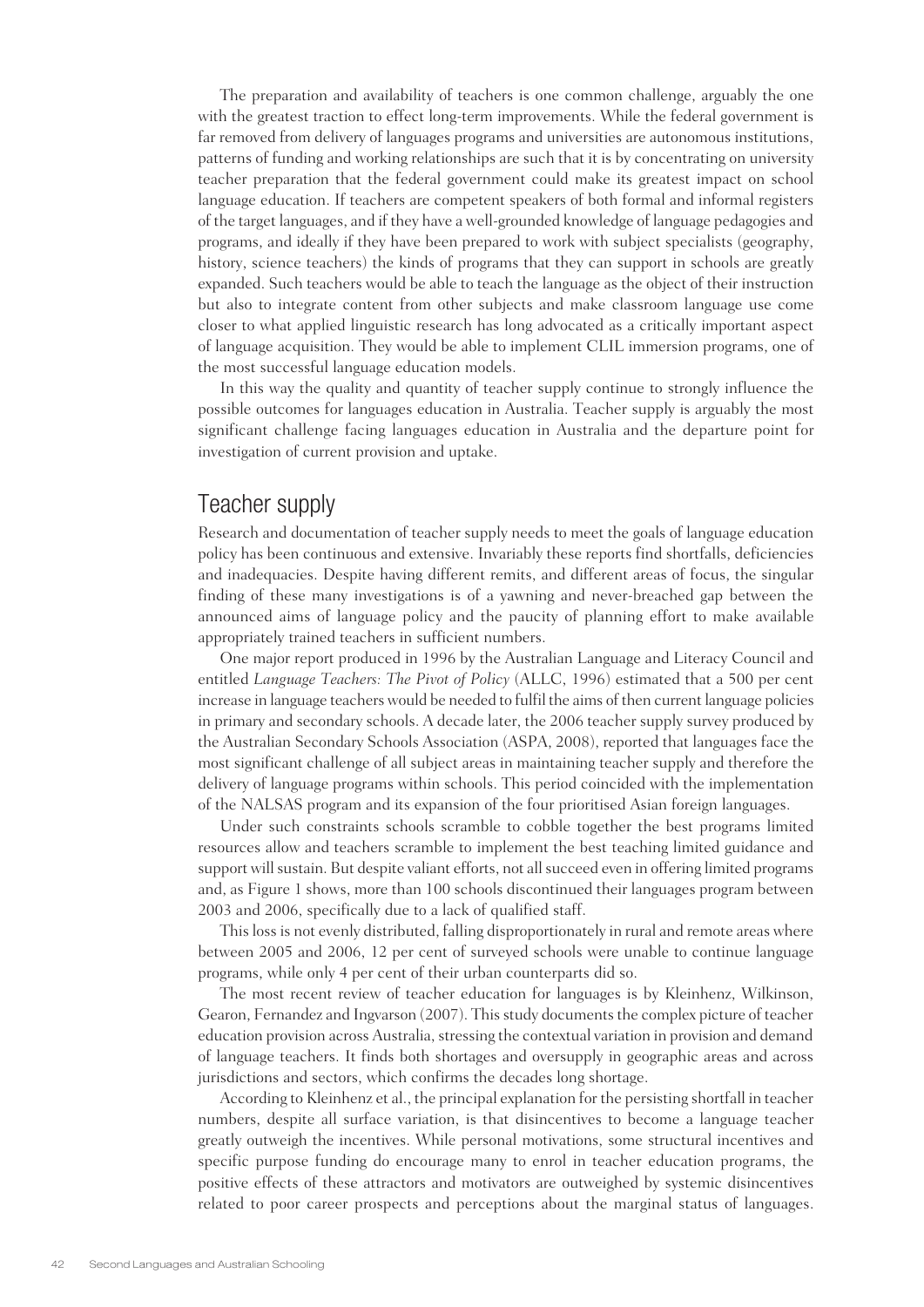



Source: ASPA, 2008.

The authors cite a range of specific reasons and disincentives, but these are expressed in aggregate as: 'the perceived low status of teaching in general and languages teaching in particular', directing those with language skills to look towards higher status professions such as law and diplomacy (Kleinhenz et al., 2007, p. 3).

Like many previous examinations of the problem of teacher preparation for languages, Kleinhenz et al. also identify correctible shortcomings within teacher education courses at Australian universities. One of these is that language and methodology subjects are rarely offered concurrently, with the consequent risk that language proficiency skills gained by students are either weakened by the time they take their methods training, or are not directly applied in teaching methodology classes. This can sometimes produce a dissipation of initial enthusiasm. The absence of methodologies adapted to the specific needs of individual languages greatly exacerbates this.

Considerable improvements to teacher education and supply would result from greater cohesion and reinforcement of languages at university where relations between Arts Faculties, where language teaching mostly resides, and Education Faculties, where language teachers are trained, are crucial. Across both faculties, and within them, casualisation of lecturers compounds existing serious disjunctures between teaching practice and research, and between language skills and teaching methodology.

# Language study in primary schools: Problems and prospects

#### Teacher supply in primary schools

The general problems of teacher preparation and supply represent a specific complication with regard to primary schools. Primary languages teaching is typically more fragmented than its secondary counterpart, exhibiting a high rate of part-time teacher employment. Many teachers have limited contact time, large classes and teach across more than one school. For example, only 40 per cent of language teachers are employed full-time in just the one school in the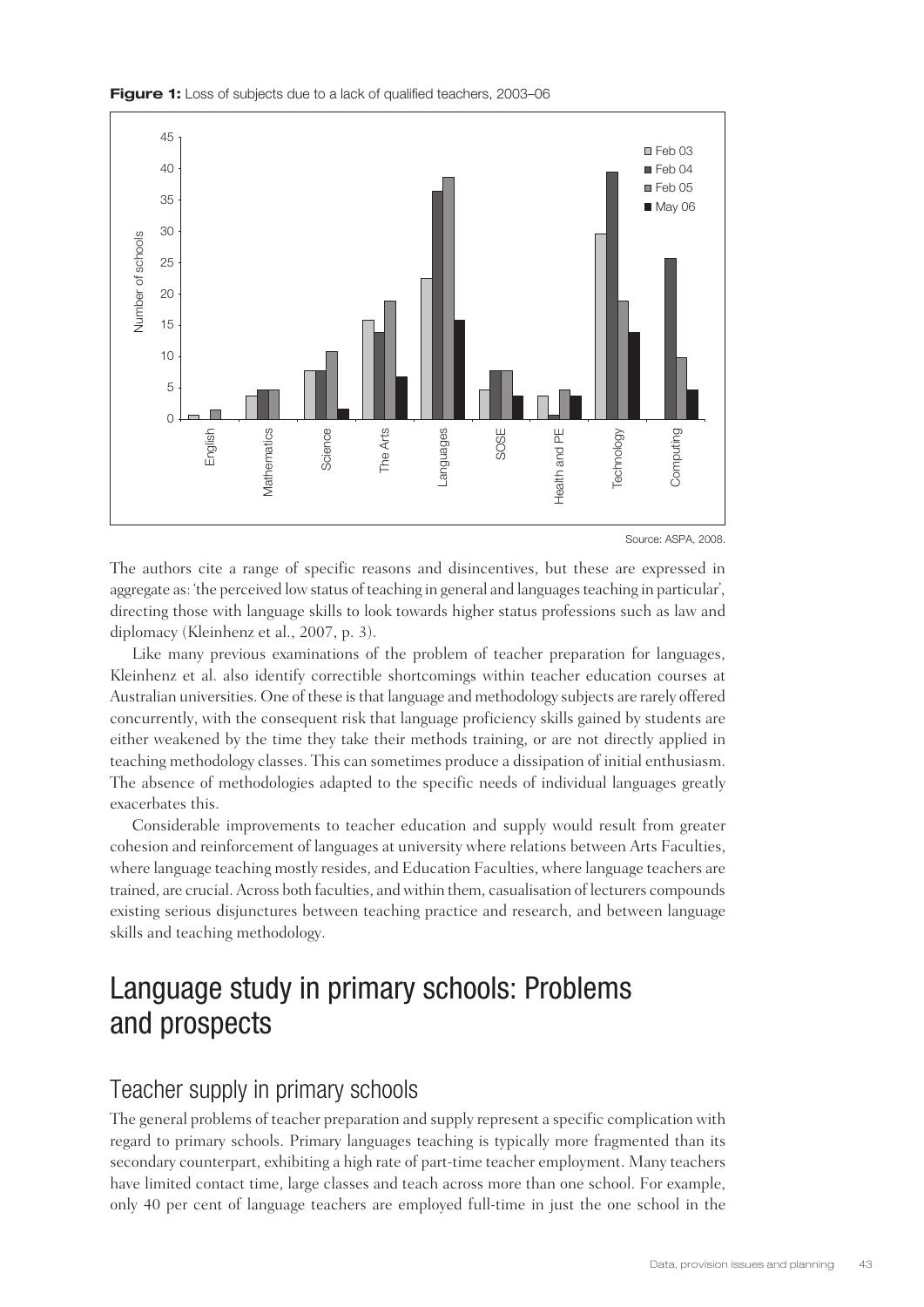Victorian Government system (DEECD, 2007). Only about half of the language teachers are in a routine stable teaching situation. It is not surprising that primary languages teachers experience considerable problems of professional de-motivation, isolation (Carr, 2002) and difficulties in integrating language study fully into curricula (Sharpe, 2001). A powerful testimony to this is reported by a primary principal:

*Our LOTE teacher works in 4 schools over 4 days seeing around 150 students in each school – that is quite a workload. She combines language learning with cultural study; however, the LOTE program exists in a vacuum, with little supporting teaching as part of the normal classroom program …*

(cited in ACSSO & APA, 2007, p. 442)

Unique to primary languages education is the choice between the specialist/classroom generalist division of the curriculum. During the multicultural era of languages education in the 1970s, there was much innovation in this area, including special programs recruiting immigrant bilinguals into generalist teacher training so they could register as classroom teachers and offer the curriculum in two languages. Scotland has also relied on generalist primary teachers, supported by visiting secondary language teachers and supplementary training. The advantages seem clear: classroom teachers use appropriate pedagogy and their developed relationship with students to integrate language teaching within existing class and school arrangements. About 90 per cent of Scottish students in Years 5 and 6 were taught languages under such arrangements during 2005/6, though in a far smaller number of languages than is typically found in Australia (Sharpe, 2001; Department of Education and Skills, UK, 2007).

Australian primary qualified languages teachers are drawn from many backgrounds. In 2007, 43 per cent of language teachers in Victorian government schools (DEECD, 2007) were fully qualified primary teachers; others were secondary teachers, bilingual generalist teachers or visiting teachers. Little information of the kind to match with student data exists about teacher qualifications (see Table 5).

|                       | Pre-<br>Year 1 | Year<br>1 | Year<br>$\mathbf{z}$ | Year<br>З | Year<br>4 | Year<br>5 | Year<br>6 | Total   | <b>Total</b><br>Ш |
|-----------------------|----------------|-----------|----------------------|-----------|-----------|-----------|-----------|---------|-------------------|
| Italian               | 22,521         | 25,618    | 26,852               | 32,652    | 30,843    | 34,942    | 35,446    | 208,874 | 218,301           |
| Japanese              | 12,867         | 14,772    | 15,819               | 21,920    | 24,612    | 35,410    | 45,890    | 171,290 | 176,245           |
| Indonesian            | 9,942          | 11,877    | 14,712               | 19,537    | 18,036    | 24,622    | 26,273    | 124,999 | 131,700           |
| French                | 5,277          | 5,900     | 6,397                | 9,356     | 10,030    | 13,744    | 17,455    | 68,159  | 69,918            |
| German                | 4,248          | 4,878     | 5,352                | 6,434     | 7,640     | 11,346    | 16,261    | 56,159  | 57,604            |
| Chinese<br>(Mandarin) | 4,767          | 4,968     | 4,873                | 5,850     | 6,819     | 9,130     | 11,572    | 47,979  | 48,405            |
| Arabic                | 2,732          | 2,743     | 2,408                | 2,572     | 2,470     | 2,396     | 2,049     | 17,370  | 19,445            |
| Greek                 | 1,927          | 1,972     | 1,843                | 2,066     | 1,945     | 2,042     | 1,999     | 13,794  | 13,794            |
| Spanish               | 1,607          | 1,597     | 1,741                | 1,822     | 1,647     | 2,076     | 2,159     | 12,649  | 12,649            |
| Vietnamese            | 1,428          | 1,480     | 1,280                | 1,292     | 1,303     | 1,198     | 1,156     | 9,137   | 9,137             |
| Other                 | 3,760          | 3,706     | 4,178                | 4,418     | 3,850     | 4,212     | 4,286     | 28,410  | 29,102            |
| <b>Total</b>          | 71,076         | 79,511    | 85,455               | 107,919   | 109,195   | 141,118   | 164,546   | 758,820 | 786,300           |

**Table 5:** Primary school enrolments, Australia by language, 2006

*Note:* Data drawn from 22 of 24 education jurisdictions (excluding NSW Catholic schools and Tasmanian independent schools) shows the range of primary languages. Some student data were not available by year level but as grouped information (e.g. as a total for each language at the primary level rather than by year level). This data has been included in the Total II column.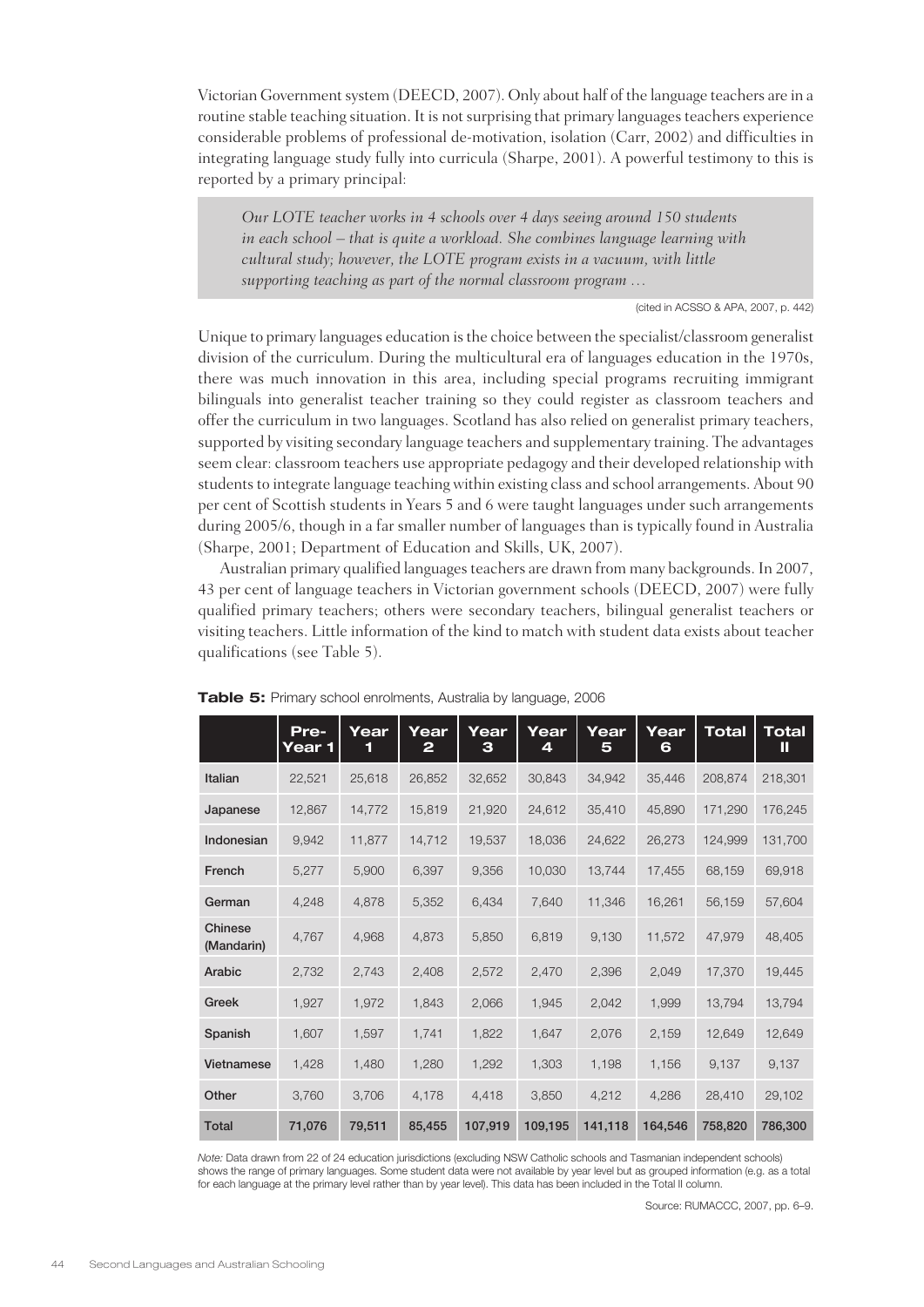According to Liddicoat et al. (2007) one of the most significant and enduring achievements of the 1987 National Policy on Language has been the widespread introduction of primary language programs. Table 5 reveals something of the distribution and character of this achievement. Across Australia in 2006, 48 per cent of students (786,300 enrolments) were studying a language between the Preparatory Year/Year 1 to Year 6, with the greater numbers at the upper primary level. Over time, there has been a shift of emphasis towards Asian foreign languages, overwhelmingly Japanese. Indonesian enrolments have fluctuated, with initial improvements resulting from funding support, followed by erosion due to termination of funding and loss of public image during the early 2000s. While Chinese has recently become the most in-demand language it suffers from the highest attrition rates (Orton, 2008). Enrolments in community languages such as Arabic, Greek and Vietnamese remain stable.

By contrast, Figure 2 shows the gentle curve of expanded offerings, suggesting strongly that two theories of primary language teaching dominate: belief in the value of an 'early start' persuades only about a third of schools to teach languages, while an apparent school of thought based on 'establish English literacy first' increases the effort to well over half of schools by the final years of primary schooling.



**Figure 2:** Percentage of students studying languages by primary year level, Australia, 2006

*Note:* Data from 22 of the 24 education providers across states and territories (excluding Catholic schools in NSW and independent schools in Tasmania).

Source: RUMACCC, 2007, p. 3.

#### Sociology of language enrolments

The broad sociology of these figures is that some languages attract enrolments and are offered principally in areas where this will be the case to a defined and pre-existing community of speakers; while other languages, which have historically been understood as 'community languages', have been modified over time into attracting wider enrolments. During the mid-1990s the National Languages and Literacy Institute of Australia (later Language Australia) conducted a series of 15 in-depth profile studies, initially of the nine Key Languages of the National Policy on Languages, and later of an additional six emergent languages.

These profile studies tracked the specific patterns of study/teaching and community presence of the individual languages and showed radically different sociologies attached to them. Nothing comparable has been done since and so the scanty data presently available can only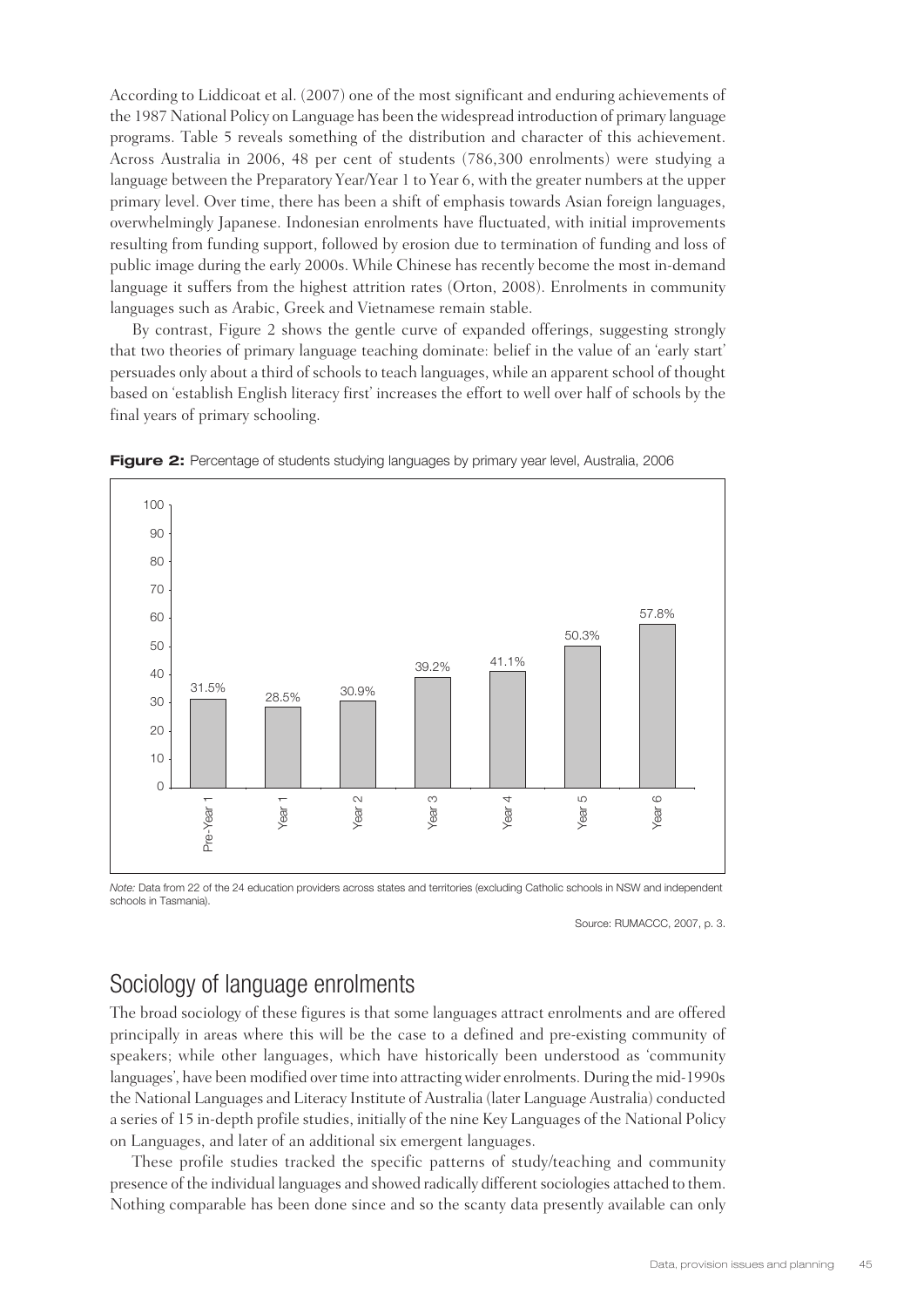be interpreted in terms of concepts generated by the NLLIA Profiles Series. Arabic, Chinese, Indonesian, Italian, Japanese and Spanish appear to 'behave' in patterns very similar to those identified in the profile sociologies, with radically different images and presences.

For example, Chinese and Spanish entered public education to service community demand but are now rapidly breaking away to be taught more as foreign languages. Such has long been true of Italian, which in primary schools operates as a kind of apprenticeship language, able to draw on teachers and community resources, but its numbers decline precipitously in secondary education. Chinese shares some of this pattern but the proportion of its 'native speakers' have necessitated specialist examination streams (Orton, 2008) and in New South Wales this is also true of Korean and Japanese. The benefit of language specific information is that it alerts us to the fact that although we commonly speak of 'languages education' ultimately languages are individual subjects, with particular profiles, histories, resources, purposes, images and other specificities which distinguish them from each other.

Since the work of the Asian Studies Council in 1986, promotion of Asian language teaching has emphasised commercial opportunities and employment prospects for learners, but few people agree that Indonesian has benefited from these legitimations. Specific issues of restricted travel to Indonesia for schools and previously mentioned problems of public perception have affected Indonesian since the early 2000s, arguably far and away Australia's most critical strategic language. This holds back its growth in Australian education, despite the fact that its use of the Roman alphabetic orthography makes it a better candidate for widespread primary level teaching than other major Asian languages.

While specific commentary on primary languages education have been often addressed (Clyne, 1986; Lo Bianco, 1987; Clyne, Fernandez, Chen, & Summo-O'Connell, 1997; Nicholas, Moore, Clyne, & Pauwels, 1993; Liddicoat et al., 2007; DE&T, 2002), what is needed most critically is a widely shared vision of the overall purpose for the teaching of languages to primary aged children. Such a vision would need to be explicated to the relationship between primary languages and the specified purposes of niche language teaching at secondary, post-schooling and vocational levels.

The structural questions of program content, teacher supply, the nature of the primary curriculum and transition and articulation with post-primary schooling are important, but ultimately can only be resolved with more effort from policy makers, teachers, parents and researchers on the fundamental purposes of primary languages: what it is reasonable to expect them to produce, the quality of the experience that is offered to children and the support that schools and teachers are entitled to receive.

#### Primary programs

What is taught in primary programs, that is the content and the overall design of primary programs, are intimately connected as they are to the preparation and skills of the teachers. At present a primary school languages program can be one of many things, ranging from the full immersion of students being taught a language explicitly, which is wholly unknown to them, to full maintenance and development of literate mastery of a first language, well known to the learner.

There are also Indigenous language programs whose main aims relate to extra-linguistic social and cultural aims and use language revitalisation, renewal and language reclamation to achieve wider social and cultural change.

In between these kinds of focused program models we also have language awareness programs which themselves range from very superficial introductions to knowledge about language all the way to well-conceived programs of intercultural knowledge derived from language specific information. There are also several well conceived and serious bilingual and immersion programs in a range of Asian and European languages, some run by community organisations, or bi-national arrangements in which foreign governments have a crucial, and in the case of Telopea Park School in Barton in the ACT, a determining role in curriculum design, pedagogical approach and assessment regimes.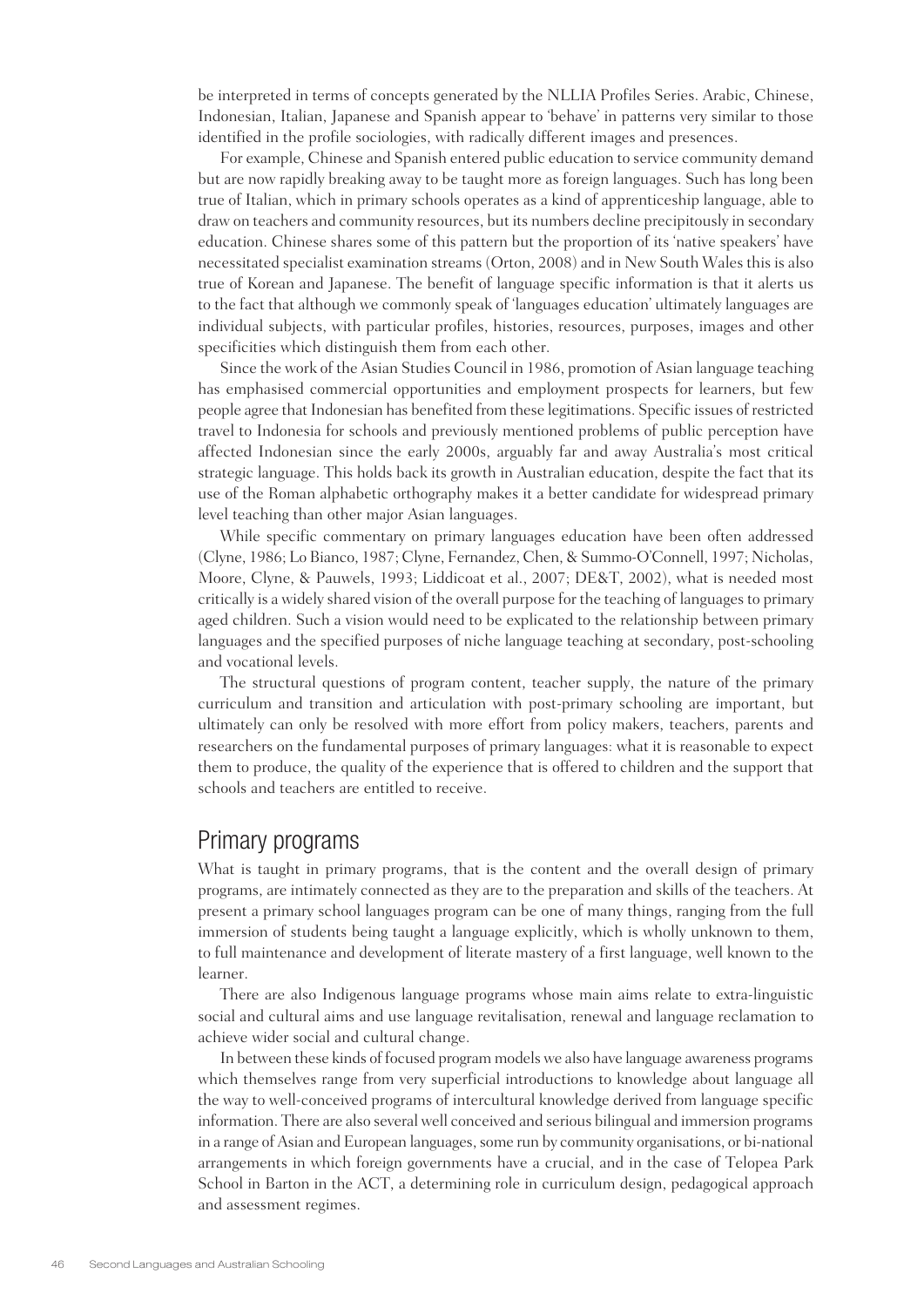Clearly with such variation in program design there is variation in the amount of time learners encounter the language, its use as an instructional medium (language as medium) compared to focusing on the language as the aim of teaching (language as object). While Victoria recommends 150 minutes per week as the minimum requirement for language programs study, only 3 per cent of primary programs achieve this, predominantly in bilingual schools. In fact, the time spent on programs ranges from 10 minutes to 11 hours per week and averages 63 minutes (DEECD, 2007).

Most primary programs in Australia cluster around 35 to 60 minutes per week (Liddicoat et al., 2007) with the effect that seven years of primary schooling would yield only 200 hours of tuition. Levels of competency are rather limited as a result of the dispersal of time as much as the low number of hours devoted to teaching in the language.

#### Materials

Most curriculum and support materials for primary language programs are not language specific and they assume minimum amounts of learner time on task, when in reality teaching is often interrupted or spasmodic. Increasingly, such as in the Victorian Essential Learning Standards promulgated in 2006, language proficiency outcomes are accompanied by desired levels of intercultural knowledge and language awareness, and increasingly are modified to acknowledge that non-Roman alphabetic languages require special approaches since students may not be able to use the written channel of communication to gain language input. This has led to a further differentiation in some programs which results in delayed introduction until the upper primary years when children's English literacy is established.

### The crowded curriculum?

During 2007 the Australia Primary Principals Association released a Charter (APPA, 2007) to defend primary school curricula against what they saw as continual demands and unrealistic expectations. The term generally used to express this is 'the crowded curriculum' and significantly the Charter evicts languages to the periphery of primary curricula. Allied with the principals' position has been a mostly separate question related to achievement standards in English literacy, the so-called 'literacy crisis' of the mid-1990s (Freebody, 1998). The high priority accorded to public reporting of literacy results in the new National Assessment Program for Literacy and Numeracy (NAPLAN) assessments directly influences how non-assessed components of the curriculum are perceived.

A dispassionate view of the evidence would conclude that of all the learning demands made on schools the one which should be under least pressure of ejection to the sidelines because of pressure on curriculum time is languages. Not only do languages have an in-built mechanism to overcome crowdedness (integrating content into the language teaching), literacy teaching is an essential component of second language teaching.

Rather than depleting the time spent on literacy acquisition, learning a second language reinforces literacy acquisition and objectifies English literacy by providing a contrast with other literacies. Integrating subject content with second language teaching is a well established, empirically researched methodology with potentially substantial benefits for learners' English literacy development. As indicated in Section 3, many studies demonstrate that language learning can enhance several components of effective reading, such as meta-linguistic awareness, reading readiness and general cognitive developments.

In her recent review of this literature Fernandez (2008, p. 8) observes:

*… far from detracting from the development of literacy, learning a second language actually enhances and enriches children's language experience, and offers them unique insights and opportunities for the development of cognitive skills which are unavailable to the monolingual learner.*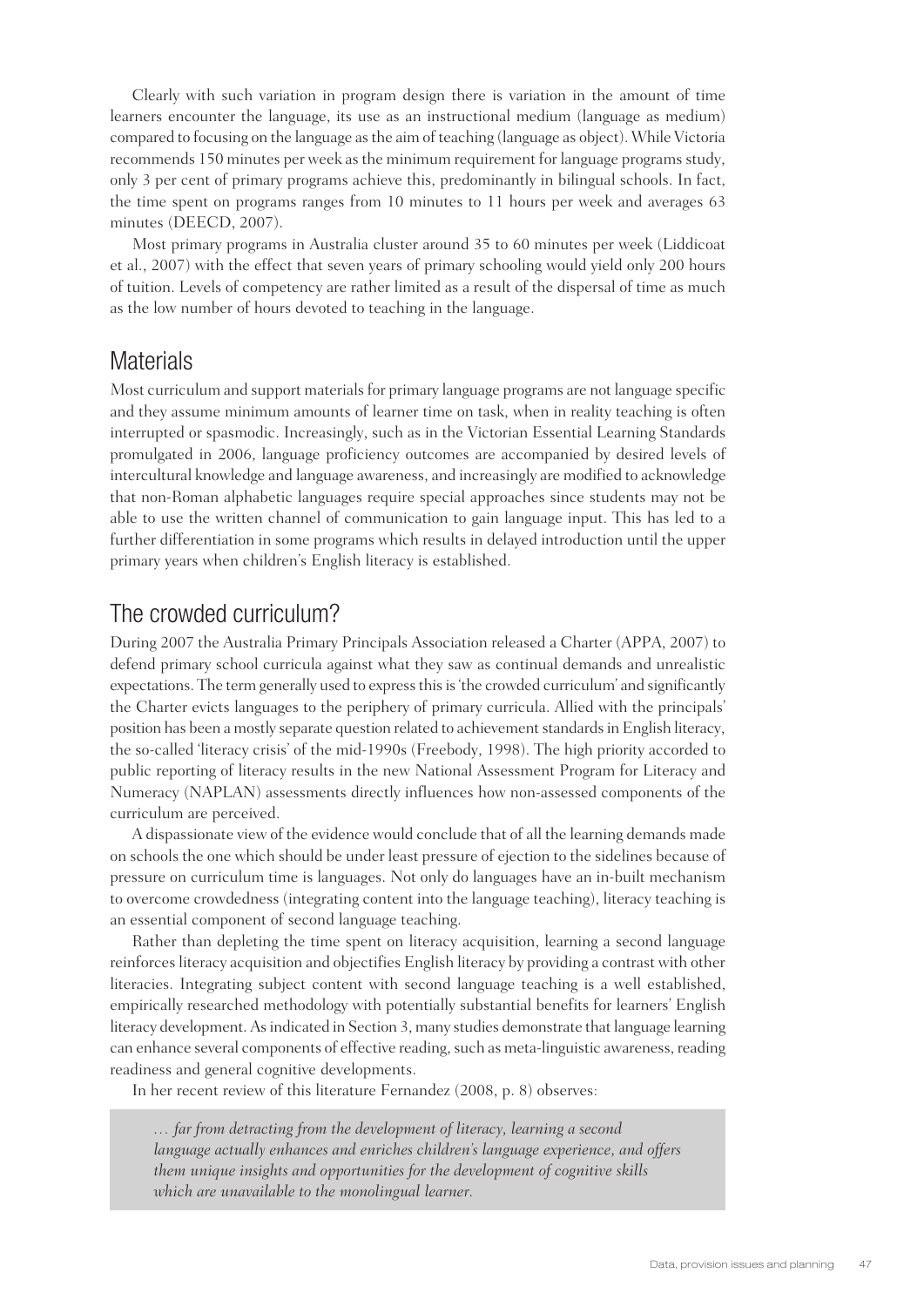The design of the curriculum, and specifically whether languages are an integral component of the 'core', is crucial to how this question is perceived in different societies. A 2007 study among OECD member states found that 92 per cent of instruction time for 9–11-year-olds is devoted to 'core curriculum' including second languages. By contrast, only 41 per cent of instruction time for 9 to 11-year-olds in Australia is devoted to a core curriculum which includes second language learning; the remaining 59 per cent is devoted to 'compulsory flexible curriculum' (OECD, 2007). Despite numerous rhetorical affirmations to the contrary, languages have not really been admitted into the core enterprise of schooling and become subject to the claims of crowding out the core.

#### Transition and articulation

On radio talk-back, in letters to the editor and in parent–teacher meetings one of the signs of policy stress for languages planning in Australia is the claim that children who study language X in primary school are unable to continue that language at secondary school. Even when students do have the chance to persist with the language commenced during their primary years, it is a common experience that secondary teaching all too often 'starts all over again'. This problem of transition compounds the problem of articulation, and while far from universal, they are common enough problems to bring a great deal of languages education planning in Australia into disrepute.

While not unique to languages, the failure of systems to provide for continued study and continuous opportunities for study damages children's motivation, parent's interest and the general community's tolerance. In individual cases change in language studied can be beneficial, but for the most part lack of continuity and lack of continuation preclude students from achieving advanced linguistic competency and send all the wrong messages about the value of language learning. Transition and articulation are also problems in other parts of the world, and their resolution is a stable entry in all language reviews. Problems of transition and articulation can only be resolved by systemic effort which senior administrators and curriculum designers must embrace, and reflects the absence of the 'joined-up' thinking referred to in Section 1 (Cunningham, 1986, 1994; Kleinsasser, 2001; Sharpe, 2001; Steigler-Peters, Moran, Piccioli, & Chesterton, 2003; Tolbert, 2003).

Additionally we lack research tracking the performance of students with primary language experience into secondary school language learning when transition and continuity do occur. One small study by Hill, Davies, Oldfield and Watson (1997) set out to question 'the early start' 'approach' and examined outcomes at the end of Year 7. They compared students who had studied French at primary school and were placed in an advanced stream in Year 7 with those who had no prior experience of language learning who were placed in a beginners stream. At the end of Year 7, the researchers noted a significant difference in ability between the two groups on measures of writing, listening and pronunciation, but no difference in reading and speaking. When the groups were later combined at the end of Year 8 the skill differences dissipated. While not widely generalisable, these findings do confirm what commonsense would suggest: that primary learning contributed as we would expect, providing added skills, which secondary schooling should reward, but in this case did not.

# Language study in secondary schools: Student enrolments

Traditionally the domain of languages education, the secondary school, really operates as two distinct sub-domains: the compulsory years and the post-compulsory years. Up to Year 10 a radically different picture of languages prevails from the post-choice, or optionalised context of the 'examination years'. Most Australian students experience language study in Year 7, according to the RUMACCC report (2007, p. 4) 79.3 per cent of Year 7 students in 2006. However, the aggregated total of second language students for the full secondary cycle reduces to 35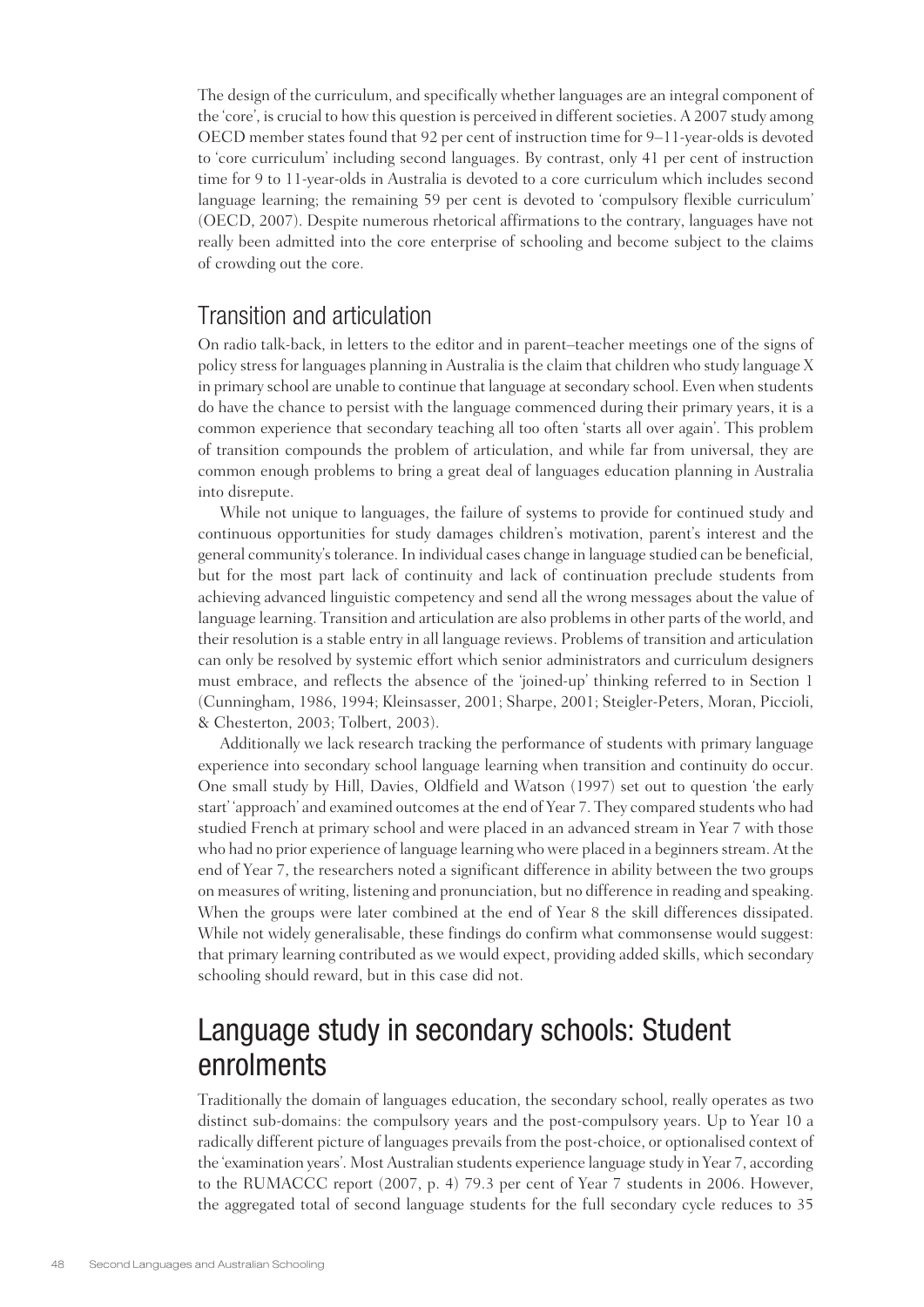per cent in 2006, a total of 758,703 enrolments. The rapid attrition after Year 10 is a critical nexus between one vision of languages as a mass, compulsory and broadly conceived benefit for learners, and an alternative vision of languages as a vocational or higher study activity especially among the famously language-shy male adolescents (Carr & Pauwels, 2006).

If the primary cycle demonstrated in Figure 2 is an upward climb, the secondary is a long slide from a high base. As Figure 3 shows, the 79.3 per cent of students at Year 7 becomes 10.3 per cent by Year 12.





\* Once we take into consideration students who complete a language course before Year 12, who study a language through the International Baccalaureate or students who complete non-Board-approved language courses, the percentage of students who study a language at the senior secondary level is around 14.5 per cent.

#### Source: RUMACCC, 2007, p. 4.

The data in Figure 3, especially the Year 12 enrolment percentages, are the classic debating points in the journalistic reporting of the languages scene in Australia. Two points are typically made. The first is that this small percentage of the total Year 12 cohort is dramatically lower than the 44 per cent of matriculants who were enrolled in languages in 1968. The second asks what proportion of this 10.3% (or 14.5% if we take the multiple pathways into consideration) per cent national figure (or its state equivalent) is made up of Asian languages in general or a specific Asian language. A third, less commonly heard interpretation, is more compelling. Why is it that 89.7 per cent (or 85.5%) of students decide that languages are not for them? This question bears asking partly because the almost exclusive reason given for languages promotion by government is related to labour market and economic issues in general, a view apparently doubted by almost 90% per cent of young Australians (and the schools they attend, and/or their parents). This already disturbing discussion leaves aside two questions which should be at least signalled here. The first is that of attrition in other subjects, such as the comparative attrition rates between languages and selected other subjects. The second question to note is why, despite attracting incentive bonus marks on university entrance scores, languages still suffer from apparently huge reduction of interest at what is sometimes called 'the business end of schooling'.

The total of 39.2 per cent of students (RUMACCC, 2007, p. 1) averaged over the entire secondary cycle is disturbingly low; however, the decline to 10.3 % in mainstream schooling at the pressured point where students' focus is on gaining suitable scores for tertiary access or other career/study destinations, indicates that perceptions impact directly on persistence. A key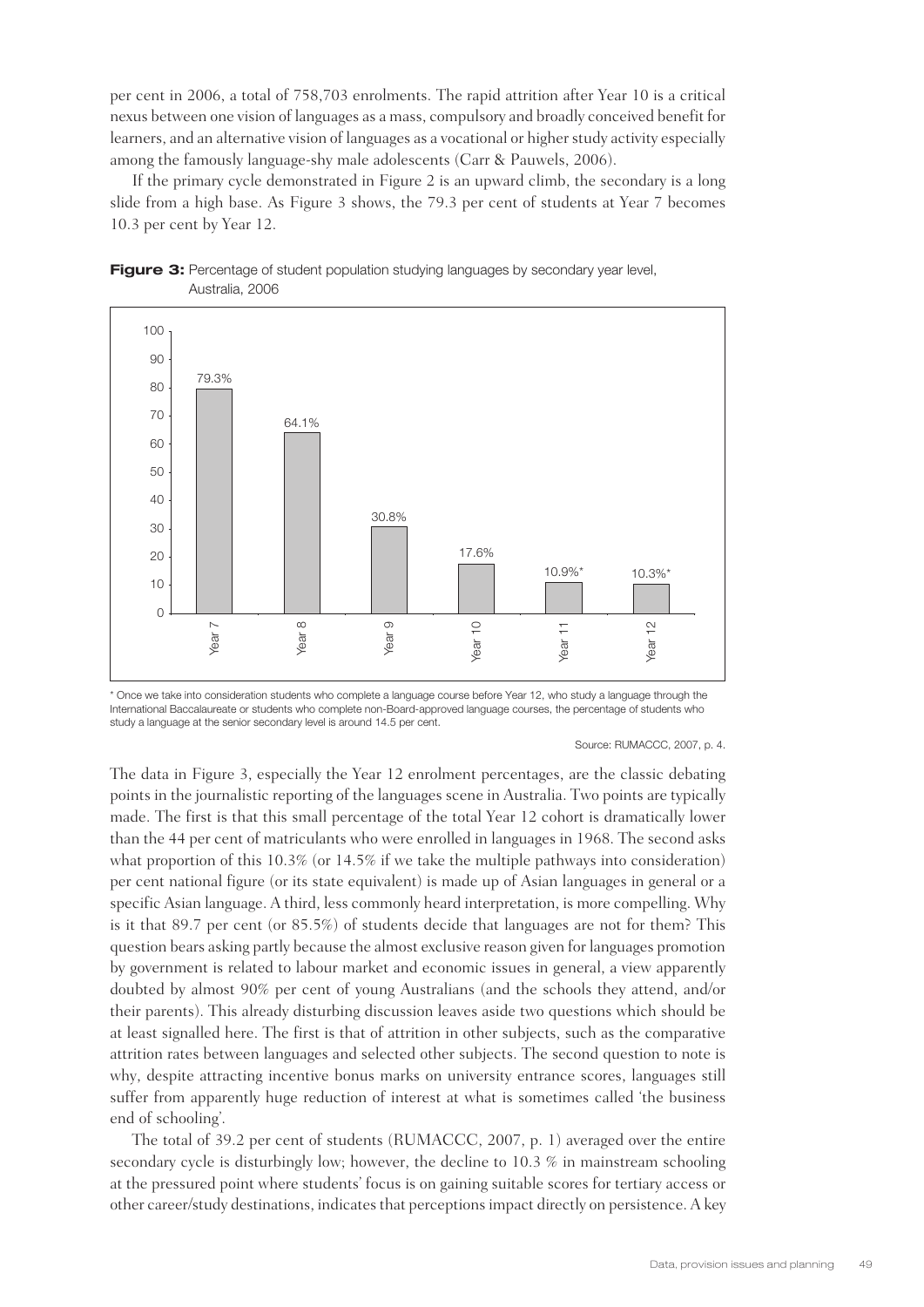perception, according to the review by Liddicoat et al. (2007) is that many students perceive their realistic prospects in their language Year 12 examinations will impact negatively on their overall scores, a perception not attenuated by various incentive schemes such as bonus points for language study. Recent investigation of the specific case of Chinese focuses attention directly on this perception (Orton, 2008). And there is the added complication of the impact of numbers of overseas-educated international fee-paying students. A further complication arises from some schools refusing to continue languages through to Year 12, itself an artefact of the same broad perception. Disrupted pathways or complicated pathways become a hurdle too great (Slaughter, 2008) at a time of considerable pressure and anxiety for many students.

The broad sweep of decline revealed in Figure 3 is elaborated in Table 6 which supplies information collected from 22 of the 24 education jurisdictions, the exceptions being NSW Catholic school and Tasmanian independent schools.

|                       | Year<br>7 | Year<br>8 | Year<br>9 | Year<br>10 | Year<br>11 | Year<br>12 | <b>Total</b> | <b>Total</b><br>Ш |
|-----------------------|-----------|-----------|-----------|------------|------------|------------|--------------|-------------------|
| Japanese              | 63,272    | 47,997    | 19,177    | 11,430     | 5,627      | 4,667      | 152,170      | 156,698           |
| French                | 45.085    | 42.475    | 19.469    | 11,543     | 6.353      | 4,607      | 129,532      | 137,317           |
| Italian               | 35,449    | 29,522    | 17,176    | 8,172      | 3,895      | 2,740      | 96,954       | 103,722           |
| Indonesian            | 32,301    | 24,444    | 11,264    | 5,281      | 2,189      | 1,618      | 77,097       | 78,239            |
| German                | 25,292    | 21,788    | 10,291    | 5,574      | 2,750      | 2,147      | 67,842       | 69,316            |
| Chinese<br>(Mandarin) | 12,456    | 8,120     | 4,146     | 2,790      | 2,649      | 2,689      | 32,850       | 32,953            |
| Spanish               | 3,004     | 2,113     | 611       | 325        | 714        | 612        | 7,379        | 7,869             |
| Latin                 | 1,717     | 1,172     | 853       | 649        | 349        | 296        | 5,036        | 6.004             |
| Arabic                | 1,332     | 1,273     | 886       | 839        | 480        | 211        | 5,021        | 5,097             |
| Greek                 | 1,425     | 1,323     | 899       | 611        | 319        | 213        | 4,790        | 4,790             |
| Other                 | 3,771     | 2,780     | 1,994     | 1,314      | 833        | 820        | 11,512       | 156,698           |
| <b>Total</b>          | 225,104   | 183,007   | 86,766    | 48,528     | 26,158     | 20,620     | 590,183      | 758,703           |

**Table 6:** Secondary school enrolments by language, Australia, 2006

*Note:* Some data supplied by jurisdictions was according to non-year groupings and appears discretely, in the Total II column.

Source: RUMACCC, 2007, pp. 6–9.

Table 6 demonstrates that individual languages show considerable variation in vitality. French has only 60 fewer Year 12 candidates than Japanese, despite starting with 18,187 fewer Year 7 enrolments. This 'holding power' of some languages is an interesting and potentially important question that could be more closely researched, since its occurrence appears to vary across systems and schools. But all languages are enrolment shedders, the difference is merely in the degree and rapidity of the attrition they suffer. Anecdotal evidence, professional proximity and local data help elucidate other trends here, which can be generalised as follows. Language study is higher in urban areas than in rural areas and the rate of attrition is higher in rural areas. The critical juncture for attrition, in all cases, for all languages and in all areas, is at the compulsory/ post-compulsory threshold. There are more female than male candidates at all levels: among Year 12 students Australia-wide in 2005, 63 per cent were female and 37 per cent were male (Liddicoat et al., 2007). In Victoria the disparity was even sharper: 69 per cent female to 31 per cent male (DE&T, 2006). It is likely that there is a relationship between persistence and perception, individual languages, types of learning, personal and familial aspirations.

Regional differences accentuate these other patterns, so that 43 per cent of Year 12 students study an Asian language in New South Wales, while the figure for the Australian Capital Territory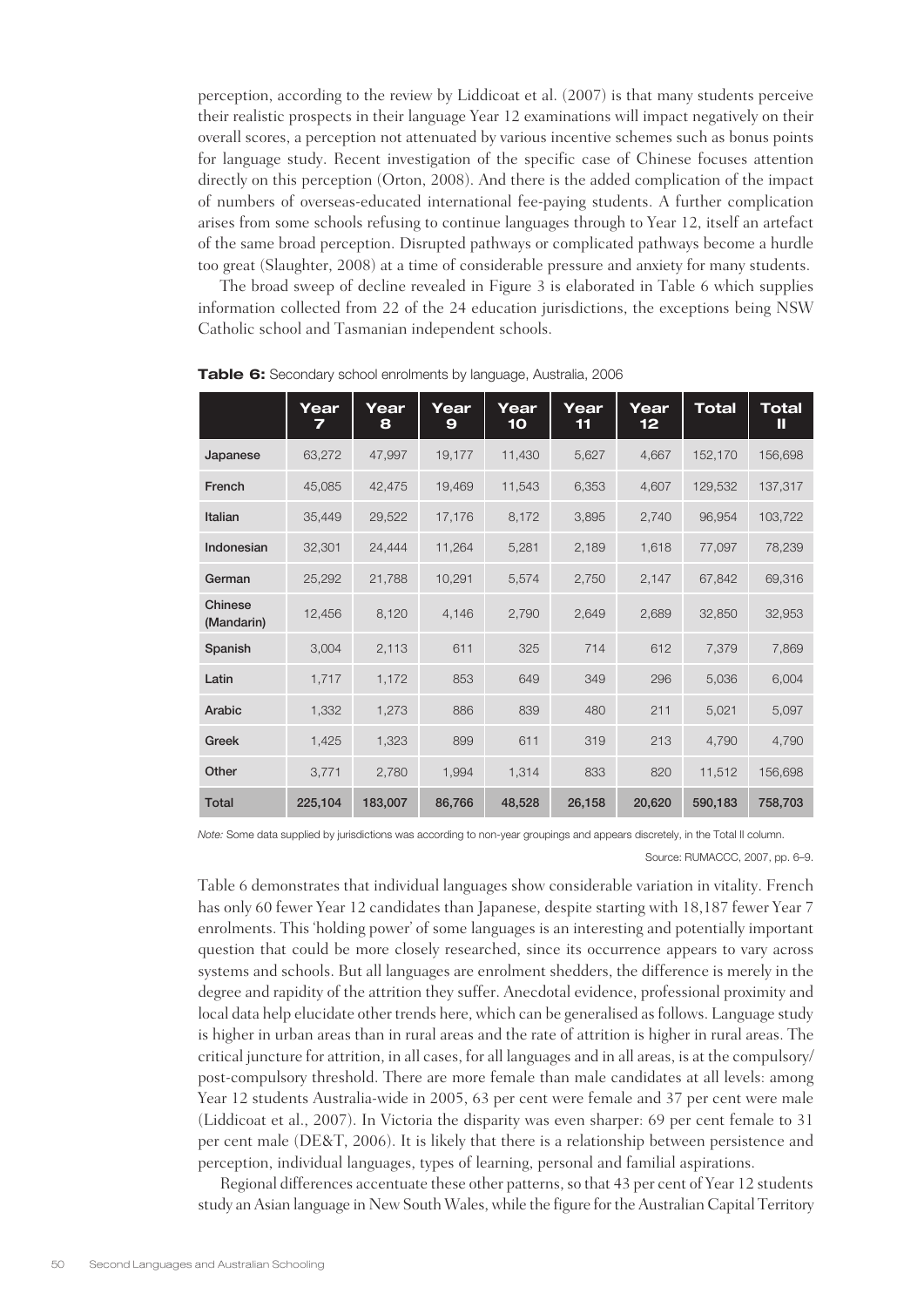is a clear majority of 62 per cent of the Year 12 languages cohort. In 2003, the figure was 83 per cent of the Year 12 languages cohort in the Northern Territory, with a strong presence of Indonesian (Slaughter, 2009). Fewer than 6 per cent of Queensland Year 12 students complete a language subject, by far the lowest proportion nationally.

#### Background learners

Perhaps the most contested and debated issue in post-compulsory language education, with its highly competitive and high-stakes features is the question of what to do about 'background'. Some learners study languages with which they have some familiarity, varying from full, literate and educated competence to rudimentary non-literate listening comprehension, while other learners are complete novices. This issue has two broad moral-political dimensions in addition to its administrative, pedagogical and policy aspects. A hostile position regarding such learners is to imagine that they are seeking and are not entitled to receive advantage over other learners. The opposite view is that such students are taking all their other subjects in and through English, for which disadvantage they are rarely compensated, and that education should encourage and reward excellence, rather than punish knowledge. In the United States of America such learners are called 'heritage' speakers of 'heritage languages', while in Australia it is more common to speak of them as 'background' speakers, sometimes of community languages and other times of 'foreign' languages.

Table 7 sets out the approach taken in the different states and territories, using different labels to describe the sociolinguistic reality of background or heritage learners. These labels are critical in determining eligibility criteria for different courses and examinations for languages. Only some languages are streamed, and the streaming itself varies in extent and 'rigidity'.

| State/<br><b>Territory</b> | <b>Differences in examination levels</b>                                                                                                                                                                                                                                                                                                                                                                                                                                                                                                                                                                                                                                     |
|----------------------------|------------------------------------------------------------------------------------------------------------------------------------------------------------------------------------------------------------------------------------------------------------------------------------------------------------------------------------------------------------------------------------------------------------------------------------------------------------------------------------------------------------------------------------------------------------------------------------------------------------------------------------------------------------------------------|
| <b>ACT and Qld</b>         | There is no separate curriculum and examination system for background speakers.                                                                                                                                                                                                                                                                                                                                                                                                                                                                                                                                                                                              |
| <b>NSW</b>                 | Separate courses and examinations exist for non-background and background speakers<br>for Chinese (Mandarin), Japanese, Indonesian and Korean. Students who have had more<br>than one year of education where the LOTE was the medium of instruction OR students<br>who speak or write the language 'in a sustained manner with a person or persons who have<br>a background in using the language' (Board of Studies, NSW, 2005, p. 85) must take the<br>background speaker courses.                                                                                                                                                                                        |
| NT, SA and Tas.            | Separate courses and examinations exist for non-background and background speakers<br>for Chinese (Mandarin), Korean, Russian and Vietnamese in NT and SA and for Chinese<br>(Mandarin), Indonesian and Japanese in Tasmania. In these states, students who have had<br>more than one year of education where the LOTE was the medium of instruction must take<br>the background speakers course.                                                                                                                                                                                                                                                                            |
| Vic.                       | Separate courses and examinations exist for non-background and background speakers for<br>Chinese (Mandarin), Indonesian, Japanese and Korean. Students who have had more than<br>seven years of education where the LOTE was the medium of instruction must take the first<br>language program for Chinese (Mandarin), Indonesian, Japanese and Korean.<br>Students of Chinese (Mandarin) only, with more than one year but less than seven years of<br>education where the LOTE was the medium of instruction OR students with more than three<br>years residency in China, Taiwan, Hong Kong or Macau must take the Chinese as a Second<br>Language Advanced Examination. |
| <b>WA</b>                  | Separate courses and examinations exist for non-background and background speakers for<br>Chinese (Mandarin), Japanese and Indonesian.<br>Students whose experiences rate higher than 20 points on the WA Background candidate<br>identification form must generally take the background speakers course. The form allots<br>points based on a learner's linguistic, residential and educational experiences both in Australia<br>and overseas during their first 10 years.                                                                                                                                                                                                  |

**Table 7:** Eligibility criteria for background/first speaker examinations

Source: Slaughter, 2008, p. 199.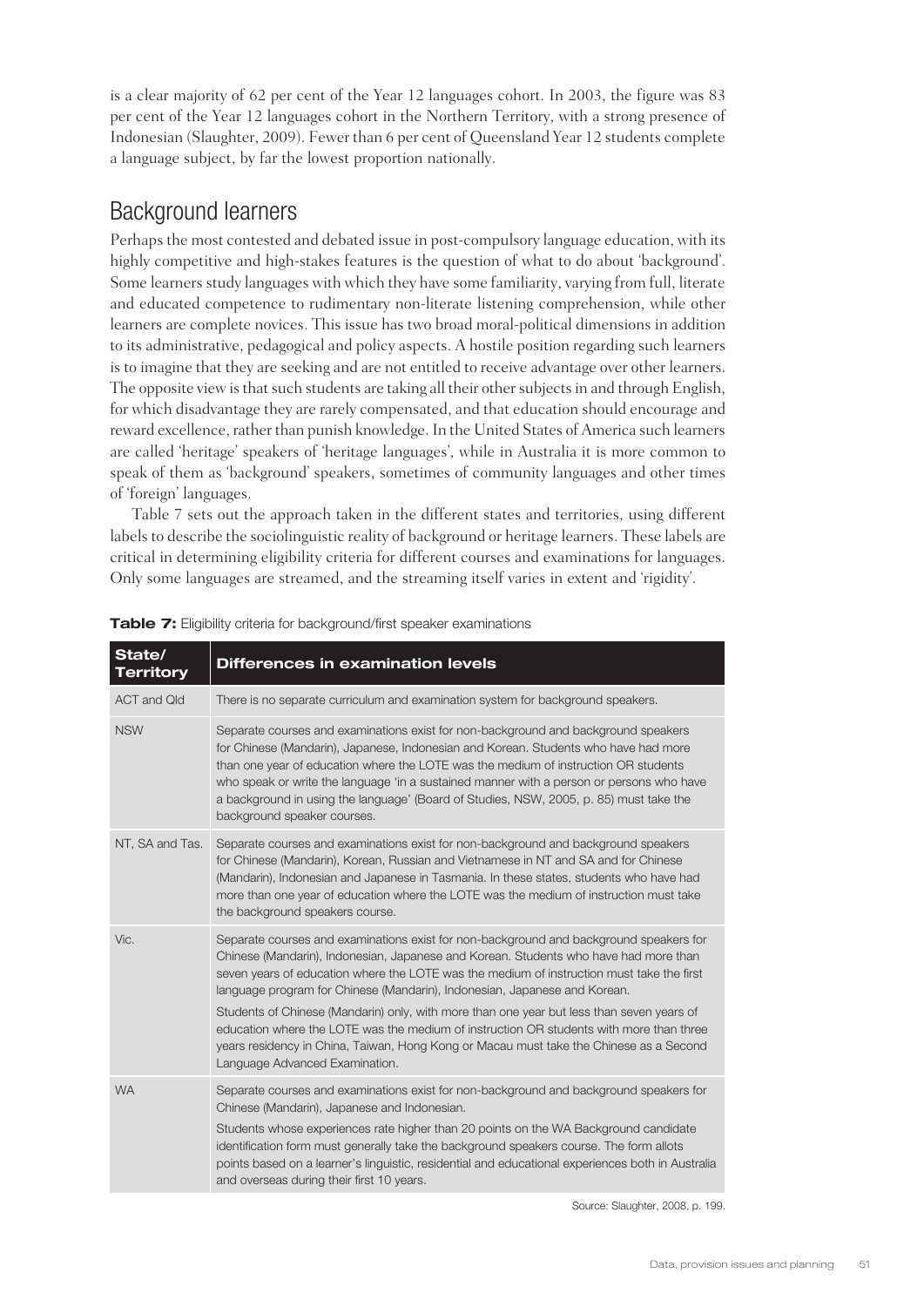The New South Wales Board of Studies is leading a national project to develop 'heritage' syllabuses in four Asian languages specifically for Australian-born background speakers. This new development is interesting and potentially significant in the longer term. Curiously, and despite a long history of focus on this issue in Australia, current views of background/new learner roles in language study embrace the distinction between community and foreign language as reflected by the United States of America 'heritage languages movement' (Peyton et al., 2001; Brinton et al., 2008). In Victoria, only speakers of Chinese (Mandarin) from China, Taiwan, Hong Kong or Macau are streamed into a background speakers examination (Liu & Lo Bianco, 2007; Elder & Slaughter, 2008; Orton, 2008). The heritage project extends this approach to Japanese, Korean and Indonesian in an effort to cater for the learning needs of a growing cohort of Australian-born students who are unable to access background speakers courses.

These moves reflect the extremely diverse language origins and competencies of the learner cohorts in Australian languages, and the complex task of providing fair, appropriate and comparable assessment to learners whose range of proficiencies and backgrounds is made increasingly diverse with schools' recruitment of fee-paying international students. However, it is important to recognise that all learners have legitimate interests and rights, with distinctive needs and potential, rather than being seen as problems interfering with the efficient operations of the administration of examinations. Essentially three groups, each differentiated and complex in cultural and linguistic terms, are involved: English-speaking Australian learners who are beginning students of the languages concerned; Australian-raised immigrant background learners with variable levels of proficiency in the target language; and international students with formal study experience and home proficiency in the target language. Syllabuses need to provide for and accommodate challenge and new learning to proficient background speakers, without discouraging complete beginners. Accomplishing this challenging task of educational fairness to all concerned requires research and experimentation on a greater scale than has been attempted to date. It is critical to avoid both the unwitting penalisation of the background knowledge of some learners and penalisation of no-knowledge or the raw beginner status of others.

Slaughter (2008) rightly stresses creative and learner-appropriate forms of assessment to extend and challenge all students, while fairly assessing learning. The increasingly international nature of education ensures that student cohorts enrolled in language study will continue to diversify. The imminent creation of a national curriculum for Australia offers an opportunity for the development of syllabuses and examination regimes appropriate to this new context. A key challenge for language education in Australia in the future is to respond creatively to the increasingly diverse linguistic and socio-cultural competencies of learners. Among the promising developments are the forging of relationships between complementary providers. This promises to generate opportunities for authentic and culturally appropriate forms of communication in schools, to foster mentoring, peer-support and age-specific links between peers who are new learners with students with advanced skills. Similarly, links with tertiary institutions offer the promise of incorporating tertiary accredited courses at the senior secondary level, to address the needs of students with developed, pre-existing knowledge of the target language.

It will be critically important for systems of education to devise learning plans for groups of learners and even for individuals, which act as a record of learning, allowing them to build components of study and have these recorded for recognition in other settings and sectors. At present there is considerable public interest and support for the study of Chinese (Mandarin) and yet, as Orton (2008) shows, this language suffers from the highest attrition rate of all. A wholesale reconceptualisation of what constitutes a program of study of languages, and the role of schools and assessment/accreditation authorities in this, is required to ensure that both traditional languages and languages such as Chinese whose learner cohort includes the greatest range and diversity of levels of proficiency, can gain appropriate encouragement and support.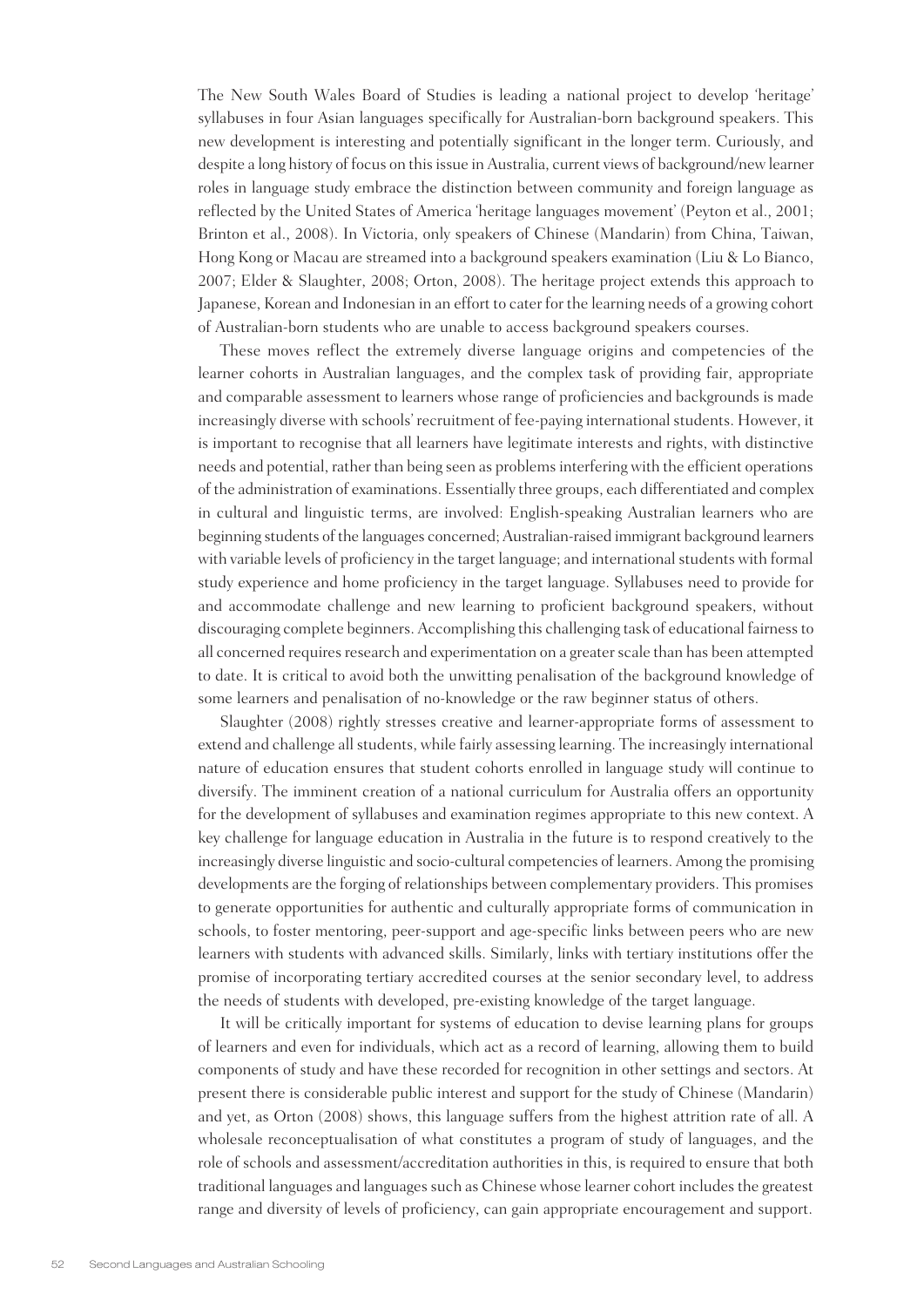# Complementary providers

An area of considerable success and innovation in Australian languages education policy has been the provision of systematic support for languages outside the formal provision of schools and integration of the learning students undertake in these systems with mainstream education. This was a key objective of the 1987 National Policy on Languages, enacting little known but highly innovative developments of the mid-1980s. Over the past few decades there have been many innovations linking complementary providers with regular schools. Minimally there is the shared use of space, usually in the form of complementary providers leasing the premises of the day school for its after hours or weekend programs. However, there are many examples of more substantial collaboration in which the teachers in both systems share information about the progress and needs of individual students, collaborate in syllabus and materials development, engage in shared activities, including professional development, and in which the day school might acknowledge the study that their students do of a language through a complementary provider within the regular school report. More systematic collaboration has also been attempted, such as through some initiatives under the 1987 National Policy on Languages linking grass roots community activity with the academic programs of schools on a shared annual planning basis for children's overall learning.

## Government-run specialist schools

Four government-run specialist language schools offer out-of-school hours, face-to-face and distance mode teaching to thousands of students through the Saturday School of Community Languages in New South Wales (SSCL), the Darwin Language Centre in the Northern Territory, the School of Languages in South Australia and the Victorian School of Languages (VSL). The VSL which dates from 1936 is by far the largest of these institutions, offering 46 languages to nearly 15,000 students between Years 1 and 12 in 27 metropolitan and 12 regional and rural locations. Fifty-two languages are taught through these schools.

**Table 8:** Languages available through government-run language schools, 2008

Darwin Language Centre, NT: 8 languages, enrolments not available

Languages available: Chinese (Mandarin), French, German, Greek, Indonesian, Italian, Japanese and Spanish

Saturday School of Community Languages (SCL), NSW: 26 languages, total of more than 4500 students Languages available: Arabic, Armenian, Bengali, Chinese (Mandarin), Croatian, Dutch, Filipino/Tagalog, Greek, Hindi, Hungarian, Italian, Japanese, Khmer, Korean, Lithuanian, Macedonian, Maltese, Persian (Farsi and Dari), Polish, Portuguese, Serbian, Spanish, Turkish, Ukrainian and Vietnamese

School of Languages, SA: 24 languages, total of 528 enrolments

Languages available: *Adnyamathanha*, *Arabana*, Arabic, Bosnian, Chinese (Mandarin), Croatian, Dinka, French, German, Indonesian, Italian, Japanese, *Kaurna*, Khmer, Korean, Persian (Farsi and Dari), *Pitjantjatjara*, Polish, Portuguese, Serbian, Spanish, Swahili and Vietnamese

Victorian School of Languages (SL), VIC: 46 languages, total of 14,432 enrolments

Languages available: Albanian, Amharic, Arabic, Auslan, Bengali, Bosnian, Bulgarian, Chinese (Cantonese), Chinese (Mandarin), Croatian, Dinka, Dutch, Filipino/Tagalog, French, German, Greek, Hebrew, Hindi, Hungarian, Indonesian, Italian, Japanese, Karen, Khmer, Korean, Latin, Lithuanian, Macedonian, Maltese, Persian (Dari and Farsi), Polish, Portuguese, Punjabi, Romanian, Russian, Serbian, Sinhala, Somali, Spanish, Swahili, Syriac, Tamil, Tigrinya, Turkish and Vietnamese

*Note*: Languages in italics are Indigenous.

The data on student enrolments in specific languages supplied by each language centre (see Table 8) indicate impressive participation and provision. The year levels at which they apply, as well as the modes (on-site and distance) are illustrated in Figure 4.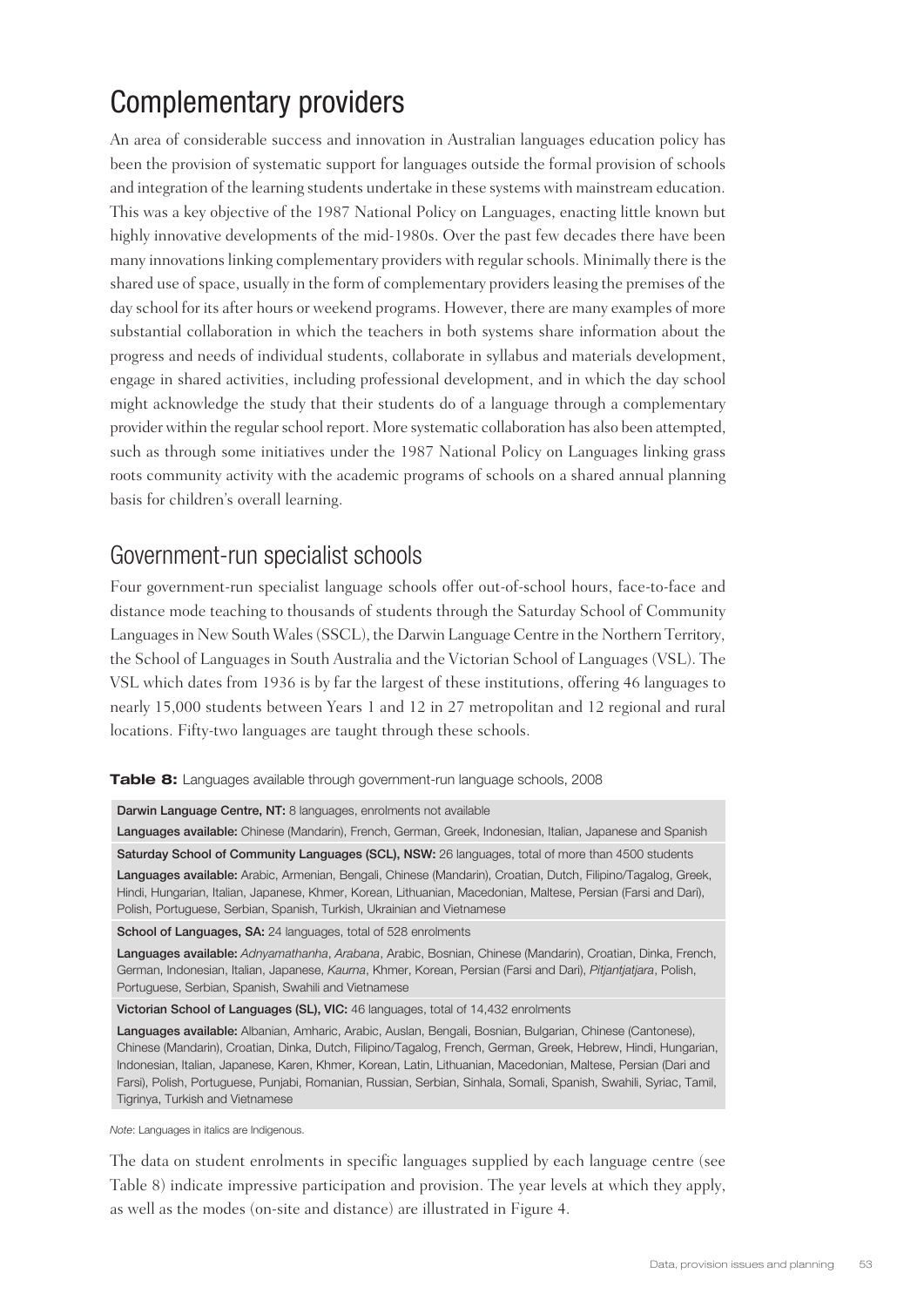



Source: RUMACCC, 2007 (distance education figures, 2006, excluding Tasmania and WA; other figures 2007).

#### Ethnic schools

Much older than the government-run language schools are 'ethnic schools' or part-time schools of language and culture. Some of these were the object of the hostility of governments in the early part of the 20th century which forcibly closed many schools teaching languages such as German, and so their history in Australian education is extensive and also important in social as well as language education terms. Community Languages Australia (CLA, 2009) the supra-sectoral organisation charged with the co-ordination, representation and support for the sector of community schools of language and culture, traces the operation of its schools back to 1857, in the form of non-profit, part-time institutions. CLA, benefiting from small public subsidies and other support, offered classes in 72 languages in its Australia-wide community language schools in 2006, with student enrolments of 109,526.

#### **Table 9:** Languages studied at community language schools, 2006

Albanian, Amharic, Arabic, Armenian, Assyrian, Auslan, Bangla and Bengali, Bari, Bosnian, Bulgarian, Chinese (Cantonese), Chinese (Mandarin), Croatian, Danish, Dari, Dinka and Madi, Fijian, Filipino, Finnish, French, German, Greek (Modern), Gujerati, Harari, Hebrew, Hindi, Hungarian, Indonesian, Italian, Japanese, Khmer and Cambodian, *Kija*, Korean, Lao, Latvian, Lithuanian, Macedonian, Malay, Maltese, Mandaean, Maori, Mon, Nepalese, Nuer, Oromo, Persian and Farsi, Polish, Portuguese, Punjabi, Romanian, Russian, Samoan, Serbian, Sinhala and Sinhalese, Slovak, Slovenian, Somali, Spanish, Swedish, Tamil, Tatar, Telugu, Thai, Tigrinya, Tok Pisin, Tongan, Turkish, Uighur, Ukrainian and Vietnamese

*Note:* Languages in italics are Indigenous.

Source: Unpublished data supplied by Community Languages Australia, 2008

The variety in modes of operating across these schools is immense, according to factors associated with the size of the community concerned, its time of arrival in Australia and its level of integration, the scale of its resources including access to community specialists in language teaching and relations with the 'home country' and its cultural agencies. They offer programs that vary accordingly, with some being closely tied to intra-community characteristics (religious observance, national allegiances or otherwise, connections with local mainstream education, etc.). Some are large and register through formal state processes to provide accredited tuition, while others are much smaller and informal. Inevitably the variation in quality of teaching is great.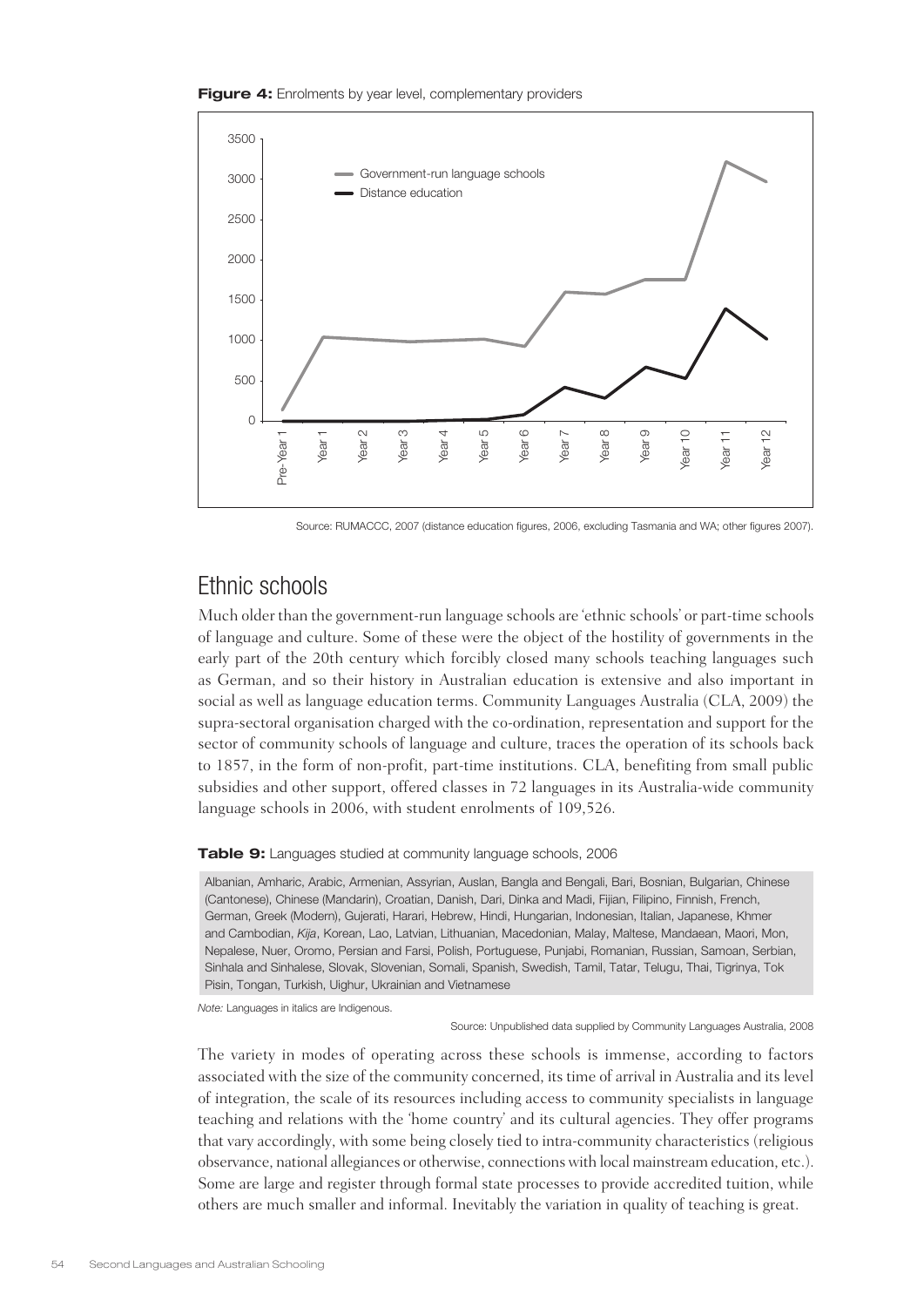One of the tasks of Community Languages Australia has been to bring about a 'quality assurance framework' (Community Languages Australia & EREBUS Consulting Partners, 2008), to support pedagogical improvements across this highly disparate sector. In co-operation with several universities, various community school associations have participated in teacher training sessions; in 2006, 59 per cent of teachers across the sector held Australian or overseas qualifications. The table below lists the top ten languages in this sector.

|                | <b>ACT</b>   | <b>NSW</b>     | Qld                  | <b>SA</b>        | Tas.           | Vic.           |
|----------------|--------------|----------------|----------------------|------------------|----------------|----------------|
| 1              | Chinese      | Chinese        | Chinese              | Vietnamese       | Greek          | Chinese        |
|                | 378          | 8,868          | 2,464                | 2,021            | 99             | 11,274         |
| $\overline{2}$ | Greek        | Arabic         | Vietnamese           | Greek            | Chinese        | Vietnamese     |
|                | 200          | 5,583          | 1,223                | 1,543            | 50             | 7,339          |
| 3              | Arabic       | Vietnamese     | Greek                | Chinese          | Polish         | Greek          |
|                | 140          | 4,196          | 478                  | 1,052            | 33             | 6,523          |
| $\overline{4}$ | Vietnamese   | Greek          | Korean               | French           | Korean         | Arabic         |
|                | 103          | 2,590          | 160                  | 601              | 26             | 2,773          |
| 5              | Tamil        | Korean         | Spanish              | Arabic           | Italian        | Italian        |
|                | 101          | 1,727          | 69                   | 582              | 23             | 797            |
| 6              | Sinhala      | Italian        | Filipino             | Dari             | Farsi          | Somali         |
|                | 90           | 766            | 78                   | 293              | 19             | 700            |
| $\overline{7}$ | Polish       | Tamil          | German               | Italian          | Croatian       | Sinhala        |
|                | 65           | 757            | 66                   | 271              | 13             | 613            |
| 8              | Spanish      | Japanese       | Polish               | Russian          | Filipino       | Russian        |
|                | 65           | 568            | 66                   | 257              | 9              | 489            |
| 9              | Tongan<br>62 | Turkish<br>556 | French<br>50         | Cantonese<br>164 |                | Turkish<br>459 |
| 10             | Korean<br>59 | Hindi<br>318   | <b>Bosnian</b><br>53 | Polish<br>155    |                | Hebrew<br>433  |
| Other          | 382          | 4,060          | 1,385                | 1,587            | $\overline{O}$ | 3,245          |
| <b>Total</b>   | 1,645        | 29,989         | 6.071                | 8,526            | 272            | 34,645         |

**Table 10:** Student enrolments in the top ten languages in state and territory community language schools, 2006

*Note:* This table does not include any data from NT and WA.

Source: Community Languages Australia, unpublished data, 2008; Education Queensland, unpublished data, 2008.

## Distance education provision

While not strictly a 'complementary provider', distance education shares its key features of increasing the number of languages and the sites available for learning, diversifying the modes of teaching and learning. It therefore plays an integral part in the overall language education effort. All states and territories, with the exception of the Australian Capital Territory, offer languages via distance mode to students whose school does not offer a language or a language sequence a student wishes to study. Time is allocated within a student's school timetable to pursue language study in the distance mode, with varying and occasionally only token fees charged.

# Tertiary sector

The repercussions of language education at the post-schooling sector of universities and TAFEs on schooling requires some comment. Since 1968 when the secure and longstanding arrangement of matriculation requirements for access to certain university programs was discontinued, the shape of tertiary languages education has changed dramatically. A majority of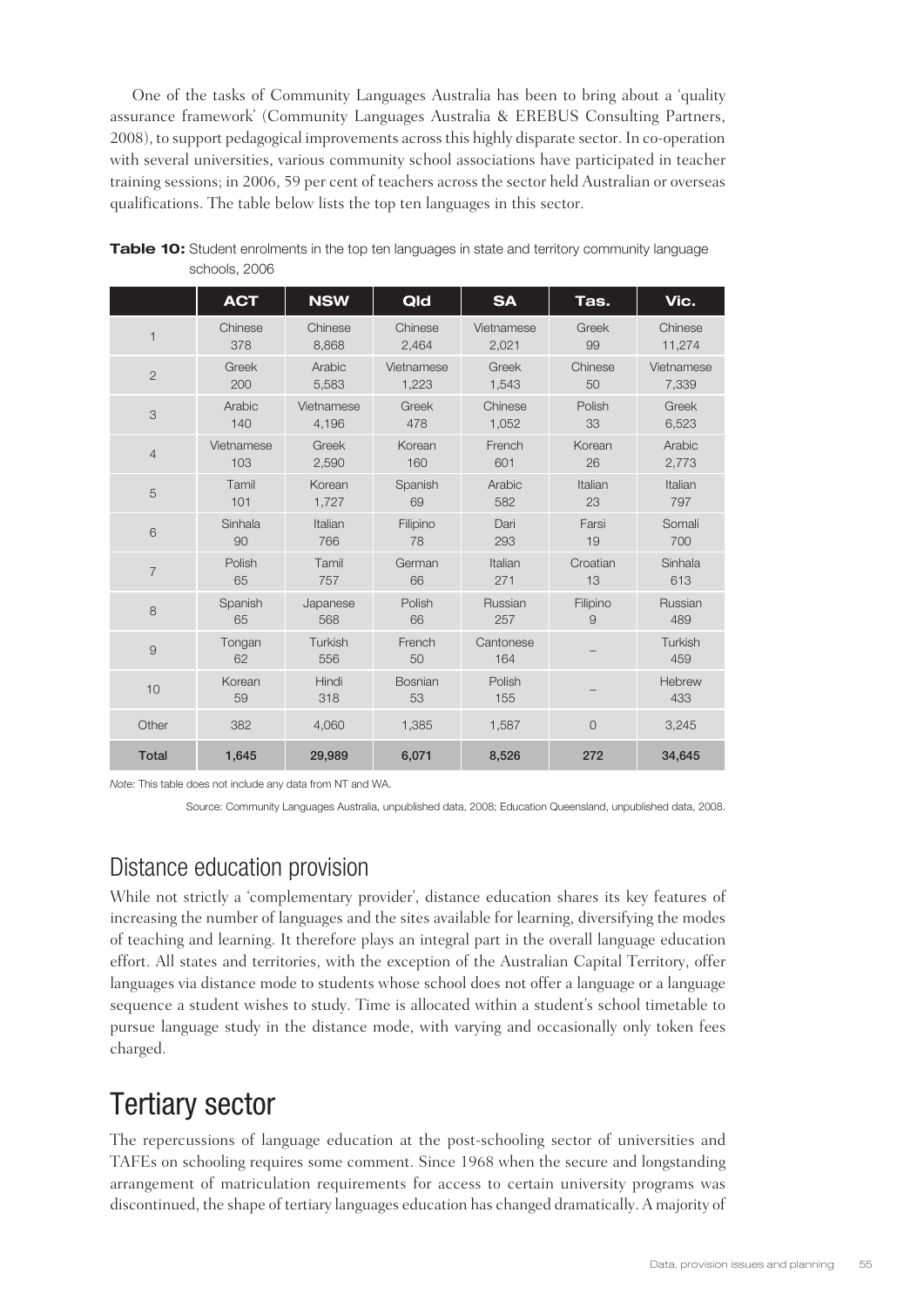language students are now are enrolled in *ab initio* programs (Nettelbeck, Byron, Clyne, Hajek, Lo Bianco & McLaren, 2007). Aligned with this change in the student cohort and their language learning experience is the decreasing number of languages on offer to them. This decline has been steep: from 66 in 1997 to 31 in 2007. In total 31 languages were taught in Australian universities in 2007, a major deterioration in numbers and range. Some languages, Chinese, French, Indonesian, Italian, Japanese, Korean, Latin and Spanish are taught in universities in all states; 12 are taught in only one jurisdiction.

A second study by the Australian Academy of the Humanities on tertiary languages (Nettelbeck, Byron, Clyne, Hajek, Levy, Lo Bianco, McLaren & Wigglesworth, 2007) showed that enrolments have stagnated, so that fewer than 10 per cent of enrolled university students study languages. However, this figure conceals high attrition, such that less than a quarter of beginning students complete three full years of study, and a third discontinue after the first year. Extrapolating from these figures it seems that fewer than 5 per cent of students exit university with at least a minor study in a language other than English. The picture is complicated by the significant increases in Arabic, French, German, Korean, Russian and Spanish; and by the decrease in Chinese (Mandarin), Indonesian, Italian and Japanese between 2005 and 2007. Overall enrolments in European languages grew by 12 per cent (80 per cent of these were in Spanish) while Asian language numbers declined by 9 per cent.

In complementary research on modes of collaboration and delivery sharing across institutions, Lo Bianco and Gvozdenko (2006) identified a number of recurring issues at the management and administrative levels, and in the teaching of languages, that can inhibit the success of language programs. Some of these are the lack of a central policy for languages study at university and governmental level, inadequate staff development and teacher training preparation, casualisation of employment (see White & Baldauf, 2006, pp. 16–17), reduction in staff hours, increases in staff to student ratios, heavy student workloads and too much emphasis on the teaching of translation and grammar.

Many universities have introduced innovative approaches to course structure; online learning software and video-linked classes are now common (see Lo Bianco & Gvozdenko, 2006) alongside collaborative cross-institutional delivery and hosting schemes. However, some of these schemes are failing under budget pressures, with single-institution financial imperatives overriding the collaborative rationale (Hajek, Slaughter, & Stevens, 2008; White & Baldauf, 2006).

# Concluding comments

This section has extended the contextual ideas set out in Section 1, the policy history described in Section 2 and the specifics of teaching and learning and justifications for language study set out in Section 3. It has provided a detailed picture of the state of play of languages and the overall pattern of provision and related information, regarding language education planning and implementation in Australia today. The next section puts forward some general proposals for future development and action to strengthen languages in Australian education.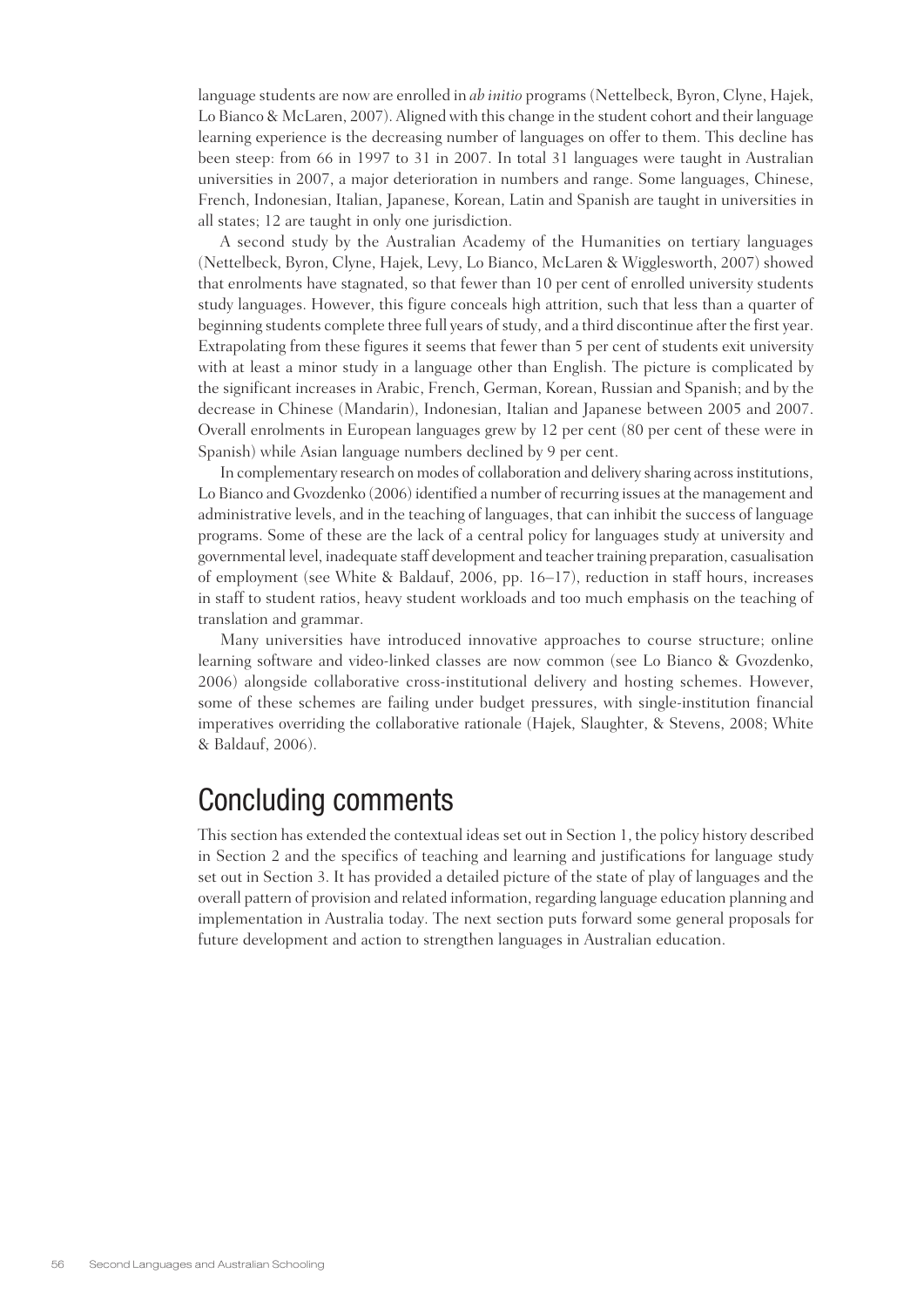# s e ction 5

# Ways forward

In this final section of the review paper several ways forward are proposed. The suggestions build upon and acknowledge the research and arguments put in preceding sections in which were described and analysed the social and educational context, the policy history and specifics of teaching and learning, the justifications, debates and problems that characterise language education planning in Australia today.

# What do students say?

In intensive research on the views and experiences of learners of languages between 2005 and 2007 in primary and secondary western metropolitan schools in Melbourne (Lo Bianco & Aliani, 2008), involving 'typical' schools, students and teachers, some salutary lessons have been gained. Students participated in focus groups, interviews and Q-sorting (an empirical research approach to exploring in close detail the subjective views of a population). These second language students were found to be interested and committed to their language learning and keenly aware of what constitutes an academically serious program. Student commitment to the languages they were taught, Italian and Japanese, varied according to their perceived sense of progress and their (invariably highly developed) opinion about the level of school seriousness regarding the subject.

A major theme in the research was to focus on students wavering in their intentions with languages, comparing these students with those more committed to continue, across the junior secondary years and at Year 10. Many committed students complained that they were distracted from learning because of the waverers, and insisted that classes should be streamed, removing the uninterested and the disruptive 'out of here'. These students deserve a response, and some modification of programs to cater to different groups of learners, their differing motivations and backgrounds is warranted. However, their radical streaming alternative would probably return language teaching to the elite and highly selective pattern of the 1960s, an undesirable outcome. Many waverers could recognise value in learning languages but complained that the teaching was not geared to their level of need or interest.

Both the committed and the wavering students had a clear sense of the hierarchy among school subjects, and were critical of what appeared to be scant, or superficial commitment to languages from 'the system'. Commenting on the findings, one teacher participant in a school professional development exercise agreed with the students, remarking 'yeah … a lot of what goes on is policy pretence'.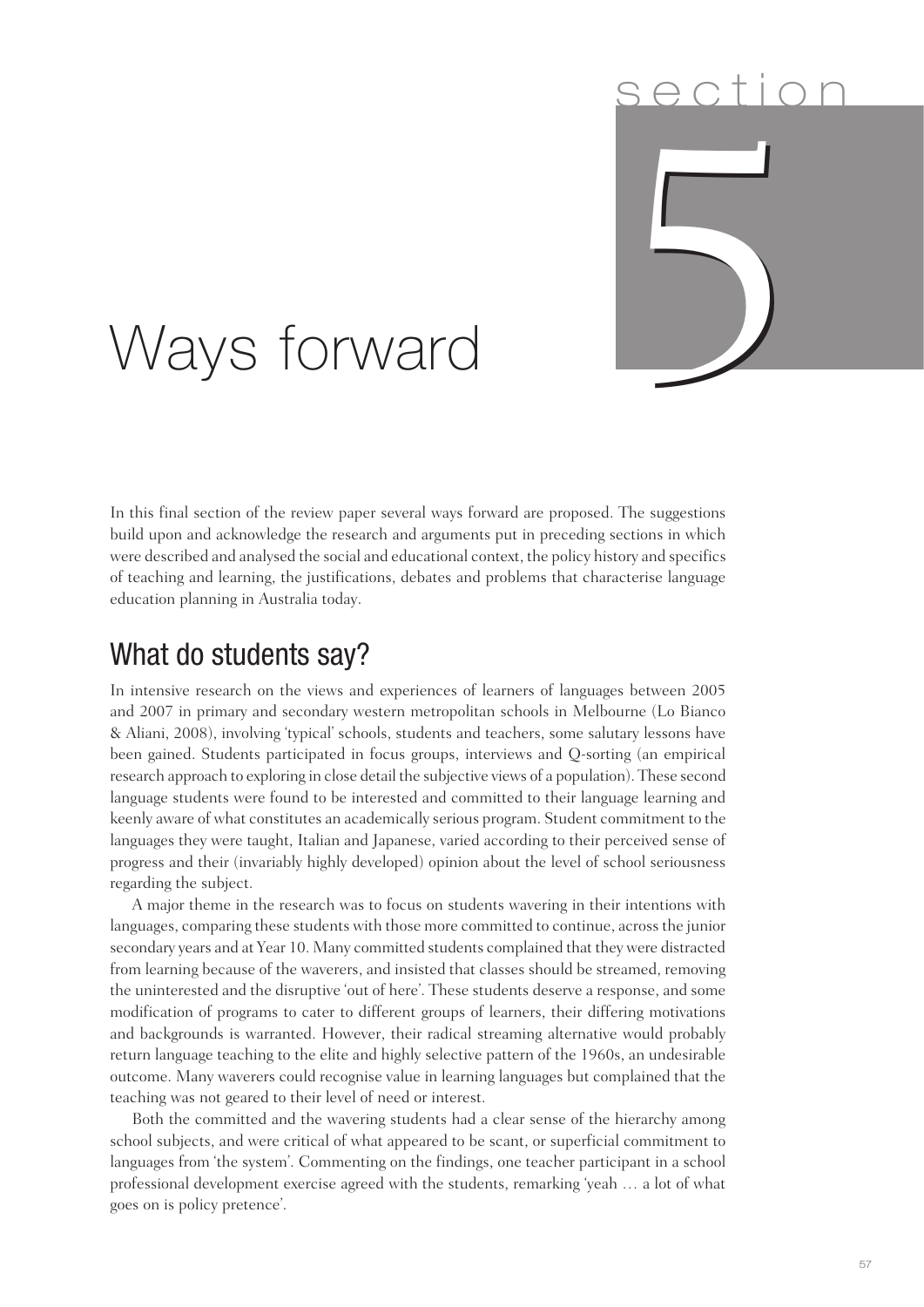These school-based findings influence what is proposed below, essentially a strategy of quality improvement.

# What stakeholders and policy makers say

The above findings, coming from students, constitute a strong demand for more 'seriousness in policy and implementation in second language provision'. Their call is reiterated by a growing chorus of top-down voices too. On 10 June 2009, a report calling on the federal government to make an investment of \$11.3 billion (GU, 2009) in Asian languages provoked considerable media debate about Australia's language policy effort and priorities. This financial commitment is far in excess of any previous funding allocation to languages and results from calculations made by the Asia Institute of Griffith University in Queensland of the funding required to make half the Australian population fluent in an Asian language over the next 30 years (*The Australian*, 2009a, 2009b, 2009c; Taylor, 2009; Tomazin, 2009).

Like the British Academy cited in Section 1, the Australian Learned Academies (i.e. the Australian Academy of the Humanities, the Australian Academy of the Social Sciences and the Council of the Humanities and Social Sciences), as well as universities, have also been demanding change. In a discussion paper *Languages in Crisis: A Rescue Plan for Australia* (Go8, 2007a) issued by the Group of Eight, the top research universities strongly criticised the perilous state of university languages education, focusing particularly on declining enrolments and reductions in the total number of taught of languages, and calling for an urgent comprehensive national policy for languages to redress these problems. A summit meeting of major stakeholders and interest groups held at the National Press Club in Canberra issued a communiqué (Go8, 2007b) jointly on behalf of the Group of Eight and the Australian Academy of the Humanities. Endorsing the 'rescue plan', the summit was decisive in raising the alarm nationally and reflects a growing consensus that the slide in language education has become intolerable.

The Group of Eight has encouraged a series of incentives to promote languages and reward students who study them. The Go8 LOTE Incentive Scheme (Go8, 2007c) aims to establish direct incentives, an increased and universal bonus for tertiary entrance for students who graduate from Year 12 with a language. Extending such schemes from those few individual universities and education jurisdictions that currently offer incentives towards an increased and comprehensive system of incentives by 2012 is the key goal.

Continuing this focus on languages, with special attention to the tertiary level, was a colloquium entitled *Beyond the Crisis: Revitalising Languages in Australian Universities*, held between 16 and 18 February 2009, and organised by the Australian Academy of the Humanities. The main outcome of the colloquium was the establishment of a national network of tertiary language educators to represent the interests of languages in national research, teaching and funding discussions. The collective effect of these developments is encouraging and adds both new voices and a tone of urgency to calls for a better funded national language policy.

The top-down pressure for change from key stakeholders and the perceptive awareness of students that not all is well in the national language enterprise, are promising developments provoking extensive media discussion and encouraging reactions from government with the prospect of improved policy development in the near future.

# Planning a changed approach to second language provision

Many of the present calls for action as discussed in Section 2 and elsewhere, continue the past patterns of linking languages policy closely to economic and political events. While it is inevitable that governments and employers, and many students and their families, will stress the need for language study to offer practical benefits, past experience shows that drawing too close a link of this kind raises the risk that initiatives will be associated with particular governments and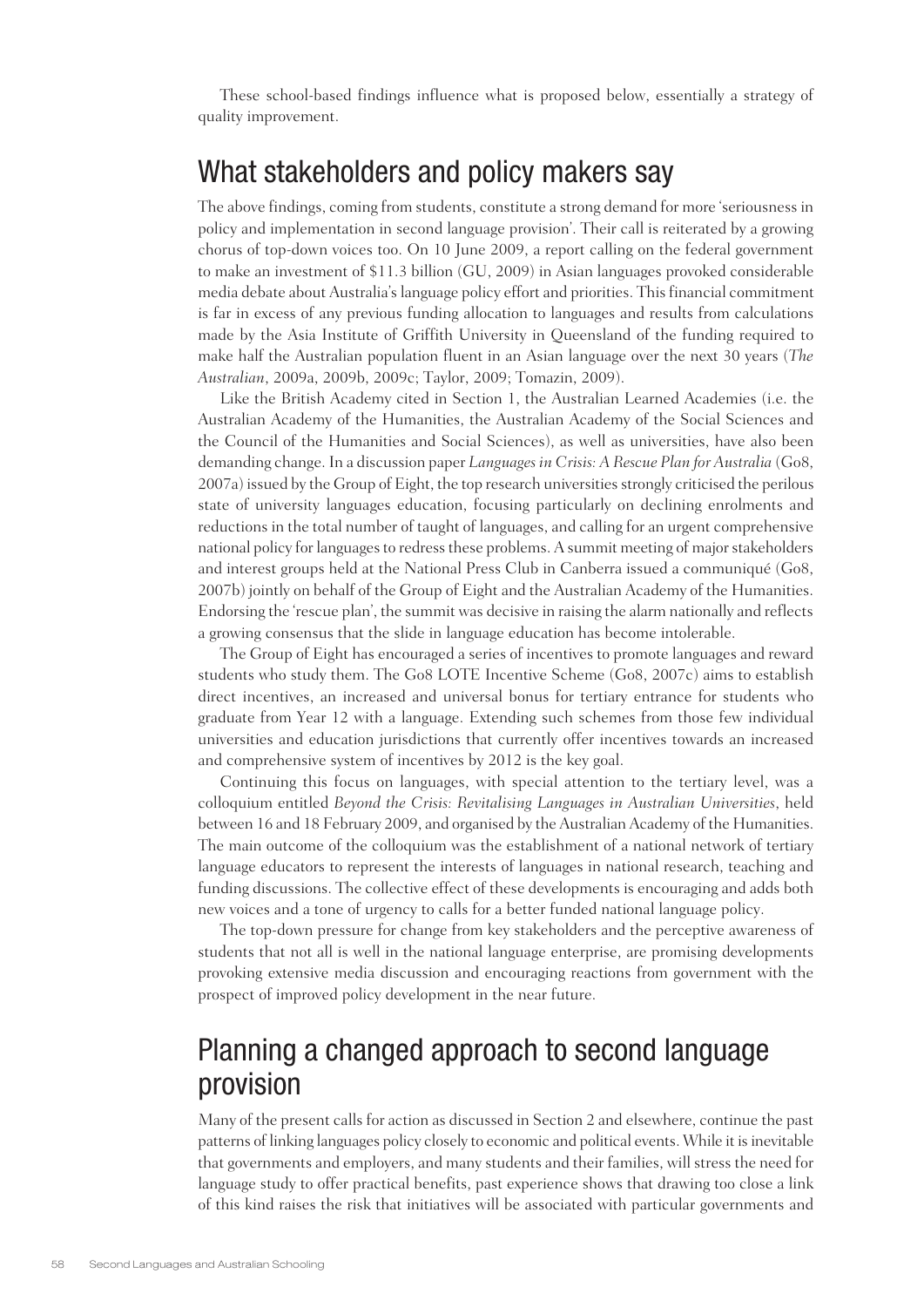ministers, key figures and key problems of particular times. Such linkages are risky because governments often claim too much for their initiatives and few Ministers show enthusiasm to continue what their predecessors start. It is also risky, as shown in Section 1, because of the strong dominance of English in commercial endeavours the world over.

What is required is a comprehensive rationale for languages, and in particular efforts to develop a humanistic and intellectual legitimation for all education, which would inevitably contain a permanent and central role for languages. Care needs to be taken to devise new understandings of why languages are important for all learners that make cultural, intellectual and generally humanistic reasons central, with the practical application of language proficiency an accrued benefit. This kind of reasoning should be distinguished from more elitist notions of language study that prevailed in the past which were restricted only to the more talented or more privileged.

What is proposed in this final section of the review paper is only the broad outline of a strategy of reinvigorating languages education. Its central aim is to replace competitive debate about which groups of languages should be favoured and to replace arguments about economic and political need with an educational rationale for major improvements in quality teaching and learning. A critical component of the strategy, perhaps the most important, is teacher education, so that the ordinary preparation of teachers produces specialists able to design and implement high-quality programs.

A key message of the review paper has been that language policy should be informed by more realistic aims, and that a priority focus should be teacher preparation. Only with a continuing supply of high-quality teachers, and articulated delivery at school and district levels, will it be possible to secure continuation for many students in formal language study in their selected languages.

The bulk of the proposals made below aim at improving the quality of offerings, encouraging student persistence and building a culture of expecting high levels of achievement.

# Four components of a broad strategy

A policy plan to redress the problems besetting second language education is not being put forward; rather the necessary lines of development are proposed, informed by the reflections in the review paper. Conceived in broadest terms, a national strategy for the cultivation of bilingual skill should actively tie together, in a principled and mutually supportive manner, the already existing private and the public efforts directed towards maintaining and increasing Australia's spread and depth of language skills. Linking the practical use of language in home and community environments (focusing on fluency) to the formal and instructed aspects of language in learning environments (focusing on accuracy) requires a strategic approach to language education planning. The community is a largely untapped reservoir of language skill, and the classroom is an environment of explicit teaching. This review proposes a strategy with four components.

#### 1: Cultivating existing language competencies

The first component of the policy strategy is for public investment to cultivate the *existing language competencies* of the population.

It has been a starting principle of this review that we ought to make active efforts to conceive the bilingualism of the wider population as a kind of donation made to the wider society, and that Australian language planning should treat the extensive community language capabilities of the population as a reservoir of latent bilingualism. Public institutions alone will never be able to generate the numbers, range and experiences in languages that are already inherent in the wider population. This cultivation of existing language potential should therefore be the first principle of coherent and comprehensive language education planning for Australia.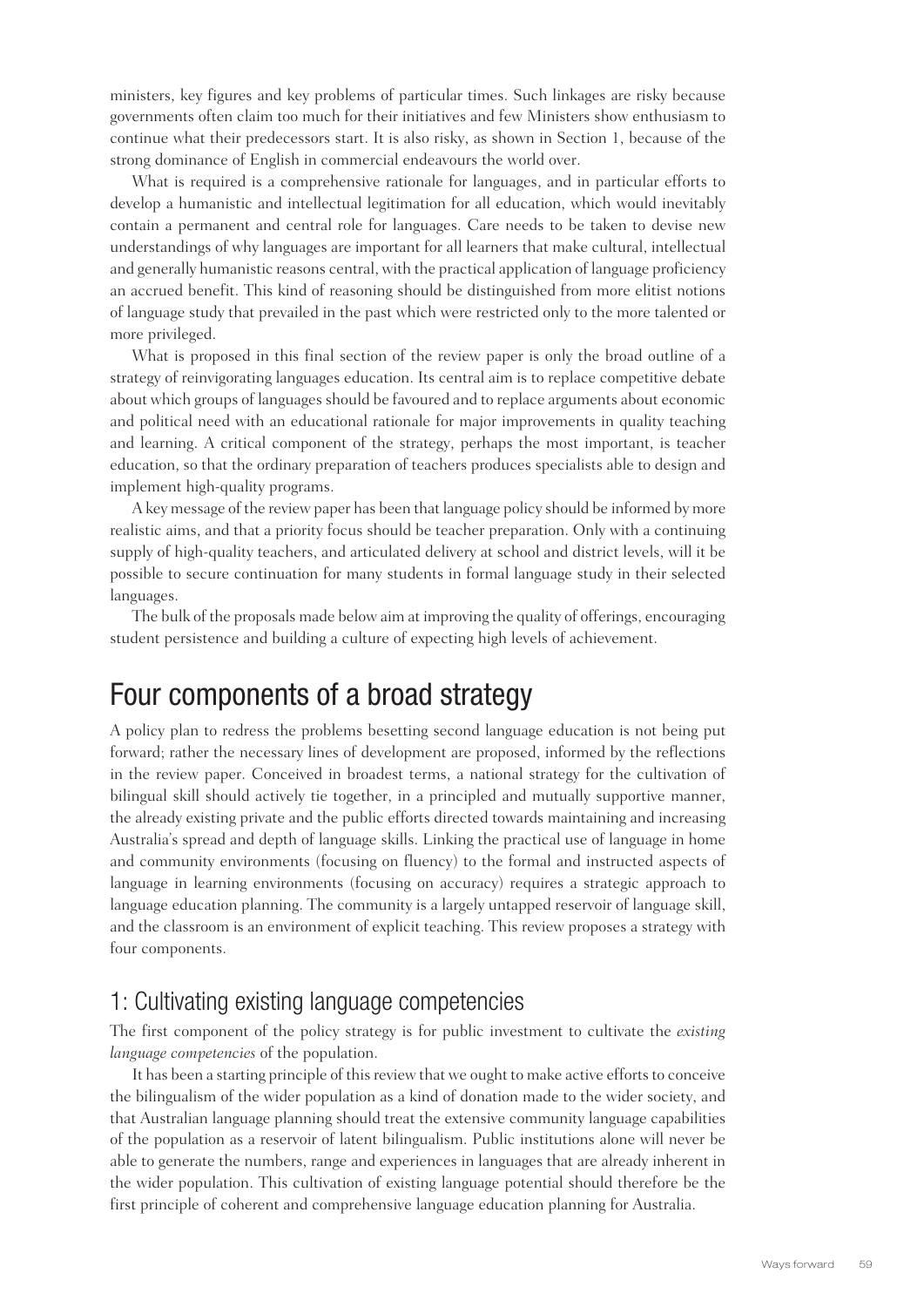The means for achieving this aim is to forge productive links between community providers of languages and schools. Specifically, formal school education reports and curriculum can recognise and support the language learning students do in community and ethnic schools. Day schools can make use of the clubs, societies, media and part-time schools available within immigrant communities for local immersion experiences.

Other ways of forging closer connections between the private community-based efforts for languages and formal instruction in schools can be developed, but such links are best made at a local level and in response to local needs. Nevertheless, education officials can assist by researching and providing models of effective collaboration, through joint professional development for day and part-time community and ethnic schools, through joint curriculum development planning. Governments should consider providing subsidies to facilitate collaborative curriculum development, shared activities, joint use of physical facilities and research into ways to align and calibrate the learning done on weekends and after-hours with the day school activities.

#### 2: Learning how to learn languages

The second component of the strategy is for a universal apprenticeship in learning how to learn languages, to be located in the pre-school, infants and upper primary school years.

The goal of the 'early start' is to make the most of what young learners are naturally disposed to do with languages, especially their greater openness to new sounds, to experimentation, role-play, and other activities which early language learning requires but which older learners are often less willing to do. This should be treated as an 'apprenticeship' in how to learn languages, how to come to know what languages involve and to gain control of language learning strategies and approaches. By cultivating a rich potential to learn languages among all students, whether they are new beginners or already speakers of other languages, students will be more likely to successfully transfer such skills to different languages, if they choose or are required to switch languages. Instilling language awareness, encouraging practical usage and learning how to learn languages, will likely result in increased student awareness and knowledge of English and its literacy. This is the outcome which research indicates routinely accompanies such learning.

Education officials, particularly in those states where early childhood services are co-located with ministries of education, should explore ways to encourage the inclusion of second language activities in the early childhood area, and to encourage increased numbers of bilingual personnel to undertake training and seek employment as tutors and teachers in the sector. All states should aim to ensure that the pre-school years and the earliest years of schooling provide rich experiences of language encounter so that by the upper years of primary school a sense of bilingual awareness is widespread among all students. A priority of national language policy should be to support innovations in this early stage of education that support emergent bi-literacy, that is the links between initial English literacy and other language literacy and bilingual oral development.

#### 3: Articulated learning and teaching of languages

The third component concerns secondary school in its compulsory and post-compulsory phases, and in tertiary education, and aims to articulate and build on each level, reducing attrition and training more language teachers. This is the component of language policy that gets the headlines, but without these being explicit aims and in the absence of the other policy components, no progress can be expected.

The main strategic goals of language policy through the years of compulsory to post-compulsory schooling should be articulation of offerings (continuation of learning) and reduction of attrition. The upper secondary and university level should, ideally, offer articulated continuation from this early study, linked closely to disciplines, including of language itself. Success in initial language study at primary levels of schooling will serve to strengthen the selection of languages at secondary school years and base teaching on a solid grounding of acquired language knowledge,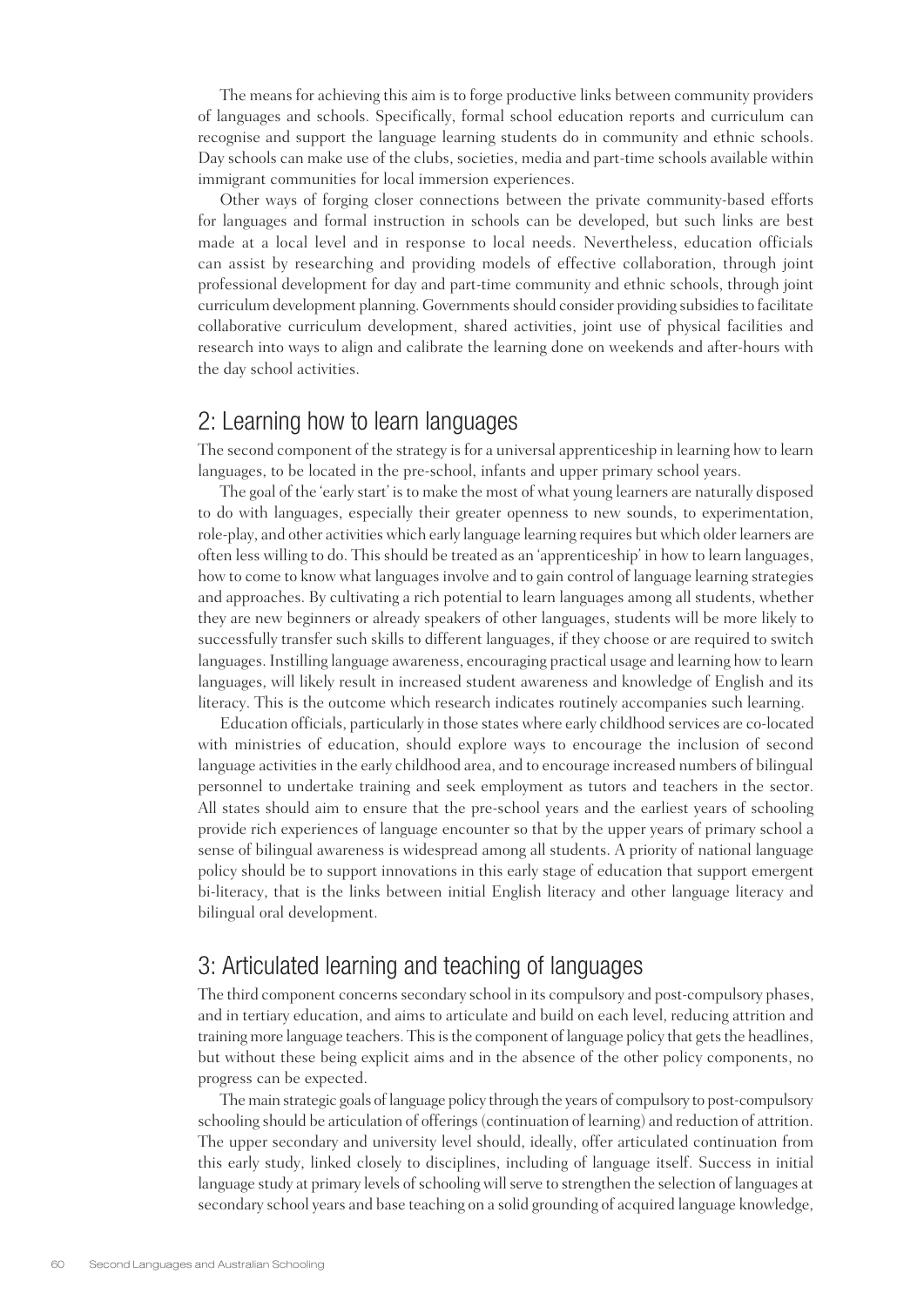knowing how to learn languages. Reducing attrition rates at the threshold between compulsory and post-compulsory schooling, when languages typically become electives, involves responding to motivated learners with challenging courses, and to wavering students with modified programs targeted to their needs.

The critical need for higher schooling is to redress the attrition rates which currently afflict second language enrolments. The relevant strategies will be general ones, responding to the calls made by students for more serious and communication-based language curricula and language specific, targeting the particular needs of individual languages. At the higher education level there should be a nationally co-ordinated approach to reform language teacher education both to increase the numbers of candidates attracted to training as language teachers (existing bilinguals and graduates of language degrees) and to reform language teacher education methods by supporting teachers to deliver content-based programs such as partial immersion. For language students at university the aim should be to establish secure mastery over the discipline of language, reflection on its traditions and uses, and serious critical engagement with a range of genres, both contemporary and historical, from authentic settings.

#### 4: Language training for commercial purposes

The fourth component of the strategy refers to the delivery of language training to meet the short-term needs of the economy.

This involves meeting the specific purpose needs of external relations, trade, diplomacy and recreational pursuits, in response to commissioned requests from parents, government and the private sector. The providers are the flexibly organised and rapid response agencies of the public and private sectors, commercial and recreational schools, whose ability to match delivery to need should be the key factor in their selection. It is here that a match between temporary, urgent and unpredictable needs would be negotiated to ensure that language training, in addition to its essentially educative mission, also meets pragmatic requirements for supporting national trade, security and diplomatic engagements.

This component is separated from the within-education provisions in points 1–3 above because it involves beyond-school vocational education and training, responsive to the commercial needs of business and industry. To achieve these outcomes, a mix of programs needs to be developed, and they can be delivered in a range of locations. For learners with advanced language skills, beginner commercial language university programs could be designed. For more vocationally and career-oriented school students, a mix of programs at upper secondary should also include options directed towards a practical commercial language use, through TAFE and private or commercial language schools. These courses would also be available to other, non-school learners.

Private providers are best able to meet these needs, either on commission from government and employers, or through direct recruitment in the marketplace. As such, this component of the strategy extends the scope of the present review, but it needs to be kept in mind so that schools are not asked to replace or reproduce the specialised provision linked to trade, external diplomatic relations, and so on properly taken forward by post-school providers.

# For the leap to quality, some hard decisions

The four components of this broad approach range well beyond formal education, which has been the main focus of the present review. In addressing the needs of second languages, the principle must be to build quality at all levels, especially in the design of programs and the rigour and seriousness of teaching and to maintain a consistent effort rather than to subject language planning to continual chopping and changing of priority.

These principles respond to the main conclusions that can be drawn from Sections 1–4. Quality programs will need to be readily identified and have clear criteria, of the amount of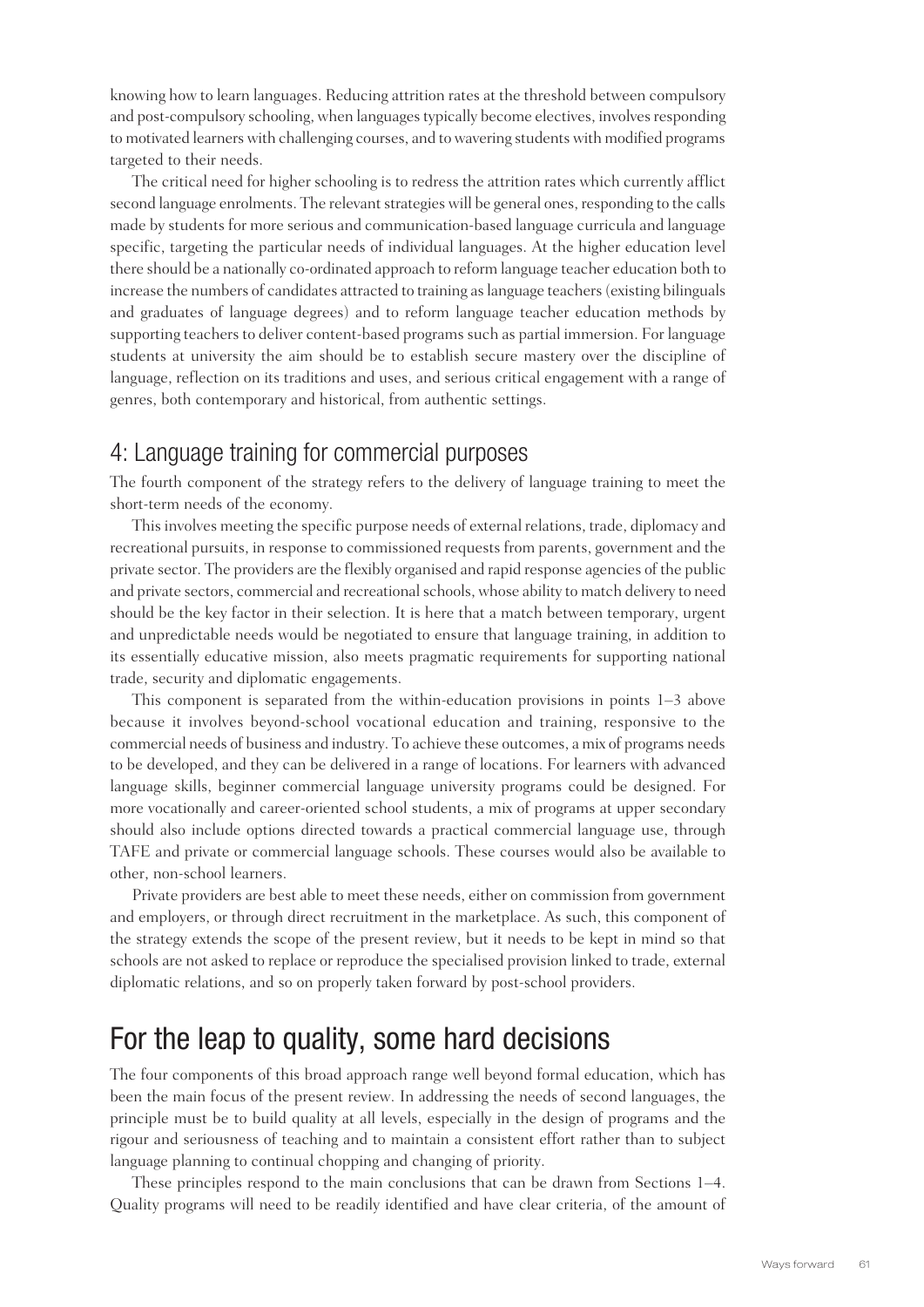time devoted to language teaching, continuation of study, teacher qualifications and support materials and opportunities for immersion as well as formal acquisition.

Explicit policy efforts must be made to secure student motivation. It is engendered by the quality of the learning experience, and by rewards for success. The aim should be to make languages a compulsory, unproblematic and celebrated part of the education of all Australian children. Achieving an entitlement to quality language courses is the outcome it is hoped will flow from taking the hard decisions about to be outlined.

#### Hard decision 1

A critical aim must be to progressively discontinue programs which do not meet minimum criteria, such as those offering less than 1 hour per week, or programs in which teachers are required to teach very large numbers of students in different schools for brief periods of time. Serious language learning is unlikely to be achieved in such circumstances.

As part of the implementation process of phasing out non-substantial courses, it is important for education systems to consistently implement an agreed nomenclature for the full range of program types. One result of this would be an improved public capacity to know how to recognise what constitutes different levels of commitment to language learning.

#### Hard decision 2

The key focus for any improvement in language learning must be on the teachers. There is currently a shortage and the skill set of many may not be sufficient or suitable for the new types of language courses being proposed. Significant increases in the number of bilingual and immersion programs, and greater effort at coordination across education sectors will require more and more specifically trained teachers. Some research suggests a need for a differential preparation, according to the languages to be taught. If there is to be more substantial and extensive second language teaching in schools, there is a need for significant national investment in the preparation of language teachers.

#### Hard decision 3

Debates about which categories of languages ought to be favoured should be set aside and a consensus negotiated that Australian education will focus on a core group of seven Asian, European and world languages in Tier 1 and six others in Tier 2.

Tier 1 should be the group which education ministries commit to offering as an 'entitlement of continuation' to learners for the duration of their schooling: Chinese (Mandarin), French, German, Indonesian, Italian, Japanese, and Spanish. For each of these languages there should be a hub high school designated in each region so that students wishing to continue with the study of a chosen language may do so, even if this necessitates experimenting with delivery options. An entitlement of continuation represents an obligation that ministries of education will offer ongoing opportunities for any student to study one or more of these languages for the duration of their cycle of schooling within designated education regions or networks, through regular schools, with on-staff qualified teachers, and for which opportunities for post-school continuation at tertiary institutions in each designated region or network is available. Not all Tier 1 languages can be fully supported immediately, but progressively over the first implementation phase, as indicated below.

Tier 2 languages – Arabic, Greek, Hindi, Korean, Russian and Vietnamese – are to be offered extensive support as well; however, this may be provided via the specialised schools of languages, and in other ways, and no entitlement of continuation would be expected for the engagement of system-wide available teaching staff. However, in order to ensure good quality teaching and the prospects of tertiary articulation, each of these languages should be available in at least one tertiary institution in every state.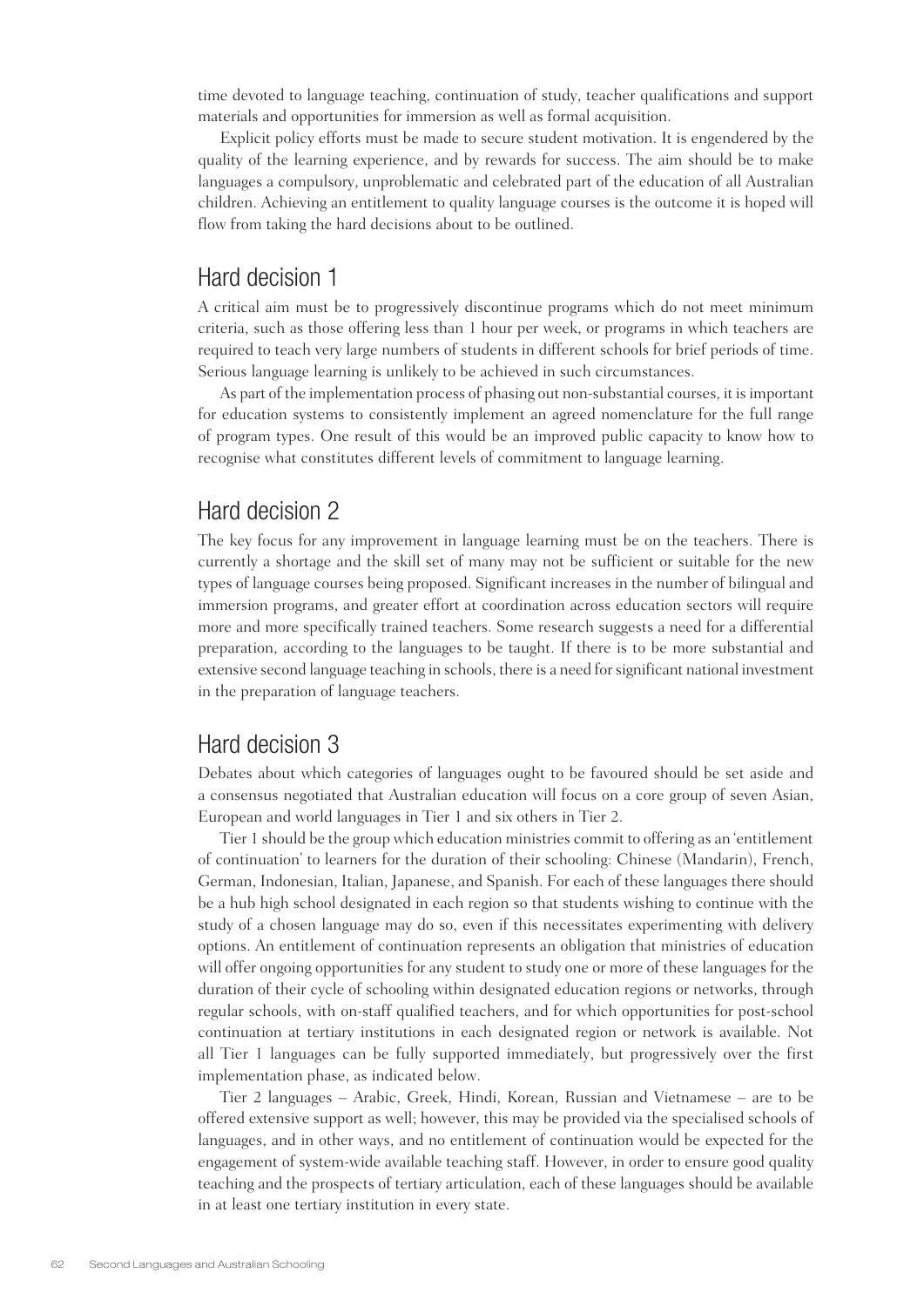Tier 1 languages should be guaranteed to all learners in negotiated entitlements that seek to ensure that in the course of a student's attendance at compulsory schooling, education systems guarantee 150 hours of language instruction (or language immersion) for all students in each year, for a minimum of eight years.

Negotiated complementary implementation policy will need to be adopted in terms of the length of teaching time found necessary to achieve good learning outcomes in both tiers and in a variety of learning locations.

# Implementation of this strategy

Prior to embarking on the implementation of these decisions, an examination of the teacher force supply, present qualifications, institutional staffing and potential in teacher education programs in all states and territories, is required. This will build on research undertaken in recent years and should be compiled to form a strategic map of capacity shortfalls, vis-à-vis the proposed changes.

Complementary providers and system-based specialist language schools should make every effort to support language demands beyond those offered by formal education institutions to enrich, extend and supplement the system-wide provision of the two tiers of language as needed in specific geographic areas.

#### Staging of implementation

A staged implementation of these proposals will require a focus on institutional capacity-building over a three-, five- and seven-year implementation sequence. Time is allowed for planning for Stages 2 and 3 to commence well before their implementation begins. Moving slowly will assist in achieving the goals.

- Stage 1 should be given three years, and would include a tertiary capacity review, school program design, articulated system planning ensuring staffing deployments to guarantee continuity, and major teacher education recruitments.
- Stage 2 should be adopted following Stage 1 with full implementation planned over two years and would include full implementation of staffing zone arrangements for teachers to guarantee student language continuation, training of new graduates, bilingual and immersion programs in all Tier 1 languages.
- Stage 3 should be adopted following Stages 1 and 2, with full implementation planned over a further two years and would include extending the teacher education initiative to Tier 2, institute bilingual immersion programs in Tier 2 languages.

# **Conclusion**

The review paper has discussed second languages in Australia in the context of its links to society and education. It has provided evidence that the current distribution of language competence throughout Australian society is fragile and confined to some groups whose maintenance of languages requires support. It was observed that there is a particular problem for English-speaking societies with regard to languages, and that for this reason Australia must redouble its efforts to upgrade, extend and improve its language education efforts during compulsory schooling.

The history of policy in language education and the specifics of its teaching and learning show that Australia has a variegated, ambitious and in many ways excellent language education effort. However, this is held back by a proliferation of programs of questionable value, and limited duration and effect. Students are conscious of this and it becomes a major obligation of education providers to ensure that substantial improvements are brought about.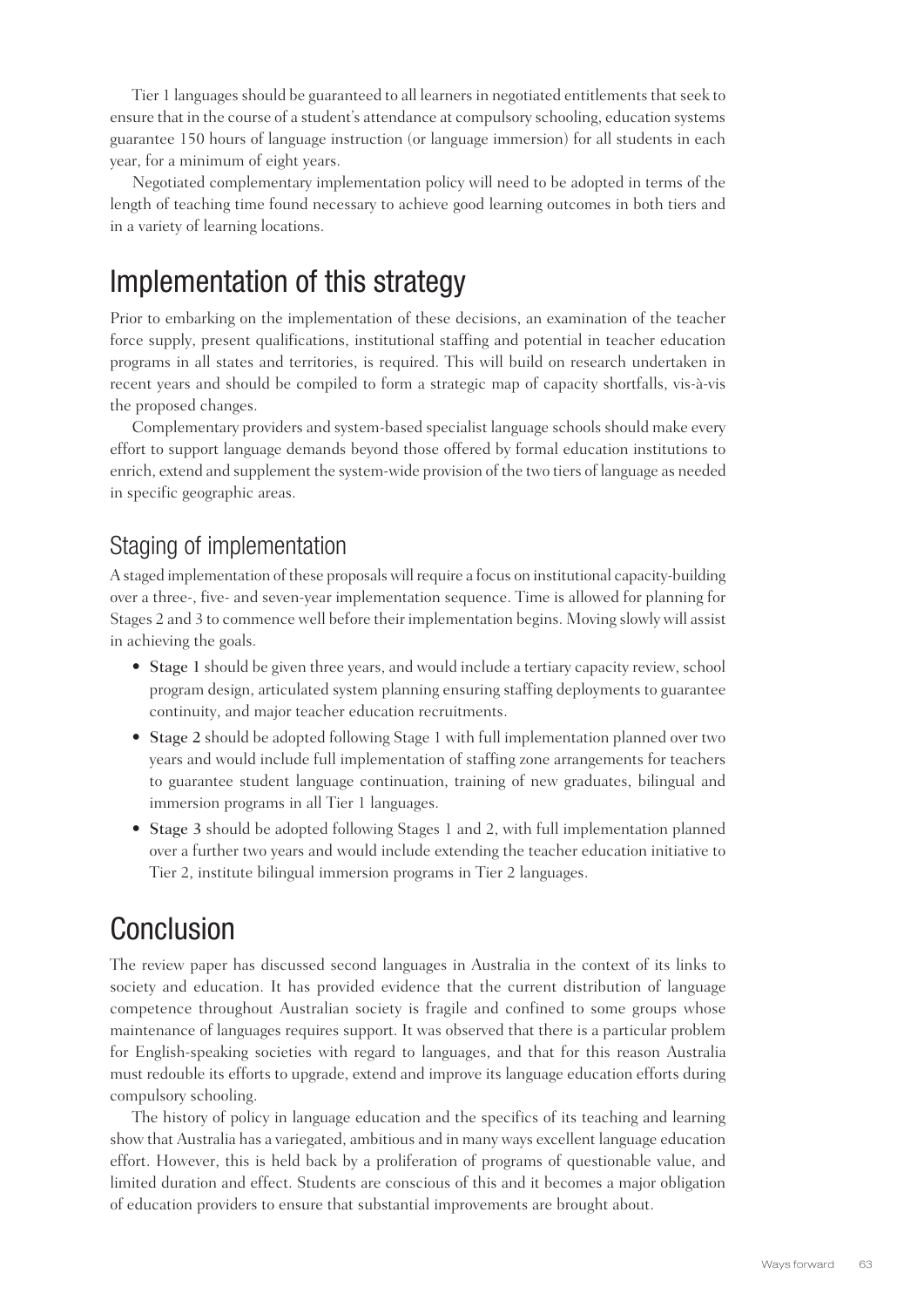The review paper, though having a primary focus on schools and schooling, has proposed an overarching project of national language planning in which the distinction is made between what is appropriate to schools and what niche or specialised providers should offer. It has reserved schooling for language education motivated by educational, cultural and intellectual aims, rather than narrow links to the labour market.

This plan would provide stability in language policy settings and allow progress to be made in establishing a range of high-quality, articulated programs in an initial group of seven languages which at present offer the greatest prospect for learners to achieve some creditable skill or proficiency gains. These should not be the total number of languages supported by the system, so systematic collaboration between providers is needed to ensure that individual needs, and community diversity are recognised and supported, while still ensuring that learners can be guaranteed an entitlement of continuation in key languages of Australian geographic, demographic and historic interest.

This review paper has proposed a broad approach to resolving continuing problems of second language education in Australian schooling. Deep and rapid globalisation over recent years has added some pragmatic or utilitarian justifications for language study, since the lives, careers and opportunities of all young Australians will intersect more closely with individuals and societies that are forged in, and function through, languages other than English. But this is not the main reason for teaching languages.

All students should experience well-designed and supported language programs, taught by well-trained and supported language teachers, in schools that actively support language teaching linked to universities that are fully committed to widespread and successful language study. It is worth reiterating why this ambition is important. The principal reason is to do with the deepest purposes of education itself, to instil knowledge, to deepen understanding, to stimulate reflection and to foster skills. Languages are intimately linked to the essentially humanistic, cultural and intellectual reasons for making education compulsory. Bilingualism can foster more reflective and imaginative dispositions in citizens, and the principles of democratic discourse, participation and opportunity which Australia proclaims also find resonance with language study since the great bulk of humanity lives in societies and continues traditions forged outside of English. Every effort to redress the persisting underperformance in language education is amply justified.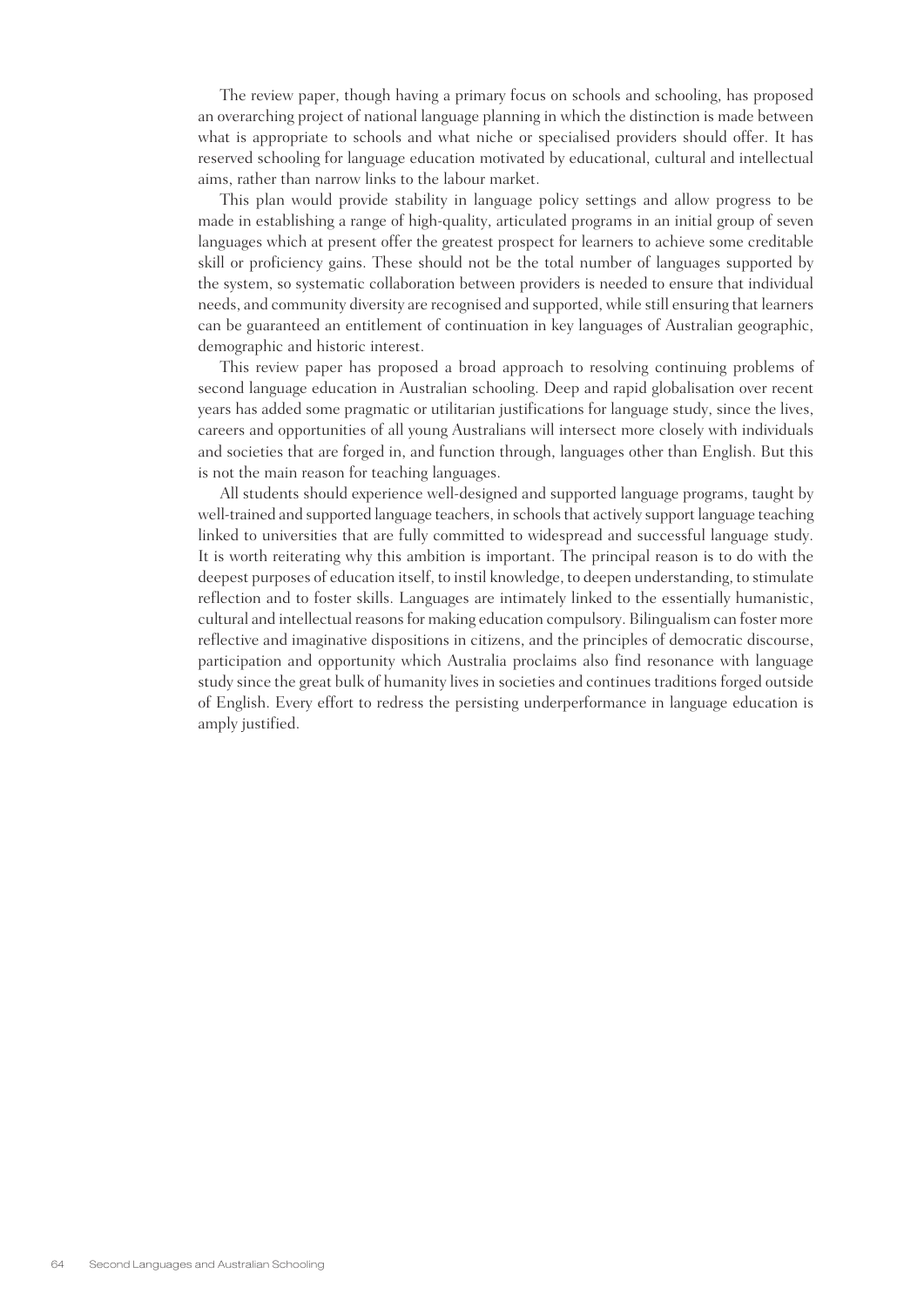

## References

- ACSSO, & APC. (2007). *Attitudes towards the study of languages in Australian schools*. ACSSO & APC. Retrieved August 1, 2008 from www.languageseducation.com/attitudes.pdf.
- Altbach, P. (2004). Globalization and the university. *Tertiary Education and Management, 10*, 1, 3–25.
- APPA. (Australian Primary Principals Association). (2007). *The charter on primary schooling*. Retrieved July 2, 2009 from http://www.appa.asn.au/images/drivers/charterbrochure2008. pdf.
- Asia Institute, Griffith University. (2009). *Building an Asia-literate Australia*. Brisbane, Griffith University.
- Asian Studies Association of Australia. (ASAA). (2002). *Maximizing Australia's Asia knowledge*. Asian Studies Association, Melbourne: La Trobe University Politics Department.
- Asian Studies Council. (ASC). (1986). *A national strategy for the study of Asia in Australia*. Canberra: Commonwealth of Australia.
- ASPA. (Australian Secondary Association). (2008). *2006 Survey Teacher supply*. Retrieved August 26, 2008 from www.aspa.asn.au/content/view/51/40/.
- Auchmuty, J. J. (1970). *Report by the Commonwealth Advisory Committee on the Teaching of Asian languages and Cultures in Australia*. Canberra: AGPS.
- Australian Language and Literacy Council. (ALLC). (1996). *Language teachers: The pivot of policy*. Canberra: Australian Language and Literacy Council.
- Baetens Beardsmore, H. (1993). *European models of bilingual education*. Clevedon, UK: Multilingual Matters.
- Baker, C. (2001). *Foundations of bilingual education and bilingualism*. (3rd ed.). Clevedon, UK: Multilingual Matters.
- Ball, S. J. (1993). What is policy? Texts, trajectories and toolboxes. Discourse. *The Australian Journal of Educational Studies, 13*(2), 10–17.
- Ball, S. J. (1994). *Education reform: A critical and post-structural approach*. Buckingham, UK: Open University Press.
- Berthold, M. (1995). *Rising to the bilingual challenge: Ten years of Queensland secondary school immersion*. Canberra: National Languages and Literacy Unit of Australia.
- Bhatt, R. (2001). World Englishes. *Annual Review of Anthropology, 30*, 527–550.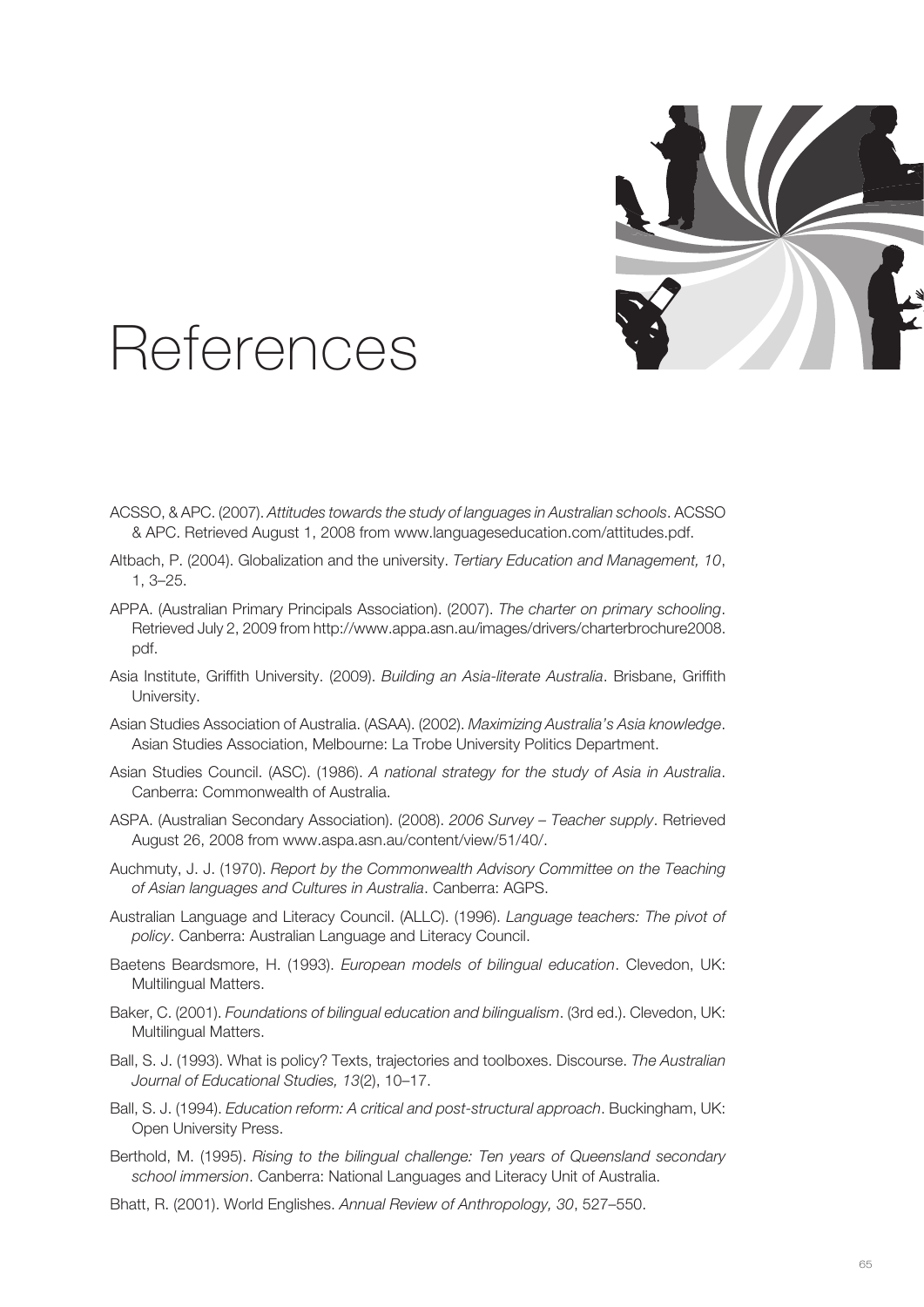- Bialystok, E. (2001). *Bilingualism in development: Language, literacy, and cognition*. Cambridge: Cambridge University Press.
- Birdsong, D. (2004). Second language acquisition and ultimate attainment. In A. Davies & C. Elder (Eds.), *The handbook of applied linguistics* (pp. 82–105). Malden, US: Blackwell.
- Bonyhady, A. (1965). Languages taught to matriculation level in Australia. *Babel, 1*(3), 32–33.
- Bradshaw, J., Deumert, A., & Burridge, K. (2008). *Victoria's languages: Gateway to the world*. Melbourne: VITS Language Link.
- Brinton, D., Kagan, O., & Bauckus, S. (Eds.). (2006). *Heritage language: A new field emerging*. Laurence Erlbaum Publishers, New York.
- British Academy. (BA). (2009). *Language matters, A position paper*. The British Academy, London. Accessed June 6, 2009 from http://www.britac.ac.uk/reports/language-matters/ position-paper.cfm.
- Broome, R., (1984). The Victorians (Vol. 1). *Arriving*. Melbourne: Fairfax, Syme & Weldon.
- Canagarajah, S. (1999). *Resisting linguistic imperialism in English language teaching*. Oxford: Oxford University Press.
- Carr, J. (2002). LOTE study in QLD: Responding to the challenge of (gendered) disaffection. *Australian Language Matters, 10*(1), 7–9, 18.
- Carr, J., & Pauwels, A. (2006). *Boys and foreign language learning: Real boys don't do languages*. Basingstoke, UK: Palgrave Macmillan.
- Cha, Y-K., & Ham, S-H. (2008). The impact of English on the school curriculum. In B. Spolsky & F. Hult (Eds.), *The handbook of educational linguistics* (pp. 313–328). London: Blackwell.
- Chang, J. (2006). Globalization and English in Chinese higher education. *World Englishes, 25*(3–4), 513–525.
- Christ, H. (1997). Language attitudes and educational policy. In R. Wodak & D. Corson (Eds.), *Encyclopedia of language and education* (Vol. 1) (pp. 1–12). Dordrecht, The Netherlands: Kluwer.
- CiLT. (2005). *Talking world class: The impact of language skills on the UK economy*. UK: The National Centre for Languages. Retrieved August 10, 2009 from http://www.cilt.org.uk/ pdf/pubs/talking\_world\_class.pdf.
- Clyne, M. (1986). *An early start*. Melbourne: River Seine Publications.
- Clyne, M. (1988). Bilingual education What can we learn from the past? *Australian Journal of Education, 32*, 93–111.
- Clyne, M. (1991). *Community languages: The Australian experience*. Cambridge: Cambridge University Press.
- Clyne, M. (2005). *Australia's language potential*. Sydney: University of New South Wales Press.
- Clyne, M., Fernandez, S., Chen, I., & Summo-O'Connell, R. (1997). *Background speakers: Diversity and its management in LOTE programs*. Belconnen, ACT: Language Australia.
- Clyne, M., Hajek, J., & Kipp, S. (2008). Tale of two multilingual cities in a multilingual continent. *People and Place, 16*(3), 1–9.
- Clyne, M., & Kipp, S. (1997). Language maintenance and language shift: Community languages in Australia, 1996. *People and Place, 5*(4), 19–27.
- Clyne, M,. & Kipp, S. (2002). Australia's changing language demography, *People and Place,10*(3), 29–35.
- COAG. (1994). *Asian languages and Australia's economic future*. Brisbane: Queensland Government Printer.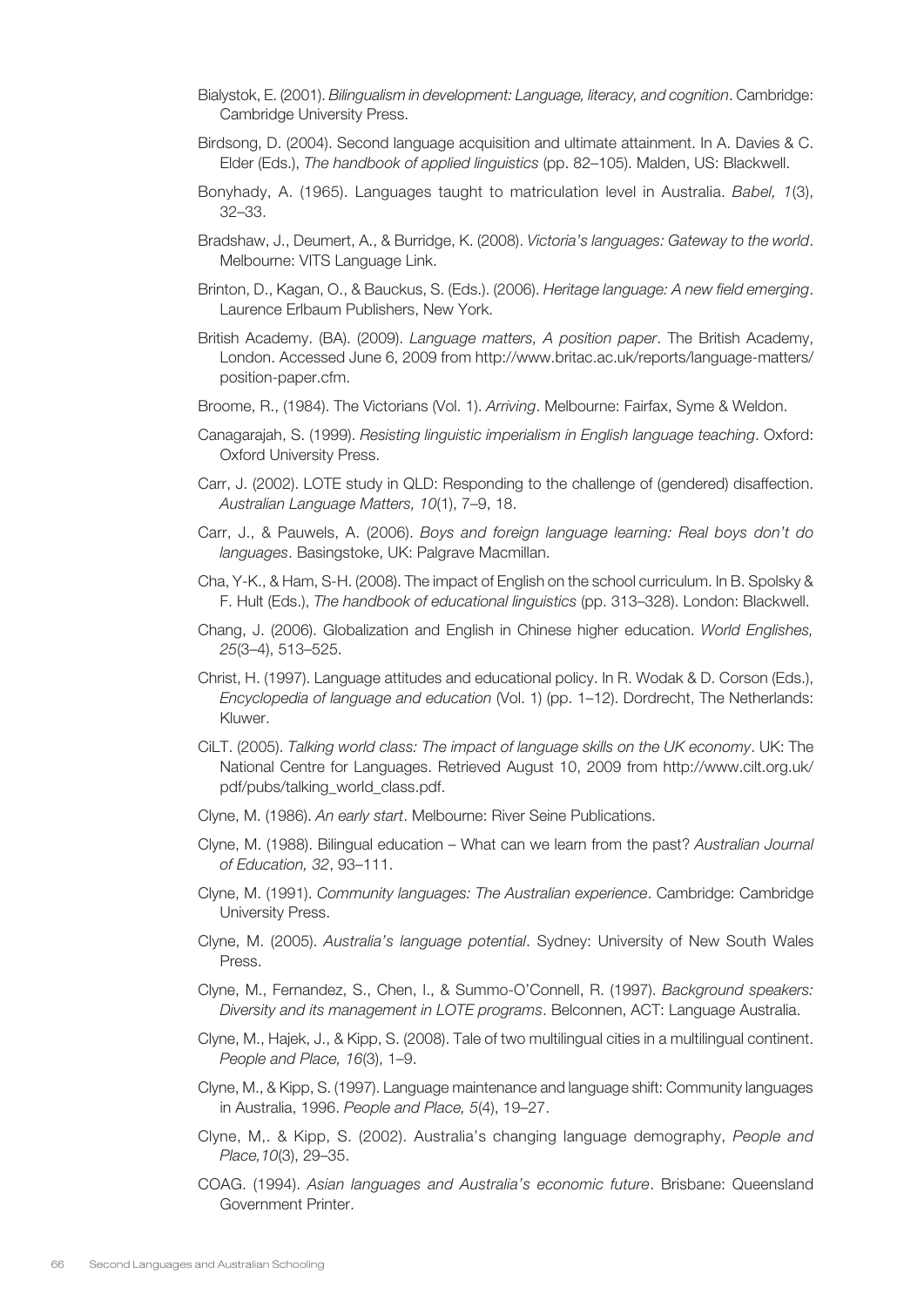- Community Languages Australia. (CLA). (2009). *History*. Retrieved July 2, 2009 from http:// www.communitylanguagesaustralia.org.au/AboutUs.php.
- Community Languages Australia, & EREBUS Consulting Partners. (2008). *Community Languages Schools Quality Assurance Framework: Implementation guidelines for schools*. (Updated version 2008). Retrieved October 8, 2008, from http://www.communitylanguagesaustralia. org.au/QualityAssurance/Update-QA-Framework-2008.pdf.
- Cooper, T. C. (1987). Foreign language study and SAT- verbal scores. *Modern Language Journal, 71*, 381–387.
- Cooper, T., Yanosky, D., Wisenbaker, J., Jahner, D., Webb, E., & Wilbur, M. (2008). Foreign language learning and SAT verbal scores revisited. *Foreign Language Annals, 41*(2), 200–217.
- Coulmas, F. (2007). English monolingualism in scientific communication and progress in science. In A. Carli & U. Ammon (Eds.), *Linguistic inequality in scientific communication today* (pp. 5–14). AILA Review, Amsterdam: Benjamins.
- Coyle, D. (2008). CLIL: A pedagogical approach from the European perspective. In N. van Deusen-Scholl & N. H. Hornberger (Eds.), *Encyclopedia of language and education* (pp. 97–111). New York: Springer.
- Crozet, C., & Liddicoat, A. (2000). Teaching culture as an integrated part of language: Implications for the aims, approaches and pedagogies of language teaching. In A. Liddicoat, & C. Crozet (Eds.), *Teaching languages, teaching cultures* (pp. 1–18). Melbourne: Applied Linguistics Association of Australia.
- Cryle, P., Freadman, A., & Hanna, B. (1992). *Unlocking Australia's language potential: Profile of 9 key languages: French*. Canberra: NLLIA.
- Crystal, D. (2006). *Language and the internet.* Cambridge: Cambridge University Press.
- Cummins, J. (2000). *Language, power and pedagogy*. Clevedon, Avon. UK: Multilingual Matters.
- Cummins, J. (2003). Bilingual Education: Basic principles. In J.-M. Dewaele, A. Housen & L. Wei (Eds.), *Bilingualism: Beyond basic principles* (pp. 56–87). Clevedon, UK: Multilingual Matters.
- Cunningham, D. (1986). Transition in languages other than English from primary to post-primary schools. *Babel, 21*(3), 13–19.
- Cunningham, D. (1994). Continuity in LOTE curriculum and methodology. *Language Learning Journal, 10*, 69–74.
- Danet, B., & Herring, S. C. (Eds). (2007). *The multilingual internet: Language, culture, and communication online*. New York: Oxford University Press.
- Davis, K. A. (1994). Language planning in multilingual contexts. *Policies, communities and schools in Luxembourg*. Amsterdam: Benjamins.
- De Courcy, M. (2002). *Learners' experiences of immersion education*. Clevedon, UK: Multilingual Matters.
- DE&T, Vic. (2002). *Languages for Victoria's future: An analysis of languages in government schools*. Melbourne: DE&T.
- DE&T, Vic. (2006). *Languages other than English in government schools, 2005*. Melbourne: DE&T.
- DEECD, Vic. (2007). *Languages other than English in Victorian government schools, 2006*. Melbourne: DE&T.
- DEEWR. (2009). *National Asian Languages and Studies in Schools Program–Strategic Collaboration and Partnership Fund Information Pack — Round One 2009.* Accessed August 21, 2009 from http://www.deewr.gov.au/Schooling/NALSSP/Documents/ NALSSPInformationPack.pdf.
- Department of Education and Skills, UK. (2007). *Languages review report*. Retrieved October 6, 2008 from http://www.teachernet.gov.uk/docbank/index.cfm?id=11124.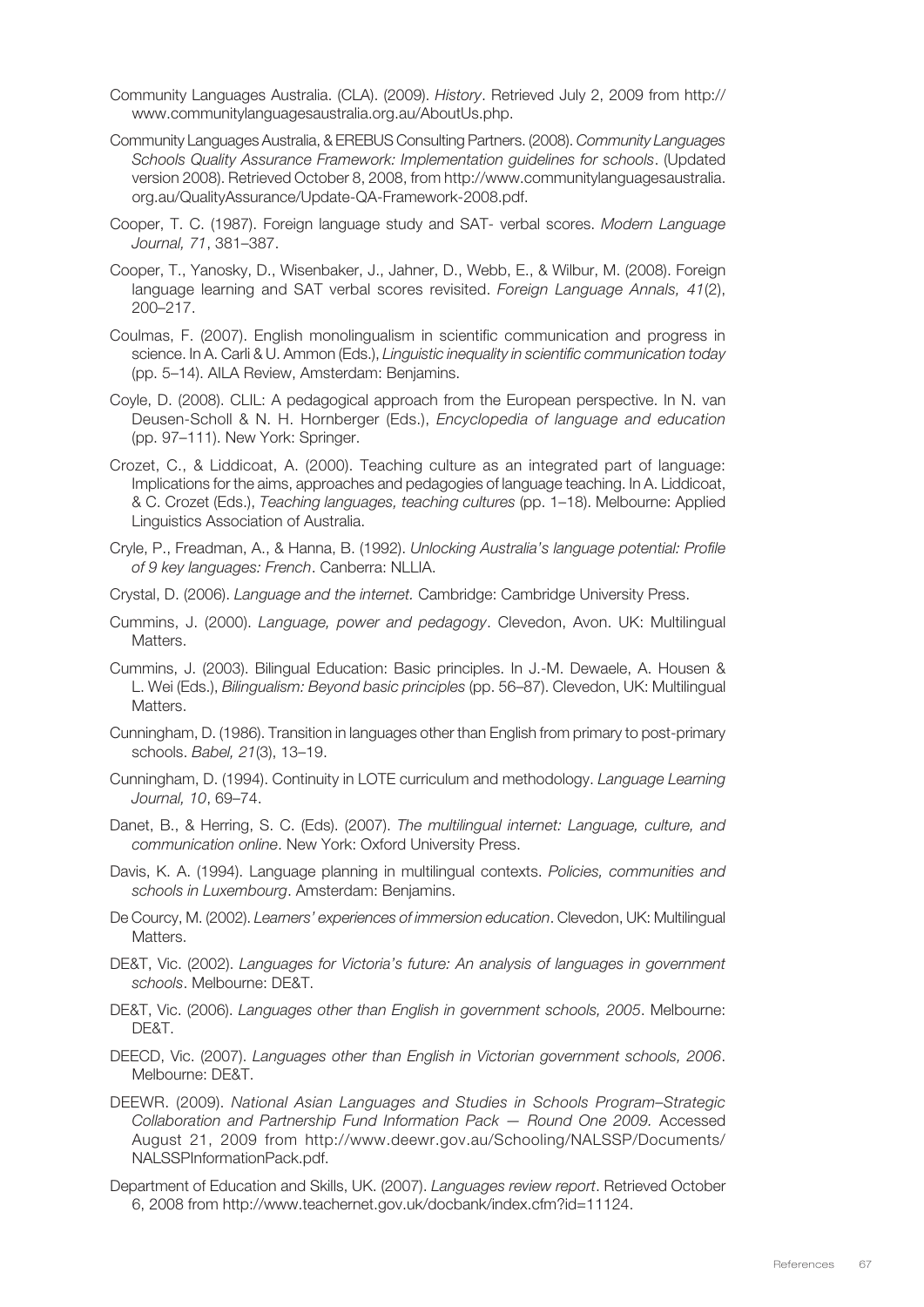- Department of Employment, Education and Training. (DEET). (1991). Australia's language: *Australian language and literacy policy*. Canberra: AGPS.
- Dixon, R. (1980). *The languages of Australia*. Cambridge: Cambridge University Press.
- Döpke, S., McNamara, & Quinn, T. (1991). Psycholinguistic aspects of bilingualism. In T. Liddicoat, (Ed.), *Bilingualism and bilingual education* (pp. 21–81). Melbourne: National Languages and Literacy Institute of Australia.
- Dörnyei, Z. (2001a). *Teaching and researching motivation*. Harlow: Longman.
- Dörnyei, Z. (2001b). *Motivational strategies in the language classroom*. Cambridge: Cambridge University Press.
- Dörnyei , Z. (2005). *The psychology of the language learner: Individual differences in second language acquisition*. Mahwah: Lawrence Erlbaum.
- Dörnyei , Z. (2009). *The psychology of second language acquisition*. Oxford: Oxford University Press.
- European Commission. (2006). *Europeans and their languages, Special Eurobarometer 243/ Wave 64.3-TNS Opinion and Social*. Brussells: European Commission.
- Eckstein, A. (1986). Effect of the bilingual program on English language and cognitive development. In M. Clyne (Ed.), *An early start* (pp. 82–99). Melbourne: River Seine Publications.
- Eddy, P. A. (1981). *The effect of foreign language study in high school on verbal ability as measured by the scholastic aptitude test-verbal*. Washington, DC: Center for Applied Linguistics.
- ELAN. (2006). *Effects on the European economy of shortages of foreign language skills in enterprise*. Retrieved August 10, 2009 from http://ec.europa.eu/education/policies/lang. doc/elansum\_en.pdf.
- Elder, C., & Slaughter, Y. (2008). *Accommodating linguistic diversity within a mainstream assessment context: The case of background speakers of Chinese in Victoria*. Paper presented at European and Australian perspectives on language policy symposium. October 2, 2008. Melbourne: University of Melbourne.
- Feng, A. (2007). *Bilingual education in China: Practices, policies and concepts*. Clevedon, UK: Multilingual Matters.
- Fernandez, S. (2008). *Teaching and learning languages other than English (LOTE) in Victorian schools*. *Paper No. 14*. Victoria: DEECD. Retrieved May 12, 2008 from http://www.eduweb. vic.gov.au/edulibrary/public/publ/research/publ/language-learning-report.pdf.
- Finn, B. (1991). *Young people's participation in post-compulsory education and training*. Canberra: AGPS.
- Fishman, J. A. (Ed.). (2001). *Can threatened languages be saved? Reversing language shift, Revisited*. Clevedon, UK: Multilingual Matters.
- Fortune, T. W., & Tedick, D. J. (Eds.). (2008). *Pathways to multilingualism: Evolving perspectives on immersion education*. Clevedon, UK: Multilingual Matters.
- Fotheringham, R. (2009). Letter, *The Australian Higher Education*, 29 July 2009.
- Freebody, P. (1998). Findings from the literacy scandal: 'Disconcert, tremulousness, and meditation'. *English in Australia, 122*,10–14.
- Fullan, M. (2001). Governments (chapter 13, pp. 219–236). *The new meaning of educational change*. (4th ed.). London: Cassell.
- Galbally, F. (chair). (1978). *Review of Post-Arrival Programs and Services*. Canberra: AGPS.
- Garton, A., & Pratt, C. (1998). *Learning to be literate*. (2nd ed.). Oxford: Blackwell.
- Genesee, F. (1987). *Learning through two languages: Studies of immersion and bilingual education*. Cambridge, Mass: Heinle and Heinle.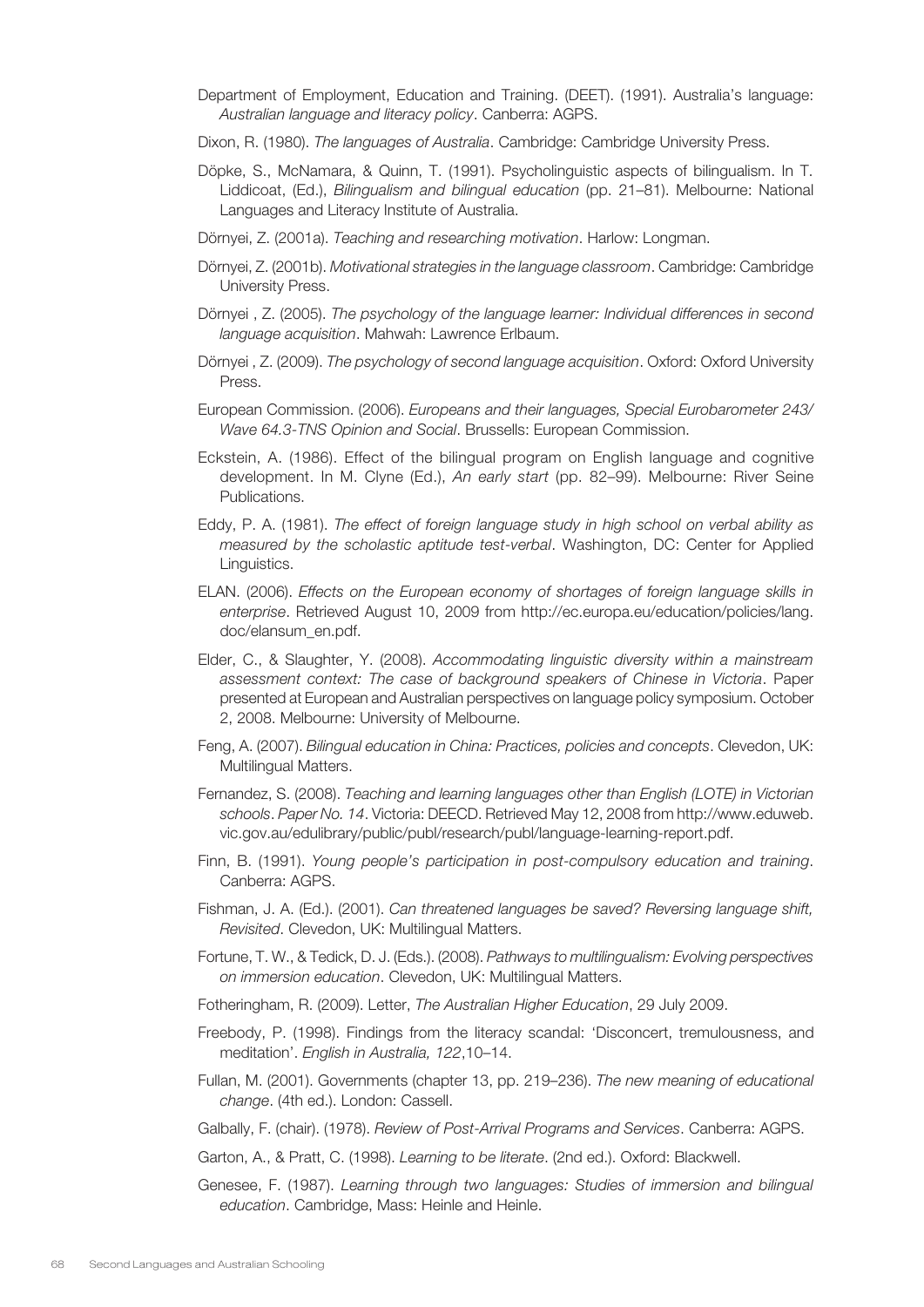- Go8. (2007a). *Languages in crisis: A rescue plan for Australia: The Group of 8 universities*. Retrieved August 10, 2009 from http://www.go8.edu.au/storage/go8statements/2007/ Go8 Languages in Crisis Discussion Paper.pdf.
- Go8. (2007b). Communiqué, National Languages Summit, National Press Club Canberra, Thursday June 7, 2007. Retrieved July 1, 2009 from http://www.go8.edu.au/storage/ go8statements/2007/Languages\_Summit\_Communique.pdf.
- Go8. (2007c). LOTE Incentive Scheme, September 19, 2008. Retrieved July 1, 2009 from http://www.go8.edu.au/storage/go8\_agreements/Go8\_LOTE\_Incentive\_Schemes.pdf.
- Gordon, R. (Ed.). (2005). *Ethnologue: Languages of the world*. (15th ed.). Dallas, Tex: SIL International.
- Graddol, D. (1997). *The Future of English?* London: The British Council.
- Graddol, D. (2006). *English next: Why global English may mean the end of 'English as a foreign language'*. UK: British Council.
- Hajek, J., Slaughter, Y., & Stevens, M. (2008). Innovative approaches in the provision of languages other than English in Australian higher education. *Evaluation of Model 2: Collaborative city-based model*. Melbourne: University of Melbourne (Faculty of Arts).
- Hakuta, K., & Diaz, R. M. (1985). The relationship between degree of bilingualism and cognitive ability: A critical discussion and some new longitudinal data. In K. D. Nelson (Ed.), *Children's Language* (pp. 319–344). Hillsdale, NJ: Lawrence Erlbaum.
- Harris, J. (2006). *Irish in primary schools, long-term national trends in achievement*. Dublin: Department of Education and Science.
- Hatch, E. (Ed.). (1978). *Second language acquisition: A book of readings*. Rowley, Mass: Newbury.
- Herriman, M. (1996). Language policy in Australia. In M. Herrimann & B. Burnaby (Eds.), *Language policies in English-dominant countries* (pp. 35–61). Clevedon: Multilingual Matters.
- Hill, K., Davies, A., Oldfield, J., & Watson, N. (1997). Questioning an early start: The transition from primary to secondary foreign language learning. *Melbourne Papers in Language Testing, 6*(2), 21–36.
- Hinkel, E., & Fotos, S. (2002). From theory to practice: A teacher's view. In E. Hinkel & S. Fotos (Eds.), *New perspectives on grammar teaching in second language classrooms* (pp. 1–12). Mahwah, NJ: Erlbaum
- Holliday, A. (2005). *Struggle to teach English as an international language*. Oxford University Press.
- Horn, L., & Kojaku, L. K. (2001). *High school academic curriculum and the persistence path through college*. National Center for Education Statistics, 2001–163. Department of Education, Washington DC.
- House of Representatives. (1992). *Inquiry into Aboriginal and Torres Strait Islander Language Maintenance*, June. Canberra: Parliament House.
- Huebner, T., & Davis, K. (1999). *Sociopolitical perspectives on language policy and planning in the United States*. Amsterdam: Benjamins.
- ILTLP Project. *Intercultural Language Teaching and Learning in Practice*. Retrieved August 10, 2009 from http://www.iltlp.unisa.edu.au/.
- Jayasuriya, L. (1987). *Immigration policies and ethnic relations in Australia*. Perth: University of Western Australia.
- Jenkins, J. (2007). *English as a lingua franca: Attitude and identity*. Oxford: Oxford University Press.
- Jupp, J. (2007). *From White Australia to Woomera*. Melbourne: Cambridge University Press.
- Kachru, B. (1986). *The alchemy of English*. Champaign, IL: University of Illinois Press.
- Kelly, L. G. (1969). *25 centuries of language teaching*. Rowley, Mass: Newbury House.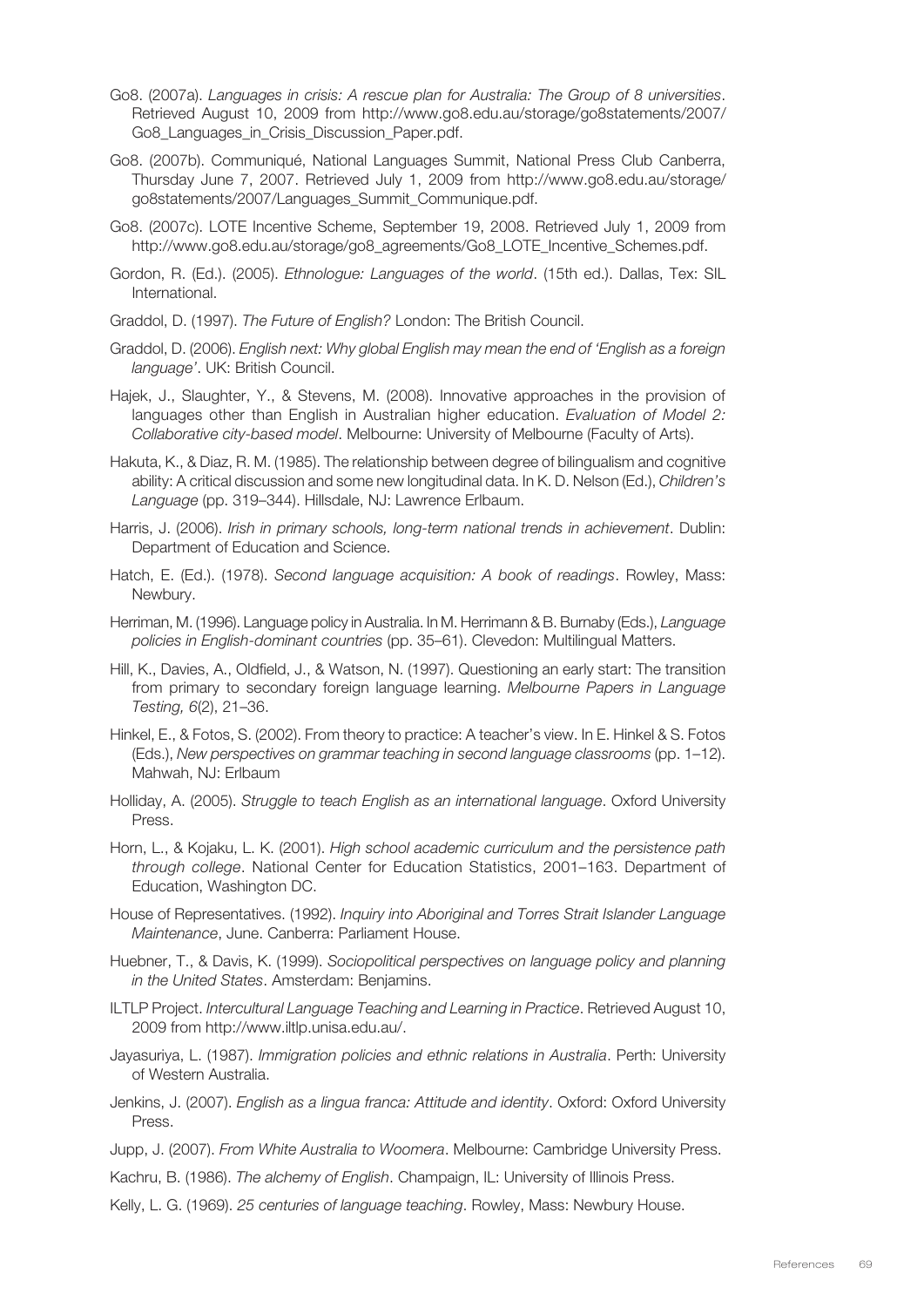- Kessler, C., & Quinn, M. E. (1982). Cognitive development in bilingual environments. In B. Hartford, A. Valdman, & C. R. Foster (Eds.). *Issues in international bilingual education* (pp. 53–81). New York and London: Plenum Press.
- Kleinhenz, E., Wilkinson, J., Gearon, M., Fernandez, S., & Ingvarson, L. (2007). *The review of teacher education for languages teachers*. DEST. Retrieved July 1, 2009 from http://www. dest.gov.au/sectors/school\_education/publications\_resources/profiles/review\_language\_ teacher\_education.htm.
- Kleinsasser, R. (2001). Primary to secondary LOTE articulation: A local case in Australia. *Foreign Language Annals, 34*(3), 193–205.
- Kramsch, C. (1993). *Context and culture in language teaching*. Oxford: Oxford University Press.
- Krashen, S. D. (1984). Immersion: Why it works and what it has taught us. *Language and Society,* Special Issue, 12, 61–64.
- Levelt, W. J. M. (1989). *Speaking from intention to articulation*. Cambridge: Cambridge University Press.
- Liddicoat, A. J., Crozet, C., & Lo Bianco, J. (1999). Conclusion. Striving for the third place. In J. Lo Bianco, A. J. Liddicoat, & C. Crozet (Eds.). *Striving for the Third Place: Intercultural competence through language education* (pp. 181–186). Melbourne: Language Australia.
- Liddicoat, A., Papademetre, L., Scarino, A., & Kohler, M. (2003). *Report on intercultural language learning*. Canberra: Department of Education, Science and Training.
- Liddicoat, A. J., Scarino, A., Curnow, T. J., Kohler, M., Scrimgeour, A., & Morgan, A.-M. (2007). *Investigation of the State and Nature of Languages in Australian Schools: RCLCES*, University of South Australia/ Canberra: Department of Education, Employment and Workplace Relations.
- Lindholm-Leary, K .J. (2001). *Dual language education*. Clevedon, UK: Multilingual Matters.
- Liu, G. q., & Lo Bianco, J. (2007). Teaching Chinese, Teaching in Chinese and Teaching the Chinese: Australian Perspectives. In J. Lo Bianco (Ed.), *Emergence of Chinese, Language Policy* (pp. 95–117). Dordrecht, Netherlands: Springer.
- Lo Bianco, J. (1987). *National policy on languages*. Canberra: AGPS.
- Lo Bianco, J. (2003). *A site for debate, negotiation and contest of national identity: Language policy in Australia*. Strasbourg: Council of Europe.
- Lo Bianco, J. (2005). Asian Languages in Australian Schools: Policy Options. *Melbourne Asia Policy Papers*, 7, May, Melbourne Institute of Asian Languages and Societies.
- Lo Bianco, J. (2007a). Protecting English in an anglophone age. In J. Cummins & C. Davison, (Eds.), *International handbook of English language teaching*, Part 1. (pp. 169–183). Springer, Norwell, PA.
- Lo Bianco, J. (2007b). Advantage plus identity: Neat discourse, Loose connection: Singapore's Medium of Instruction Policy. In V. Vaish, S. Gopinathan, & Y. Liu (Eds.), *Language, capital, culture: Critical studies of language in education in Singapore* (pp. 5–22). Amsterdam: SensePublishers.
- Lo Bianco, J. (2008). Tense times and language policy. *Current issues in language planning, 9*, 2, 155–178.
- Lo Bianco, J., & Aliani, R. (2008). CeLOTE Executive Summary and Recommendations, Melbourne Graduate School of Education, University of Melbourne and Department of Education and Early Childhood Development, Victoria.
- Lo Bianco, J., & Crozet, C. (2003b). *Teaching invisible culture: Classroom practice and theory*. Melbourne: Language Australia.
- Lo Bianco, J., & Gvozdenko, I. (2006). *Collaboration and Innovation in the Provision of Languages Other Than English in Australian Universities*. Melbourne Faculty of Education, University of Melbourne. Retrieved May 2, 2008 from http://www.dassh.edu.au/publications/ CASR\_ARCHIVAL\_REVIEW.pdf.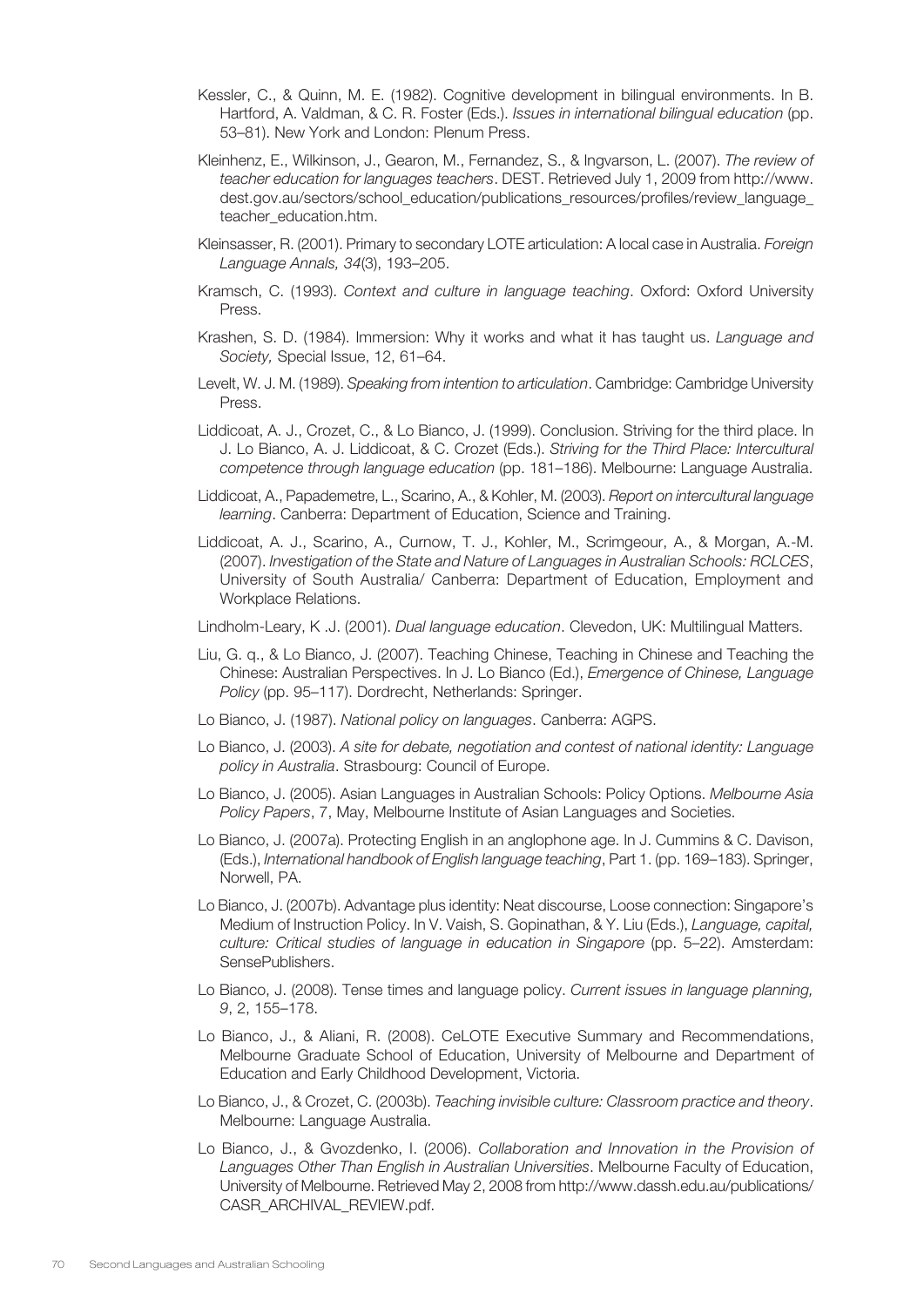- Lo Bianco, J., & Rhydwen, M. (2001). Is the extinction of Australia's Indigenous languages inevitable? In J. Fishman (Ed.), *Can threatened languages be saved?* (pp. 391–422). Clevedon, UK: Multilingual Matters.
- Lo Bianco, J., Orton, J., & Gao, Y-H. (Eds.). (2009). *China and English: Globalisation and dilemmas of identity*. Clevedon, UK: Multilingual Matters.
- Lotherington, H. (2001). *What's bilingual education all about?* A guide to language learning in today's schools. Melbourne: National Languages and Literacy Institute of Australia.
- Macquarie Encyclopedia. (1997). Events that shaped the history of Australia (revised edition). *The Macquarie Library, Part XII, Social Issues and Policies*. Sydney: Macquarie University.
- Marginson, S. (2007). Global university rankings. *Journal of Higher Education Policy and Management, 29*, 2, 131–142.
- Martin, S. (1999). *New life, new language*. Sydney: National Centre for English Language Teaching and Research, Macquarie University.
- Mayer, E. (1992). *Key competencies*. Melbourne: Australian Education Council and Ministers of Vocational Education, Employment and Training.
- MCEETYA. (1999). *The Adelaide Declaration on National Goals for Schooling in the 21st Century*. Canberra: Ministerial Council on Education, Employment, Training and Youth Affairs. Retrieved January 28, 2008 http://www.dest.gov.au/sectors/school\_education/ policy\_initiatives\_reviews/national\_goals\_for\_schooling\_in\_the\_twenty\_first\_century.htm.
- MCEETYA. (2005). *National Statement for Languages Education in Australian Schools: National Plan for Languages Education in Australian Schools 2005–2008*. Adelaide: The State of South Australia, Department of Education and Children's Services.
- MCEETYA. (2008). Melbourne Declaration on Educational Goals for Young Australians. Retrieved June 30, 2008 from http://www.curriculum.edu.au/mceetya/melbourne\_declaration,25979. html.
- McPake, J. (2008). VALEUR Valuing All Languages in Europe. In J. Lo Bianco & D. Véronique (Eds.), *Institutions et pouvoir: Précis de didactique du plurilinguisme et du pluriculturalisme*  (pp. 331–377), volume edited by G. Zarate, D. Lévy, & C. Kramsch. Paris: Editions des archives contemporaines.
- Milner, A. (2002). Renewing our Asian Engagement. *Radio Australia, Asia-Pacific Lecture Series*. November 11, Melbourne: Australian Broadcasting Corporation.
- Moore, H. (1996). Language policies as virtual realities: Two Australian examples. *TESOL Quarterly, 30*, 1 (Autumn), 473–497.
- Nakata, M. (1999). History, cultural diversity and English language teaching. In P. Wignell (Ed.), *Double power. English literacy and Indigenous education*. Melbourne: Language Australia.
- Nettelbeck, C., Byron, J., Clyne, M., Hajek, J., Levy, M., Lo Bianco, J., McLaren, A., & Wigglesworth, G. (2007). *Beginners' LOTE in Australian universities: An audit survey and analysis*. Canberra, ACT: The Council of the Australian Academy of the Humanities.
- Nettelbeck, C., Byron, J., Clyne, M., Hajek, J., Lo Bianco, J., & McLaren, A., (2007). *Beginners' LOTE in Australian Universities*. Canberra: Australian Academy of the Humanities.
- Ng, B. C., & Wigglesworth, G. (2007). *Bilingualism: An advanced resource book*. London: Routledge.
- Nicholas, H., Moore, H., Clyne, M., & Pauwels, A. (1993). *Languages at the crossroads*. Melbourne: NLLIA.
- Nicholls, C. (2001). Reconciled to what? Reconciliation and the Northern Territory's Bilingual Education Program. In J. Lo Bianco & R. Wickert (Eds.), *Australian Policy Activism in Language and Literacy* (pp. 325–341), Melbourne: Language Australia.
- OECD. (2007). *Education at a glance: OECD indicators*. Retrieved July 2, 2009 from http:// www.oecd.org/document/30/0,3343,en\_2649\_39263238\_39251550\_1\_1\_1\_1,00.html.
- O'Farrell, P. (1986). *The Irish in Australia*. Sydney: University of NSW Press.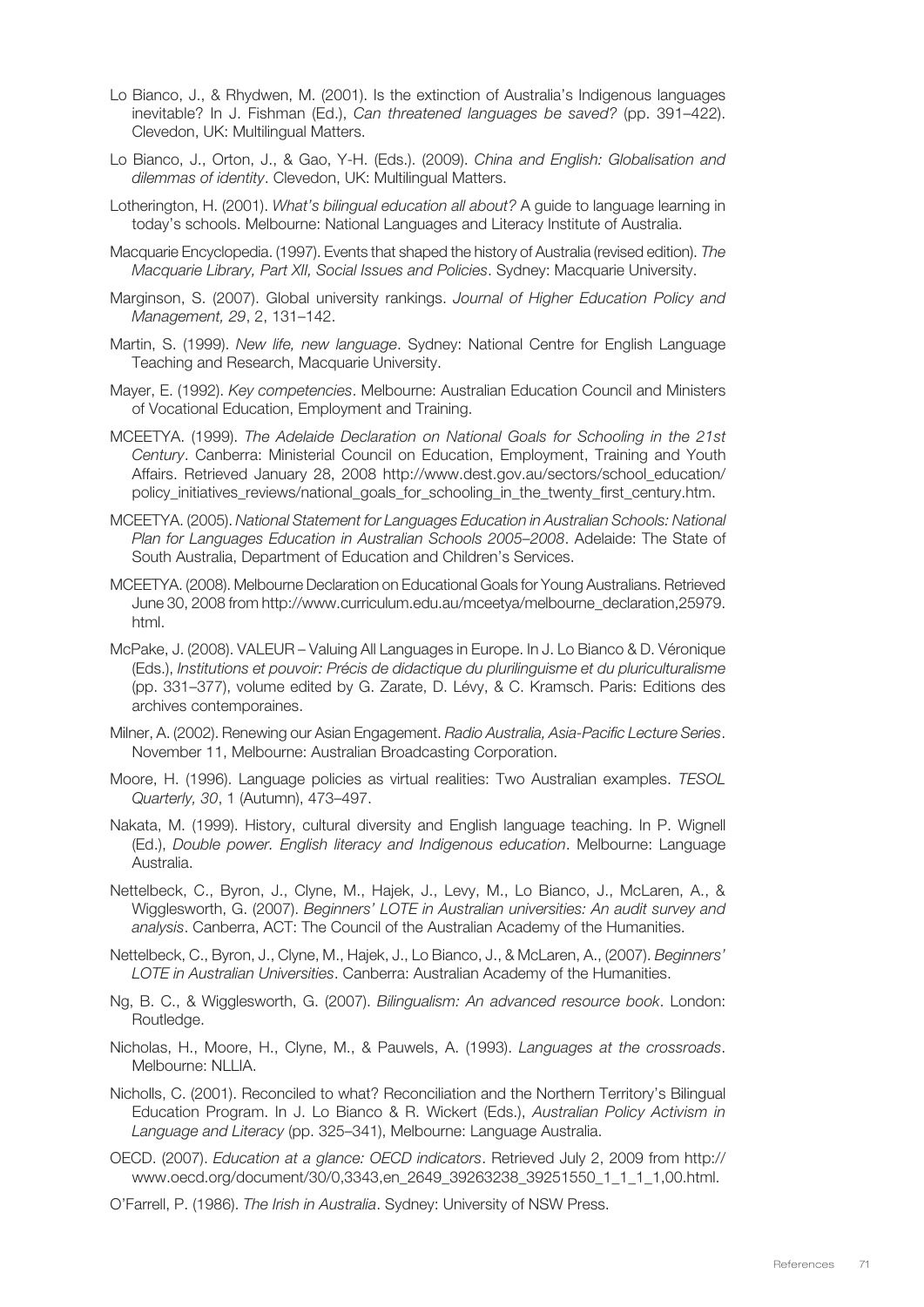- Olsen, S., & Brown, L. K. (1992). The relation between high school study of foreign languages and ACT English and mathematics performance. *ADFL Bulletin, 23*(3), 47–50.
- Orton, J. (2008). *Chinese language education in Australian schools*. Melbourne: University of Melbourne.
- Ozolins, U. (1993). *The politics of language in Australia*. Cambridge: Cambridge University Press.
- Ozolins, U. (2001). Inventiveness and regression: Interpreting and translating. In J. Lo Bianco & R. Wickert (Eds.), *Australian policy activism in language and literacy* (pp. 250–264). Melbourne: Language Australia Publications.
- Peal, E., & Lambert, W. E. (1962). The relation of bilingualism to intelligence. *Psychological Monographs, 76*, 1–23.
- Pennycook, A. (2006). *Global Englishes and transcultural flows*. London: Routledge
- Peyton, J. D. A., Ranard, D., & McGinnis, S. (Eds.). (2001). *Heritage Languages in America: Preserving a National Resource*. Washington: Center for Applied Linguistics and Delta Systems.
- Phillipson, R. (2003). *English only Europe? Challenging language policy*. London: Routledge.
- Pienemann, M. (1998). *Language processing and second language development: Processability Theory*. Amsterdam: Benjamins.
- Rado, M. (1991). Bilingual education. In T. Liddicoat (Ed.), *Bilingualism and bilingual education* (pp. 141–198). Melbourne: National Languages and Literacy Institute of Australia,
- Rajagopalan, K. (1999). Of EFL teachers, conscience and cowardice. *ELT Journal, 53*, 3, 200–206.
- Ramanathan, V. (2002). *The politics of TESOL education: Writing, knowledge, critical pedagogy*. London: Routledge.
- Ramanathan, V. (2005). *The English-Vernacular divide: Postcolonial language politics and practice*. Clevedon, UK: Multilingual Matters.
- Richards, J., & Rodgers, T. (2001). *Approaches and methods in language teaching*. Cambridge: Cambridge University Press.
- Romaine, S. (1991). Introduction. In S. Romaine (Ed.), *Language in Australia* (pp. 1–25). Cambridge: Cambridge University Press.
- RUMACCC. (2007). *The Study of Languages Other Than English in Australia, 2006 A report to the MCEETYA Languages Education Working Party*. Melbourne: The University of Melbourne.
- Scarino, A., & Papademetre, L. (2001). Ideologies, languages, policies. In J. Lo Bianco & R. Wickert (Eds.), *Australian policy activism in language and literacy* (pp. 305–323). Melbourne: Language Australia.
- Schmidt, A. (1990). *The loss of Australia's Indigenous language heritage*. Canberra: Aboriginal Studies Press.
- Seidlhofer, B., Breitender, A., & Pitzl, M-L. (2006). English as a lingua franca in Europe: Challenges for applied linguistics. *Annual Review of Applied Linguistics, 26*, 3–34.
- Sharpe, K. (2001). *Modern foreign languages in the primary school*. London: Kogan Page.
- Simpson, J., Caffery, J., & McConvell, P. (2009). Gaps in Australia's Indigenous language policy: Dismantling bilingual education in the Northern Territory. *Discussion Paper 24*, Canberra: Australian Institute of Aboriginal and Torres Strait Islander Studies.
- Singh, M. (2001). Advocating the Sustainability of Linguistic Diversity. In J. Lo Bianco & R. Wickert (Eds.), *Australian Policy Activism in Language and Literacy* (pp. 123–148). Melbourne: Language Australia Publications.
- Slaughter, Y. (2008). *The study of Asian languages in two Australian states: Considerations for language-in-education policy and planning*. Unpublished doctoral dissertation, University of Melbourne, Melbourne.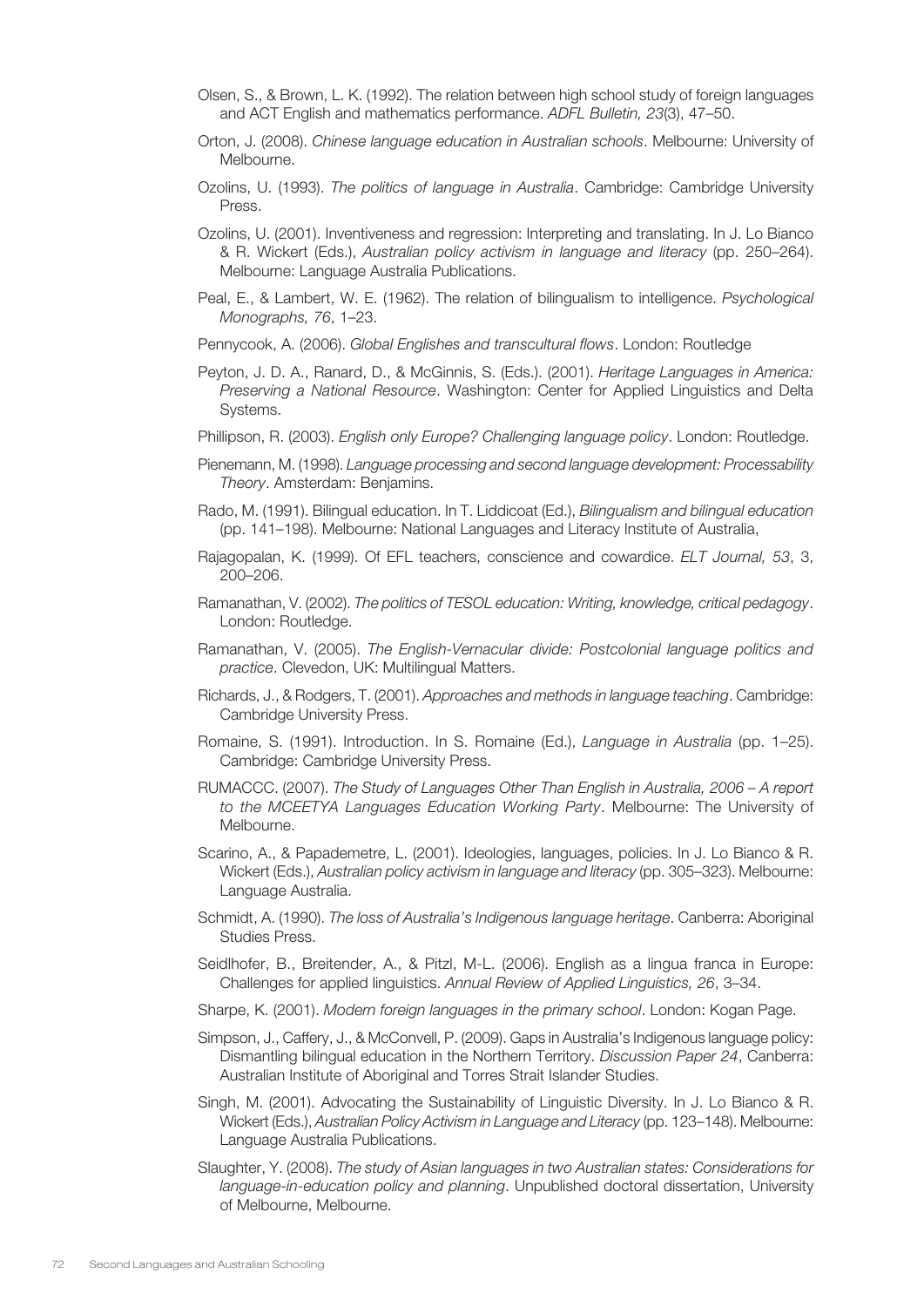- Slaughter, Y. (2009). Money and policy make languages go round: Language programs in Australia after NALSAS. *Babel, 43*, 2, February.
- Steigler-Peters, S., Moran, W., Piccioli, M., & Chesterton, P. (2003). Addressing transition issues in languages education. *Babel, 38*(1), 31–34, 36–38.
- Tan, P.K., & Rubdy, R. (Eds.). (2008). *Language as commodity*. London and New York: Continuum.
- Taylor, T. (2009). Students at risk of being jacks of all languages, masters of none. *The Age*, June 12, p. 15.
- *The Australian*. (2009a). The language debate (pp. 29, 32, 33). June 24, Higher Education.
- *The Australian*. (2009b). Tongue-lashing, The war of words (pp. 33; 34). July 1. Higher Education.
- *The Australian*. (2009c). Veteran of a lost campaign for Asian language tuition (p. 29). An investment that speaks for itself (p. 33). *The Australian* Higher Education Wednesday July, 2009.
- Tolbert, S. (2003). The Tasmanian experience: Primary to secondary transition. *Babel, 38*(1), 25–30, 38.
- Tollefson, J., & Tsui, A. B. M. (Eds.). (2004). *Medium of instruction policies*. Mahwah, NJ: Erlbaum Publishers.
- Tomazin, F. (2009). \$11b plan to teach Asian languages. *The Age* (p. 10), June 10, 2009.
- Truckenbrodt, A., & De Courcy, M. (2002). *Implementing a bilingual program*. Melbourne: Association of Independent Schools of Victoria.
- Vygotsky, L. (1962). *Thought and language*. Cambridge, MA: The MIT Press.
- Walsh, M. (2005). Indigenous languages of southeast Australia, revitalization and the role of education. *Australian Review of Applied Linguistics, 28*(2), 1–14.
- Walter, S. L. (2008). The Language of instruction issue: Framing an empirical perspective. In Spolsky, B. & Hult, F. M. *The Handbook of Educational Linguistics* (pp.129–146). Maldon, USA and Oxford, UK: Blackwall.
- White, P., & Baldauf, R. B., Jr. (2006). *Re-examining Australia's tertiary language programs*. Brisbane: Arts/ Social and Behavioural Sciences, University of Queensland. Retrieved May 2, 2008 from http://www.dassh.edu.au/presentations/whitebauldaufreport.pdf.

Wierzbicka, A. (2006). *English, meaning and culture*. Oxford: Oxford University Press.

- Wyatt, T., Manefield, J., Carbines, B., Moore J., & Robb, L. (2002). *Review of the Commonwealth Languages Other Than English Programme*. DEST. Retrieved July 1, 2009 http://www.dest. gov.au/archive/schools/publications/2003/LOTE/reviewreport.pdf.
- Wykes, O., & King, M. (1968). *Teaching of foreign languages in Australia*. Melbourne: ACER.
- Yelland, G., Pollard, J., & Mercuri, A. (1993). The metalinguistic benefits of limited contact with a second language. *Applied Psycholinguistics, 14*, 423–444.